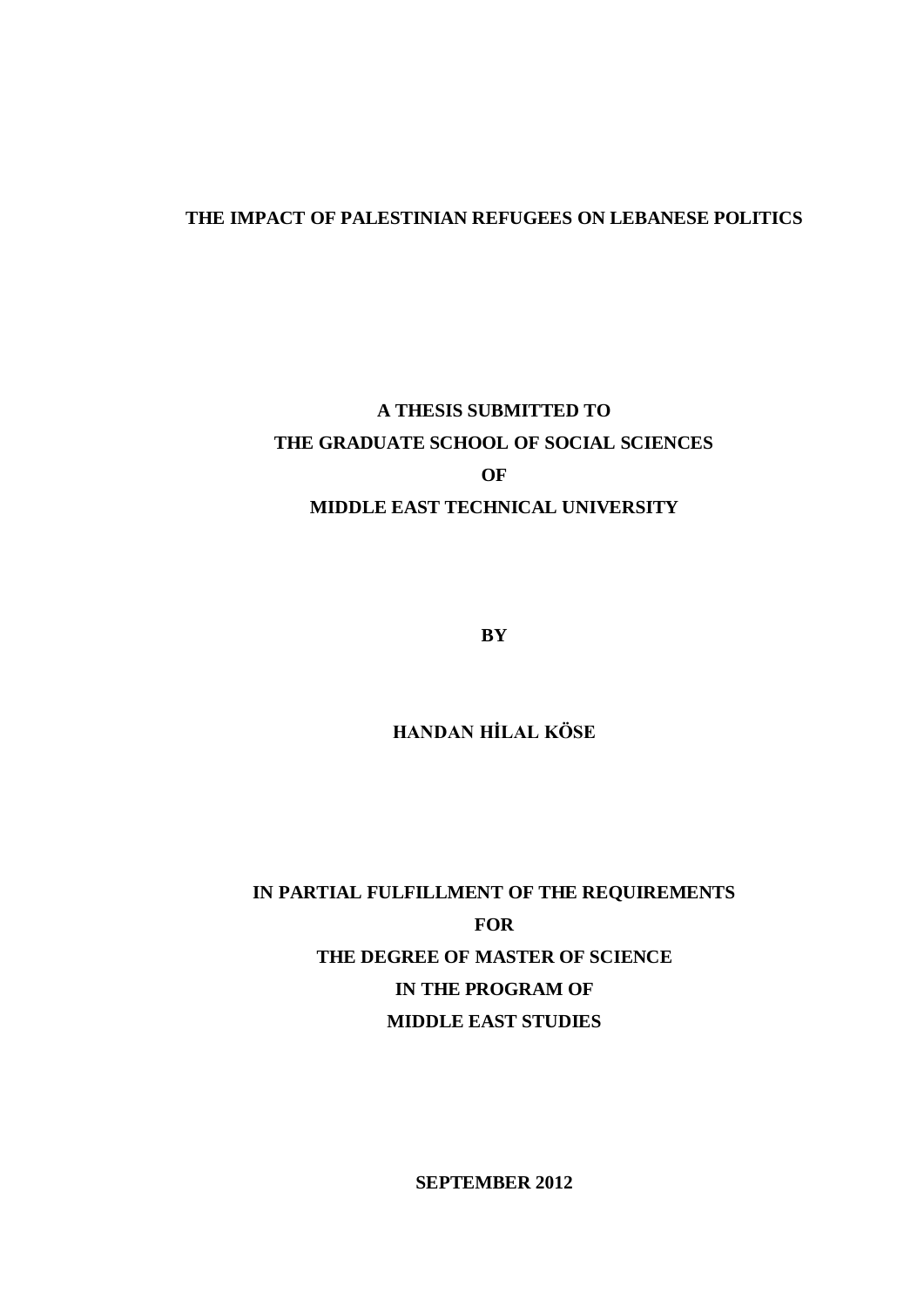Approval of the Graduate School of Social Sciences

Prof. Dr. Meliha Altunışık Director

\_\_\_\_\_\_\_\_\_\_\_\_\_\_\_\_\_\_\_\_\_\_\_\_

I certify that this thesis satisfies all the requirements as a thesis for the degree of Master of Science.

> Prof. Dr. Recep Boztemur Head of Department

\_\_\_\_\_\_\_\_\_\_\_\_\_\_\_\_\_\_\_\_\_\_\_\_

This is to certify that I have read this thesis and that in my opinion it is fully adequate, in scope and quality, as a thesis for the degree of Master of Science.

> Assoc. Prof. Dr. Özlem Tür Supervisor

\_\_\_\_\_\_\_\_\_\_\_\_\_\_\_\_\_\_\_\_\_\_\_\_

# **Examining Committee Members**

Prof. Dr. Recep Boztemur (METU, HIST)

Assoc. Prof. Dr. Özlem Tür (METU, IR)

Assoc. Prof. Kürşat Turan (GAZİ, IR)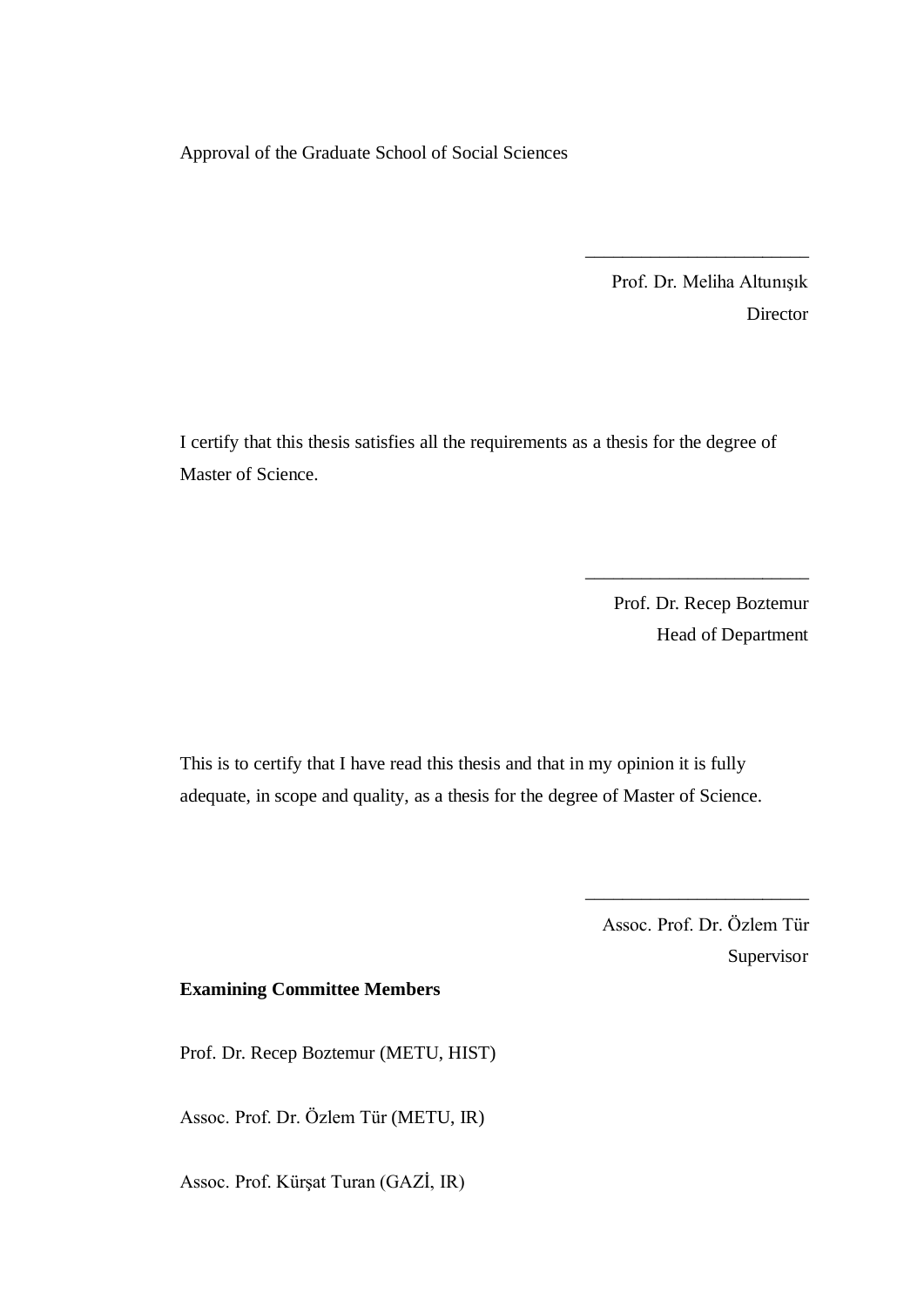**I hereby declare that all information in this document has been obtained and presented in accordance with academic rules and ethical conduct. I also declare that, as required by these rules and conduct, I have fully cited and referenced all material and results that are not original to this work.**

Name, Last Name : Handan Hilal Köse

Signature :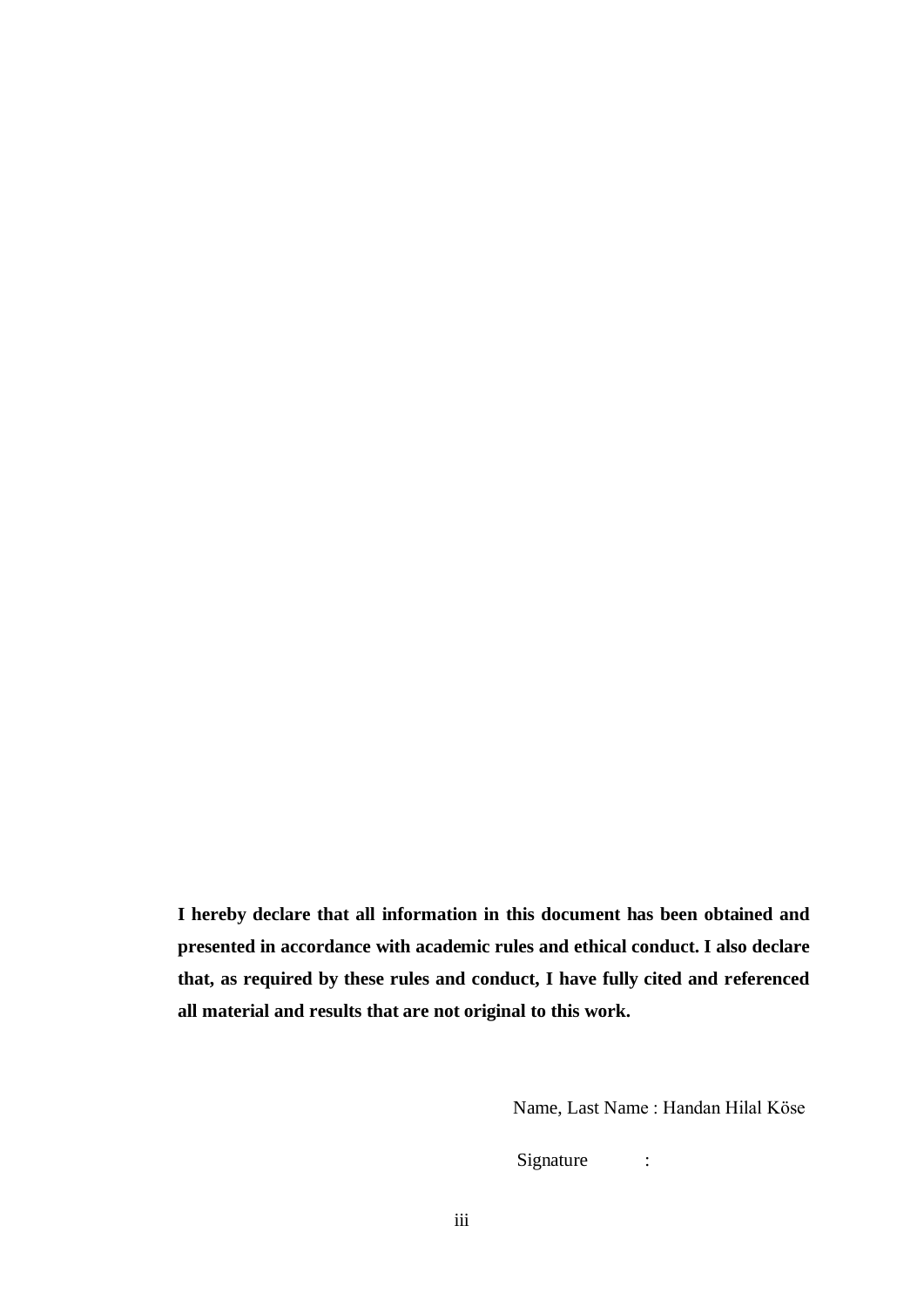# **ABSTRACT**

# THE IMPACT OF THE PALESTINIAN REFUGEES ON LEBANESE POLITICS

Köse, Handan Hilal

M. Sc., Department of Middle East Studies Supervisor: Assoc. Prof. Dr. Özlem Tür

September 2012, 92 pages

The overall purpose of this thesis is to analyze the impact of the Palestinian refugees on Lebanese politics. The role of the Palestinian refugees in Lebanon is discussed within the framework of explaining the political character of the Lebanese state. In this context the Lebanese state"s perception concerning the Palestinians refugees in Lebanon is analyzed through explaining the living conditions of the refugees and the Palestinian military and political activities in Lebanon as well as the restrictions of the Lebanese laws and regulations on the Palestinian refugees. It is argued that the Lebanese state follows discriminitary policies against the existence of the Palestinian refugees in Lebanon.

Keywords: Lebanese state, Palestinian refugees, marginalized laws and regulations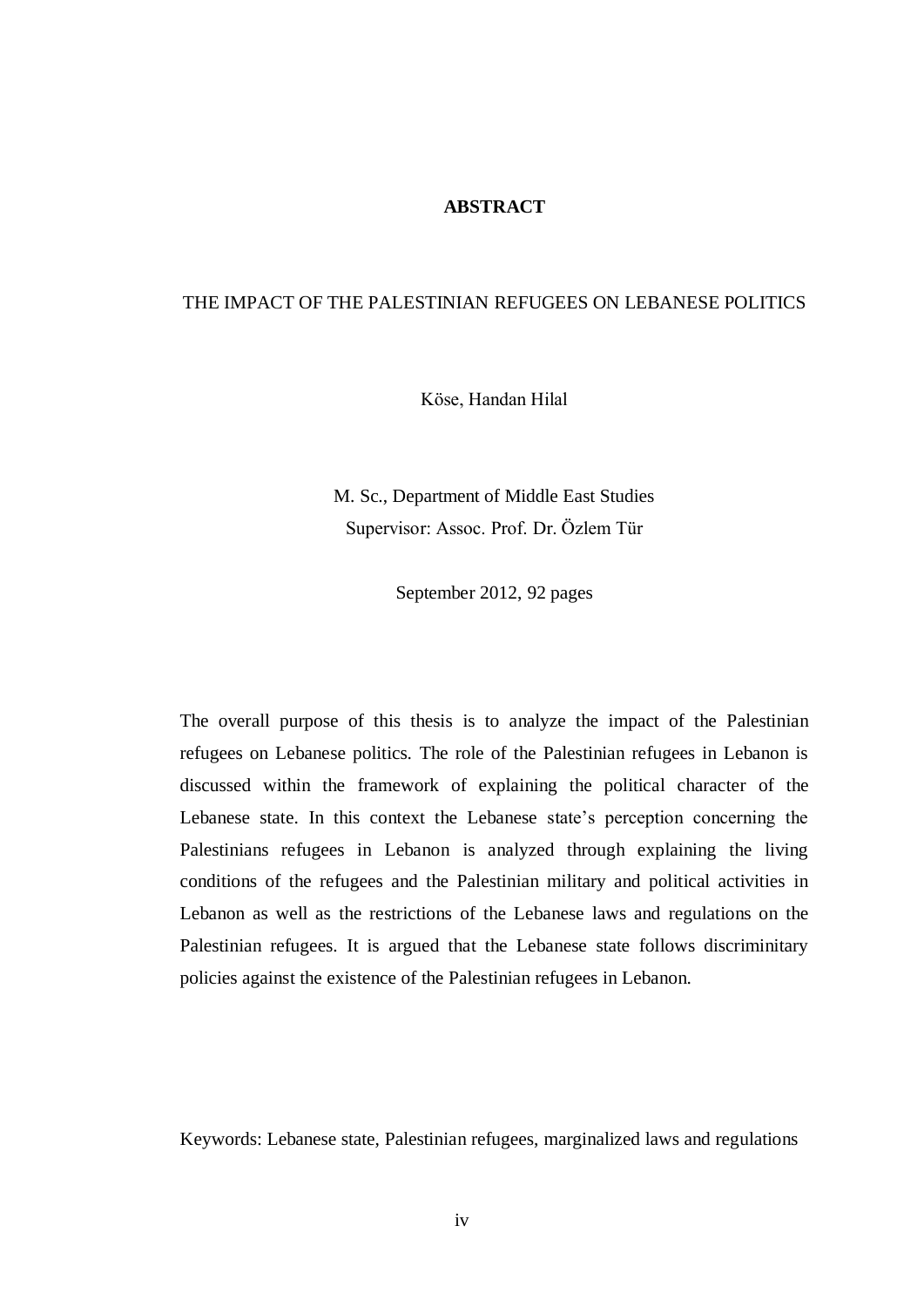# **ÖZ**

# FİLİSTİNLİ MÜLTECİLERİN LÜBNAN SİYASETİ ÜZERİNDEKİ ETKİSİ

Köse, Handan Hilal

Yüksek Lisans Ortadoğu Araştırmaları Bölümü Tez Yöneticisi: Assoc. Prof. Dr. Özlem Tür

Eylül 2012, 92 sayfa

Bu tezin genel amacı Filistinli mültecilerin Lübnan siyaseti üzerindeki etkisini analiz etmektir. Lübnan'daki Filistinli mültecilerin rolü Lübnan Devleti'nin siyasi karakteri çerçevesinde açıklanmıştır. Bu bağlamda Lübnan'daki Filistin askeri ve siyasi faaliyetleri, Filistinli mültecilerin yaşam koşulları bunun yanı sıra Filistinli mültecilerle ilgili kısıtlayıcı Lübnan yasa ve yönetmelikleri üzerinden Lübnan Devleti'nin Filistinli mültecilerle ilgili algısı analiz edilmiştir. Lübnan Devleti'nin ülkedeki Filistinli mültecilerin varlığına karşı ayrımcı politikalar izlediği iddia edilmiştir.

Anahtar kelimeler: Lübnan Devleti, Filistinli mülteciler, marjinal kanunlar ve düzenlemeler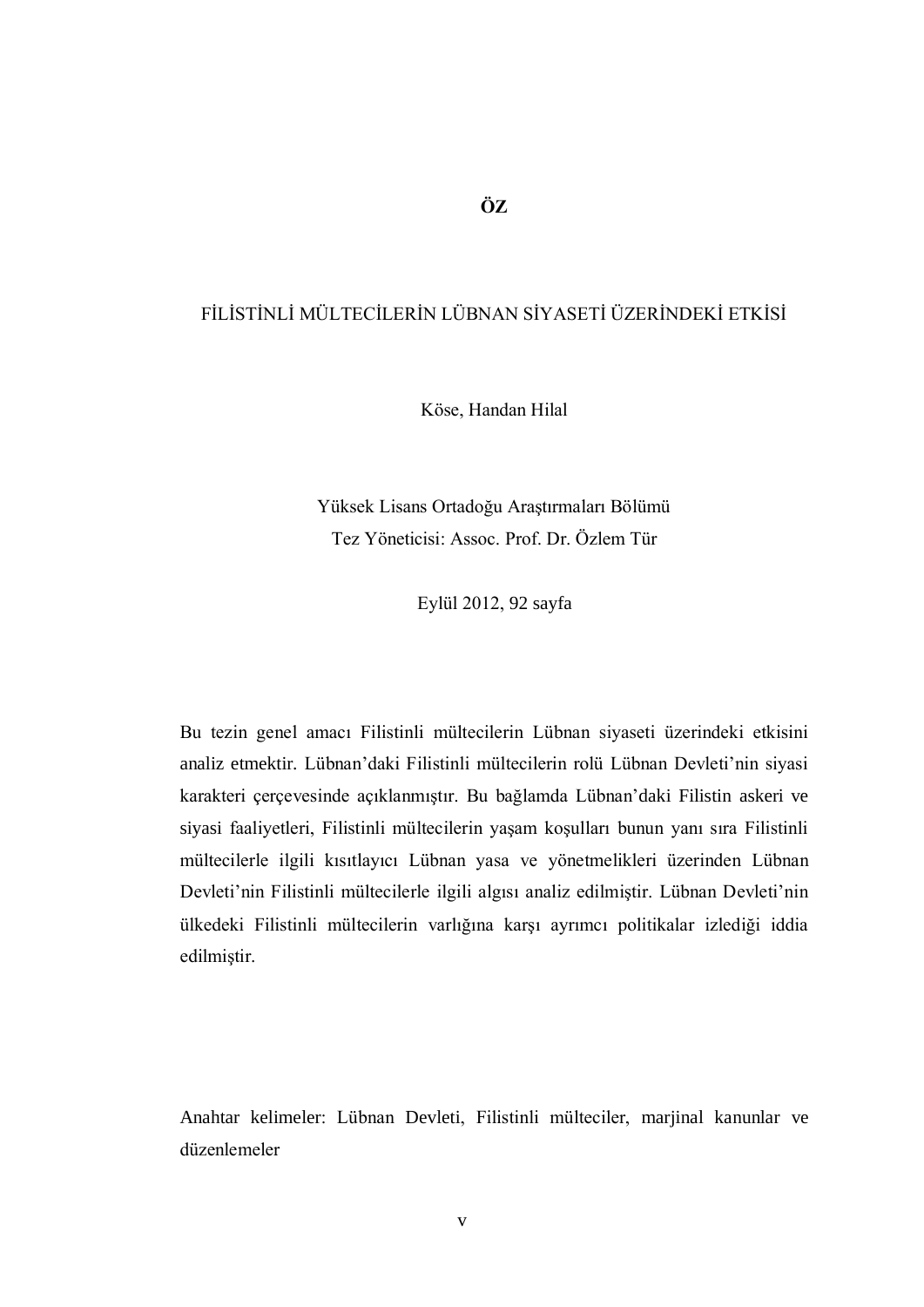Dedicated to my devoted family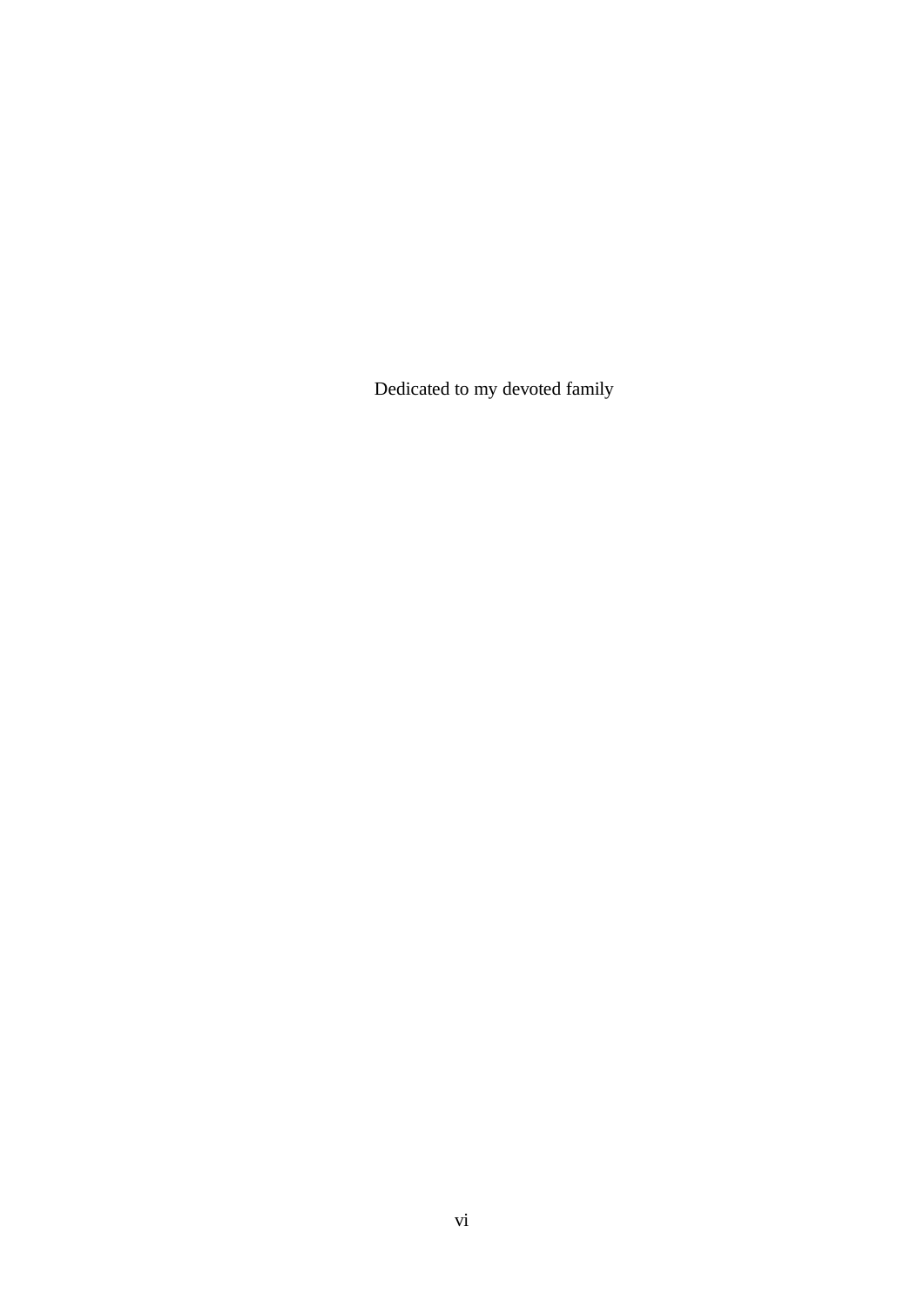# **ACKNOWLEDGEMENTS**

I would like to express my special thanks to my supervisor Assoc. Prof. Dr. Özlem Tür for her sincere guidance and patience. Without her advice, comments, contributions and criticism I could not manage to write this thesis. Her encouragement and support enabled me to specify the method of my study. She really helped me to ease my tension and panic, which was really crucial for me.

I would also thank to my devoted family; namely Handan Köse, Metin Köse and Metin Batuhan Köse. Their eternal love, prayers and belief in me that I will achieve writing this thesis motivated me to do my best. I do appreciate my family for their support in all circumstances. I would like to express my gratitude to my brother Batuhan for relieving me in this stressful process.

I also thank my friend Nader Saad, from the Egyptian Embassy in Ankara, for his priceless intellectual support and limitless patience. He helped me to increase my credible resources. I really appreciate him because he spent time translating the relevant Lebanese laws and regulations from Arabic to English for my study. I will never forget his assistance and support during this period.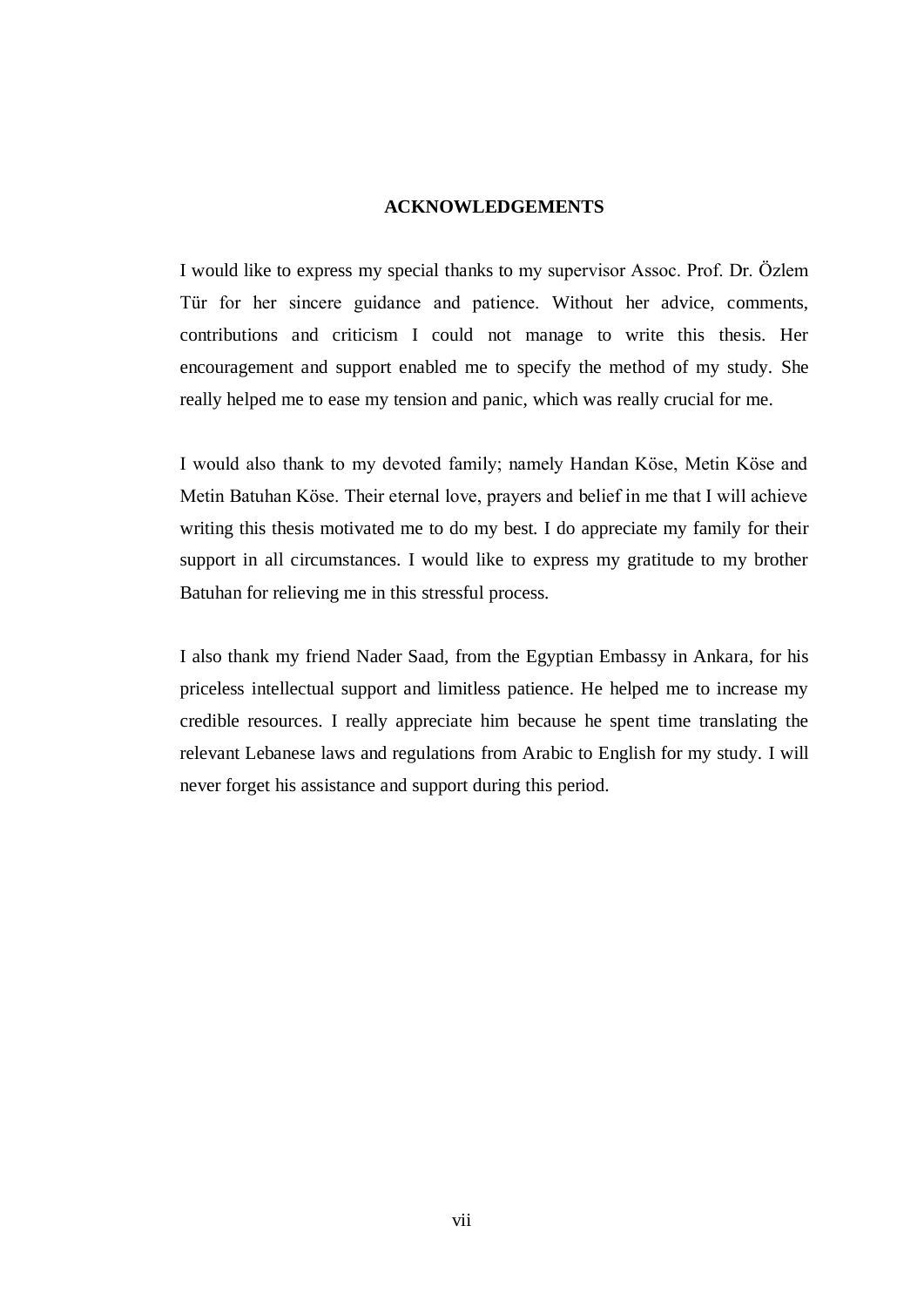# **TABLE OF CONTENTS**

| <b>CHAPTER</b>                                             |  |
|------------------------------------------------------------|--|
|                                                            |  |
|                                                            |  |
|                                                            |  |
| 1.2 The Development of the Political System in Lebanon  10 |  |
|                                                            |  |
|                                                            |  |
| 2. THE ORIGINS OF THE PALESTINIAN REFUGEE PROBLEM  19      |  |
|                                                            |  |
|                                                            |  |
|                                                            |  |
|                                                            |  |
|                                                            |  |
|                                                            |  |
|                                                            |  |
|                                                            |  |
|                                                            |  |
|                                                            |  |
|                                                            |  |
|                                                            |  |
|                                                            |  |
|                                                            |  |
|                                                            |  |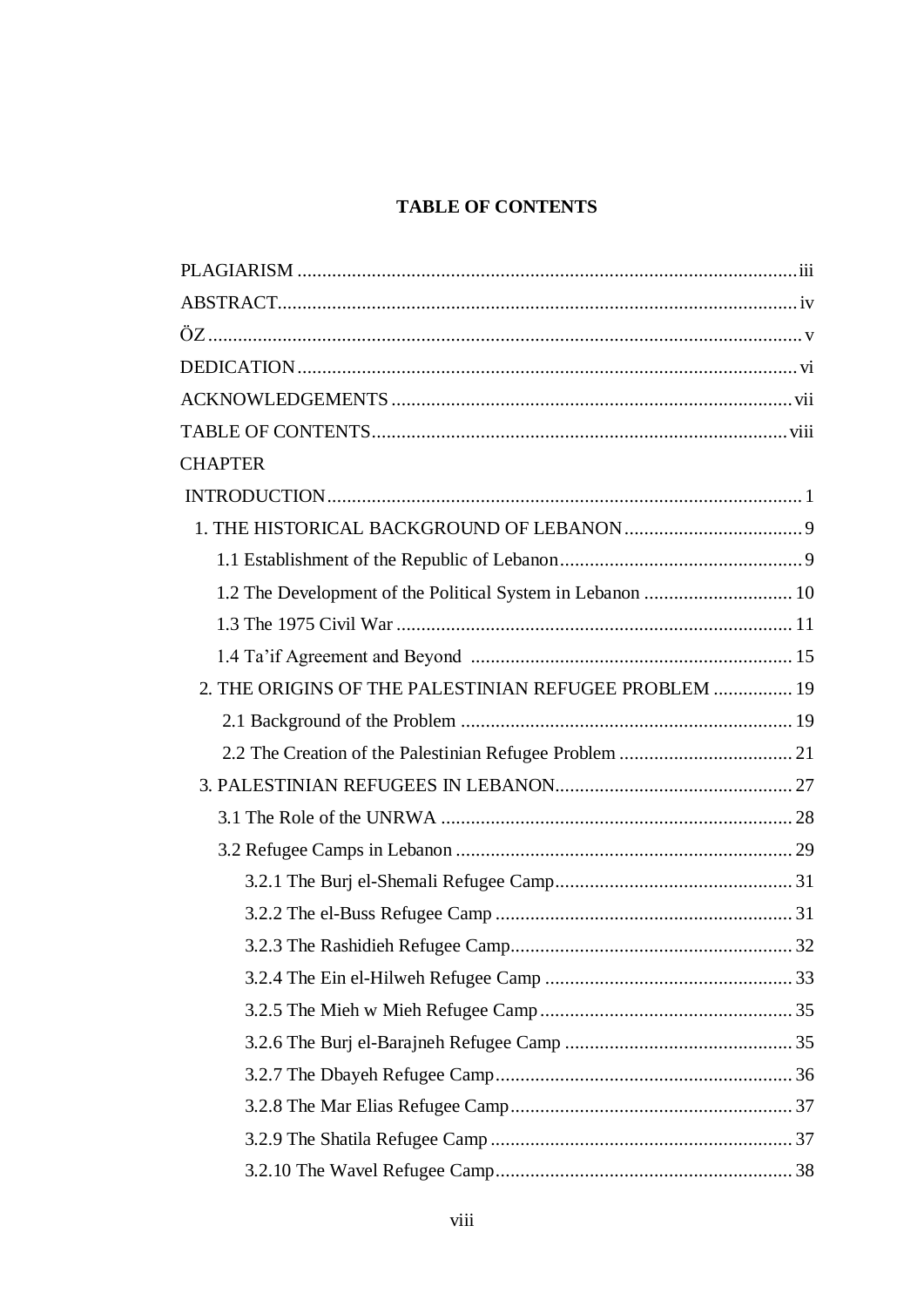| 3.3 The Living Conditions of the Palestinian Refugees in Lebanon  41     |  |
|--------------------------------------------------------------------------|--|
|                                                                          |  |
|                                                                          |  |
|                                                                          |  |
| 4. THE STANCE OF THE LEBANESE STATE TOWARDS THE                          |  |
|                                                                          |  |
| 4.1 The Interrelation between the Lebanese Civil War and the Palestinian |  |
|                                                                          |  |
|                                                                          |  |
|                                                                          |  |
|                                                                          |  |
|                                                                          |  |
| 5. PALESTINIAN FACTIONS AND THE POLITICAL DYNAMICS IN                    |  |
|                                                                          |  |
|                                                                          |  |
|                                                                          |  |
|                                                                          |  |
| 5.3.1 The Conflict between the Lebanese Armed Forces (LAF)               |  |
|                                                                          |  |
|                                                                          |  |
|                                                                          |  |
|                                                                          |  |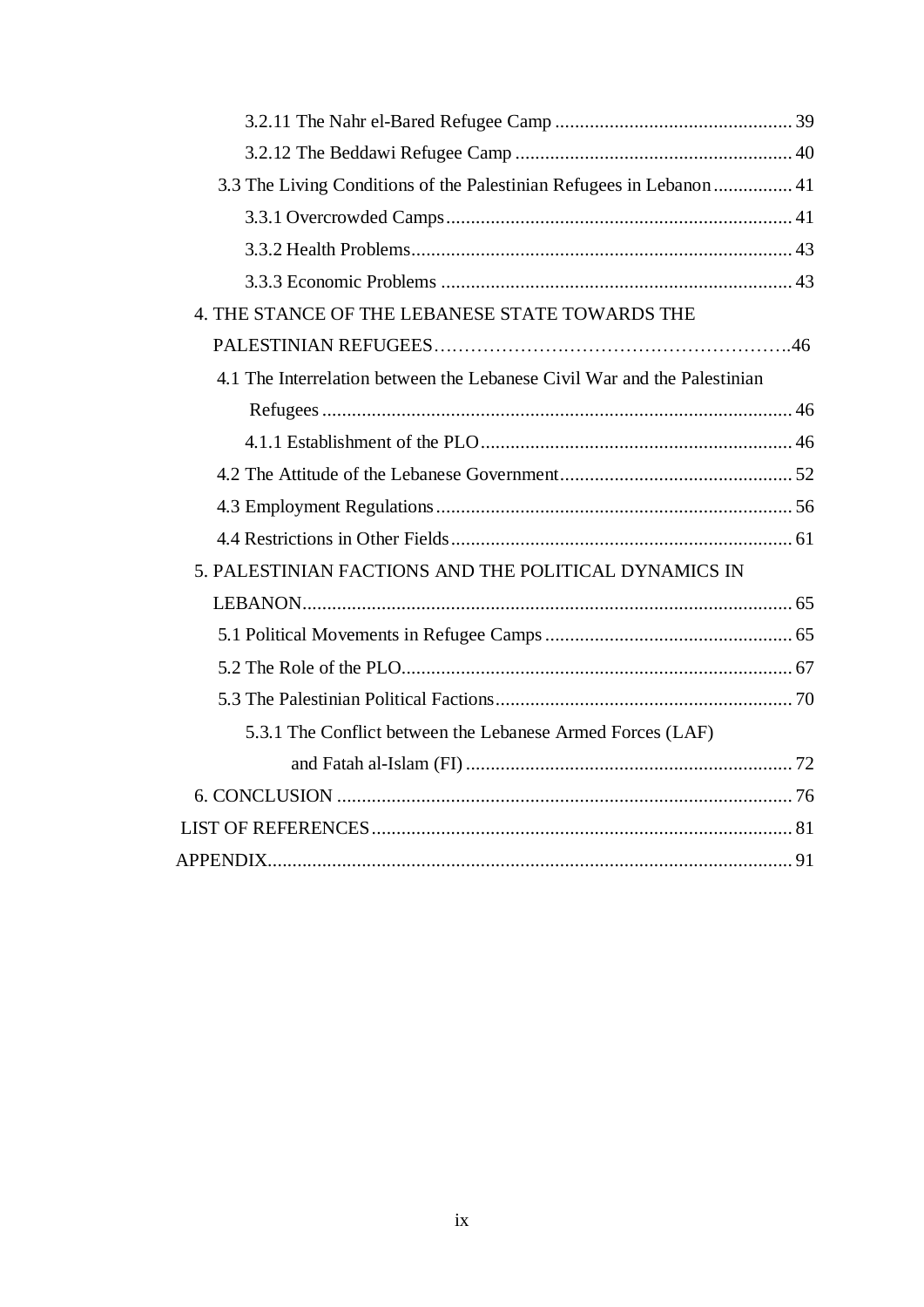# **INTRODUCTION**

The issue of the Palestinian refugees is one of the most chronic problems of the Middle East. The refugee problem started amid the Arab Israeli conflict, and mounted with the several wars which erupted between the Arabs and the Israelis. Each of those wars left behind thousands of displaced and homeless people who evacuated their lands fearing the tragedy of the wars.

Like all the socio-political phenomena, there are different and contradictory views explaining the reasons which created the problem of the refugees, those views are mostly biased to one side against the other; in the sense that the pro-Israel academics and historians blame the Arabs for voluntarily leaving their homes and lands and departing to other countries. On the other hand, the pro-Arab historians blame the establishment of the state of Israel for being the main reason behind the refugee problem. They are convinced that the Zionist ideology applied violent policies against the Palestinians and forced them to evacuate their lands.

Irrespective of this debate around the reasons of the problem, which I explained in details in chapter two, the refugee problem is a clear fact and is experienced by different Arab countries. The Palestinian refugees live in different Arab countries like Lebanon, Syria, Jordan, Egypt, and the Arab Gulf States, however in the literature the Palestinian refugees of Lebanon has a very special situation which differentiates them from the other Palestinian refugees in the aforementioned countries. It is believed that the Palestinians in Lebanon have the worst living conditions compared to the Palestinian refugees in the other Arab countries. In Khalidi"s words: "the Palestinians in Lebanon have by no means lived a life of ease."<sup>1</sup> Thus, this thesis aims to question the validity of these general understandings and widespread thoughts about the refugees in Lebanon, by

<sup>1</sup> Rashid Khalidi, "The Palestinians in Lebanon: Social Repercussions of Israel's Invasion", *Middle East Journal*, Vol. 38, No. 2 (Spring 1984), p. 257.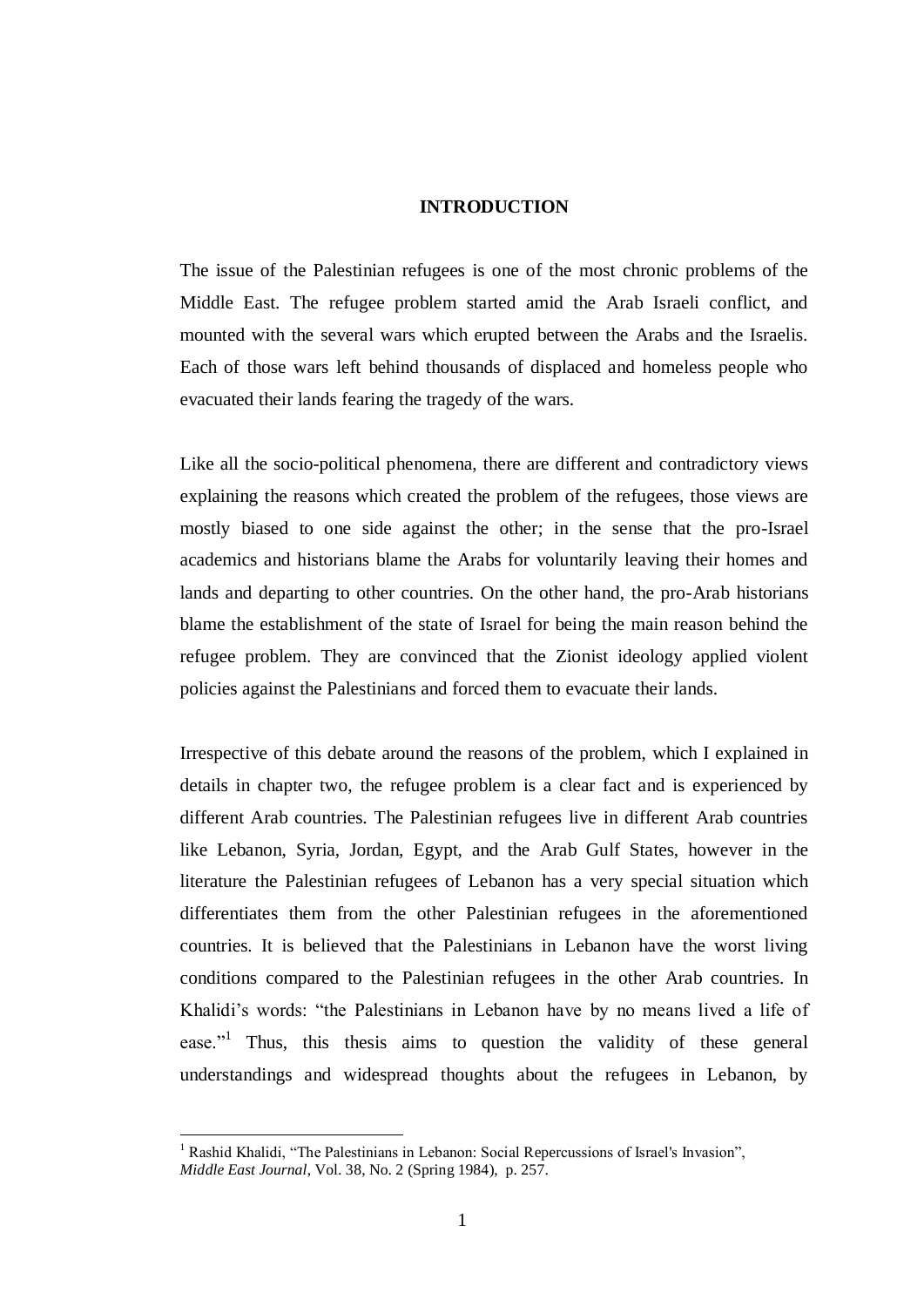highlighting the status and living conditions of those refugees, as well as the dynamics and interaction between them and the Lebanese state.

In order to understand the circumstances and the background which led to that special situation which the Palestinians witness in Lebanon, this thesis explains the special nature of the Lebanese political system which is historically based on a system known as "the confessionalism". Confessionalism is a system of government based on distributing political power proportionally among the religious communities and based on the population census of 1932. Taking into consideration the fragile balance between the three main religious sects of the Lebanese society; Sunni Muslims, Shi"a Muslims, and the Maronites, and the facts that majority of the Palestinian refugees in Lebanon are Sunni Muslims, the Lebanese people have been considering the Palestinian refugees as a threat to that fragile confessiional system, as their containment in the society would increase the power of the Sunni sect.

That feeling of suspicion by the Lebanese people towards the Palestinian refugees, together with the political activities of the those Palestinians out of the control of the Lebanese government, led the Lebanese government, backed by a wide sector of the Lebanese society, to take a harsh stance against the refugees, and to limit their access to the Lebanese institutions, so as to minimize their impact on the Lebanese internal politics.

In order to explain the situation about the life of the Palestinians in Lebanon, the thesis underlined several aspects relating to the daily life of the Palestinians, such as the labor laws, the land property rights, and other public rights and freedoms. The study listed the types of limitations and constraints which are imposed against the Palestinians in Lebanon. Taking this into consideration, it could be argued that the Palestinian refugees in Lebanon live a life which can be characterized by deprivation, and conflicts, as well as marginalization by the Lebanese government. The thesis argues that the Lebanese suspicion against the Palestinians within the concerns of the fragile confessional system had played the crucial role in shaping the political stance towards those refugees. In this regard, it is noteworthy to mention that the Palestinian refugees in Lebanon were considered by different segments of the Lebanese society as being responsible for the problems facing the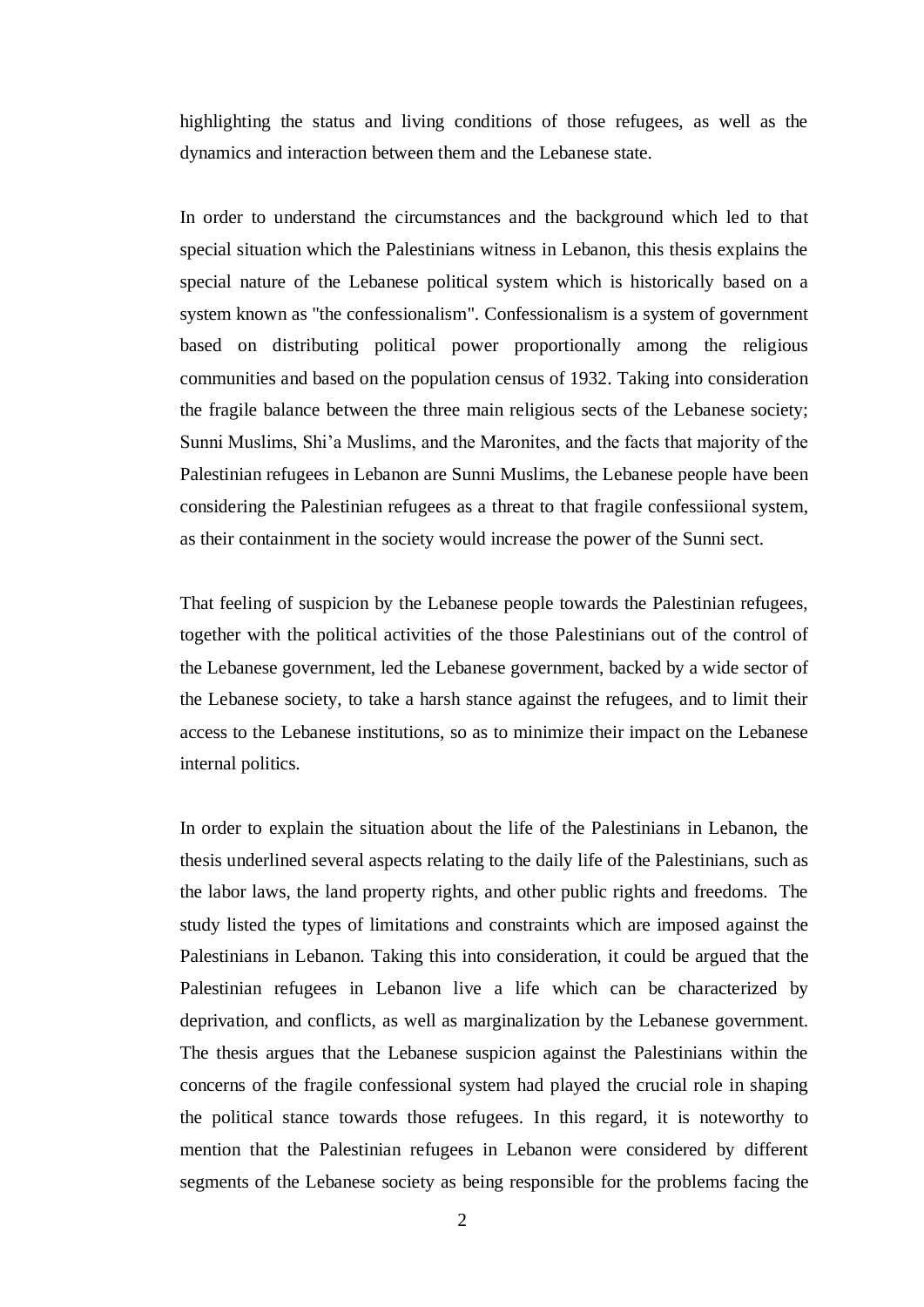country; the biggest and most tragic of these problems being the Lebanese civil war of 1975.

It could be mentioned that although there seems to be many studies concerning the Palestinian refugees, the studies about the relations between the Lebanese state and the Palestinian refugees are scarce. This thesis will contribute to alleviate this limitation in literature especially as it had translated some of the Lebanese laws and regulations from Arabic to English. The translated laws and regulations will support my arguments while explaining the impact of the Palestinian refugees on Lebanese politics, and the Lebanese policies towards the Palestinian refugees.

In order to understand the problem of the Palestinian refugees in Lebanon, an explanation to the political system and the historical background of the Republic of Lebanon is highlighted in chapter one. That chapter explains the developments in the Lebanese political system since the French mandate adopted the principles of "the confessional system" in the first constitution of Lebanon in 1926, until the adoption of the current political system, set up according to the Ta'if Accord (1989), which put an end to the lengthy civil war (1975-1990). The Lebanese civil war is also dealt with in chapter one. The chapter also explains the unique structure of the Lebanese society, which is composed of different religious sects. The differences and divergences are deeply rooted in the Lebanese society not only between the different religions, but also between the members of the same religion. This kind of diversity made the situation in Lebanon so fragile, complicated, and very sensitive to the external factors.

In the second chapter, I tried to explain the background of the problem of the Palestinian refugees, how it was created, and how they settled in Lebanon. The subsequent Arab-Israeli wars resulted in further waves of refugees who fled the West Bank and the Gaza strip, seeking safe refuge in Jordan, Syria and Lebanon. Moreover, some additional thousands of Palestinian refugees fled to Lebanon following the fight between PLO and the Jordanian army in 1970. Therefore the second chapter will explain the roots of the Palestinian refugee problem in light of establishment of the State of Israel and the 1948 Arab-Israeli War and the events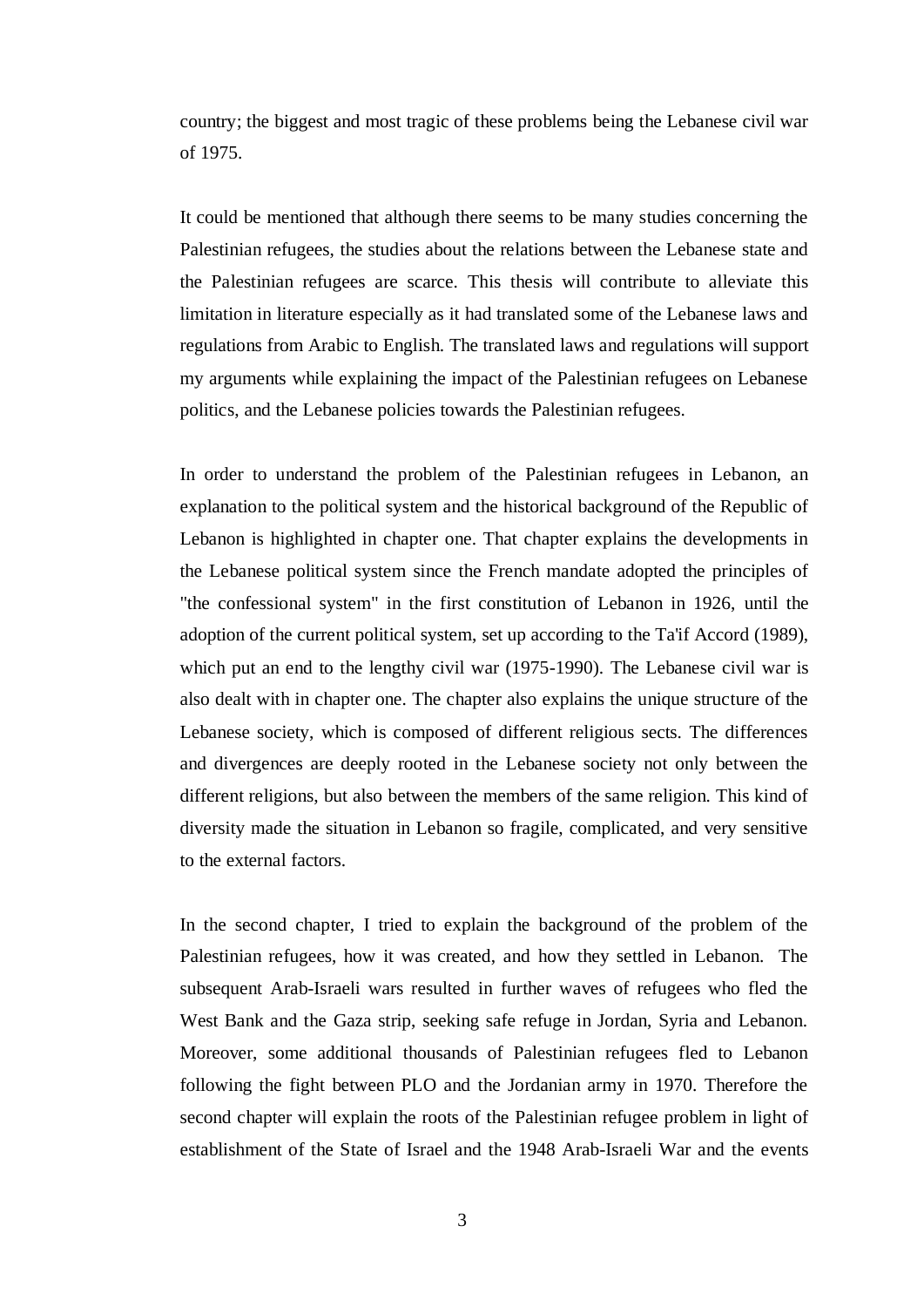that followed. I gave importance to equally highlight the different views which explain the factors and circumstances that created the problem of the refugees.

It is clear that there is no agreement among the historians and academicians on the reasons and factors which created the problem of the Palestinian refugees, and led them to depart their homes to settle in the neighboring countries. The divergence among the historians is another evident of the complicated structure of the problem, and shows that the refugees had faced, from the very beginning, a difficulty in getting their case understood.

In the third chapter, I highlighted the international efforts to handle the refugee problem. The most prominent effort in this regard came with the establishment of the United Nations Refugees and Works Agency (UNRWA), which took the leading role in settling the refugees, and stood as the sole service provider for the twelve refugee camps, especially with the reluctance of the Lebanese state to be involved in official assistance or administration of the camps. The living conditions in the refugee camps are explained in this chapter as well. The chapter argues that the interrelated problems such as overpopulation, lack of infrastructure, health, poverty, education and environmental problems are the problems faced by the refugee camps. Moreover it also argues that such living conditions of the refugees have deteriorated due to the scarce assistance from the international and regional organizations.

Despite the big efforts of the UNRWA, its programmes remain insufficient to meet the demands of the Palestinian refugees due to the high number of refugees and the shortage of the donations, which it receives from the international community. However at this point, it's underlined that although the UNRWA services are inadequate to alleviate the difficulties that the Palestinian refugees experience, it is still vital for them because it is the main service provider in Lebanon. It should be also noted that according to the UNRWA statistics, only half of the refugees are registered in the official camps, thus the other unregistered half receives very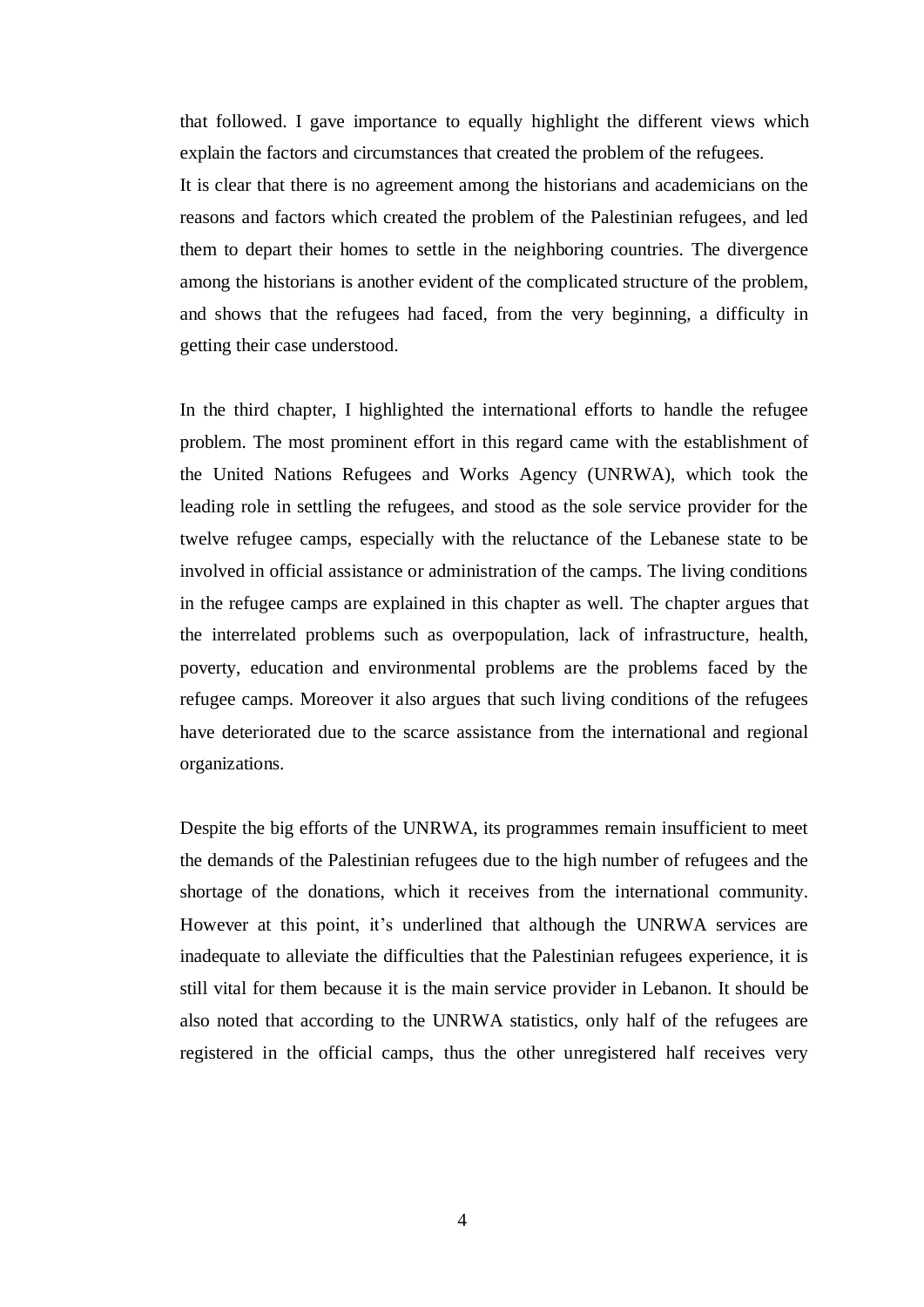limited financial aid from other donor agencies, which makes the lives of those non-ID refugees worse. $2$ 

Chapter four highlights the marginalized Palestinian refugees in the Lebanese political and social life, which became significant mainly as a result of the Lebanese government's regulations against the Palestinian refugees. This chapter argues that as a result of the government policies, the living conditions of the Palestinian refugees in Lebanon have significantly deteriorated. In order to clarify these policies, the relevant laws and regulations are examined.

Looking at the Lebanese government's policies, it is clear to see that the Palestinian refugees are almost excluded from the Lebanese society as they are deprived of the Lebanese citizenship. Moreover with respect to the laws and regulations, the other foreigners in the country have more job opportunities compared to the Palestinian refugees. Because they don"t have the Lebanese citizenship, the Palestinian refugees are excluded from reaching any governmental services as well as the social insurances that the Lebanese state presents to its citizens. They do not have the right to work in white-collar professions, and their access to the government"s health and education facilities is not allowed. Such regulations prohibit the reconstruction, renewal, or rehabilitation of the shelters in the refugee camps as well, the situation which deteriorates the housing conditions in the camps.

The animosity between the Lebanese society and the Palestinian refugees significantly deepened especially after the 1975 civil war. Therefore the chapter also sheds the lights on the Lebanese civil war, which deteriorated the Lebanese economy and increased the annomisity against the Palestinian refugees. During the civil war, the mutual attacks between the Lebanese militias and the Palestinian factions increased, and resulted in a high number of death tolls from both sides. The involvement of other countries in the war prolonged the disputes, deepened the divisions between the Lebanese and the Palestinian refugees, and made it hard to bring peace to Lebanon. In the Ta"if Agreement of 1989 which put an end to the

<sup>&</sup>lt;sup>2</sup> Lebanese Republic, Presidency of the Council of Ministers Lebanese-Palestinian Dialogue Committee, "Non-IDs", [http://www.lpdc.gov.lb/Rights/Areas-of-Work/No-Id-s.aspx,](http://www.lpdc.gov.lb/Rights/Areas-of-Work/No-Id-s.aspx) accessed on March 3, 2012.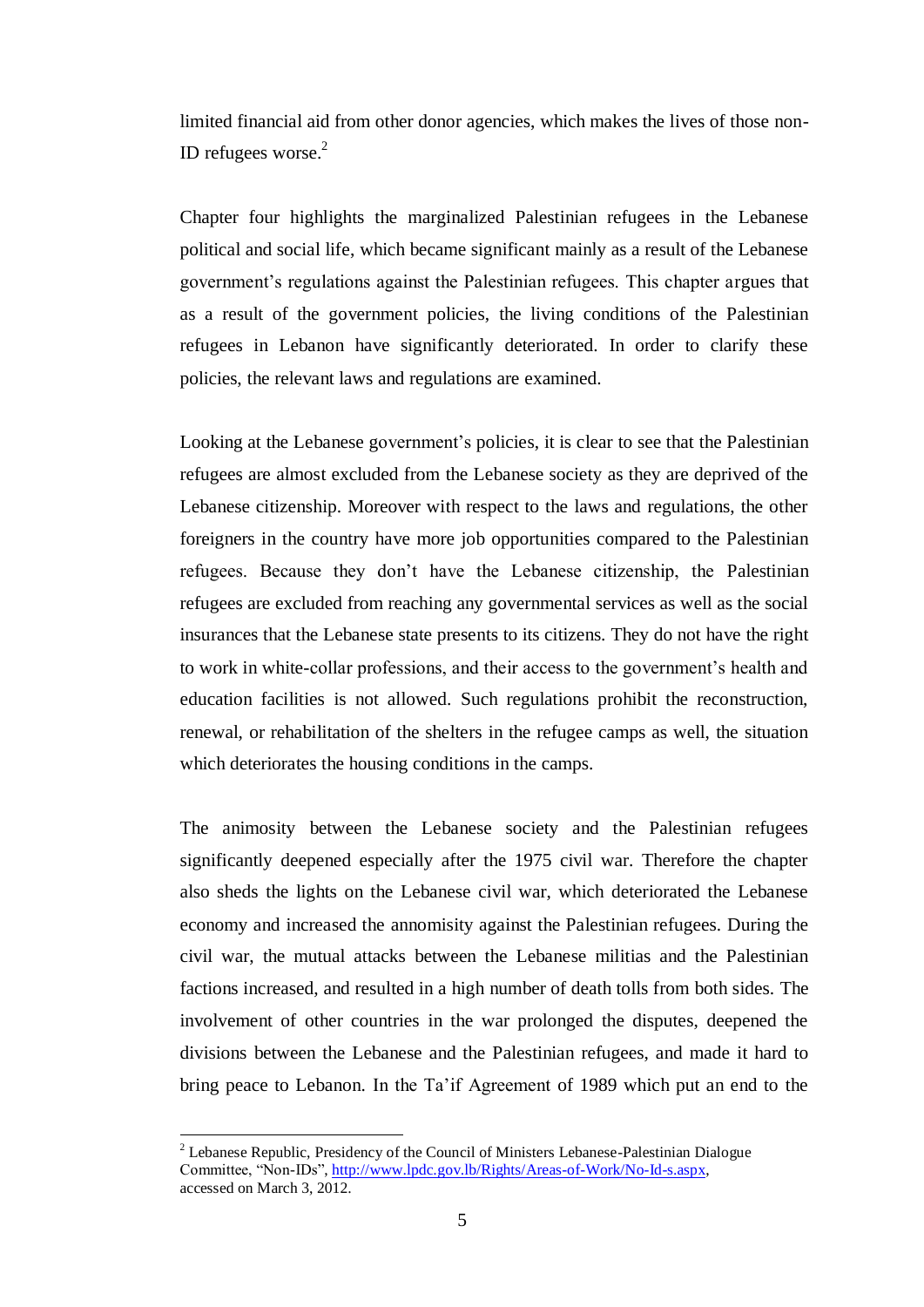civil war, the alienation of the Palestinian refugees from the Lebanese society is evident. After the civil war, the borders of the refugee camps were strictly defined and the security of these borders was controlled by the Lebanese patrols through the military check points. The regulations in the check points became another problem for the Palestinian refugees. In this context, leaving and entering camps, as well as moving freely in Lebanon became restricted with the lengthy procedures such as travel documents, visas, etc. which are difficult to be obtained by the Palestinian refugees.

However the chapter also argues that such strict regulations of the Lebanese state against the Palestinian refugees derives from the fragile sectarian balance in the country. The sensitivity of the structure of the Lebanese society has been evident for long decades. As the majority of the Palestinian refugees are Sunni Muslims, it has always been clear for the Lebanese government that existence of the Palestinian refugees would further change the demographic structure of the country. In this context according to many Lebanese, the Palestinian refugees in Lebanon damage the country politically and economically.

The last chapter is about the Palestinian factions and the political dynamics in Lebanon. This chapter argues that the establishment of Palestinian factions in Lebanon came as a result of the Lebanese discriminatory policies against the Palestinian refugees, together with the weak structure of the Lebanese state. In this context the Palestinian political movements in Lebanon are highlighted in order to underline the "state within a state" problem in Lebanon, which is interrelated with the policies of the Lebanese state.

The chapter highlights the leading role that the Palestinian factions had played among the refugees. The factions have created a motivation for the refugees by linking them with their pre-1948 ties and enhancing their stance against the daily problems they experience in the refugee camps. The social network that the factions created for the Palestinians could not be disregarded, thus the structure of the Palestinian political factions in Lebanon is clarified. However due to the independent activities of such organizations, their attitudes increased the hostilities between the Palestinian refugees and some segments of the Lebanese society, and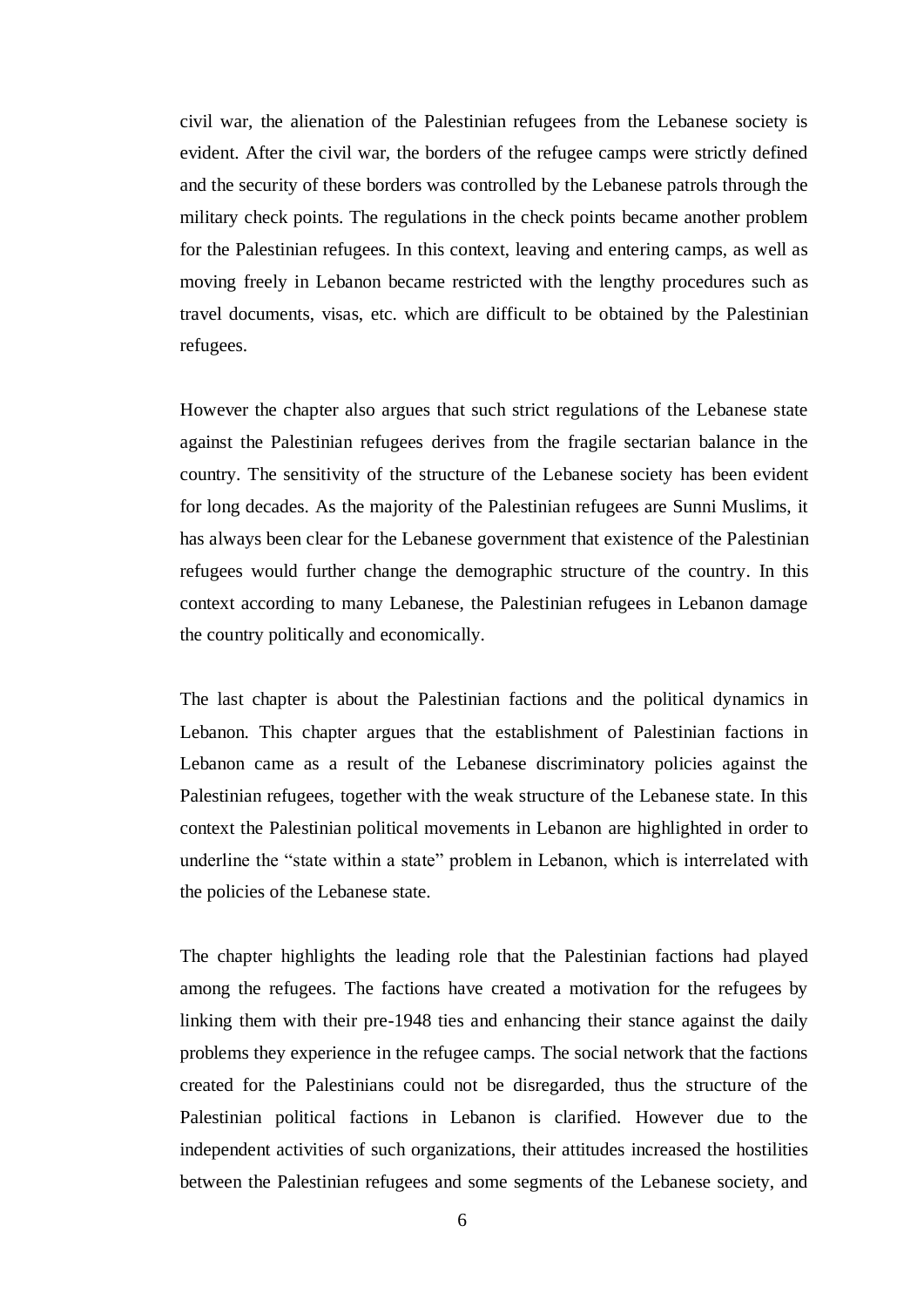created a convenient atmosphere for the eruption of internal conflicts. In this context, the Nahr el-Bared crisis of 2007 which is considered as the most violent conflict after the 1948 is explained.

Besides the internal crises which the Palestinian political and military factions had created, there are also other problems that they caused. Due to their close relations with Syria and the attacks against Israel from the southern Lebanese border, such factions created a terror atmosphere for the Lebanese citizens as well. As a result, the tension between the Palestinian refugees and the Lebanese society escalated, and led to deepen the suspecions and the discriminatory policies of the Lebanese government against the refugees.

The chapter also argues that under such difficult conditions for the refugees, the Palestine Liberation Organization (PLO) became the umbrella organization for the variety of other Palestinian factions. Its leading and protective role for the Palestinian refugees is explained, especially after the signing of the Cairo agreement of 1969. As a result of the Cairo Agreement and Jordan"s expelling of the PLO members who got an alternative refuge in Lebanon, PLO attacks against the State of Israel from the Lebanese border increased. These attacks put the security of the Lebanese state at risk, especially with the retaliatory raids and attacks launched by Israel against the Lebanese territories. The argument that the PLO activities damages the stability, the sectarian relations in Lebanon, and also threatens Lebanon's power politics in the region is analyzed.<sup>3</sup>

In addition the chapter debates the decreasing popularity of the PLO among the Palestinian refugees due to its departure from Lebanon in 1982, and the signing of the Oslo Agreement with Israel in 1993. As a result of the PLO"s departure, the Palestinian refugees were disappointed. Until that time the PLO was filling the political vacuum, alleviating the inadequate aid, as well as raising the morale of the Palestinian refugees in Lebanon. It was accepted as the vanguard of the Palestinians. Due to the departure of the PLO from Lebanon, and the consequent events such as the massacres in Sabra and Shatila, led to a feeling of abandonment

<sup>&</sup>lt;sup>3</sup> Farid El Khazen, "Permanent settlement of Palestinians in Lebanon: A recipe for Conflict", *Journal of Refugee Studies,* Vol. 10, No. 3 (1997), p. 278.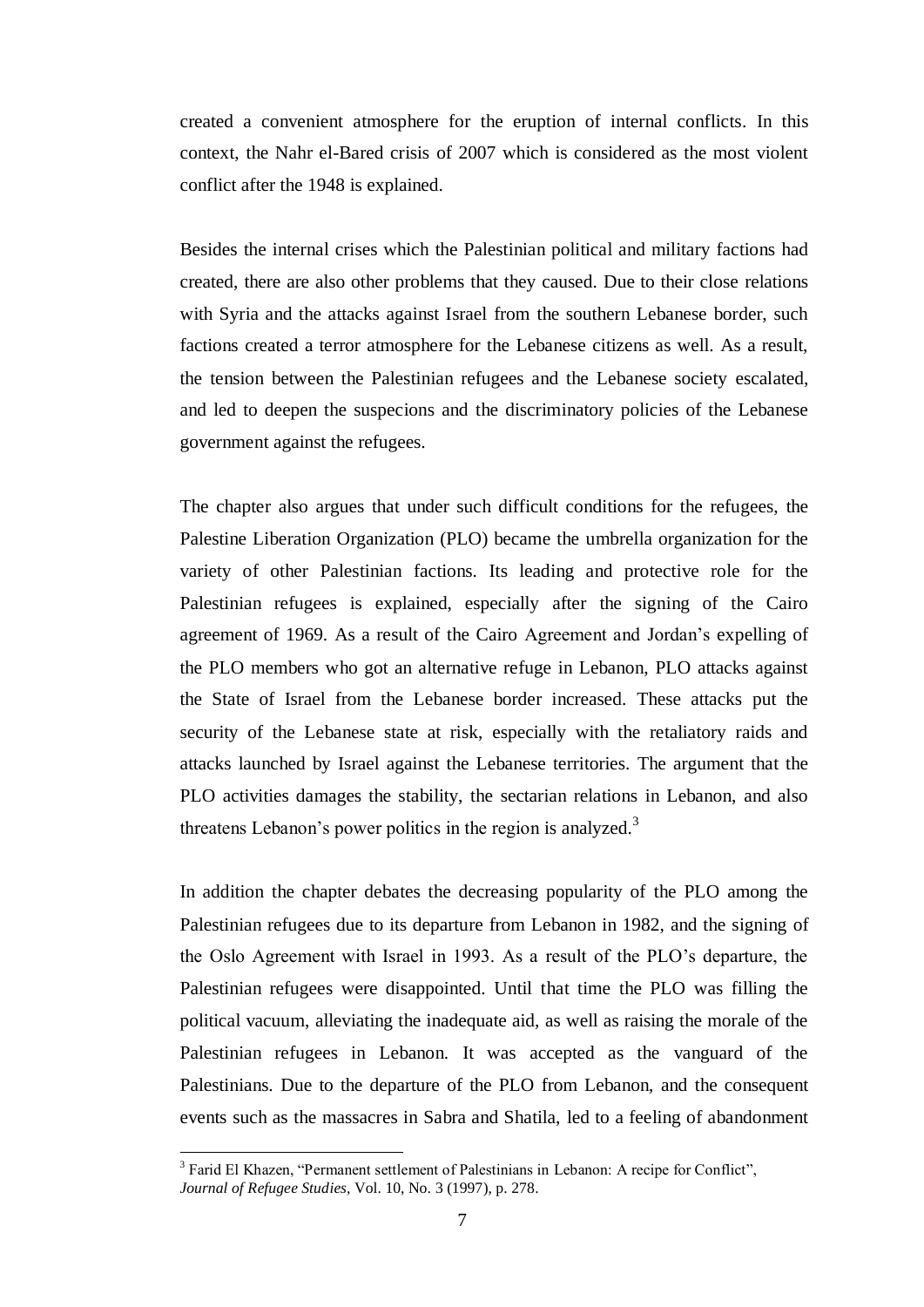and deprivation among the Palestinian refugees. Moreover signing of the Oslo Agreement in 1993, further decreased the popularity of the PLO among the refugees who believed that the agreement ignores their legitimate rights, especially "the right of return". The trust towards the PLO decreased due to the clientalist relations of the organization, which left the Palestinian refugees in Lebanon more isolated and alienated in the Lebanese society.

And the thesis finishes with a conclusion where all the findings above put into context, and where the findings of this thesis is written and analyzed.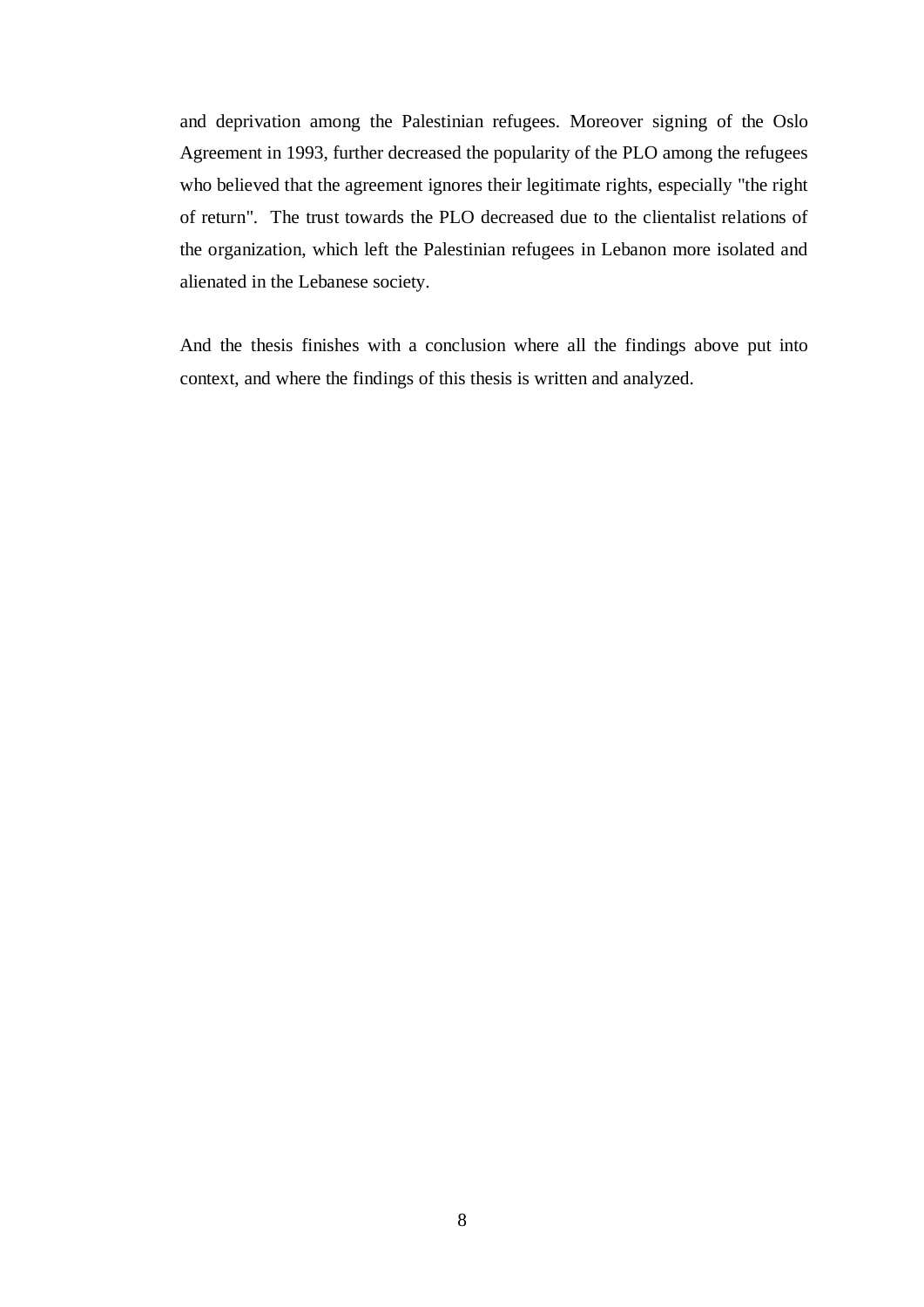# **CHAPTER 1**

# **THE HISTORICAL BACKGROUND OF LEBANON**

#### **1.1 Establishment of the Republic of Lebanon**

Republic of Lebanon *(Al Jumhuriyah al Lubnaniyah)* is a mountainous country which is neighboured from the north and the east by Syria, from the south by Israel and from the west by the Mediterranean Sea. Throughout its history, within the effect of its geographical position it has been affected by various civilizations and therefore it is composed of different identities. However today the interests of the different religious identities are more diversified and the competition among the religious groups contributed to shaping the political, social and economic character of the country. The religious distinctions are the decisive factor in allocating the political, economic and social power.

The political power in Lebanon is divided among the religious sects through the system called *confessionalism*. The confessional system appeared in 1926 during the French Mandate and in the the post-Mandate period, through the National Pact of 1946 it became as one of the main chracteristics of the country. The system distributes the political power among major religious groups according to the 1932 population census, which promotes the position of Christians. Depending on that system, the president has to be a Maronite Christian where as the prime minister has to be a Sunni Muslim and the speaker of the Chamber of Deputies (the Parliament) has to be a Shi"a Muslim. According to confessionalism, the Chamber of Deputies is formed with respect to 6-5 formula which means six Christians for every five Muslim representatives in the Chamber of Deputies. Therefore from 1932 up to Ta"if Accords of 1989, the Christians had more considerable power compared to the Muslims. "As Michael C. Hudson described the situation, the president "is not only the balancer but a representative of the most influential group in the country."<sup>4</sup>

<sup>4</sup> Michael C. Hudson, "Democracy and Social Mobilization in Lebanese Politics", *Comparative Politics* 1 (January 1969): 250 quoted in David S. Sorenson, *Global Security Watch – Lebanon: A*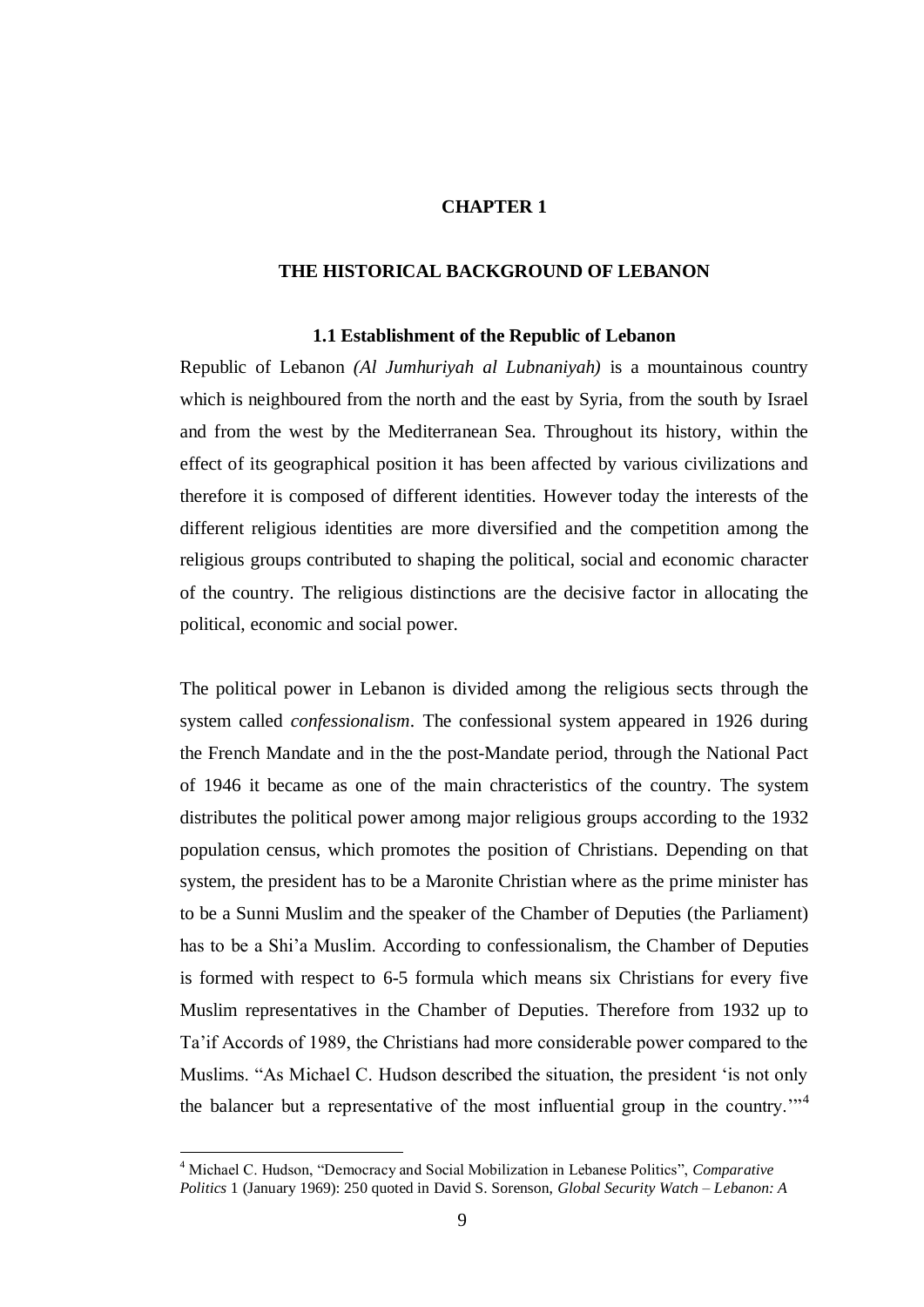Although the balance of power between the Christians and the Muslims had changed through the Ta"if Accord of 1989, however the religious factor within the principle of confessionalism kept being the essential pillar of the political system, as cancelling or changing it would mean the failure to reach an agreement to end the civil war. It could be stated that confessionalism is regarded as the dogma of religious coexistence which brings out sectarianism on the basis of political, social and economic interests through the religious differentiation in the Lebanese society.<sup>5</sup> Therefore it could be emphasized that the competition among the religious groups has a significant role in the formation of political crises, civil wars and the different problems in Lebanon.

## **1.2 The Development of the Political System in Lebanon**

After the independence from France in 1943, the Modern Lebanon"s first leaders the Christian President Bishara al-Khoury and the Sunni Muslim Prime Minister Riyad as-Sulh drafted the new constitution, *the National Pact,* which kept the balanced confessional system of 1926. In this point it"s necessary to highlight the different political perspectives of the Christian and Muslim political leaders, which hinder the political stability in Lebanon. Throughout history, the Lebanese have always witnessed the political struggle based on religions which could be regarded as the main characteristic of the country. The difficulty of settling stability in Lebanon could be observed in the different foreign and domestic policy preferations of Muslims and Christians. For example, on the external level while the Muslims prefer following foreign policies compatible with the other Arab countries in the region, the Maronites on the other hand are in favour of having closer relations with the United States (US) and the West, because of their feeling as an isolated minority in an Arab surrounding space. "The divide between Christians and Muslims, exacerbated by the French policies which were biased to the Christian community in Lebanon, created a certain political schizophrenia, with the Christians generally looking toward the West and the Muslims toward the Arab East."<sup>6</sup> The

*Reference Handbook.* (The USA: ABC-CLIO, LLC, 2010), p. 16.

<sup>5</sup> Sune Haugbolle, *War and Memory in Lebanon*. (New York: Cambridge University Press, 2010), p. 23-4.

<sup>6</sup> Michael C. Hudson, "Palestinians and Lebanon: The Common Story", *Journal Of Refugee Studies*, Vol. 10, No. 3 (1997). p. 247.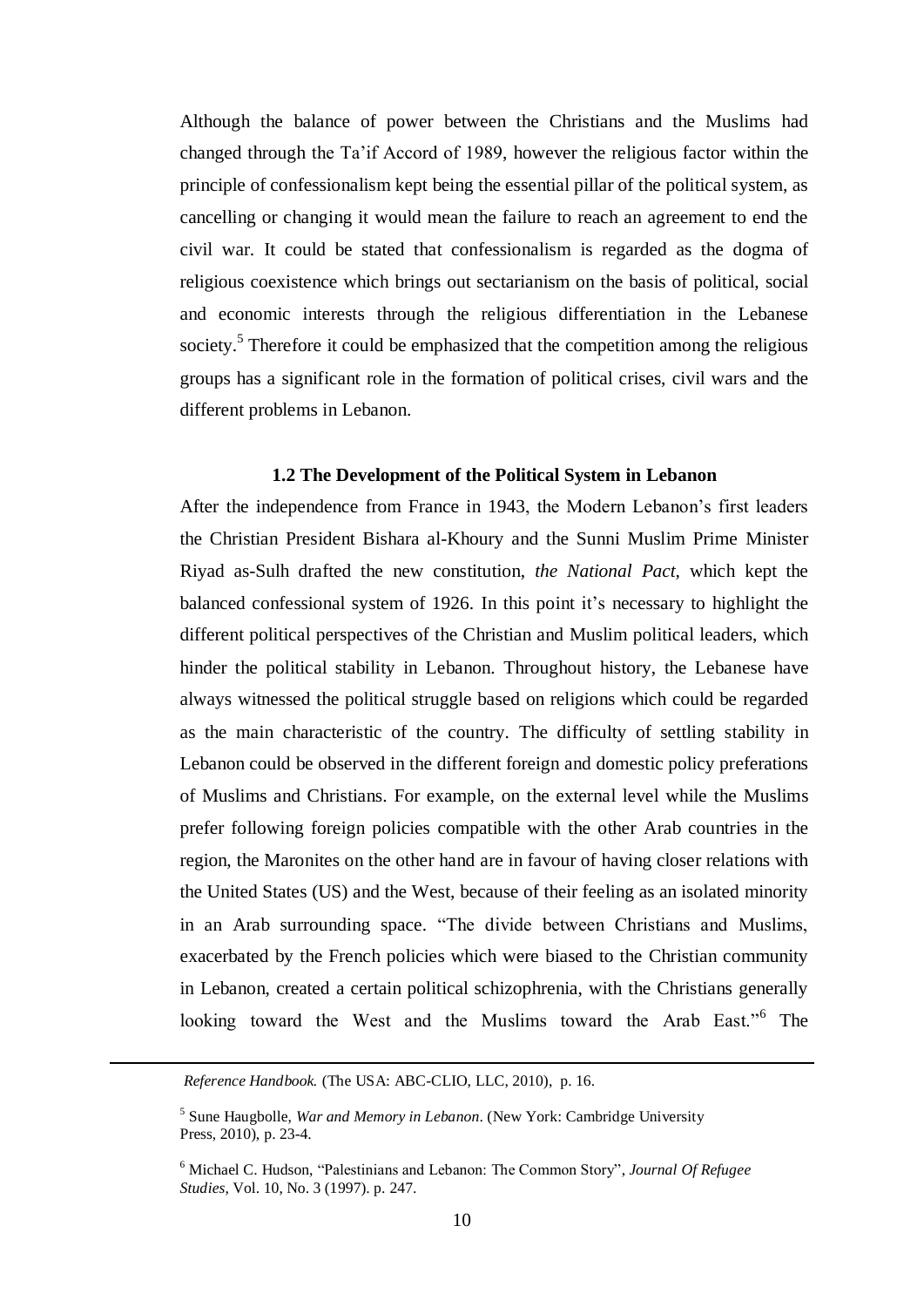confessionalism based regime together with traditional problems between Christians and Muslims made the state of Lebanon more vulnerable to political crises and civil wars.

After Khoury, the presidential term of the pro-Western Camille Chamoun started in 1952, and ended up with his resignation amid the 1958 political crisis which happened as a result of the mounting nationalist momentum in the Arab world. That nationalist movement, together with the establishment of the United Arab Republic (as a confederation between Egypt and Syria) was contradictory to Chamoun"s Western oriented policies. The political crisis of 1958 emerged from the desire of the Lebanese Muslims to join Gemal Abdel Nasser"s led United Arab Republic against the Maronites" desire to join the Western supported Baghdad Pact. The crisis ended up with Chamoun"s call for the United States to send troops to Lebanon and later Eisenhower convinced Chamoun to resign.

It was clear that the fragile political structure and the sectarian movements were already paving way for the eruption of violence in the country. Hence, within the emergence of a different problem, such as the Palestine refugee problem, Lebanon was ready to show its inner danger out of water, pulling the third parties into swamp as well.

## **1.3 The 1975 Civil War**

Thousands of Palestinians started settling in Lebanon as a result of the 1948 and 1967 Arab-Israeli Wars, as well as the Palestinian expulsion from Jordan in the 1970s. Therefore the increasing Muslim population together with the increasing effect of the Arab nationalism shakened the already fragile political structure of Lebanon. As most of the Palestinian refugees settled down the southern border of the country, where the largely Shi"a Muslims live, their presence perceived as a problem by other Muslim sects as well.

Due to the Jordan's expulsion of the Palestinian Liberation Organization's (PLO) members who settled in Lebanon, together with the transfer of the PLO headquarters from Jordan to Lebanon, the tense in the country reached to the peak point, especially after the PLO started its military attacks against Israel from the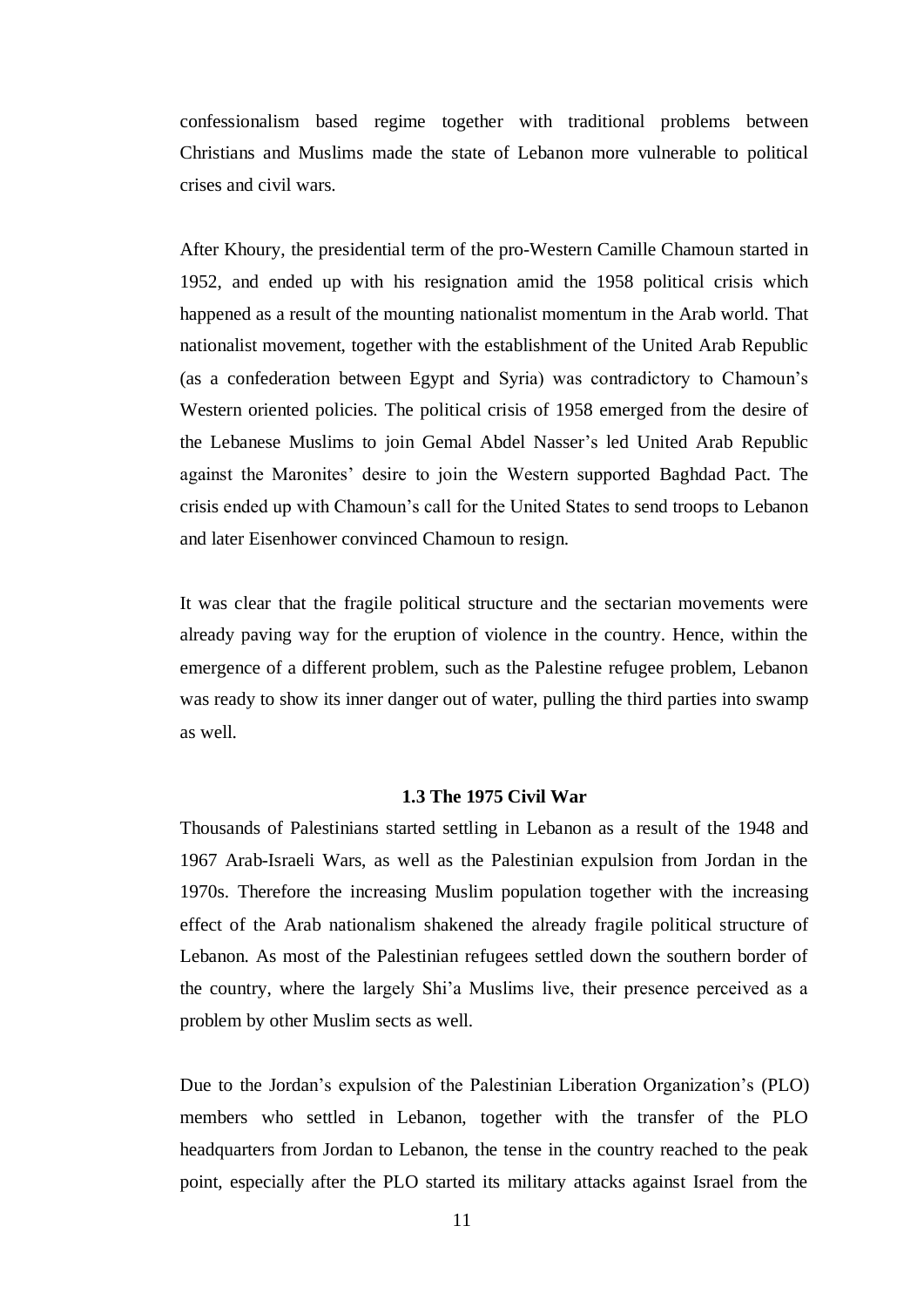Lebanese territory. These attacks provoked Israel to retaliate. On the economic and social level, the existence of those Palestinian refugees increased the burden and hardened the living conditions in the country, thus created a common feeling by the Lebanese people that the Palestinian refugees are responsible for all the problems in Lebanon.

Especially after Lebanon became the PLO headquarter, the Palestinian attacks against Israel have brought Lebanon many times to the brink of war. Those attacks provoked Israel to retaliate by air raids and artillary attacks against the southern Lebanon. Since South Lebanon district is mostly composed of Shi"a Muslims and Palestinians, the Israeli attacks escalated the tension between the Shi"a Muslims and the Palestinian refugees and motivated the Shi"a to create paramilitary organizations like Amal to protect the Shi"a from the attacks of the Palestinian factions, Christian organizations and Israeli troops. Thus the tension in southern Lebanon paved the way for the eruption of the civil war.

The breaking point came up in 1975 with the assassination attempt of the Maronite Christian President Pierre Gemayel which was perceived as done by the Palestinians. Therefore the Phalangists-a radical Christian paramilitary group in Lebanon-retaliated the assassination attempt by massacring 27 Palestinians in a bus, the event which sparked *the 1975 civil war. 7* The war was dramatically escalated because of the sectarian nature of the country. During the course of the war, the Syrian troops intervened into Lebanon and stayed there from 1976 to 2005. Moreover, Israel invaded the southern of Lebanon in 1978 and only withdrew its troops in the year 2000.

As a country geographically surrounded from north and east by Syria and from south by Israel, Lebanon"s diversified and fragile political structure together with the Palestinian existence in its territory, motivated both Syria and Israel to interfere frequently in Lebanon"s domestic affairs. When the civil war erupted in 1975, Syria and Israel exploited the situation and benefited from each opportunity to interfere in

<sup>7</sup> Tim Llewellyn, *Spirit of the Phoenix*. (The USA: Lawrence Hill Books, 2010), p. 57.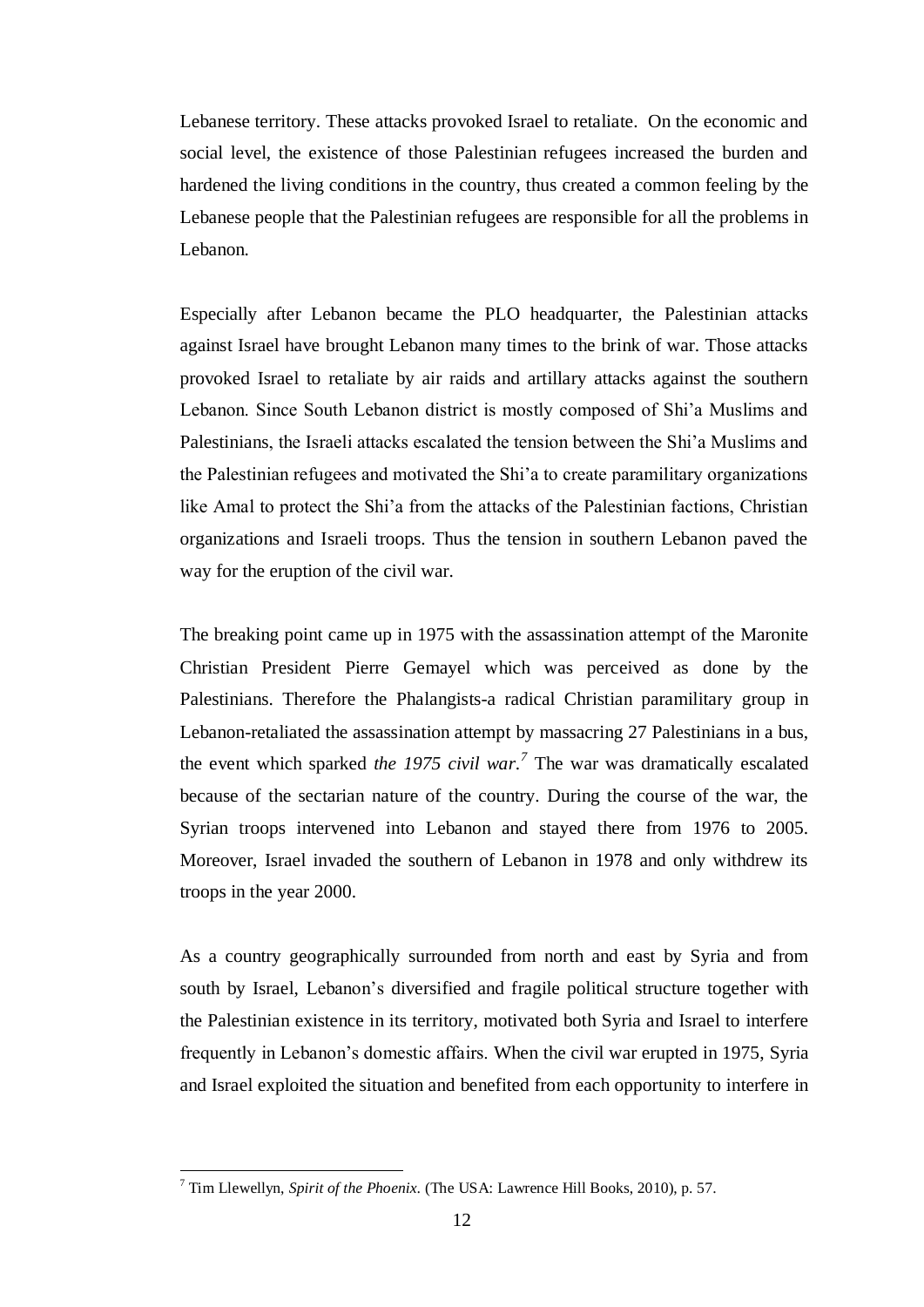the country by inflating the tensions between the Palestinians and the Lebanese as well as the conflicts among the Lebanese religious sects.

Throughout the course of the war, Syria used to create alliances with some of the Lebanese political factions such as the Christian militias in Beirut and then the Amal Movement, to achieve its goals in shaping the political atmosphere and creating pro-Syrian governments in Lebanon. For example Syria supported to t*he Lebanese National Movement (LNM)* leaded by Druze leader Kemal Jumblatt to launch attacks against the Lebanese Christians and to force the President of the Republic Suleiman Frangieh to resign. Syria was always keen to have its control over the Palestinians in Lebanon in order to keep a stable pro-Syrian in the country. It is noteworthy that there were no fixed alliances between Syria and the Lebanese factions or the Palestinian groups. Syria was changing its alliances according to the course of events. For example, and contrary to its previously mentioned support of the Muslim factions against the Christians, Syria later supported Lebanese Christians against the Palestinians in *Tel el-Zaatar* refugee camp because the militants of this camp were creating problems to the pro-Syrian government at that time. The Syrian intervention ended up with the destruction of the whole camp in 1976.

The Arab League diplomatic intervention in October 1976 led to holding two conferences in Riyadh and in Lebanon which established *the Arab Deterrent Force (ADF)* in Lebanon. That force was responsible for providing security by dividing a line-*the Green Line-* between the Muslim and Christian districts through the checkpoints. Because of the fact that the ADF was mostly composed of Syrian soldiers, the Syrian government got the chance to be the most influencing actor in Lebanon until 2005.

In order to end the Israeli occupation and provide stability in Lebanon, *the United Nations Interim Force in Lebanon (UNIFIL)* was founded by the United Nations. Hence the Israeli troops started its withdrawal conversely by handling the places it withdraws to the Greek Catholic paramilitary organization, *the South Lebanon Army (SLA).* This situation resulted in an increase of the turmoil in south Lebanon, not only between the Shi"a Muslims and the Palestinian refugees, but also with the Greek Catholic Christians as well. Syria"s role in Lebanon and in the region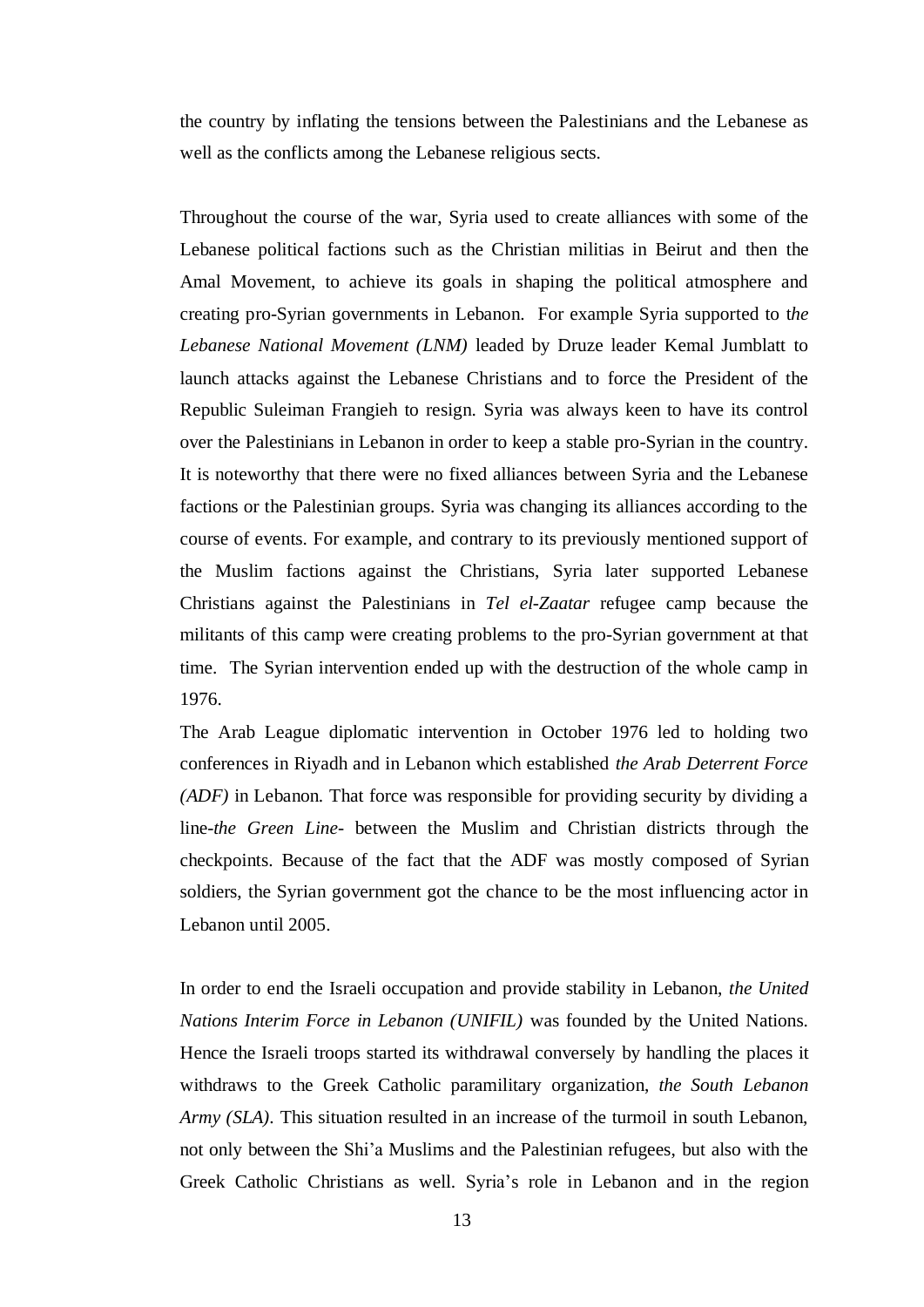increased widely, due to its dynamic policies and changing alliances. The growing attacks on northern Galilee from southern Lebanon and the increasing influence of Syria prepared the ground for Israel to re-occupy Lebanon in 1982.

The assasination attempt of the Israeli Ambassador to the United Kingdom came as the last triggering event for the Israeli invasion of Lebanon. In June 1982, Israel launched *the Operation Peace for Galilee* in Lebanon, which mainly aimed at ending Syrian supported PLO activities in Southern Lebanon. In the first week of the invasion, while destroying the PLO units and moving towards Beirut, Lebanon witnessed clashes between the Israeli and the Syrian troops. In July, the Israeli army reached Beirut and captured strategically important Lebanese cities, and destroyed the southern cities, located on the important trade routes, such as Tyre and Sidon.

In August 1982, through cease-fire agreement between the PLO and Israel, it was agreed that the PLO members must evacuate Lebanon. Although the PLO members, the UNIFIL and the Israeli troops started leaving Lebanon, the tension did not appease. Furthermore on 14 September 1982, the peace seeker with Israel, the Lebanese President Bashir Gemayel was assassinated.

On 9 September 1982, and for the first time since the signing the Cairo Agreement of 1969, the Lebanese Army entered in the Bourj el-Barajneh Palestinian refugee camp, to arrest the Palestinians suspected of the assassination event. Unlike the retaliatory assaults against the Palestinians before, this time the Palestinians were exposed to broader massacres. Within the course of these events, the most hostile massacres took place in Shatila refugee camp in what is known as Sabra and Shatila massacres on 16 September 1982, resulted in the killing of thousands  $\delta$  of the Palestinians by the Phalangist and the SLA soldiers with the help of the Israeli troops who encircled the camp. Due to the heavy death toll of the massacres, the US and French peacekeeping forces returned to Lebanon. However the turmoil and the bloodshed also targeted the peacekeeping forces and enforced them to leave Lebanon after only seven months. In 1983 the Israeli army accelerated its

<sup>8</sup> Bayan Nuwayhed al-Hout, *Sabra and Shatila: September 1982*. (Canada: Pluto Pres, 2004), p. 295.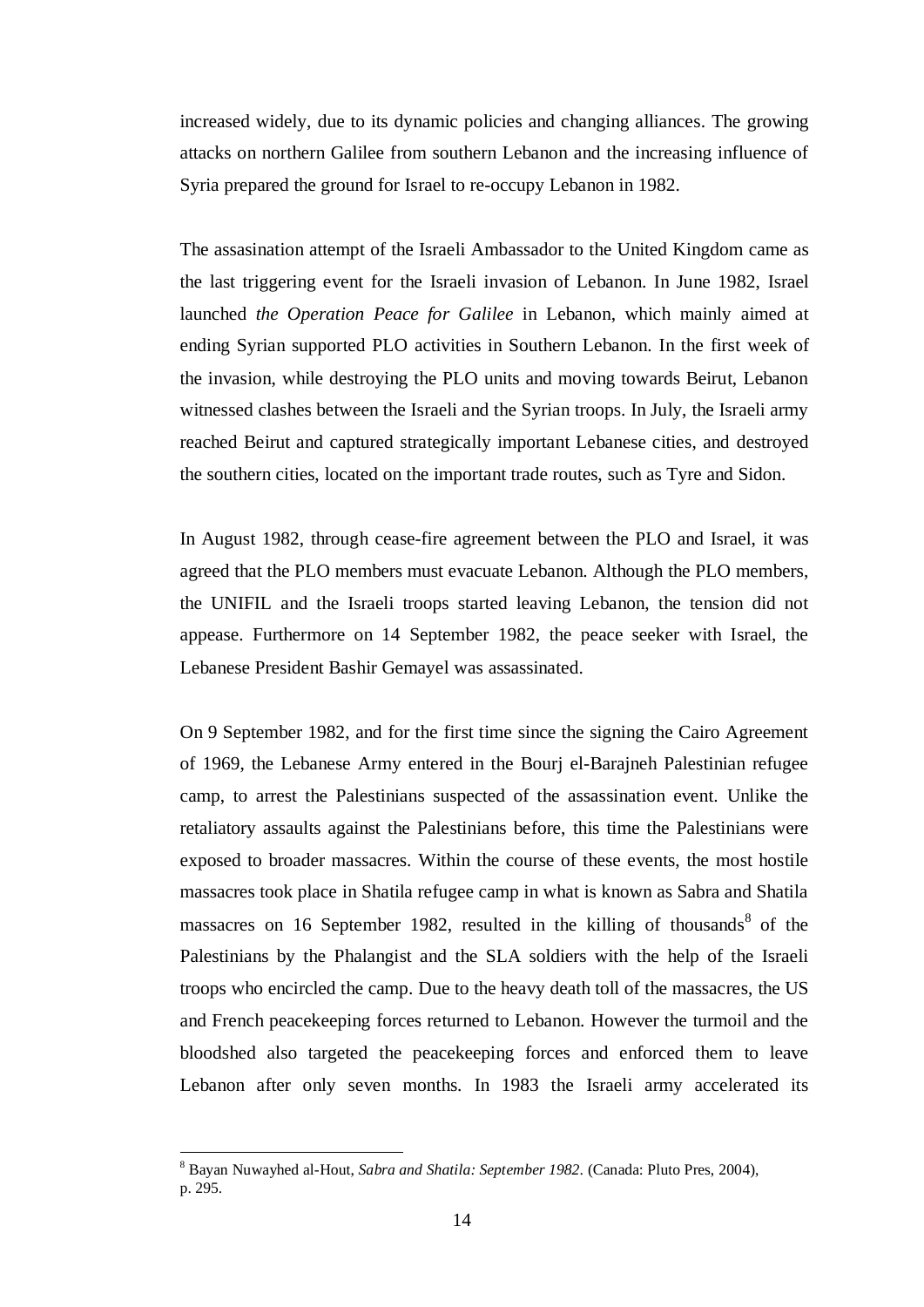withdrawal from the other Lebanese cities to south Lebanon in the socalled *Security Zone* and stayed there until May 2000.

After the evacuation of the PLO from Lebanon, and because of the escalated hatred of Shi"a Lebanese on Palestinians as well as the lack of authority of the central government, the Amal Movement militia of the Shi"a started increasing its mobilization in the destroyed refugee camps, such as Sabra, Shatila and Bourj el-Barajneh. During the period called *the War of the Camps* between 1984 and 1988, the scary battles continued between the remaining Palestinian militias and the Syrian supported Amal Movement. In 1986 the clashes and the destruction in the Rashidieh refugee camp located in Tyre, even spreaded into Beirut which brought a much massive scale of ruin for Lebanon.

The Palestinian factions in Lebanon under the umbrella of the PLO took part in the civil war by allying themselves with the Lebanese national movement. This situation strengthened the belief among the Lebanese rightists and the Christians that the Palestinian existence in Lebanon played a significant role in triggering the civil war. This situation put more burdens on the Palestinian refugees and contributed to more deterioration of the stance of the Lebanese society towards the Palestinians. It can be argued that the civil war negatively affected the position of the refugees, and eradicated any possibility of improvement in their situation in Lebanon.

# **1.4 Ta'if Agreement and Beyond**

In September 1989, the Ta"if Conference was held in the city of Ta"if, under the auspices of Saudi Arabia, so as to put an end the Lebanese civil war. The Conference was formed of 31 Christian and 31 Muslim delegates, which again shows the significance of sectarianism in the Lebanese arena. The Ta"if Agreement tried to resolve the confessional nature of the Lebanese regime. Therefore it equalized the number of the Christian and the Muslim representatives in the parliament through increasing the number of the members of the Chamber of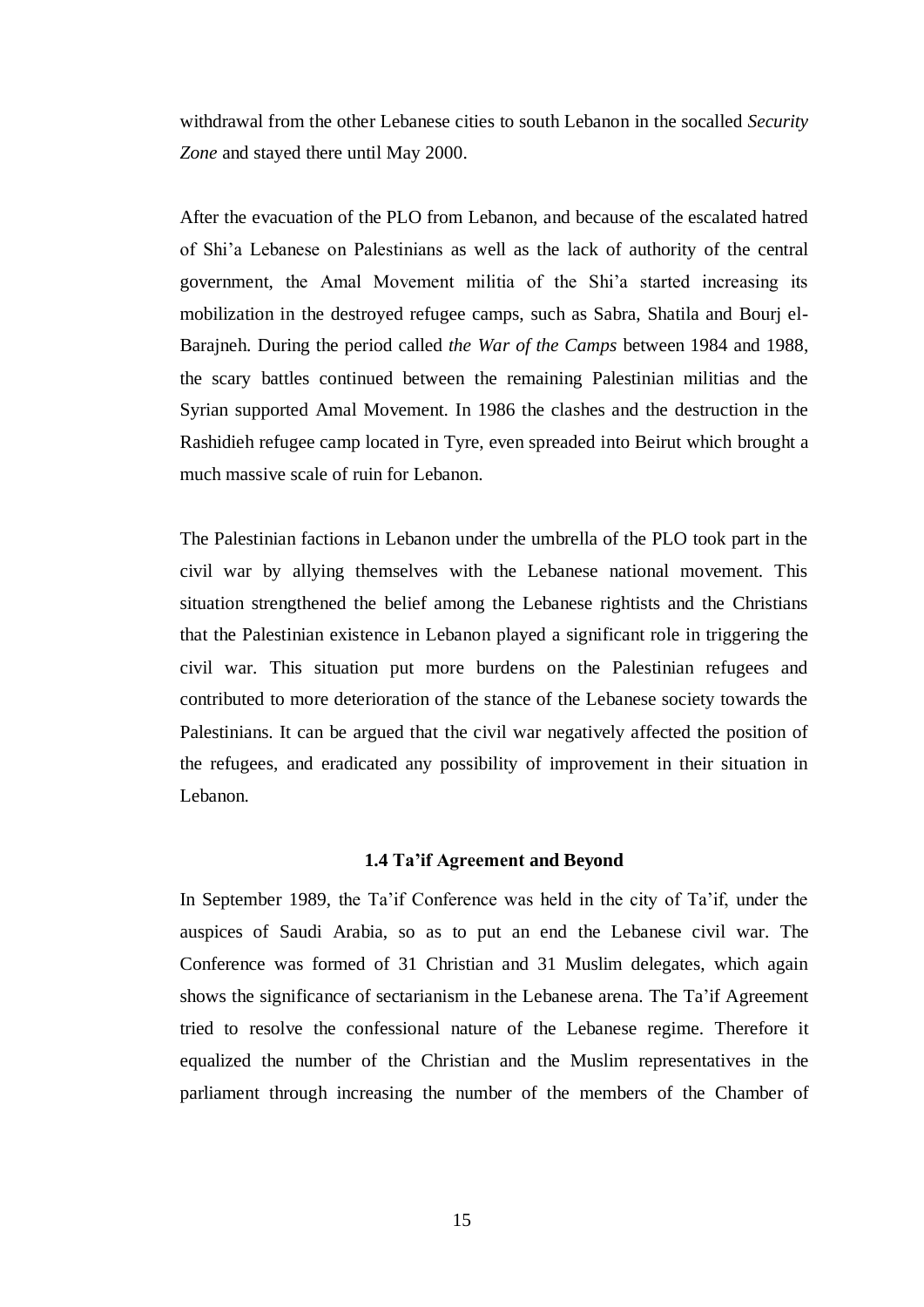Deputies to 108.<sup>9</sup> Furthermore it redefined the duties of the President, Prime Minister and the Speaker of the Parliament. It also ended the responsibility of the Sunni Muslim Prime Minister to the Maronite President. Although it also called for the disarmament of the militias, it could not persuade Hezbollah and the South Lebanon Army (the SLA) to put down their arms. It also could not achieve the full withdrawal of the Syrian and the Israeli troops from Lebanon. However, the Ta'if Accords has important impacts on Lebanon, especially because it ended the civil war and attempted to reduce the effects of confessionalism in the Lebanese administration. It can be said that Ta"if Accords had provided a new beginning for the Lebanese citizens to reconstruct their lives.

Between 1992 and 1998 the prominent Lebanese Sunni leader Rafiq al-Hariri who had the Saudi Arabian citizenship, became the prime minister. He focused his efforts on rebuilding the state, and tried not to provoke the Israeli government against Lebanon, thus he tried to retain the control over the Palestinians. However again due to several factors like sectarianism, fragile political structure, and the alliance of the Palestinian militias with Hezbollah against Israel the outcome of Hariri's policies were significantly minimizd. For example, as a result of the attacks from South Lebanon against Israel by Hezbollah and the Popular Front for the Liberation of Palestine-General Command (PFLP-GC), Israel launched crossborder operations; in 1993 *the Operation Accountability* and in 1996 *the Operation Grapes of Wrath*. Similar to the Lebanese, in 2003 the struggles among the Palestinian factions in the refugee camps damaged the Palestinian unity as well. In addition to the Israeli operations, other factors like the Syrian military existence, the uncontrolled paramilitary movements, and the conflicts in the refugee camps minimized the possibility of a durable peace in Lebanon. Between 2000 and 2004, Hariri was again elected as the prime minister. As the Syrian government was accused of Hariri"s assassination in 2005, another problem appeared and deepened the divisions between the Syrian supported Lebanese political groups and the anti-Syrian political groups. This high degree of polarity, together with the mounting

<sup>&</sup>lt;sup>9</sup> Now Lebanon, "The Taif Agreement",

[http://www.nowlebanon.com/Library/Files/EnglishDocumentation/Official%20Documen](http://www.nowlebanon.com/Library/Files/EnglishDocumentation/Official%20Documents/Taif.pdf) [ts/Taif.pdf,](http://www.nowlebanon.com/Library/Files/EnglishDocumentation/Official%20Documents/Taif.pdf) accessed on November 5, 2011.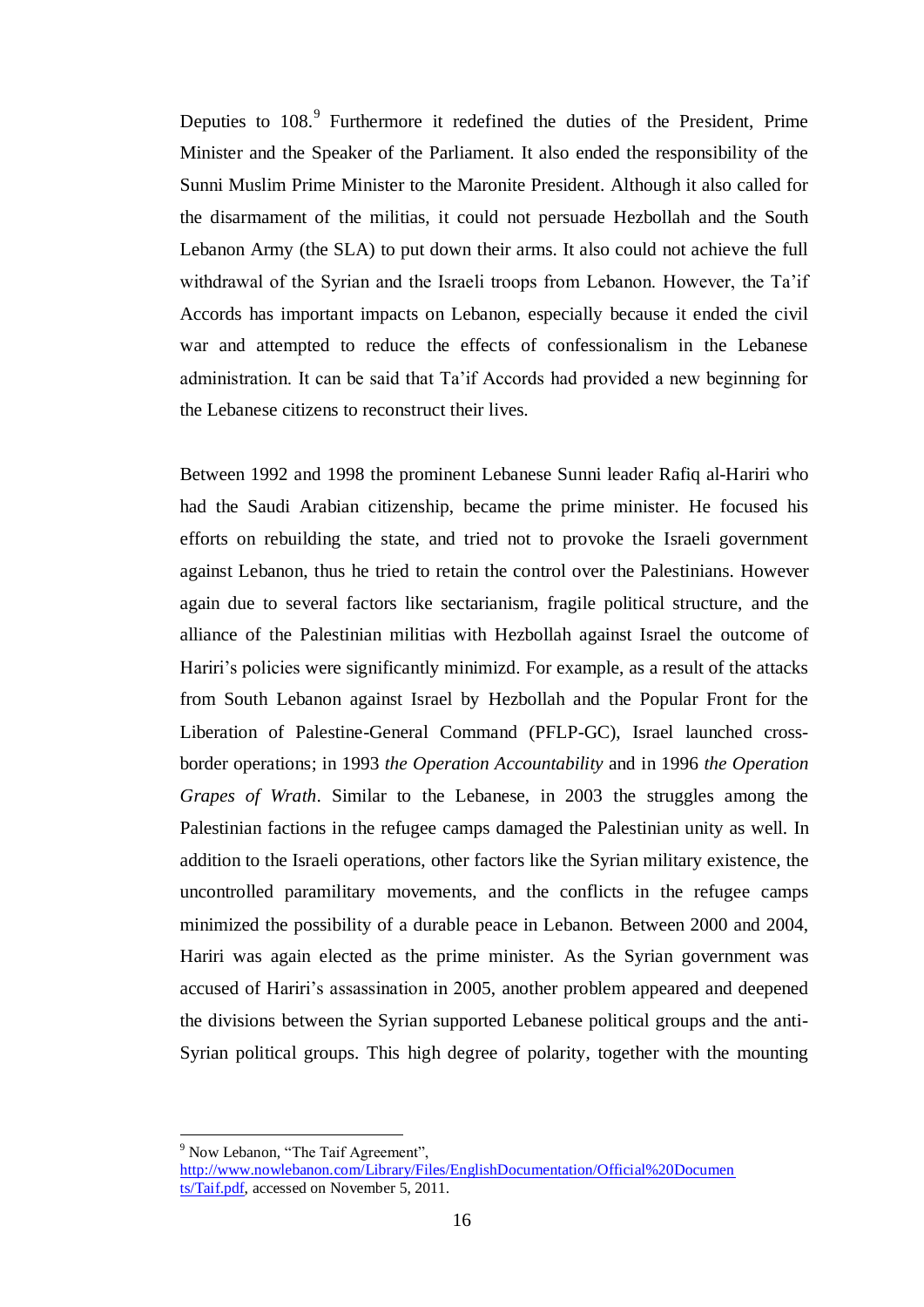international pressures resulted in the departure of the Syrian military from Lebanon.

After the partial reconstruction period with Hariri, the country was destroyed once more with *the 2006 Lebanon War* which came as a result of the anti-Israeli attacks of Hezbollah from south Lebanon. Israel retaliated by air strikes which escalated the political stalemate, destroyed the infrastructure, and displaced thousands of the south Lebanon population. "…the reconstruction costs exceeded \$4 billion, and 1,109 civilians are known to have died, though the number could be higher."  $^{10}$  As a result, the UN Resolution 1701 called for the full cessation of hostilities and set a truce between Hezbollah and Israel.

The latest crisis between the Lebanese government and the Palestinian factions occured in 2007 through the conflicts in the second most populated Palestinian refugee camp, Nahr el-Bared in the northern city of Tripoli. Consequently, the separatist movements of Fatah al-Islam (FI), located in Nahr el-Bared, brought the siege of the camp by the Lebanese Armed Forces (LAF). As a result, hundreds of people died and thousands of Palestinian refugees were displaced to the other camps. Therefore the crisis could be considered as the worst internal conflict, since the end of the Lebanese civil war.

In conclusion, it should be reminded that the confessional political and social life has been the core of the Lebanese politics. Related to that, the weakness of the Lebanese state could be explained with three systematic problems. The Lebanese state structure which is based on sectarianism, significant demographic shifts especially during the 1948 War which endangered the political power of the major religious communities and the liable atmosphere for the external actors to penetrate the system by establishing political, economic and military alliances with the internal factors.<sup>11</sup>

<sup>10</sup> Sorenson, *Global Security Watch – Lebanon: A Reference Handbook*, p. 39.

<sup>11</sup> Tom Najem, *Lebanon: The politics of a penetrated* society. (New York: Routledge, 2011), p. 31-2.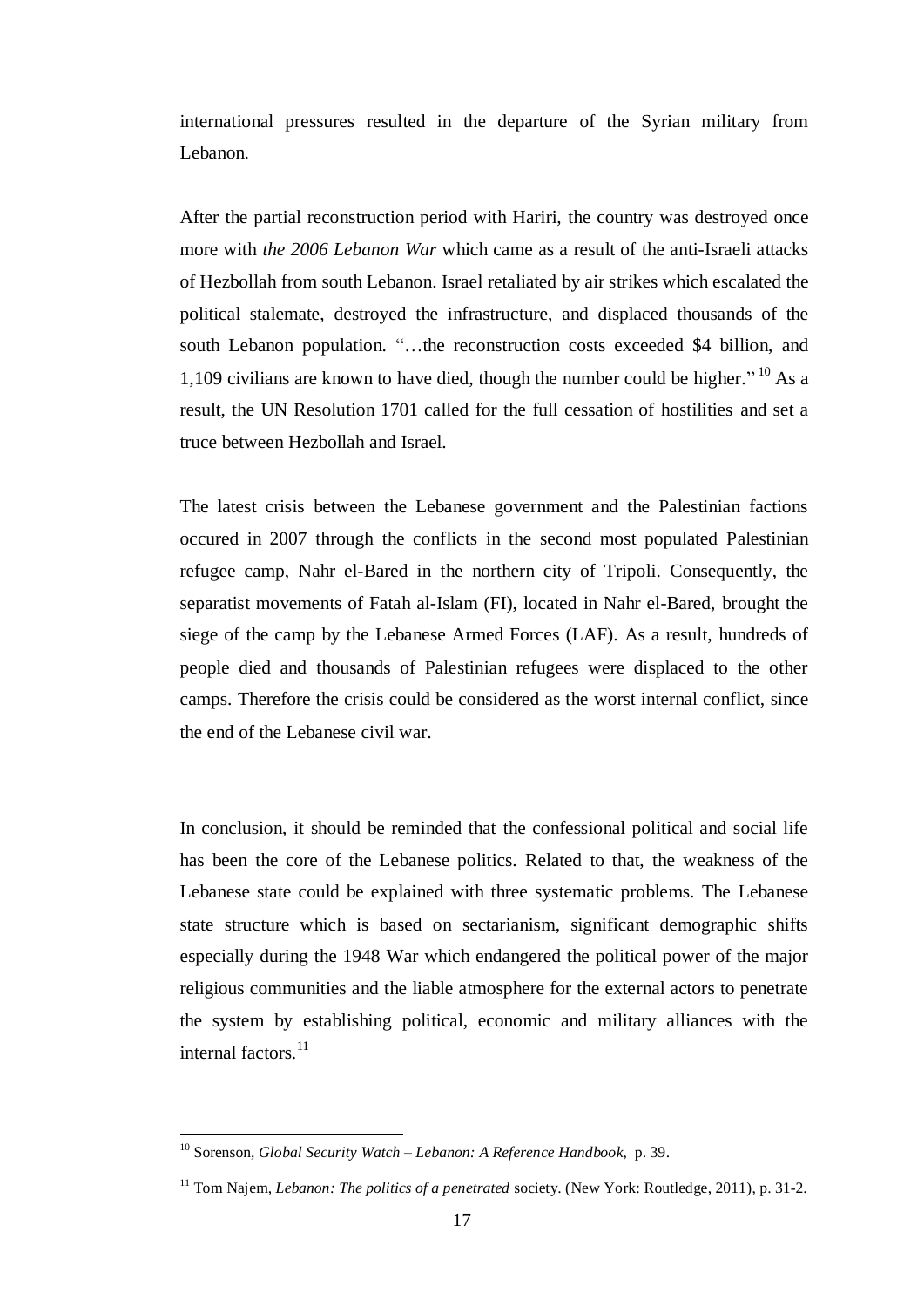Since the independence till today, several factors have contributed to impose instability and to shaken the fragile balance of the country. The most important of those factors are the tensions among the religious sects, Syrian interference through the different religious parties, existence of mostly Sunni Palestinian refugees, the hard line stance of Palestinian and Shi"a militias against Israel, the emergence of radical religious groups due to the political and security vacuum. Hence for centuries, instability and assassinations have settled in the agenda of the country, and the Lebanese people have been living on the cutting edge, in the brink of the crises.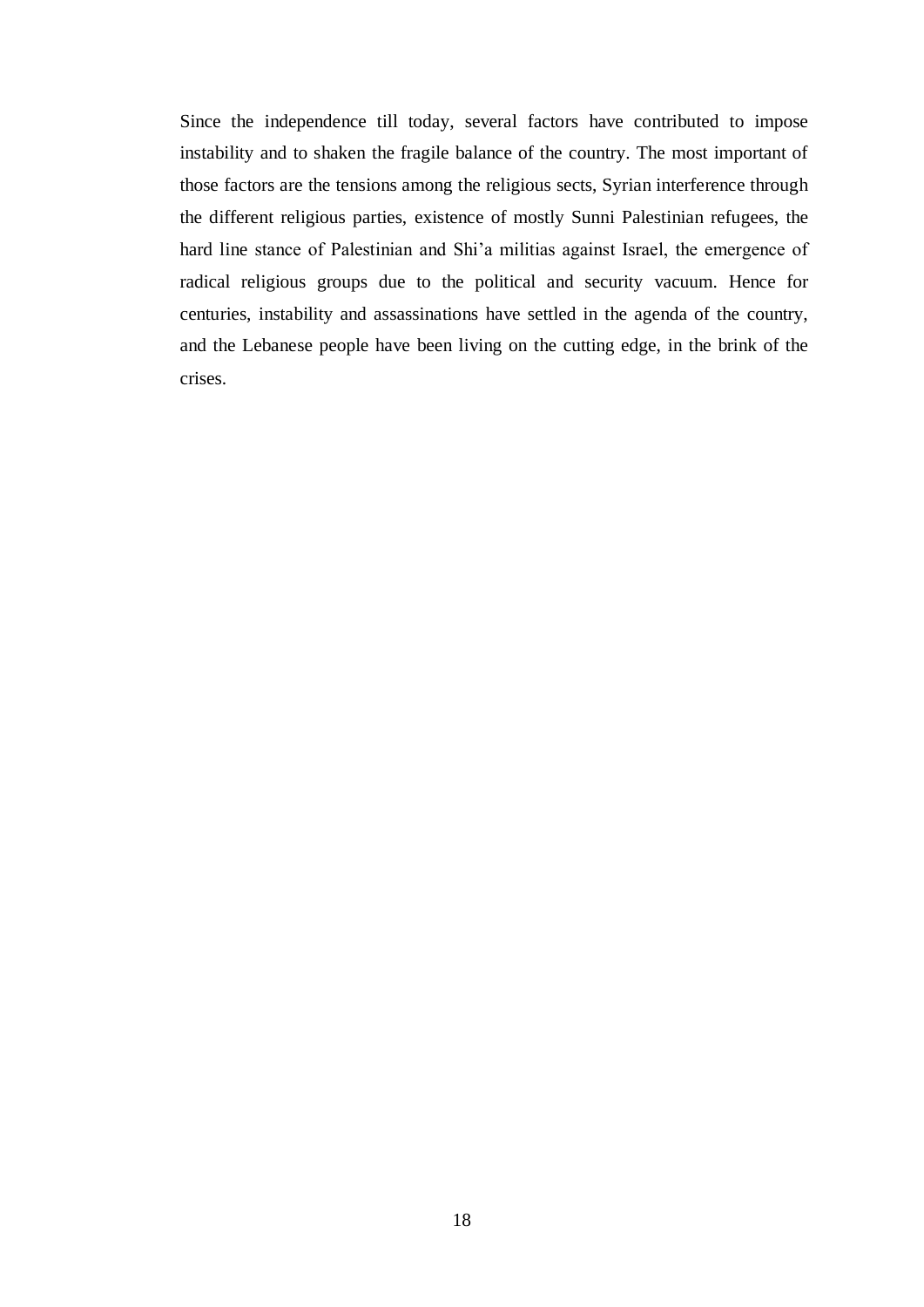## **CHAPTER 2**

# **THE ORIGINS OF THE PALESTINIAN REFUGEE PROBLEM**

#### **2.1 Background of the Problem**

From the dissolution of the Ottoman Empire until 1948, the British Mandatory regime was constituted in Palestine. In order to strengthen its control in the region, through *the Husayn-McMahon Correspondence* of 1915-1916 with the Arab Hashemites, the Great Britain agreed on the establishment of an Arab throne including Palestine. On the other hand, in 1917 with the same purpose, it announced *the Balfour Declaration* which supports the establishment of a Jewish national home in Palestine.

The Jewish migration movements into Palestine called as *Aliyah* was shaped with *the Zionism idea* which envisages the establishmet of a Jewish state in Jewish ancient homeland, including Palestine. The movements firstly took place at the end of the nineteenth century due to the rise of anti-Semitism in Tsarist Russia. *The Second Aliyah* appeared between 1905 and the eruption of the World War I of 1914. Consecutive Jewish movements continued depending on the increasing Jewish antagonism in Europe for instance from 1919 till mid of 1920s and it continued between the 1930s and 1940s as a result of the rising Nazism in Germany. Through *the Biltmore Conference* of 1942, the massive scale of Jewish migration was legitimized by acknowledging the right of unrestricted Jewish immigration. After the World War II, the Jewish immigration waves drastically increased. "In the second half of 1948, over 100,000 Jews arrived; in 1949, there were 240,000 new immigrants."<sup>12</sup>

<sup>&</sup>lt;sup>12</sup> D. Shaham, "Israel-40 years", (Tel-Aviv: Am Oved, 1991), p.72 quoted in Ariel L. Feldestein, *Ben*-*Gurion, Zionism and American Jewry: 1948-1963*. (London: Routledge, 2006), p. 36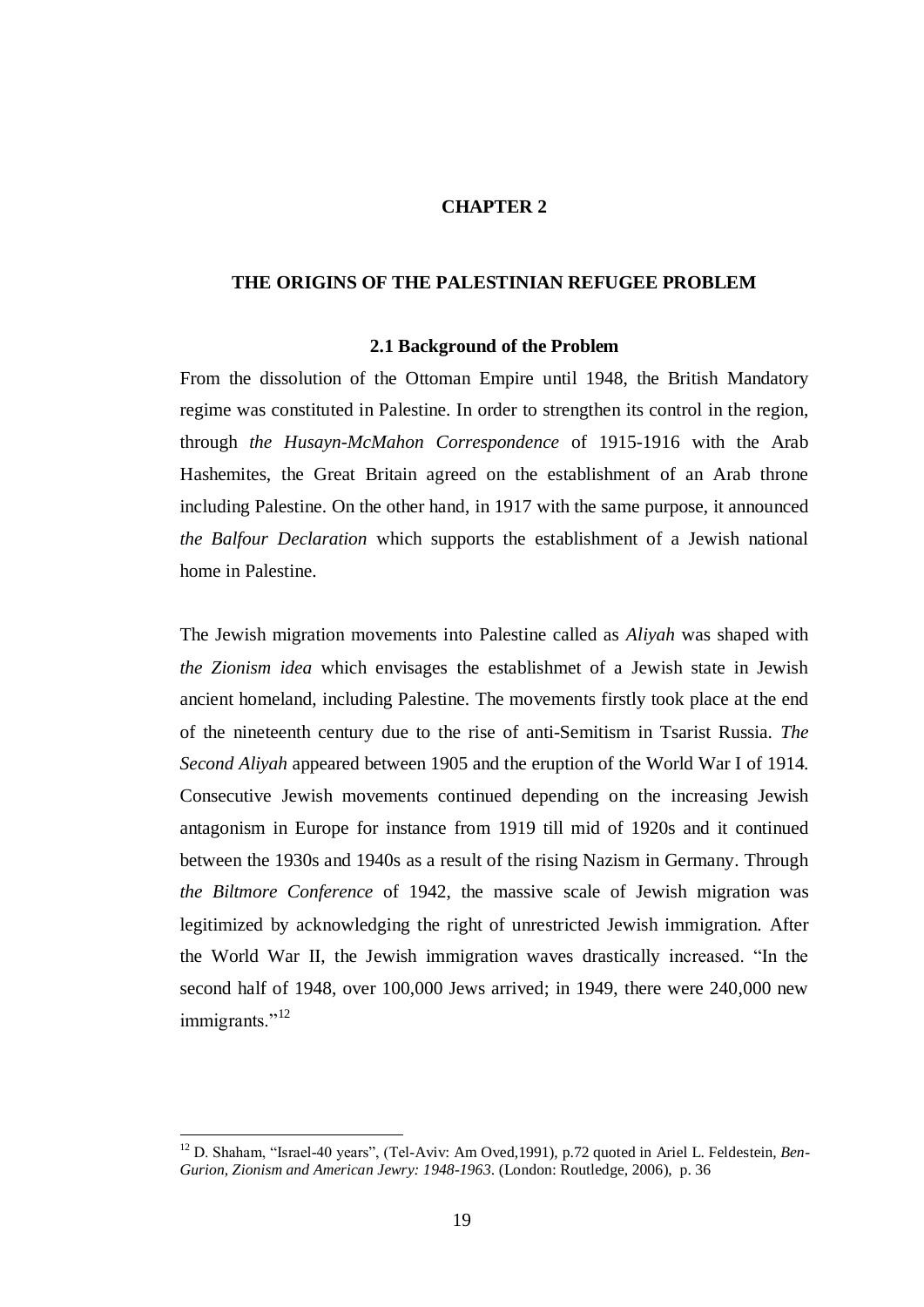In consequence of the increasing number of Jewish people in Palestine and the unrealized promises given to the Arabs after World War I, the growing Arab anger resulted in various conflicts between Jews and Arabs in 1920-1921, 1929 and the most destructive clashes between 1936-1939. The course of events led to the weakening authority and the evacuation of the Britain from Palestine in 1948. On April 2, 1947, just before evacuating Palestine, the British government inserted the problem of Palestine into the agenda of the General Assembly of the United Nations (UN). The United Nations Special Committee on Palestine (UNSCOP) was formed, so as to make a circumstantial investigation concerning the conflicts in Palestine and to bring comprehensive resolutions to settle the conflict. The UNSCOP"s report to the General Assembly was prepared in nine months. Two views prevailed in the Committee which were; to divide Palestine into a Jewish and a Palestinian zone under an economic union, or to establish a federal democratic state in Palestine. As a result in November 1947, with a two-thirds majority the General Assembly, the Resolution 181 was approved. That resolution brought the partition plan and end of British mandate rule in Palestine.<sup>13</sup>

Especially due to the partition percentages between Jews and Arabs, the Resolution 181 was rejected by the Palestinian Arabs and the situation led to a deeper polarization in the society. In Khalidi's words:

"It said to the Zionists: "You will increase what you have 8-fold (from 7 percent to 55 percent of the country)." It said to the Palestinians: "You yield 45 percent of what you have and let one-third of your population live as a permanent minority under alien rule.""<sup>14</sup>

In terms of the partition plan of the UN, the Jewish state was declared on May 14, 1948. In the following day of issuing the UN Resolution 181, the 1948 War erupted. Because it harboured the creation of the Palestinian refugee problem, this war is called as *al-Nakbah* (the great disaster) by the Palestinian Arabs. However so as it

<sup>&</sup>lt;sup>13</sup> United Nations Special Committee on Palestine, "Official Records of the Second Session of the General Assembly: Supplement No. 11", 3 September 1947. [http://unispal.un.org/unispal.nsf/0/07175de9fa2de563852568d3006e10f3,](http://unispal.un.org/unispal.nsf/0/07175de9fa2de563852568d3006e10f3) accessed on 05 September 2011.

<sup>14</sup> Walid Khalidi, "The Palestine Problem: An Overview", *Journal of Palestine Studies*, Vol. 21, No. 1 (Autumn 1991), p. 8.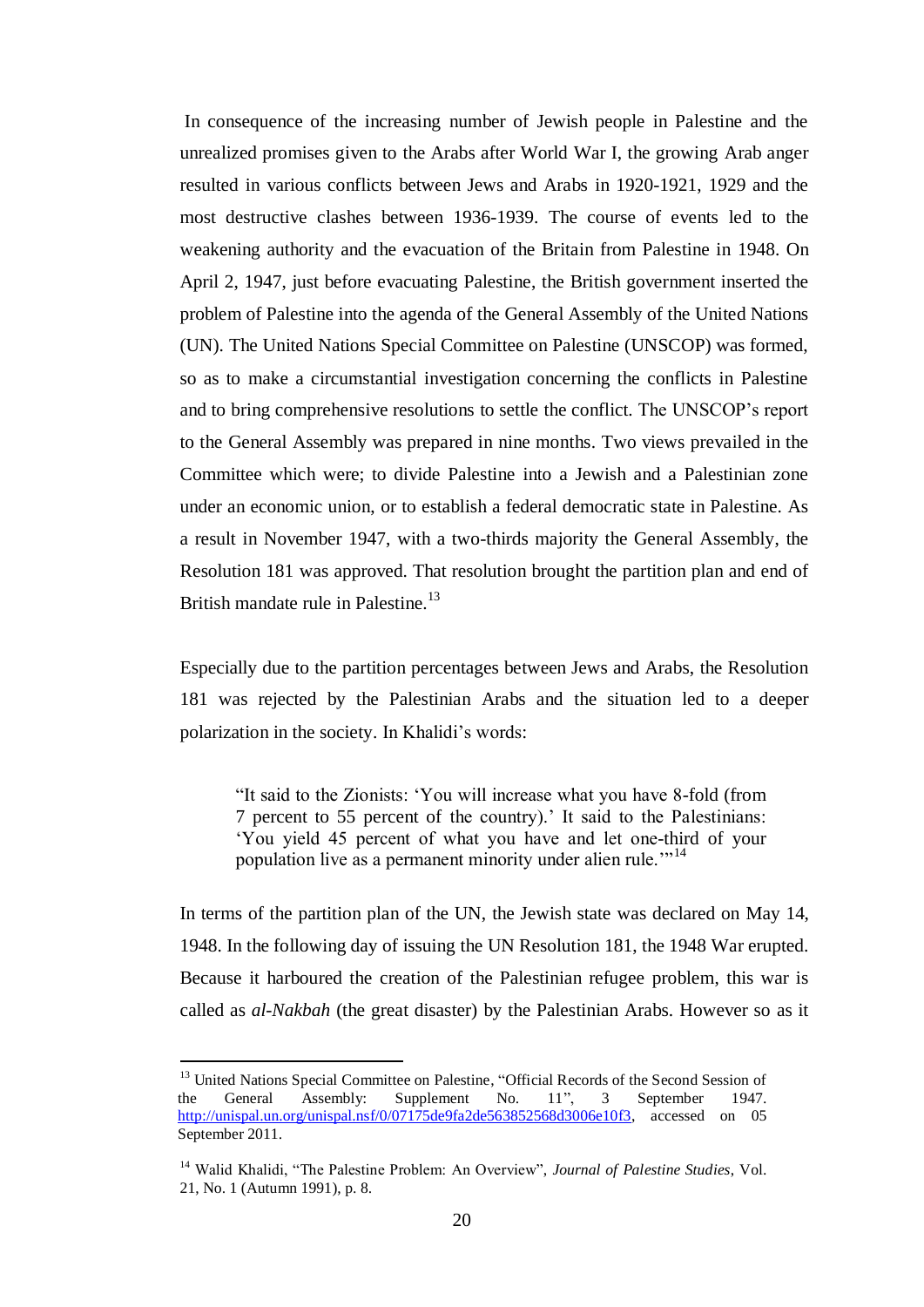led to the establishment of the State of Israel, it is therefore regarded as *the War of Independence* by the Israelis. Due to the establishment of the State of Israel, the 1948 War could be distinguished into two periods; as the civil war period and the full scale war period. The civil war period erupted between Jews and Palestinian Arabs, and ended with the establishment of the State of Israel, in May 1948. The full scale war period started as a result of the establishment of the State of Israel. This war, which ended up in 1949, included other Arab countries; Transjordan, Egypt, Iraq and Syria. "The inter-communal aspect is the dispute between Jews and Arabs in Palestine; the inter-state aspect is the conflict between the State of Israel and the neighbouring Arab states."<sup>15</sup>

## **2.2 The Creation of the Palestinian Refugee Problem**

The Palestinian refugee problem first appeared as a result of the 1948 War, due to the escalated tension between the Palestinian Arabs and the Jews. It should be also noted that it increased dramatically as a result of the other subsequent wars like the 1967 war. With respect to the terror atmosphere, conflicts and the deteriorated security conditions of the civil war period of the 1948 War, and by assuming that the turmoil will be temporary, the Palestinians started moving to the border lines or the coastal parts of the mandate ruled Palestine. Nevertheless, the Palestinian refugee problem was set in motion with the snowballing impact of the 1948 War, which caused high number of Palestinians to leave their towns and villages without being able to return back to their settlements.

Although there is no registered record concerning the population in the mandate ruled Palestine, it is estimated that at the end of the 1946, the total population was around 1.94 million, of which 1.33 million were Palestinian Arabs. *<sup>16</sup>* It is also estimated that 750,000 Palestinian Arabs out of 1.33 million sought refuge in the neighbouring Arab states as a result of the  $1948$  War.<sup>17</sup> It is estimated that more

<sup>15</sup> Avi Shlaim, "Reflections on the Israeli–Palestinian Conflict", *Asian Affairs*, Vol. 42, No. 1 (2011), p. 3.

<sup>&</sup>lt;sup>16</sup> Gideon Biger, "The Boundaries of Modern Palestine, 1840-1947", (2004): 213-219 quoted in Gudrun Krämer, *A History of Palestine: From the Ottoman Conquest to the Founding of the State of Israel*. (The United States of America: Princeton University Press, 2008), p. 305- 306.

 $17$  Nur Masalha, "A Land without a People: Israel, Transfer and the Palestinians, 1949–96", (1997), p.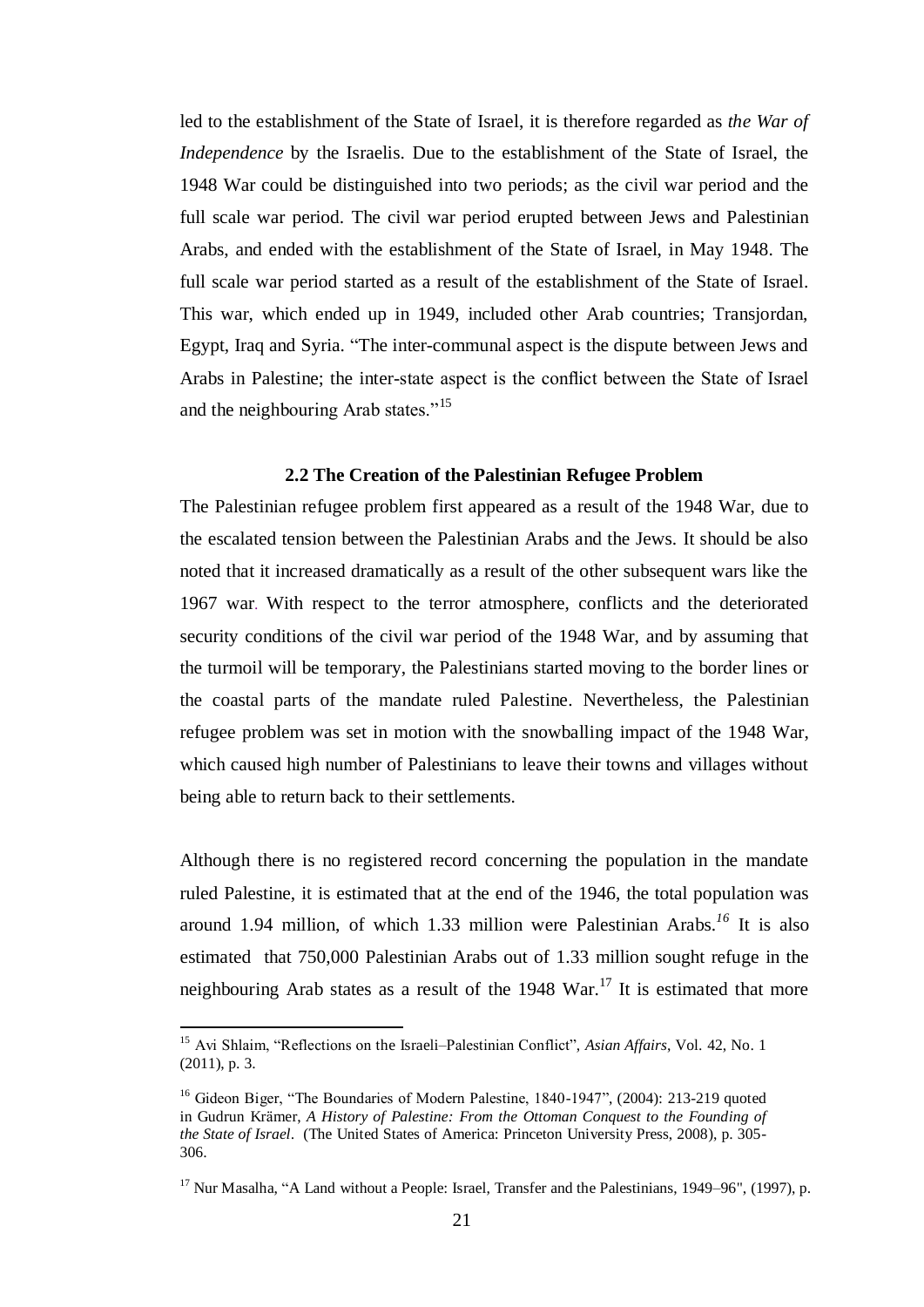than 110,000 out of 750,000 Palestinians settled in Lebanon and the rest of them sought shelter in Jordan, Syria and Egypt.<sup>18</sup> It should be also added that after settling in the countries mentioned above, due to the economic reasons in order to provide income for their families, some of the refugees resettled in oil rich countries such as Gulf States, Libya and Saudi Arabia. By 1970, their population came between  $200,000$  and  $250,000$  in Gulf and Saudi Arabia.<sup>19</sup> As their settlement started influencing the policies of the states they settled in, the refugee problem had an imbalancing impact in the region on the long run. In Morris's words: "The Palestinian refugee problem and its consequences have shaken the Middle East and acutely troubled the world for more than five decades."<sup>20</sup>

In order to highlight the historical aspect of the Palestinian refugee problem, it is important to mention the two main arguments about it. Although most of the historians agree on the starting point of the Palestinian refugee problem, there is great disagreement on the causes of the problem. The Israelis and Palestinian Arabs have different views concerning the reasons of the problem and the number of Palestinian refugees; therefore regarding the issue there is no one history. The main Israeli argument is that the Palestinian Arabs left their homes voluntarily upon the orders of their own leaders, or with the encouragement of the leaders of other Arab countries. According to this argument the number of the Palestinian refugees was about  $600,000^{21}$ . On the other hand, the Palestinian Arabs argue that they were forcibly expelled from their villages and towns by Jews and their military attacks to create a Jewish national home land. They also argue that they were massacred, with a pre-planned Zionist strategy.

 $\overline{a}$ 

xi quoted in Naseer Aruri (ed.), *Palestinian Refugees: The Right of Return*. (European Union: Pluto Press, 2001), p. 125 and Ilan Pappe´, *A History of Modern Palestine*. (The United States of America: Cambridge University Press, 2006), p. 138.

<sup>&</sup>lt;sup>18</sup> Samih K. Farsoun and Christine E. Zacharia, "Palestine and the Palestinians" (1997), pp. 123-7 in Naseer Aruri (ed.), *Palestinian Refugees: The Right of Return*. (European - Union: Pluto Press, 2001), p. 125.

<sup>&</sup>lt;sup>19</sup> Edward Hagopian and A. B. Zahlan, "Palestine's Arab Population: The Demography of the Palestinians", *Journal of Palestine Studies,* Vol. 3, No. 4 (Summer 1974), p. 61.

<sup>20</sup> Benny Morris, *The Birth of the Palestinian Refugee Problem Revisited*. (New York: Cambridge University Press, 2004), p. 2.

<sup>21</sup> Efraim Karsh, *Palestine Betrayed.* (Great Britain: Yale University Press, 2010), p. 267.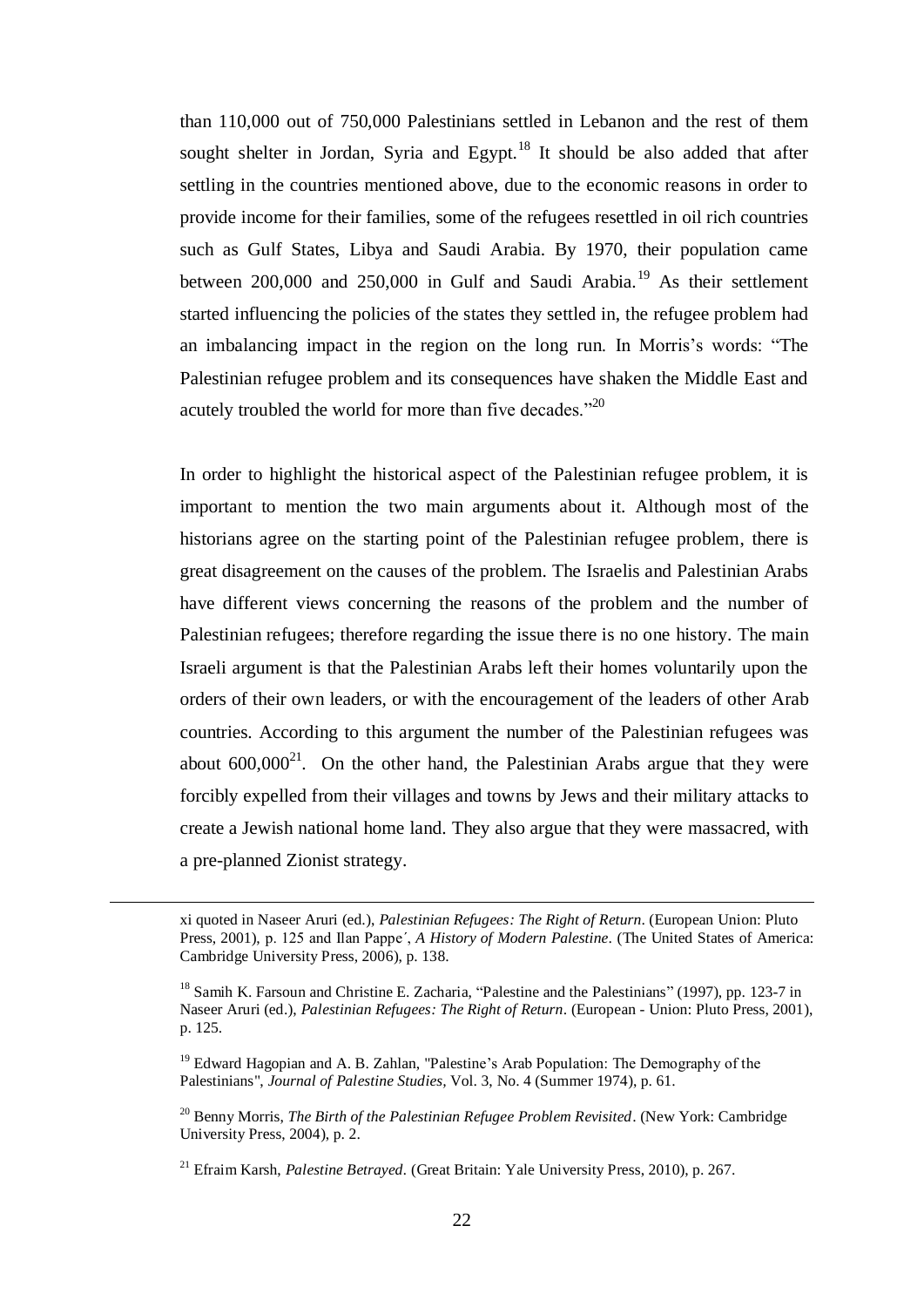The historians and scholars also differ regarding the reasons of the problem. According to the pro-Palestinian scholars such as Walid Khalidi and Nur Masalha, the Jews adopted expulsionist policies against the Palestinian Arabs and the Palestinians were banished from their homes as a result of psychological and physical pressures carried out by the Zionists.*<sup>22</sup>* Moreover the Zionist policies became obvious and violent after the declaration of the UN partition plan of 1947.

On the contrary, according to the Israeli scholars such as Efraim Karsh and Itamar Rabinovich the Palestinian refugee problem was not as a result of a pre-planned Zionist policy; it rather emerged after the other Arab states called upon the Palestinians to leave their lands. Therefore the reason of the refugee problem was that the Palestinian fled due to the turmoil and anarchy in the society and not as a result of a pre-planned Palestinian expulsion by the Jews. According to this argument, the Palestinians left their homes because of their belief that the Arab armies will be successful, will come and take everything under control.

Different from the previous group, some of the Israeli scholars such as Benny Morris, and Ilan Pappe´ have different views on the Zionist understanding concerning the course of the events. They have a challenging rhetoric towards the mainstream Israeli argument and question the approach towards the mainstream Arab-Israeli conflict of Zionists. They are called *new historians* or *revisionists*. According to the revisionists, Palestinian Arabs were expelled and massacred from their settlements by the Zionists who benefited from the disorganized and fragmented society of the Palestinian Arabs. They did not have modernized arms as Jews had and their expulsion was motivated by the misleading inducement of Arab officials in some of the Palestinian communities to leave their homes until the turmoil appease.

According to Ilan Pappe´ since the beginning of the Palestinian refugee movements, the Palestinian Arabs were expelled from their villages and towns by the use of force and psychological campaigns, for instance massacres, intimidation and

<sup>22</sup> Walid Khalidi, "Why Did the Palestinians Leave, Revisited", *Journal of Palestine Studies*, Vol. 34, No. 2 (Winter 2005), p. 42-54 and Nur Masalha, *Imperial Israel and the Palestinians: the Politics of Expansion*. (Sterling, VA: Pluto Press, 2000).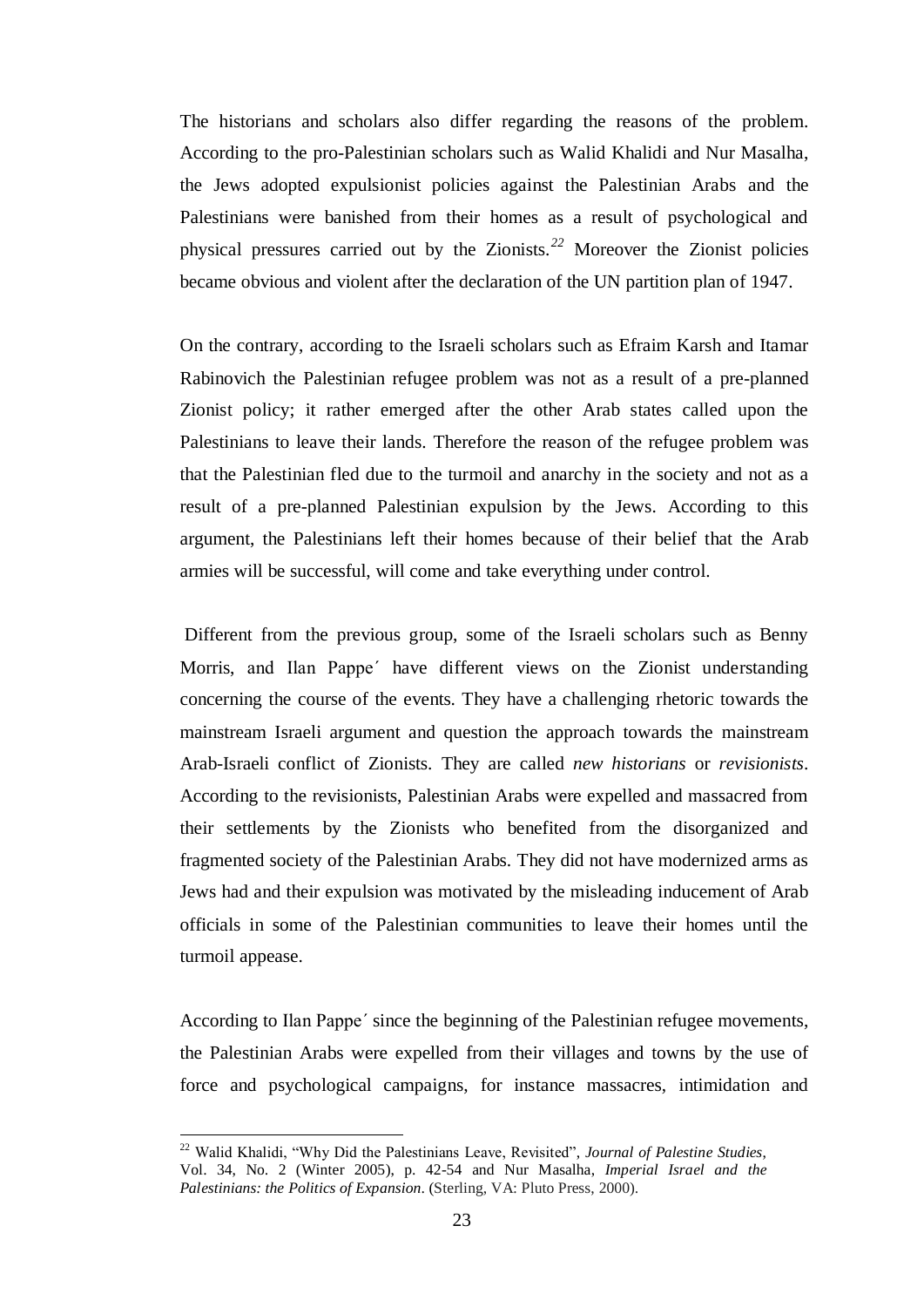threatening. "Twelve days after the adoption of the UN resolution, the expulsion of Palestinians began. A month later, the first Palestinian village was wiped out by Jewish retaliation to a Palestinian attack on convoys and Jewish settlements."<sup>23</sup>

According to Morris, the Palestinian refugee problem was a result of the 1948 War and he explains the refugee movements in the 1948 War under four waves. Morris relates the four waves to the interrelated effect of Jewish and Palestinian policies with each other. Each wave is characterized according to these dynamics, which resulted in more Palestinians to become refugees. For example he explains the Jewish policy during the first wave as purely defensive and almost vegetarian, where as other waves with full of operations and conflicts.<sup>24</sup> The first wave between December 1947 and March 1948, the second wave-the mass exodus period-between April and June 1948 which was launched by a new Jewish plan-Plan D-and resulted in the expelling of  $250,000$ -300,000 Palestinian refugees<sup>25</sup>, the third wave between July-October 1948, and the fourth wave between October and November 1948 which also included large scale Israeli operations, resulting in the expelling of 200,000-230,000 Palestinian refugees<sup>26</sup>. The revisionists also add that the continuity of the refugee problem was assured in 1948 by the Israeli government"s decisions through the Transfer Committee. Depending on that, the return of Palestinians was not allowed and their resettlement in neighbouring Arab states was encouraged.<sup>27</sup> Morris later brings a different perspective in his book titled *1948-The First Arab-Israeli War*. According to his new perspective, the Palestinian Arabs were very hostile towards the Jews so that the Jews expelled them to avoid being massacred by the Palestinian Arabs. Despite this new perspective of Morris, he is still regarded as a revisionist because of his earlier analysis towards the 1948 War.

The revisionists unveiled of the Israeli operations launched against the Palestinians, and they are accused of betrayal by the Israelis.

<sup>23</sup> Pappe´, *A History of Modern Palestine*, p. 127.

<sup>24</sup> Morris, *The Birth of the Palestinian Refugee Problem Revisited*, p. 72.

 $25$  Ibid., p. 262.

 $^{26}$ Ibid., p. 492.

<sup>27</sup> Benny Morris, *1948-The First Arab-Israeli War*. (New Haven and London: Yale University Press, 2008), p. 411.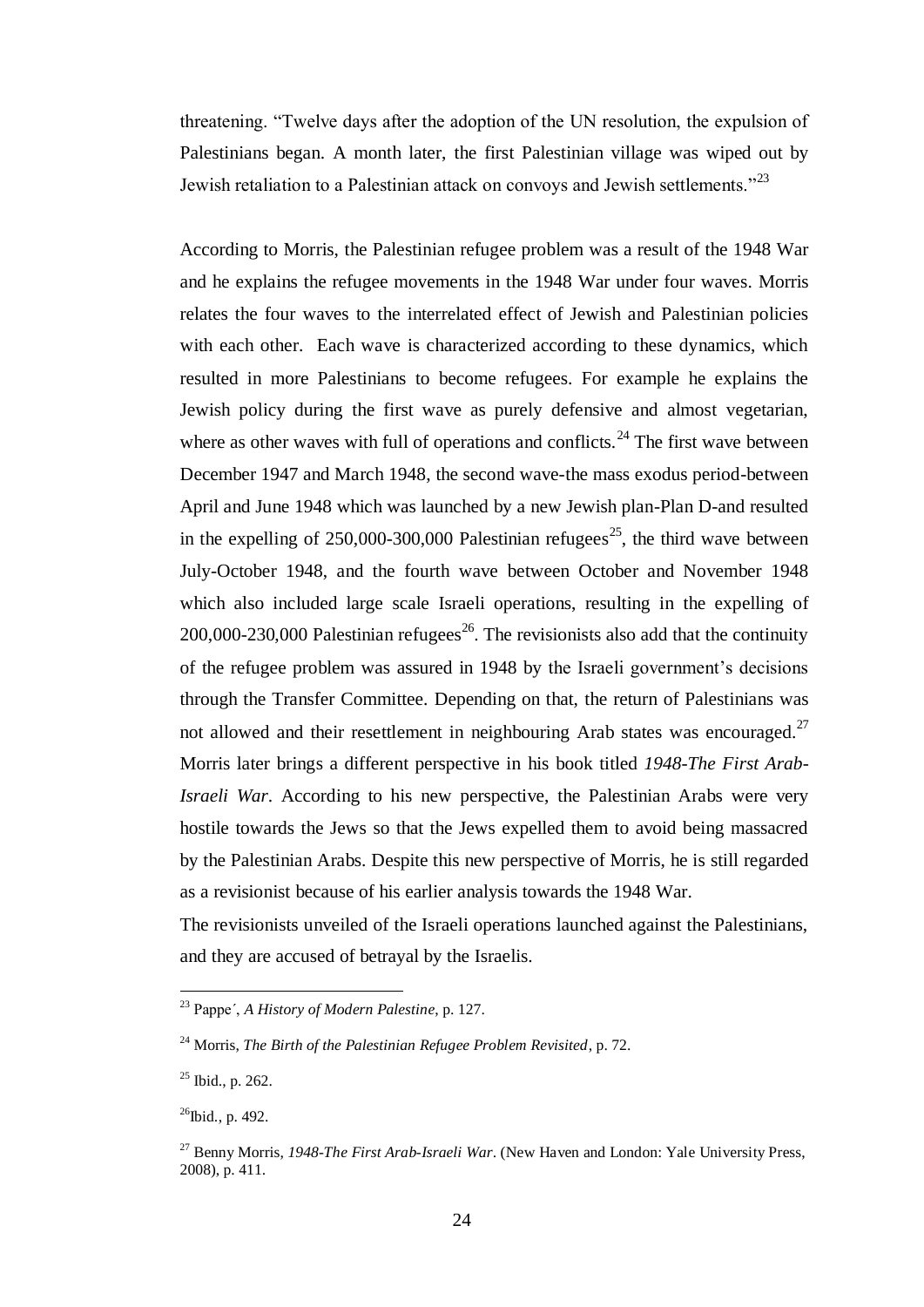Irrespective of the argument about the reasons behind the Palestinian refugee problem, the fact is that hundreds thousands of Palestinians had to settle in other countries and their settlement changed the demographic balance in the Middle East after the 1948 War, and started to be considered as one of the most important international refugee phenomena. According to the UN sources, end of the 1948 War,  $750,000$  Palestinians were reported as refugees.<sup>28</sup> "By far the most protracted and largest of all refugee problems in the world today is that of the Palestine refugees.  $\cdot$   $\cdot$ <sup>29</sup> Consequently, the refugee problem was listed on the UN agenda in December 1948. The UN General Assembly issued the Resolution 194 which called for the right of return of Palestinian Arabs as soon as possible. Nevertheless, the Resolution was failed to be implemented and the refugee problem could not neither be solved nor alleviated.

Taking into consideration the large number of Palestinian refugees in the Middle East and their difficult living conditions, many international organizations were established in order to alleviate their basic problems and to broaden the relief and assistance programs. In December 1949, the United Nations adopted the Resolution 302 (IV), which established the United Nations Relief and Works Agency (UNRWA) as a subsidiary organ of the UN and started its field of operations in May, 1950. The UNRWA has five areas of operation; in *Jordan, Lebanon, the Syrian Arab Republic, West Bank and Gaza Strip*. As an international agency, working within the hosting governments, the UNRWA tries to improve the living conditions, mobilize assistance, provide protection for the Palestinian refugees, through providing the essential services such as food, education, employment opportunities, health, settlement, rehabilitation of the refugee camps, reconstruction of the settlements and the basic needs of them.<sup>30</sup> However it should be emphasized

<sup>28</sup> Final Report of the Economic Survey Mission, 28 December 1949 quoted in Ilan Pappe´, *The Making of the Arab-Israeli Conflict, 1947-51 History of Modern Palestine*. (London: I.B. Tauris & Co. Ltd. Publishers, 1992), p. 96.

<sup>29</sup> Office of the United Nations High Commissioner for Refugees, *The State of the World's Refugees 2006: Human Displacement in the NewMillennium*. (Oxford; New York: Oxford University Press, 2006), p. 112.

<sup>&</sup>lt;sup>30</sup> UNRWA, "Frequently asked questions", [http://www.unrwa.org/etemplate.php?id=87,](http://www.unrwa.org/etemplate.php?id=87) accessed on March 2, 2012.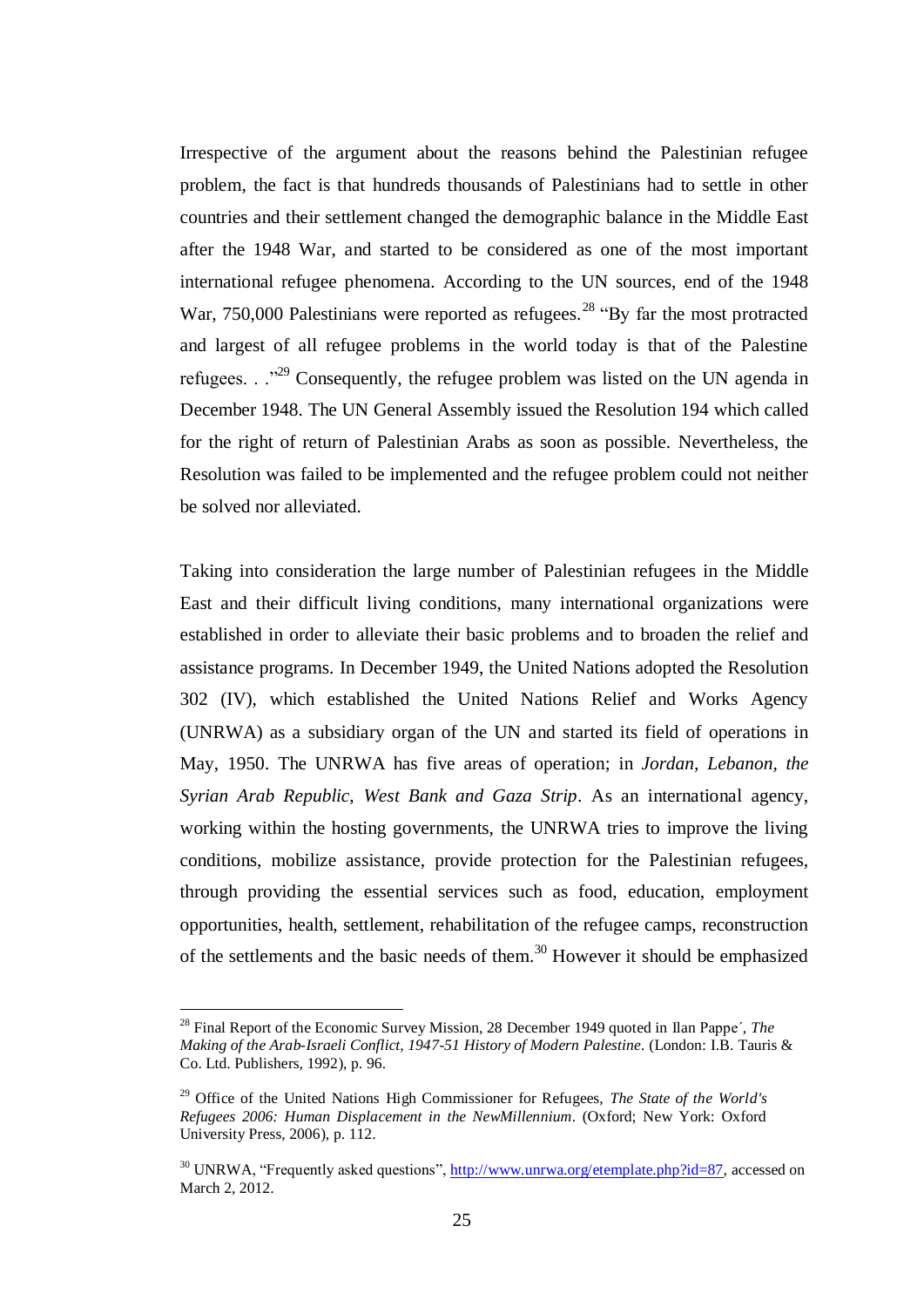that Palestinian refugees do not have a legal relation with the UNRWA and the services of the UNRWA only comprehend the ones, who need assistance, live in one of the operational fields of the UNRWA, registered to the Agency, and meet the operational definition of the UNRWA, which determines who are the Palestinian refugees."Palestine refugees are people whose normal place of residence was Palestine between June 1946 and May 1948, who lost both their homes and means of livelihood as a result of the 1948 Arab-Israeli conflict."<sup>31</sup>

There are suspicions among the Palestinian refugees regarding the real aims of the UNRWA. Some Palestinians claim that this Agency seeks to serve the strategy of Israel by trying to convince the Palestinian refugees to accept the settlement in the countries where they live. It was also claimed that by improving the economic situation of the refugees, the UNRWA encourages the refugees to discard the right of return. As a result of such critics, the UNRWA lost some credibility among some circles of the Palestinian refugees. The UNRWA responded to such critics by asserting that it has no authority over the refugees and it is just implementing the tasks assigned to the Agency according to the UN Resolutions. Irrespective of the critics to the performance of the UNRWA, it should not be ignored that the Agency has been providing all kinds of humanitarian assistance and basic needs as it is the main, if not the sole, service provider to the Palestinian refugees over the last sixty years.

It can be said that without the efforts of the UNRWA, the suffering of the Palestinian refugees, would have been dramatically increased. "Nevertheless, at various times in the last 60 years, the Agency has had to argue the point that an improvement in the refugees' living conditions needn't be at the expense of their rights." $32$ 

<sup>&</sup>lt;sup>31</sup> UNRWA, "Palestine refugees", [http://www.unrwa.org/etemplate.php?id=86,](http://www.unrwa.org/etemplate.php?id=86) accessed on March 3, 2012.

<sup>32</sup> Paul McCann, "The Role Of UNRWA And The Palestine Refugees", *Palestine-Israel Journal of Politics, Economics & Culture* 15/16.4/1 (2008), p. 83-89.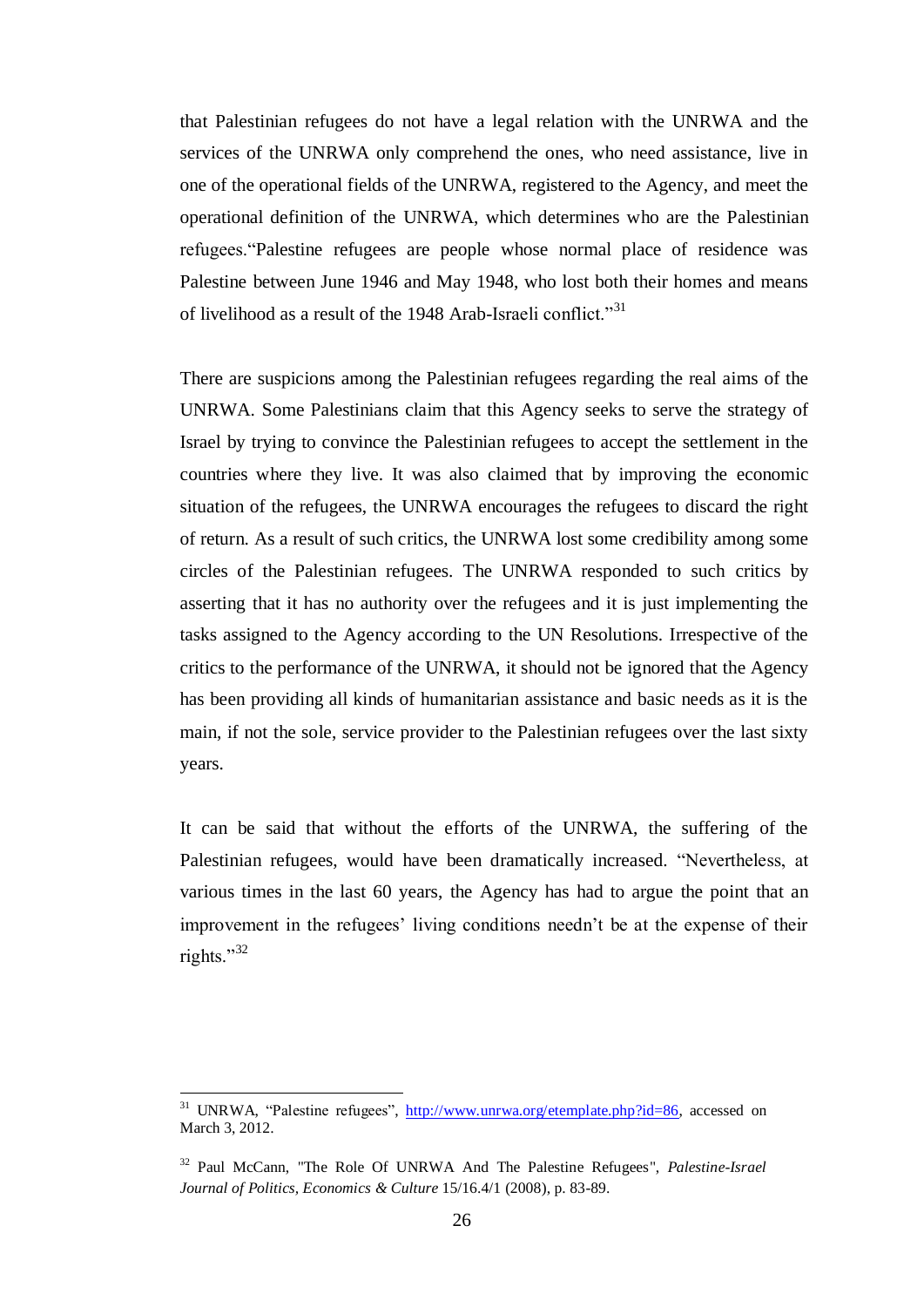# **CHAPTER 3**

# **PALESTINIAN REFUGEES IN LEBANON**

The problem of the Palestinian refugees in Lebanon started with the 1948 Arab-Israeli War, and escalated with the 1967 War. According to William Harris, after the 1967-June War, 320,000 Palestinians were expelled from the West Bank and Gaza Strip to other places.<sup>33</sup> It is estimated that as a result of the 1967 War, the number of Palestinian refugees in Lebanon was doubled up to around  $240,000$ .<sup>34</sup> The number of the refugees in Lebanon increased tremendously in 1970s, due to the Jordan"s expulsion and the growing Palestinian generations in Lebanon. As mentioned above as a result of the 1948 War, the number of Palestinians settled in Lebanon was more than 110,000.

Moreover due to the PLO's military activities in Jordan, Jordan's assignment as the PLO headquarters, and the number of Palestinians in Jordan made around 64 per cent of the total population<sup>35</sup>, Jordan's expulsion of the PLO members and the Palestinian fighters resulted in the resettlement of thousands of Palestinian refugees in southern Lebanon. According to the UNRWA census, from 1950 till today the number of the registered Palestinian refugees in Lebanon has approximately tripled from 127,600 in 1950 to 433,000 in 2011.<sup>36</sup>

<sup>&</sup>lt;sup>33</sup> William W. Harris, "Taking Root: Israeli Settlement in the West Bank, the Golan and Gaza-Sinai 1967–1980," *Chichester: Research Studies Press (*1980): 7 and 16–17 quoted in Nur Masalha, *The Historical Roots of the Palestinian Refugee Question* in Naseer Aruri (ed.), *Palestinian Refugees: The Right of Return*. (European - Union: Pluto Press, 2001), p. 61.

 $34$  Hagopian and Zahlan "Palestine's Arab Population: The Demography of the Palestinians", p. 56.

<sup>35</sup> Ibid., p. 57.

<sup>&</sup>lt;sup>36</sup> UNRWA, "Number of Registered Refugees", [http://www.unrwa.org/userfiles/reg-ref\(2\).pdf,](http://www.unrwa.org/userfiles/reg-ref(2).pdf) accessed on March 15, 2012 and UNRWA, "Palestine refugees: A special case", [http://www.unrwa.org/userfiles/20111002306.pdf,](http://www.unrwa.org/userfiles/20111002306.pdf) accessed on March 17, 2012.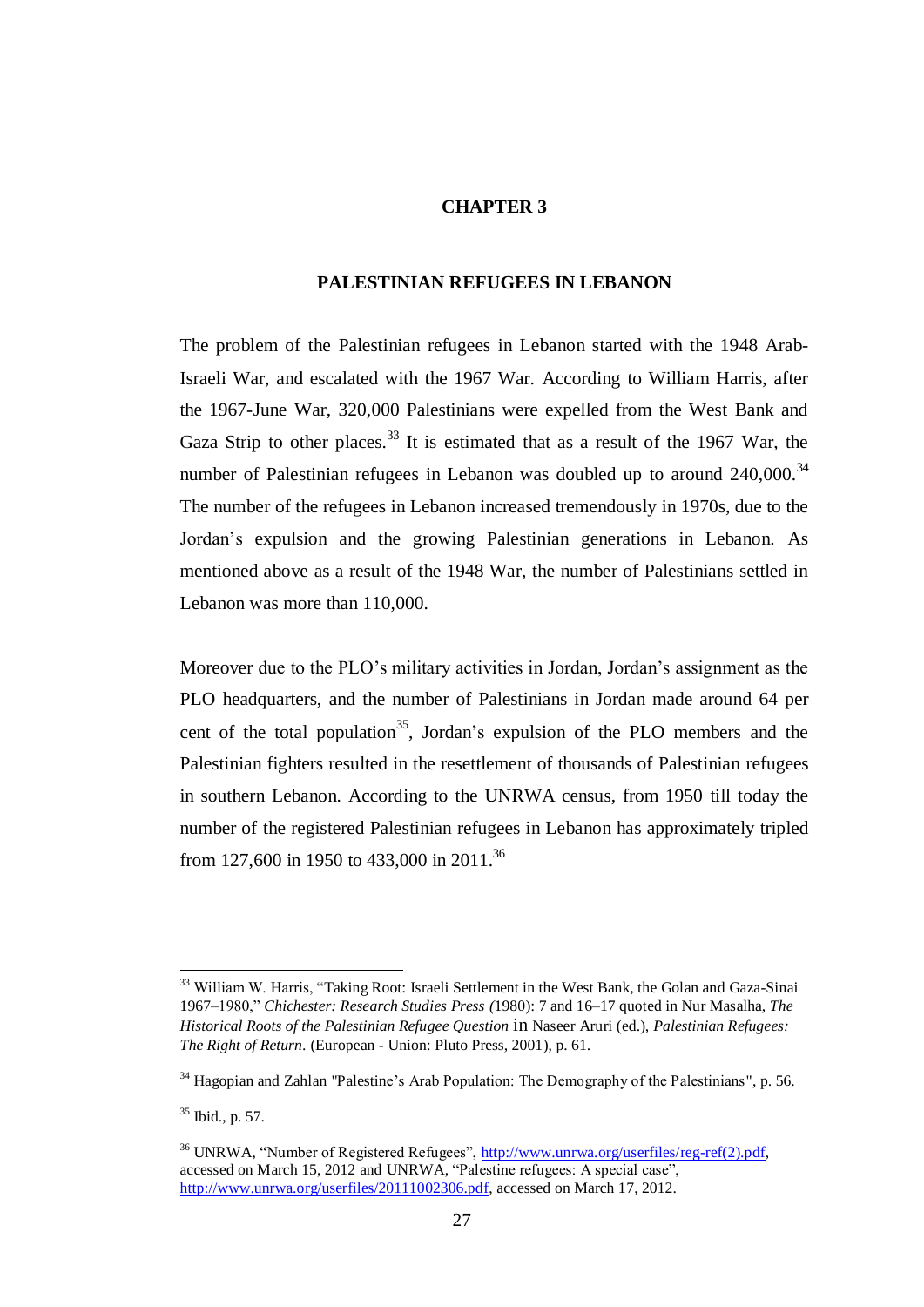As of June 2011, there are 433,000 Palestine refugees registered to the UNRWA in Lebanon and this number constitutes ten per cent of the Lebanese population.<sup>37</sup> The living conditions of the Palestinian refugees in Lebanon are difficult, because they are denied any access to the Lebanese governmental services as they do not have citizenship and legal rights. This will be illustrated in details in the coming chapter. "Of all UNRWA fields, Lebanon has the highest percentage of Palestine refugees living in abject poverty and registered with the Agency's social safety-net programme."<sup>38</sup>

## **3.1 The Role of the UNRWA**

After the 1948 Arab-Israeli War, the UNRWA played a significant role in providing shellters, food, health care, relief, social services and educational assistances for the refugees. Today the UNRWA manages and provides services to the 12 refugee camps in Lebanon, therefore there is a great dependence of the refugees on the UNRWA. The programmes of the UNRWA in Lebanon can be listed as: rehabilitation of shellters, recreation of space for the densely populated areas, reconstruction and/or rehabilitation water and sanitation infrastructure for environmental health, and opening new education centres for the refugees. Through the donations that the agency receive, the UNRWA runs "74 schools (including six secondary), with 31,000 pupils , two vocational and technical training centres ,29 primary health centres, one community rehabilitation centre, nine women"s programme centres."<sup>39</sup>

Due to the the high number of the refugee population and their great dependence on the UNRWA, together with the insufficient funds of the UNRWA, the UNRWA services could not meet all the needs of the refugees. As a result of the shortage of the resources in the camps, some of the refugees left the official camps to other places, the situation which resulted in the emergence of unofficial settlements.

<sup>37</sup> Ibid, UNRWA, "Palestine refugees: A special case",

[http://www.unrwa.org/userfiles/20111002306.pdf,](http://www.unrwa.org/userfiles/20111002306.pdf) accessed on March 17, 2012.

<sup>38</sup> UNRWA, "Lebanon camp profiles", [http://www.unrwa.org/etemplate.php?id=73,](http://www.unrwa.org/etemplate.php?id=73) accessed on March 15, 2012.

<sup>&</sup>lt;sup>39</sup> UNRWA, "Lebanon", [http://www.unrwa.org/etemplate.php?id=65,](http://www.unrwa.org/etemplate.php?id=65) accessed on March 12, 2012.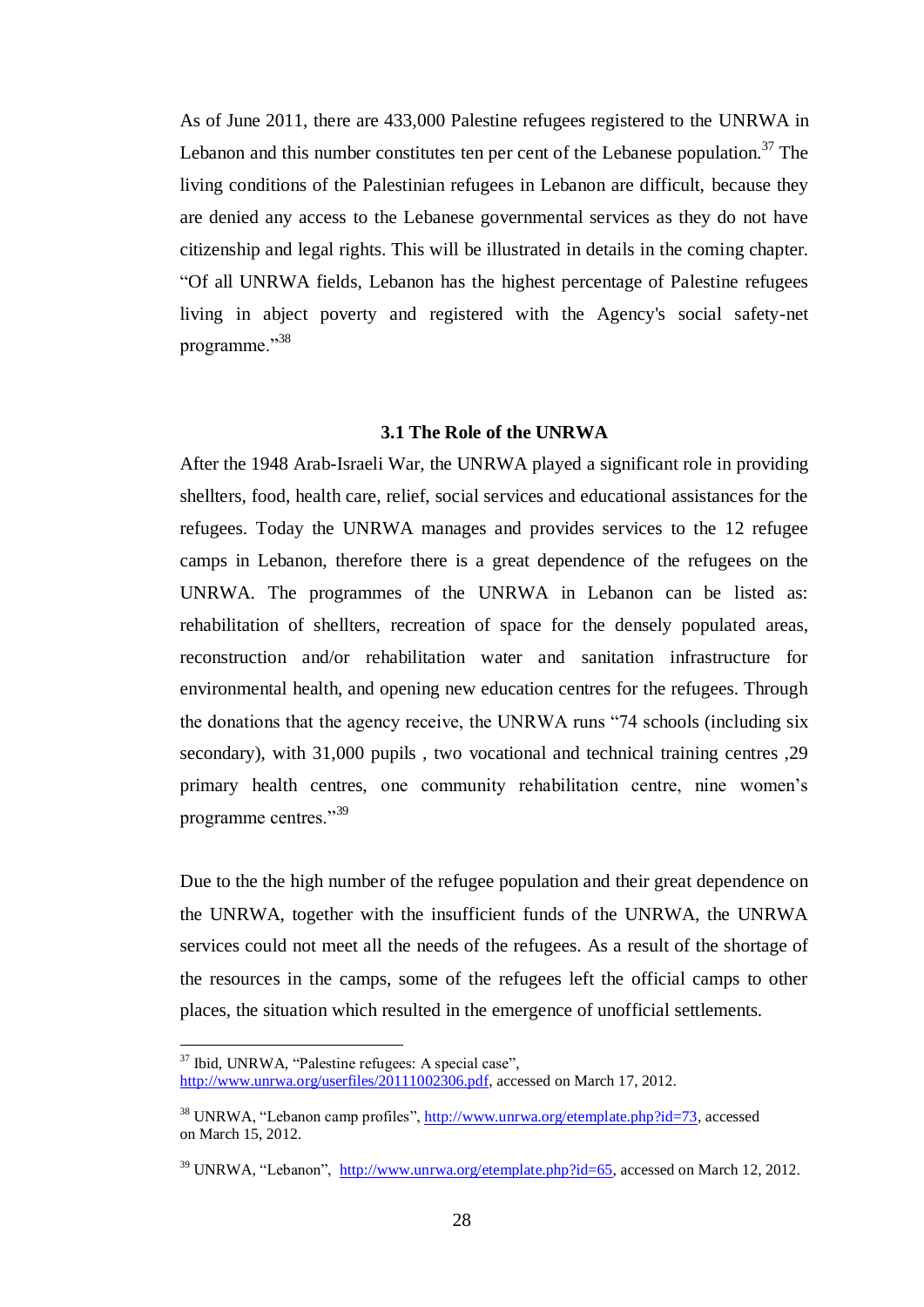## **3.2 Refugee Camps in Lebanon**

Today there are twelve refugee camps in Lebanon, which are officially registered to the UNRWA. Only about 53 per cent of the registered Palestinians live in the official camps.<sup>40</sup> The other unregistered Palestinian refugees to the UNRWA, live without any ID or they are registered under the Lebanese government to *the Lebanese Directorate for Refugee Affairs*. However, the unregistered Palestinian refugees to the UNRWA are not eligible to access the facilities of the UNRWA, and thus compared to the registered refugees, their living conditions are much difficult. Palestinians in Lebanon are excluded from the main society through imprisoning them in refugee camps and preventing their integration with the Lebanese society, thus Lebanon is regarded as the only host country where the number of refugees in camps is more than 50%.<sup>41</sup> Therefore in this part the Palestinian refugee camps in Lebanon will be clarified. For the locations of the refugee camps see map 1.

<sup>40</sup> UNRWA, "Lebanon Camp Profiles", [http://www.unrwa.org/etemplate.php?id=73,](http://www.unrwa.org/etemplate.php?id=73) accessed on February 29, 2012.

<sup>&</sup>lt;sup>41</sup> Simon Haddad and Dima Jamali, "The Politics of Refugees' Non Integration: The Dilemma of Palestinians in Lebanon", *Journal of International Migration and Integration,* Vol. 4, No. 1 (Winter 2003), p. 8.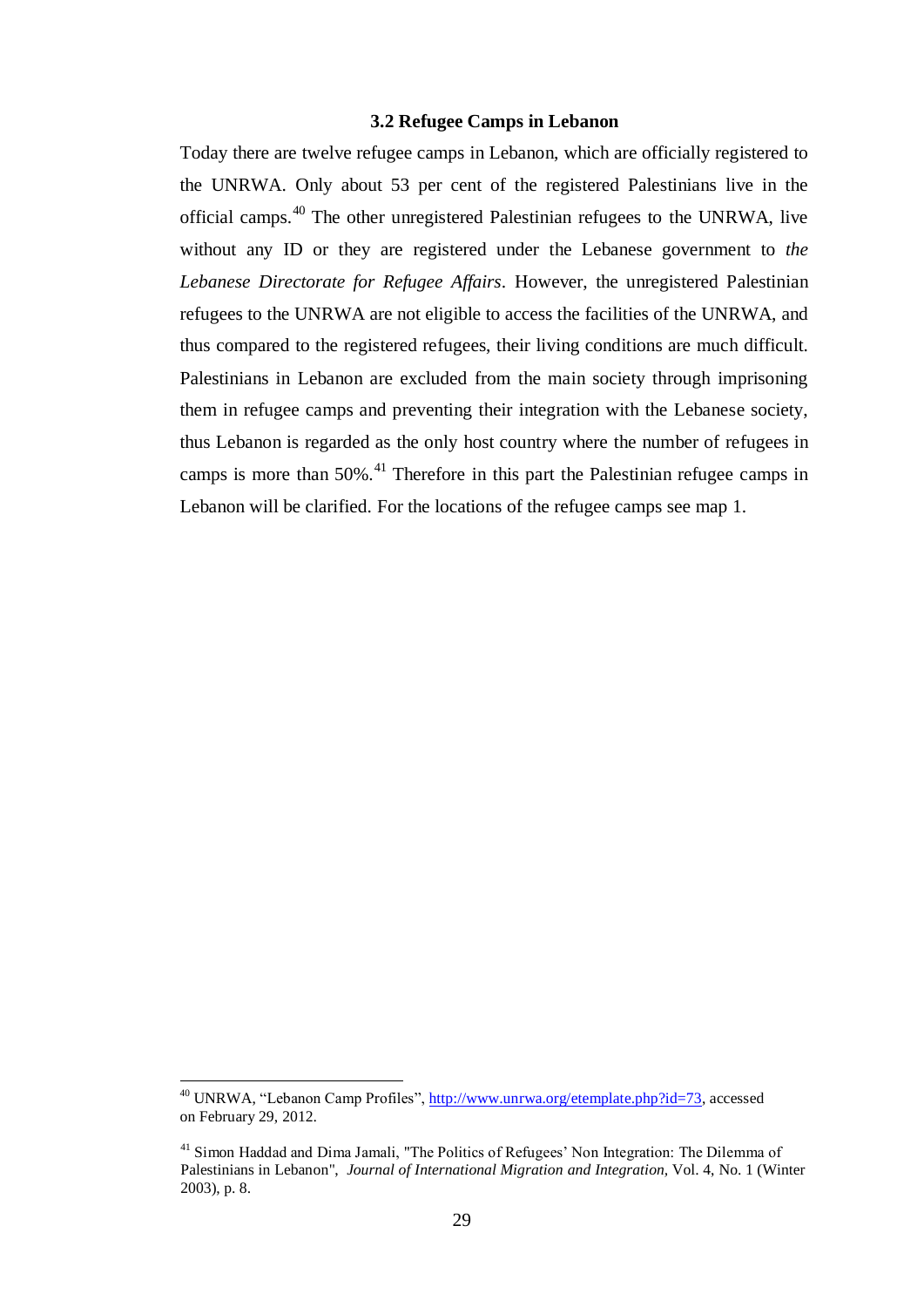

**Map 1.** The Map of Palestinian Refugee Camps in Lebanon (Source:<http://www.unrwa.org/userfiles/20120317153744.pdf> accessed on 15 July 2012)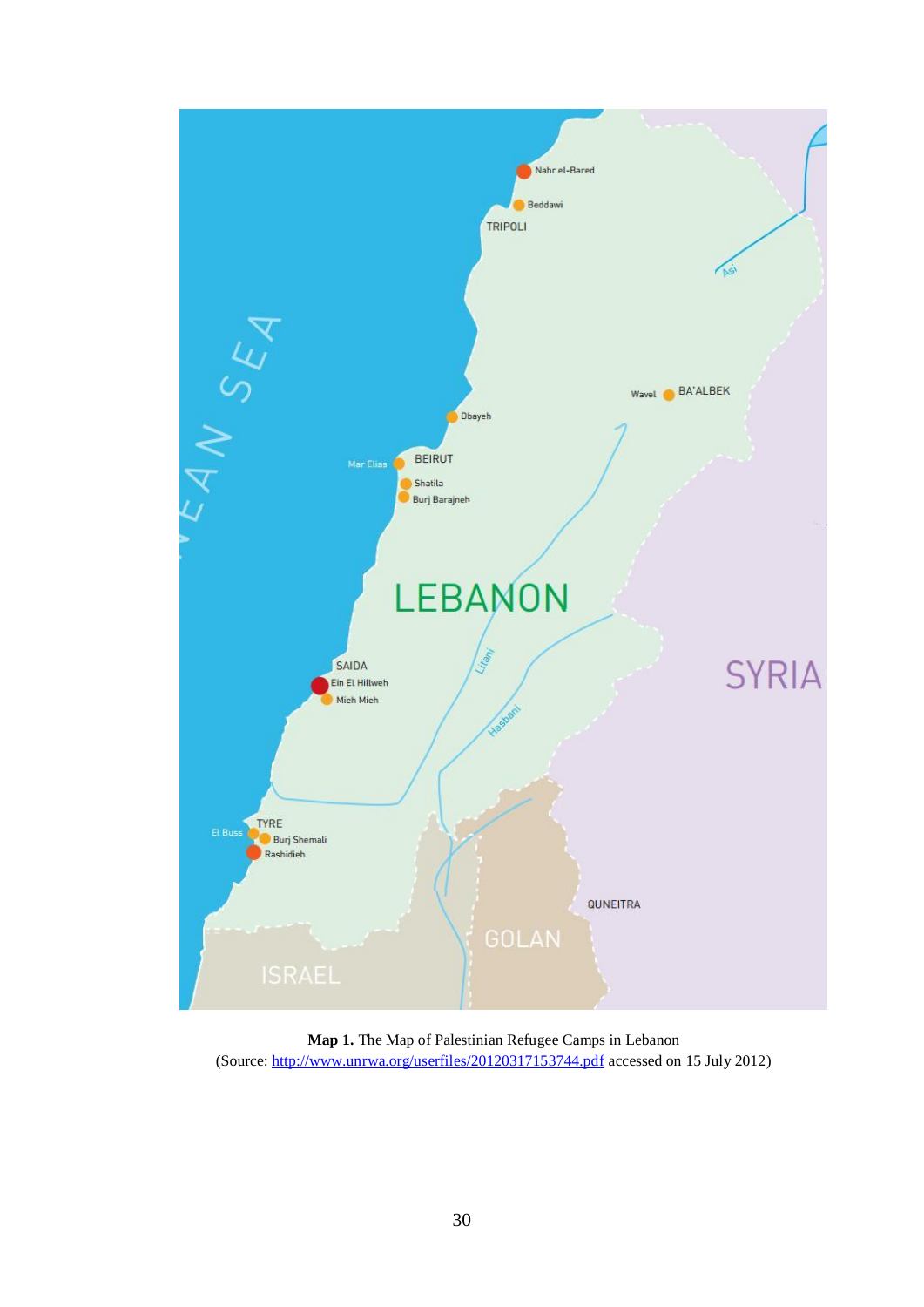## **3.2.1 The Burj el-Shemali Refugee Camp**

Established in 1948, the Burj el-Shemali refugee camp is located on the eastern side of Tyre, south of Lebanon. Because of its location near the borders with Israel, the camp has been subjected to several Israeli attacks. During the Lebanese civil war and the Israeli invasion in 1982, a considerable part of the camp was demolished. The UNRWA began providing services to the Burj el-Shemali refugee camp in 1955 and it estimates the population of the camp more than 19,500 refugees.<sup>42</sup> See Figure 1, which explains the demographic structure of the camp.



**Figure1.** The Demographic Profile of the Burj el-Shemali Refugee Camp (Source:<http://www.unrwa.org/etemplate.php?id=135> accessed on February, 29 2012)

# **3.2.2 The el-Buss Refugee Camp**

Located 1.5 km south of Tyre, the el-Buss refugee camp was originally established by the French government for the Armenian refugees in 1939.<sup>43</sup> Smallest among the other camps, the UNRWA records more than 9,500 refugees in el-Buss refugee camp.<sup>44</sup> See Figure 2, which explains the demographic structure of the camp.

<sup>42</sup> UNRWA, "Lebanon Camp Profiles", [http://www.unrwa.org/etemplate.php?id=73,](http://www.unrwa.org/etemplate.php?id=73)  accessed on February 29, 2012.

<sup>&</sup>lt;sup>43</sup> UNRWA, "El Buss Refugee Camp", http://www.unrwa.org/etemplate.php?id=138, accessed on on February 29, 2012.

<sup>&</sup>lt;sup>44</sup> Ibid.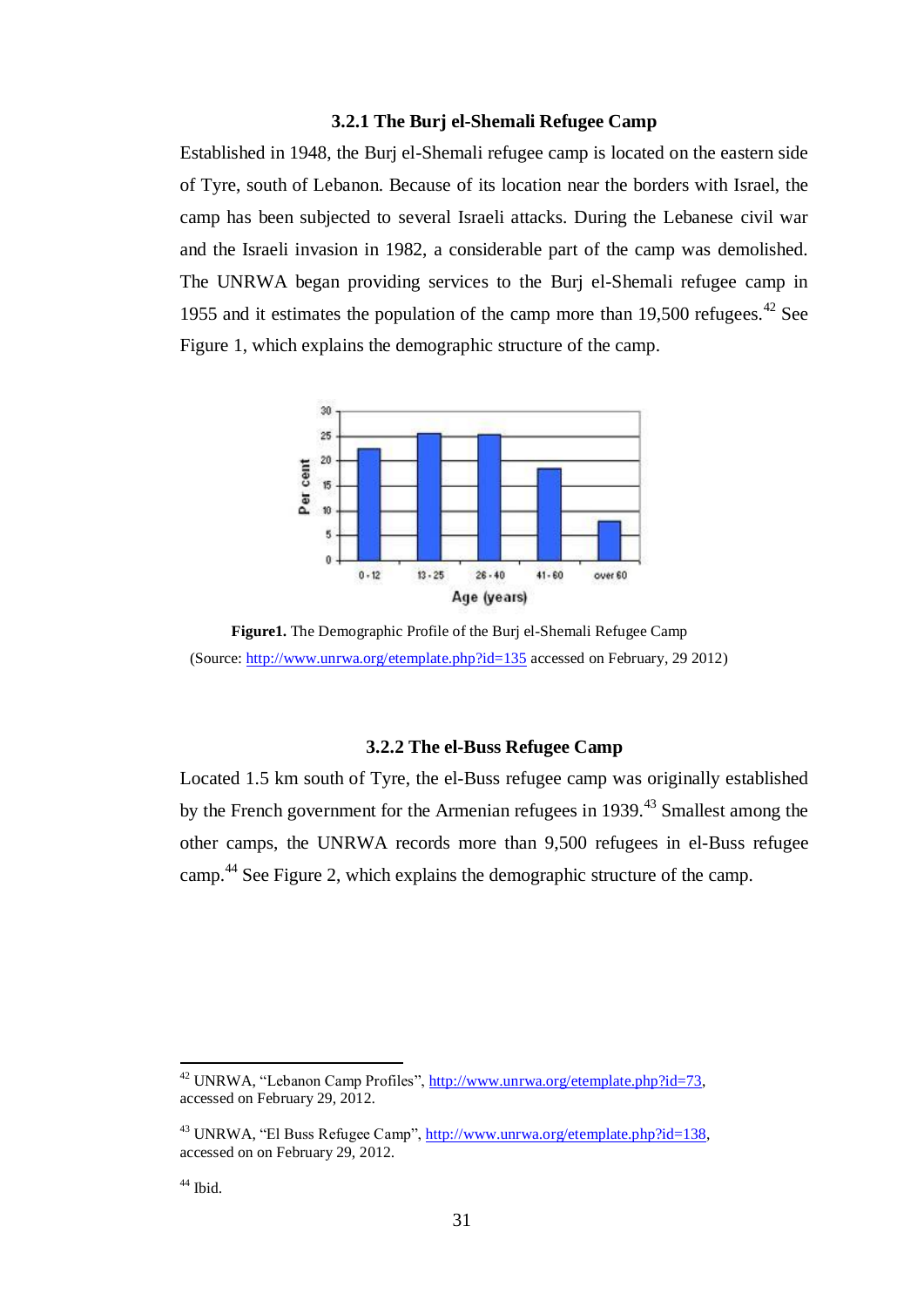

**Figure 2.** The Demographic Profile of the el-Buss Refugee Camp (Source: [http://www.unrwa.org/etemplate.php?id=138,](http://www.unrwa.org/etemplate.php?id=138) accessed on February 29, 2012)

## **3.2.3 The Rashidieh Refugee Camp**

The Rashidieh refugee camp is located in the southern Lebanon, on the Mediterrenean coast, 5 km far from Tyre. There are more than 27,500 Palestinian refugees live in the camp.<sup>45</sup> Similar to el-Buss camp, the camp was firstly established by the French government for the Armenian refugees in 1936 and the UNRWA transferred it into a camp for the Palestinian refugees in  $1963$ .<sup>46</sup> Due to its location close to the Israeli borders, the biggest part of the camp was demolished. About 600 shelters were destroyed and more than 5,000 refugees were displaced.<sup>47</sup> See Figure 3, which explains the demographic structure of the camp.



**Figure 3.** The Demographic Profile of the Rashidieh Refugee Camp (Source: [http://www.unrwa.org/etemplate.php?id=141,](http://www.unrwa.org/etemplate.php?id=141) accessed on March 12, 2012)

 $46$  Ibid.

 $47$  Ibid.

<sup>45</sup> UNRWA, "Rashidieh Refugee Camp", [http://www.unrwa.org/etemplate.php?id=141,](http://www.unrwa.org/etemplate.php?id=141) accessed on March, 12 2012.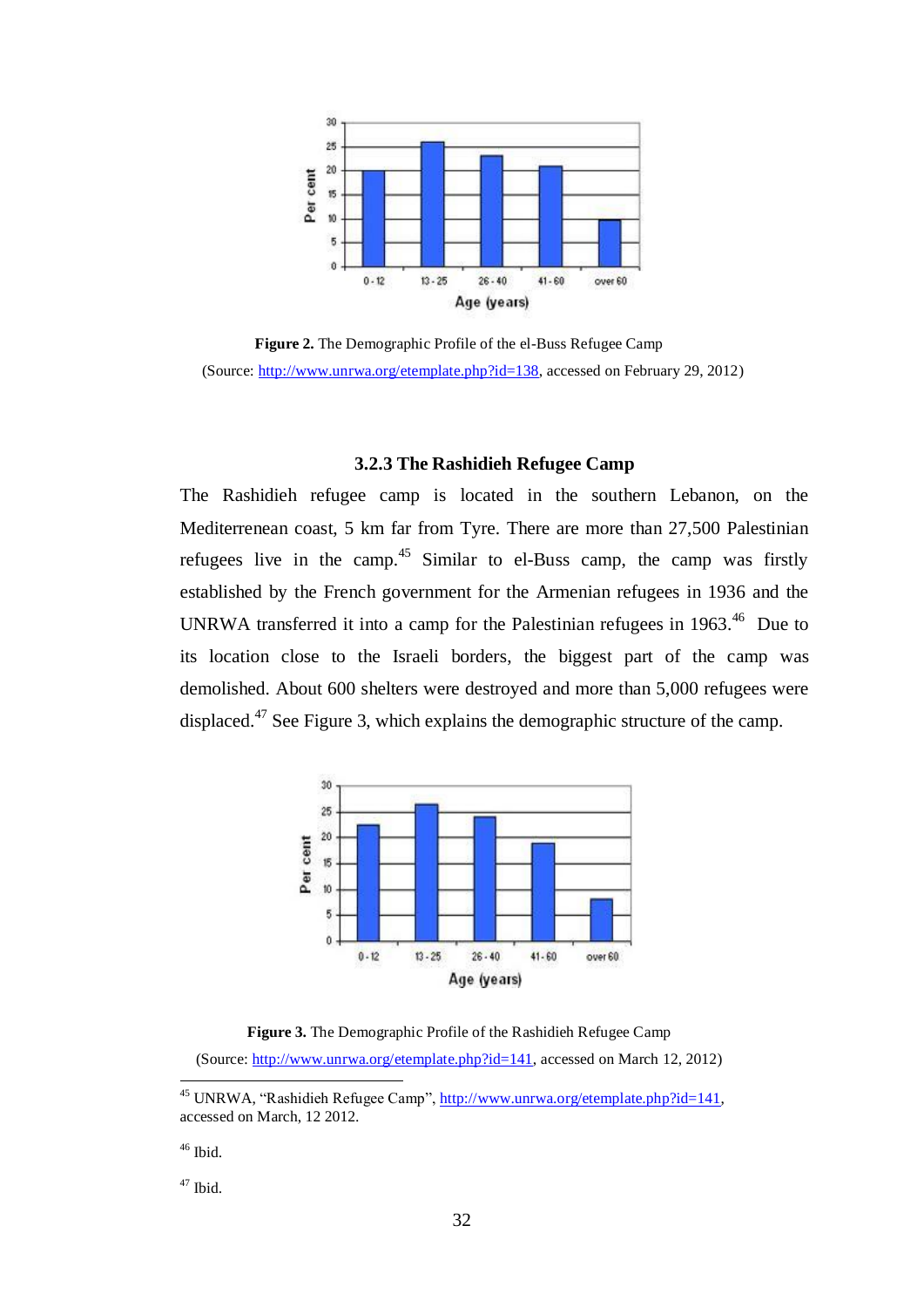## **3.2.4 The Ein el-Hilweh Refugee Camp**

Established in 1948 by the International Committee of the Red Cross, it is located in southern Beirut, near the city of Sidon. Geographically and demographically, Ein el-Hilweh camp is the largest among the other camps-*"grandiloquently described as "the capital of diaspora Palestinians"."<sup>48</sup>* In addition, the problems in the camp are more significant and tense.

"Children are hungry and searching in the garbage food. We have children in the streets rather than in school. They come to school hungry and without adequate clothing. Some of them do not even have shoes. There is a new generation of illiterates. UNRWA throws out those who do not perform well academically and they are in the streets...We looked at one area and found seventy-five street kids. That's just from one small area in the camp!... Those who pass the brevet are semiliterate... Kids these days are unable to study. Their home environment is lacking. How can they study in a home where no one cares, where there are so many problems!"<sup>49</sup>

Despite the official records of the UNRWA, which estimates the number of the refugees to be around  $47,500$  registered refugees<sup>50</sup>, the real number is estimated to be around 70,000. During the Lebanese civil war and as a result of the destruction of Jisr El Basha, the Nabatiyeh and the Tel el-Zaatar refugee camps, thousands of displaced refugees resettled in Ein el-Hilweh and thus the population of the camp increased dramatically. See Figure 4, which explains the demographic structure of the camp.

<sup>48</sup> Rosemary Sayigh, "Palestinians in Lebanon: Harsh Present, Uncertain Future", *Journal of Palestine Studies,* Vol. 25, No. 1 (1995), p. 46.

<sup>49</sup> Julie Peteet, "The Dilemma of the Palestinians in Lebanon", in Kail.C. Ellis (ed.), *Lebanon"s Second Republic: Prospects for the Twenty-first Century.* (Gainesville, FL: University Press of Florida, 2002) p. 83.

<sup>&</sup>lt;sup>50</sup> UNRWA, "Ein El-Hillweh Refugee Camp", [http://www.unrwa.org/etemplate.php?id=137,](http://www.unrwa.org/etemplate.php?id=137) accessed on February 29, 2012.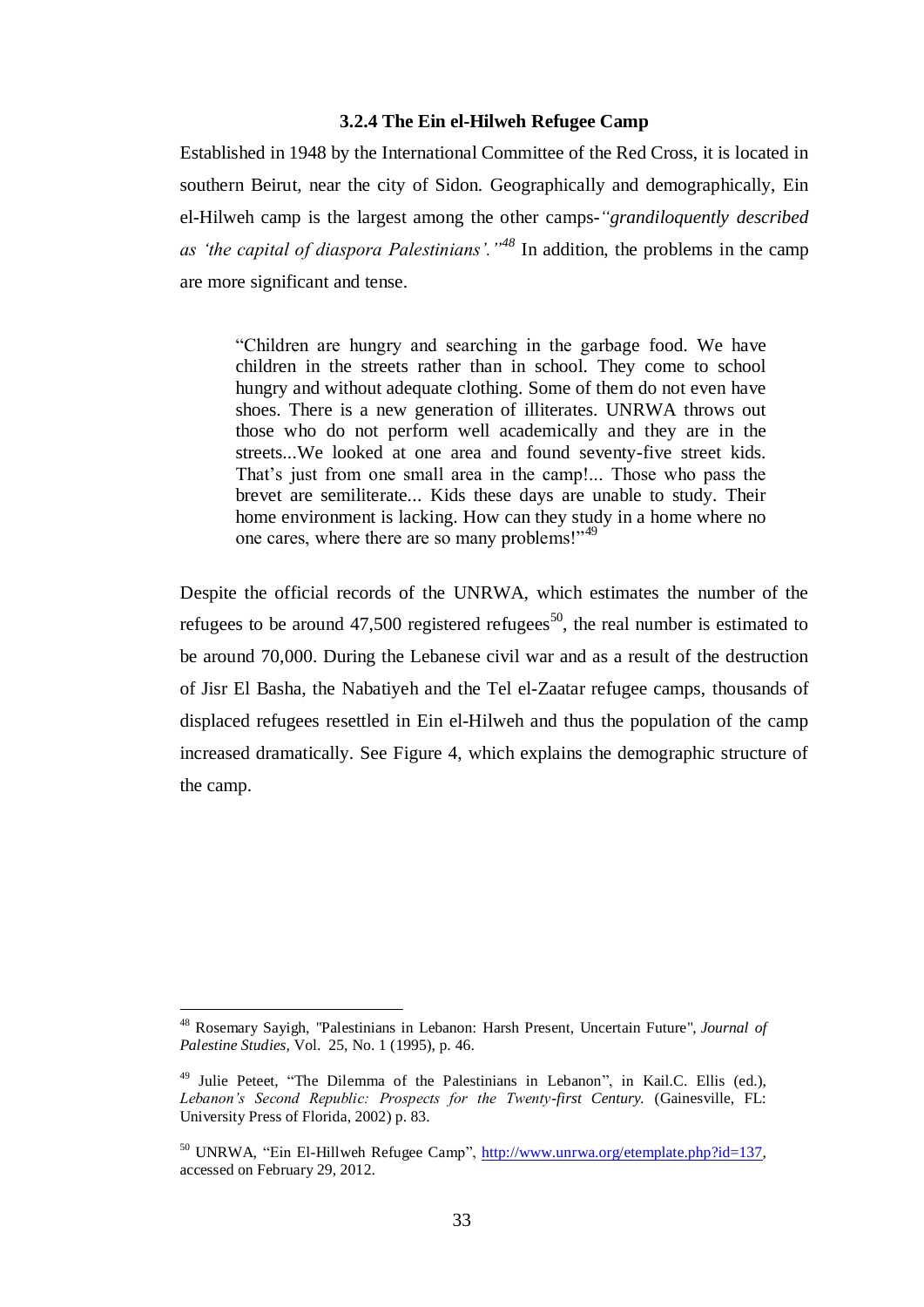

**Figure 4.** The Demographic Profile of the Ein el-Hilweh Refugee Camp (Source: [http://www.unrwa.org/etemplate.php?id=137,](http://www.unrwa.org/etemplate.php?id=137) accessed on February 29, 2012)

The economic problems, low education levels, uncertainity, lack of authority, together with the overpopulation of the camp (over 70,000 refugees live in a 1.25 square kilometre piece of land<sup>51</sup>) created a convenient environment for the establishment of Palestinian political and military factions. This situation created what is known as the "state within a state" problem. It can be said that Ein el-Hilweh is a smaller entity which shows and reflects the complexities of intra-Palestinian rivalries and social and economic miseries.<sup>52</sup> The competition and the continuous clashes among the Palestinian political and military factions, causes security problem as well. In the camp, the prominent Palestinian factions are; Fatah el-Islam, Jund al-Sham, Hamas, and Esbat al-Ansar. Because the Lebanese Army is not capable of imposing control on the camp, the conflicts among the Palestinian factions could not be contained. On this regard, the latest conflict erupted in December 2011 as a result of the murder of one of the members of Fatah al-Islam, which resulted in the retaliatory attacks against Jund al-Sham.<sup>53</sup> Therefore it could be said that the situation in the camp is too volatile to provoke any conflict.

<sup>&</sup>lt;sup>51</sup> Gary C. Gambill, "Ain al-Hilweh: Lebanon's 'Zone of Unlaw'", *Middle East Intelligence Bulletin*, Vol. 5, No. 6 (June 2003).

<sup>52</sup> Middle East Reporter (Weekly Edition), "Palestinians: Regional Tension Puts Ein al-Hilweh Camp on the Boil", posted on January 6, 2012, accessed on March 9, 2012, p. 14.

<sup>53</sup> Mohammad Zaatari, "Gunmen killbodyguard of Fatah commander in South Lebanon", posted on December 18, 2011, [http://www.dailystar.com.lb/News/Local-News/2011/Dec-](http://www.dailystar.com.lb/News/Local-News/2011/Dec-18/157225-gunman-wounds-2-at-palestinian-refugee-camp-in-south-lebanon.ashx#axzz1oiMmc8SA)[18/157225-gunman-wounds-2-at-palestinian-refugee-camp-in-south](http://www.dailystar.com.lb/News/Local-News/2011/Dec-18/157225-gunman-wounds-2-at-palestinian-refugee-camp-in-south-lebanon.ashx#axzz1oiMmc8SA)[lebanon.ashx#axzz1oiMmc8SA,](http://www.dailystar.com.lb/News/Local-News/2011/Dec-18/157225-gunman-wounds-2-at-palestinian-refugee-camp-in-south-lebanon.ashx#axzz1oiMmc8SA) accessed on March, 3 2012.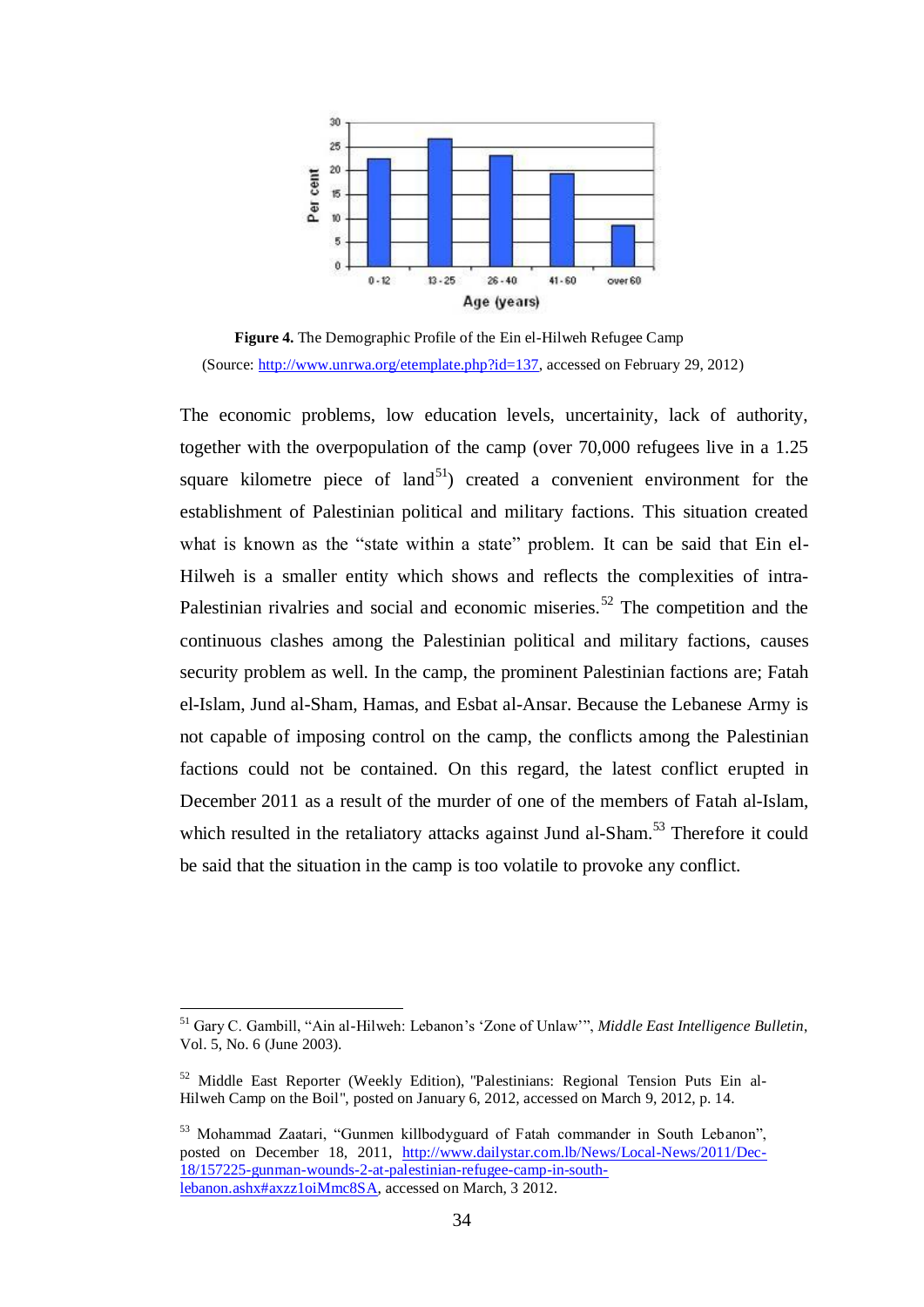## **3.2.5 The Mieh w Mieh Refugee Camp**

In the  $4<sup>th</sup>$  km east of Sidon, the Mieh w Mieh refugee camp was established in 1954.<sup>54</sup> There are 4,700 registered refugees in Mieh w Mieh.<sup>55</sup> Most of the refugees in the camp came from the cities of Saffourieh, Tiereh, Haifa and Miron of north Israel<sup>56</sup>. See Figure 5, which explains the demographic structure of the camp.



**Figure 5.** The Demographic Profile of the Mieh w Mieh Refugee Camp (Source: [http://www.unrwa.org/etemplate.php?id=140,](http://www.unrwa.org/etemplate.php?id=140) accessed on March 3, 2012)

## **3.2.6 The Burj el-Barajneh Refugee Camp**

The camp is located beside the Beirut-Rafic Hariri International Airport, in northern Beirut. Established in 1948 by the League of the Red Cross Societies, it is one of the oldest Palestinian refugee camps in Lebanon. Today, the camp hosts "more than 16,000 Palestinian refugees."<sup>57</sup> The camp was harshly damaged by the Lebanese civil war. See Figure 6, which explains the demographic structure of the camp.

<sup>&</sup>lt;sup>54</sup> UNRWA, "Mieh Mieh Refugee Camp", [http://www.unrwa.org/etemplate.php?id=140,](http://www.unrwa.org/etemplate.php?id=140) accessed on March 1, 2012.

<sup>55</sup> Hoda Samra, "UNRWA and UNICEF Inaugurate Water Infrastructure Construction in Lebanon Camps", posted on July 20, 2011, [http://unispal.un.org/UNISPAL.NSF/0/C788DA6385BE58B8852578D4006B047C,](http://unispal.un.org/UNISPAL.NSF/0/C788DA6385BE58B8852578D4006B047C) accessed on February 27, 2012.

 $56$  Ibid.

 $57$  UNRWA, "Burj Barajneh", [http://www.unrwa.org/etemplate.php?id=134,](http://www.unrwa.org/etemplate.php?id=134) accessed on March 10, 2012.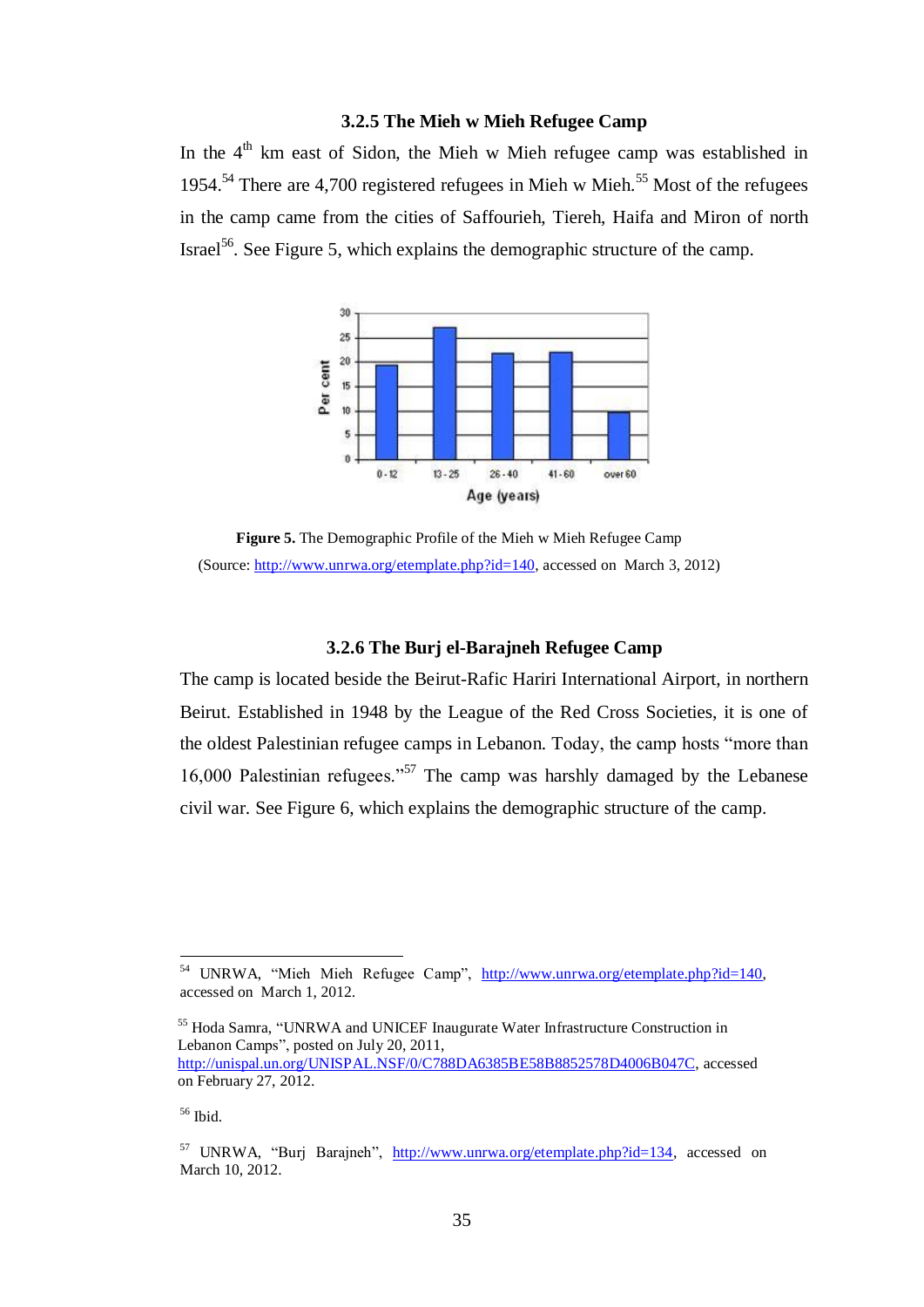

**Figure 6.** The Demographic Profile of the Burj el-Barajneh Refugee Camp (Source: [http://www.unrwa.org/etemplate.php?id=134,](http://www.unrwa.org/etemplate.php?id=134) accessed on March 10, 2012)

## **3.2.7 The Dbayeh Refugee Camp**

The Dbayeh camp is established on a hill, along the Beirut-Tripoli road, which is 12 km east of Beirut.<sup>58</sup> According to the UNRWA records, the Dbayeh refugee camp contains more than 4,000 registered Palestinian refugees. Similar to Burj el-Barajneh, the residents of the camp are mostly from the northern parts of Israel. Due to its critical place, which is on the Beirut-Tripoli road, the camp was deeply affected by the Lebanese civil war that: In 1990, a quarter of its shelters were destroyed or severely damaged and over 100 of its Christian refugee families were displaced.<sup>59</sup> However the camp is the last surviving camp on the eastern countryside of Beirut, after the civil war. 60

As the land of the camp belongs to the Saint Joseph monastery, the camp is distinguished from the other camps with its mostly Christian population. Moreover, compared to the other camps, its young population rate is low. See Figure 7, which explains the demographic structure of the camp.

<sup>58</sup> UNRWA, "Dbayeh refugee camp", [http://www.unrwa.org/etemplate.php?id=136,](http://www.unrwa.org/etemplate.php?id=136) accessed on March 10 2012.

 $59$  Ibid.

 $60$  Ibid.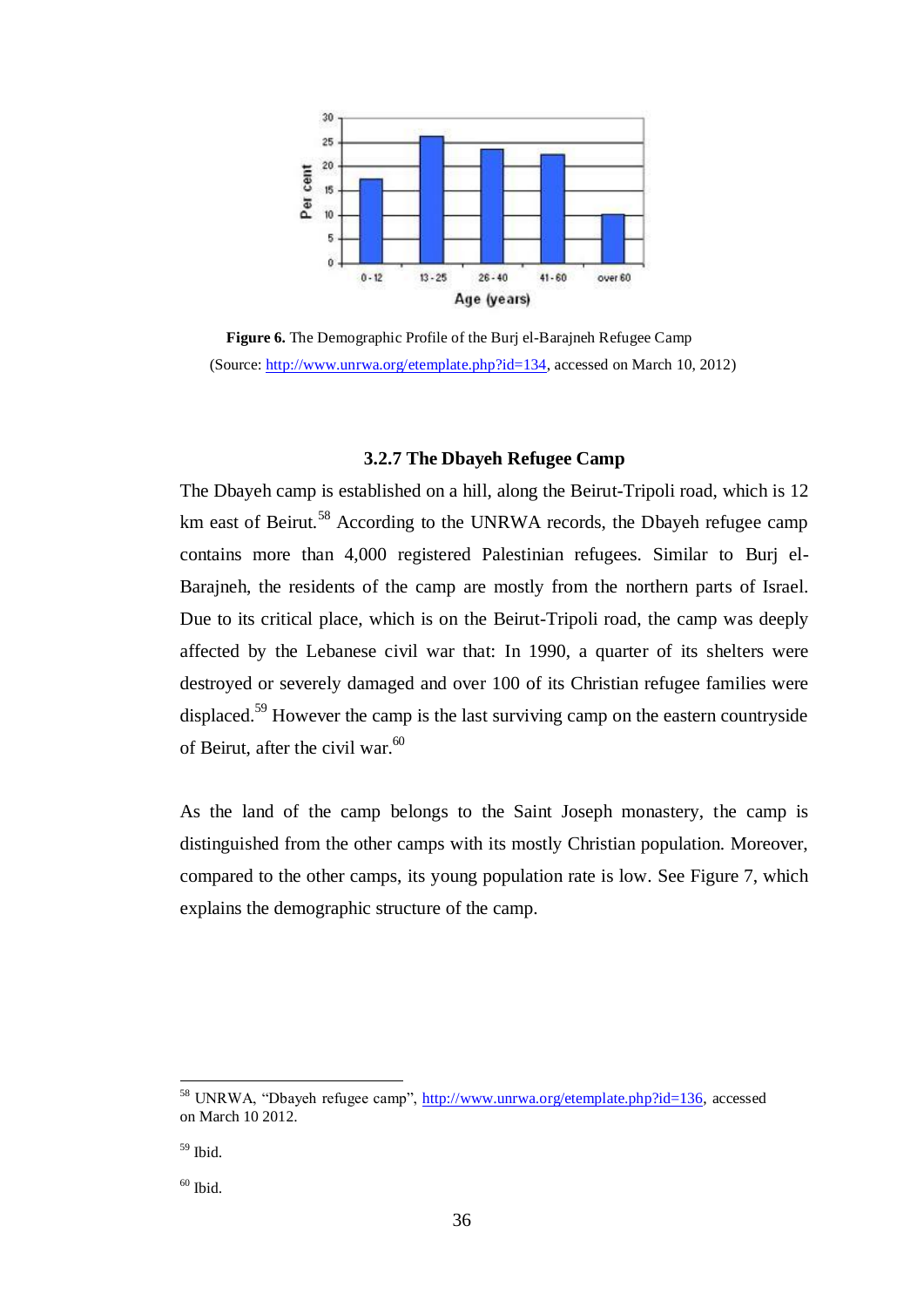

**Figure 7.** The Demographic Profile of the Dbayeh Refugee Camp (Source: [http://www.unrwa.org/etemplate.php?id=136,](http://www.unrwa.org/etemplate.php?id=136) accessed on March 10, 2012)

## **3.2.8 The Mar Elias Refugee Camp**

The camp was established by the Greek Orthodox Mar Elias in 1952 in southwest of Beirut. It hosts only around 600 registered refugees of both Muslim and Christian Palestinians; this makes it the smallest population.<sup>61</sup> Similar to Dbayeh, its young population rate is low compared to the other camps. See Figure 8, which explains the demographic structure of the camp.



**Figure 8.** The Demographic Profile of the Mar Elias Refugee Camp (Source: *UNRWA* [http://www.unrwa.org/etemplate.php?id=139,](http://www.unrwa.org/etemplate.php?id=139) accessed on 15 March 2012)

## **3.2.9 The Shatila Refugee Camp**

Located in southern Beirut, the Shatila refugee camp was established in 1949 by the International Committee of the Red Cross. According to the UNRWA, there are

<sup>&</sup>lt;sup>61</sup> UNRWA, "Mar Elias refugee camp", [http://www.unrwa.org/etemplate.php?id=139,](http://www.unrwa.org/etemplate.php?id=139) accessed on March 15, 2012.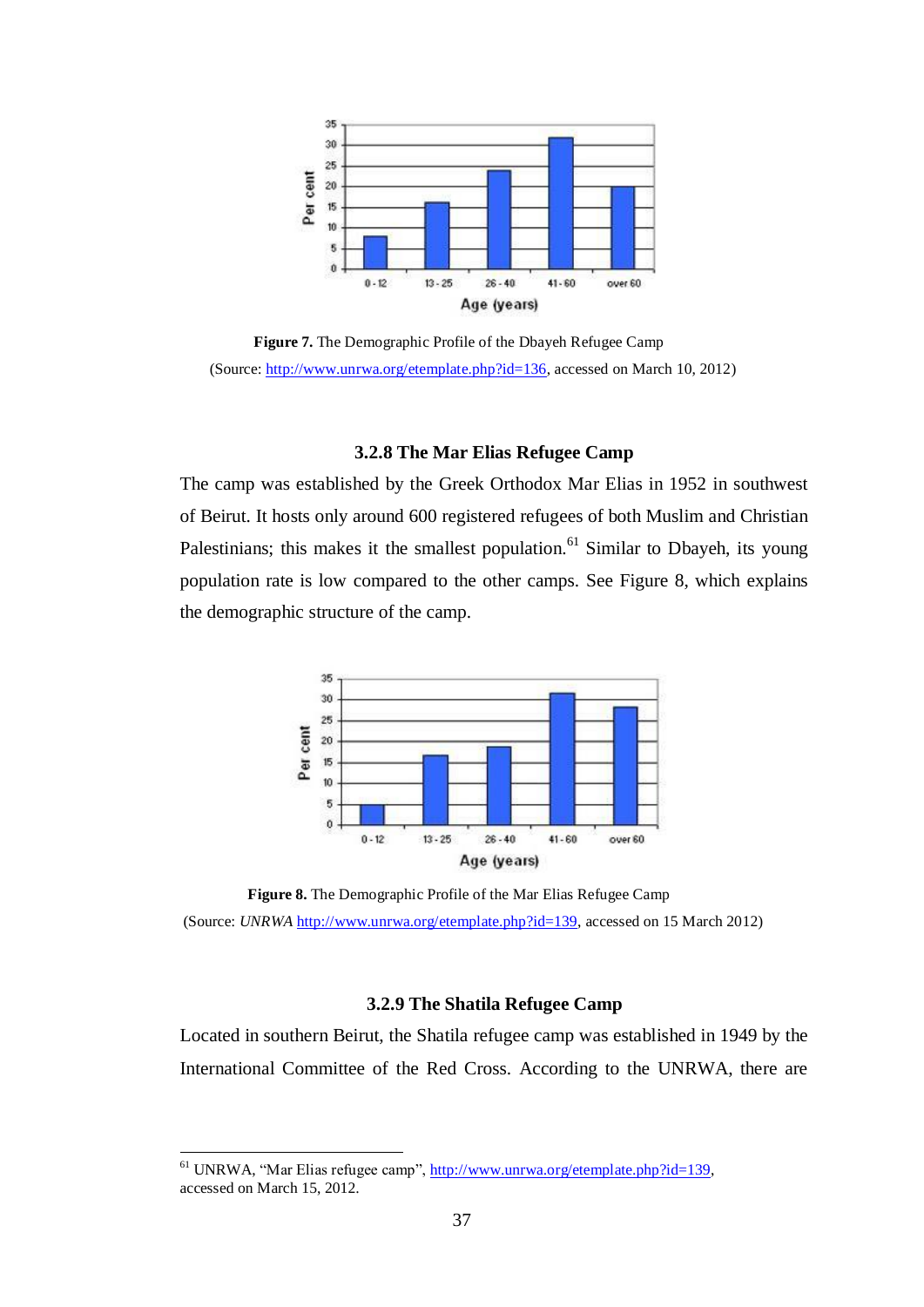more than 8,500 registered refugees in the camp.<sup>62</sup> The camp became internationally known with the planned massacre by the Christian militia in 1982. The massacre of thousands of the Palestinian refugees on the hands of the Lebanese Phalangists was a clear evidence of the grave extent of hatred and the profound atmosphere of anomisity against the Palestinian refugees. After the massacres there were leaflets found in Sabra and Shatila, which were full of animosity such as: "...we shall accomplish our slogan: no Palestinian in the Land of Lebanon..."<sup>63</sup> Sabra and Shatila is considered the most tragic event encountered by the Palestinian refugees in one of their hosting countries all over the world. See Figure 9, which explains the demographic structure of the camp.



**Figure 9.** The Demographic Profile of the Shatila Refugee Camp (Source: [http://www.unrwa.org/etemplate.php?id=142,](http://www.unrwa.org/etemplate.php?id=142) accessed on 15 March 2012)

## **3.2.10 The Wavel Refugee Camp**

During the French Mandate period, the area was used as a French army barrack. The UNRWA services started in the camp in 1952.  $^{64}$  According to the statistics of the UNRWA, there are almost 8,000 registered refugees in the Wavel refugee camp, which is located near the city of Baalbek, 90 km east of Beirut in the Beqaa Valley.

 $62$  UNRWA, "Shatila refugee camp", [http://www.unrwa.org/etemplate.php?id=142,](http://www.unrwa.org/etemplate.php?id=142) accessed on March 15, 2012.

<sup>63</sup> David Hirst, "No Palestinians in the Land of Lebanon", *Journal of Palestine Studies,* Vol. 12, No. 3 (Spring 1983), p. 220.

 $64$  UNRWA, "Wavel refugee camp", [http://www.unrwa.org/etemplate.php?id=143,](http://www.unrwa.org/etemplate.php?id=143) accessed on March 12, 2012.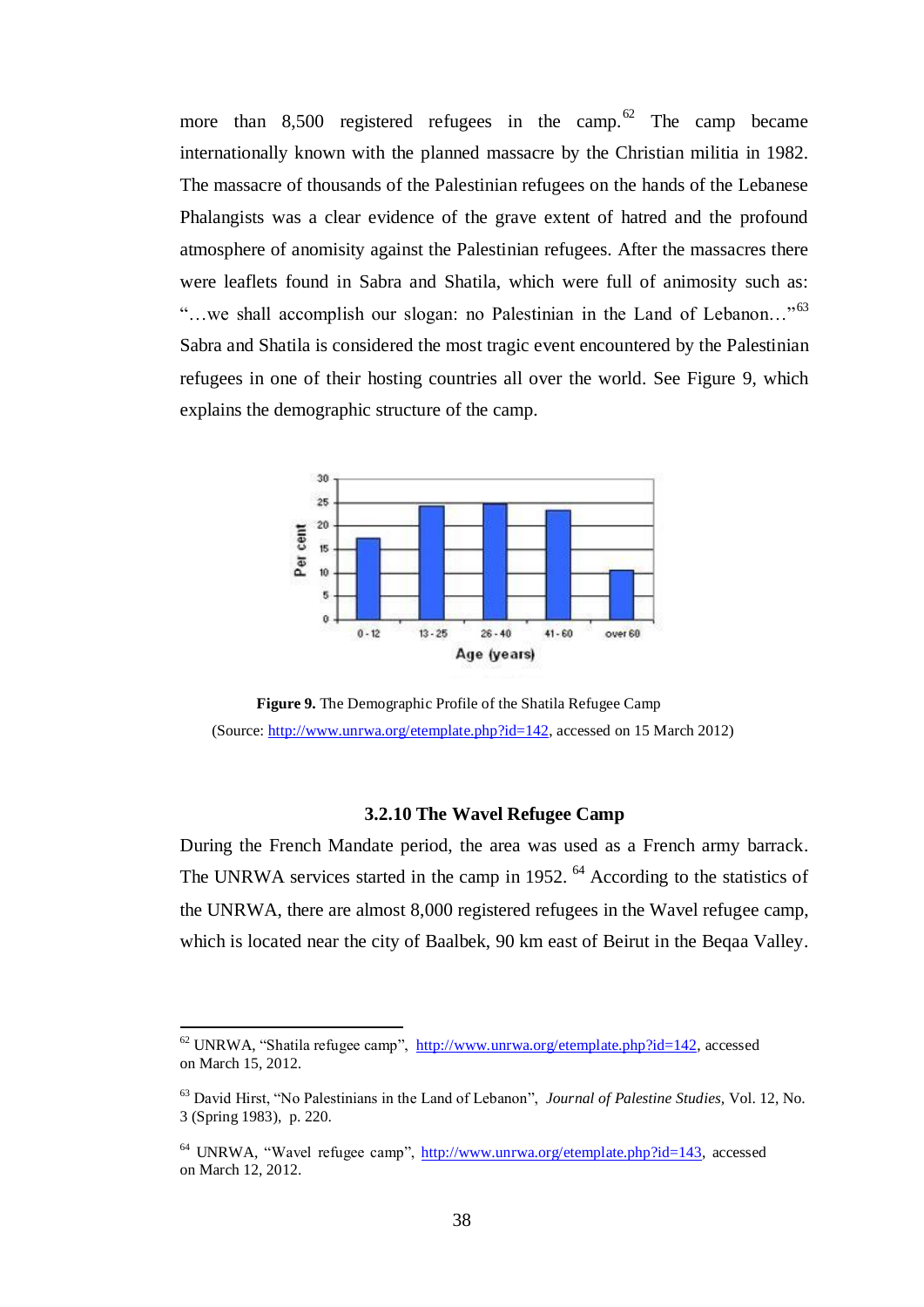

Thanks to its location, the camp was not severely affected from the civil war. See Figure 10, which explains the demographic structure of the camp.

**Figure 10.** The Demographic Profile of the Wavel Refugee Camp (Source: [http://www.unrwa.org/etemplate.php?id=143,](http://www.unrwa.org/etemplate.php?id=143) accessed on March 12, 2012)

#### **3.2.11 The Nahr el-Bared Refugee Camp**

The Nahr el-Bared refugee camp was founded in 1949 by the International Committee of the Red Cross, on the coast near the Mediterranean Sea of northern Lebanon. The UNRWA activities in the camp started in 1950.<sup>65</sup> It is estimated that until the 2007 crisis, around 30,000 Palestinian refugees were living in the camp. $66$ Therefore it was regarded, as the second most populated camp after Ein el-Hilweh.

Due to the Lebanese government's aim to control the troubles made by the Palestinian factions, the tense relations between the Fatah al-Islam (FI) and the Lebanese Army Forces (LAF) erupted into a wide armed conflict on May 20, 2007. The conflict started within the LAF"s military attack on an apartment, which was suspected to be the hideout of some Fatah al-Islam militants who robbed a bank. However, due to the heavy armed clashes between the both sides over two days, the FI declared unilateral ceasefire and thousands of refugees in Nahr el-Bared moved to the adjacent areas of the camp-mostly to the Beddawi refugee camp.<sup>67</sup> As Tine

<sup>65</sup> UNRWA, "Nahr el-Bared refugee camp", [http://www.unrwa.org/etemplate.php?id=144,](http://www.unrwa.org/etemplate.php?id=144) accessed on March 18, 2012.

<sup>66</sup> Tamas Landesz. "Prepping For Peace: A Report from A Palestinian Refugee Camp In Lebanon", *Kennedy School Review* 9 (2009), p. 73.

<sup>67</sup> NOW Lebanon, "Chronology of a Crisis", posted on June 15, 2007. [http://www.nowlebanon.com/NewsArticleDetails.aspx?ID=3221#ixzz1pP6T83s9,](http://www.nowlebanon.com/NewsArticleDetails.aspx?ID=3221#ixzz1pP6T83s9) accessed on March 5, 2012.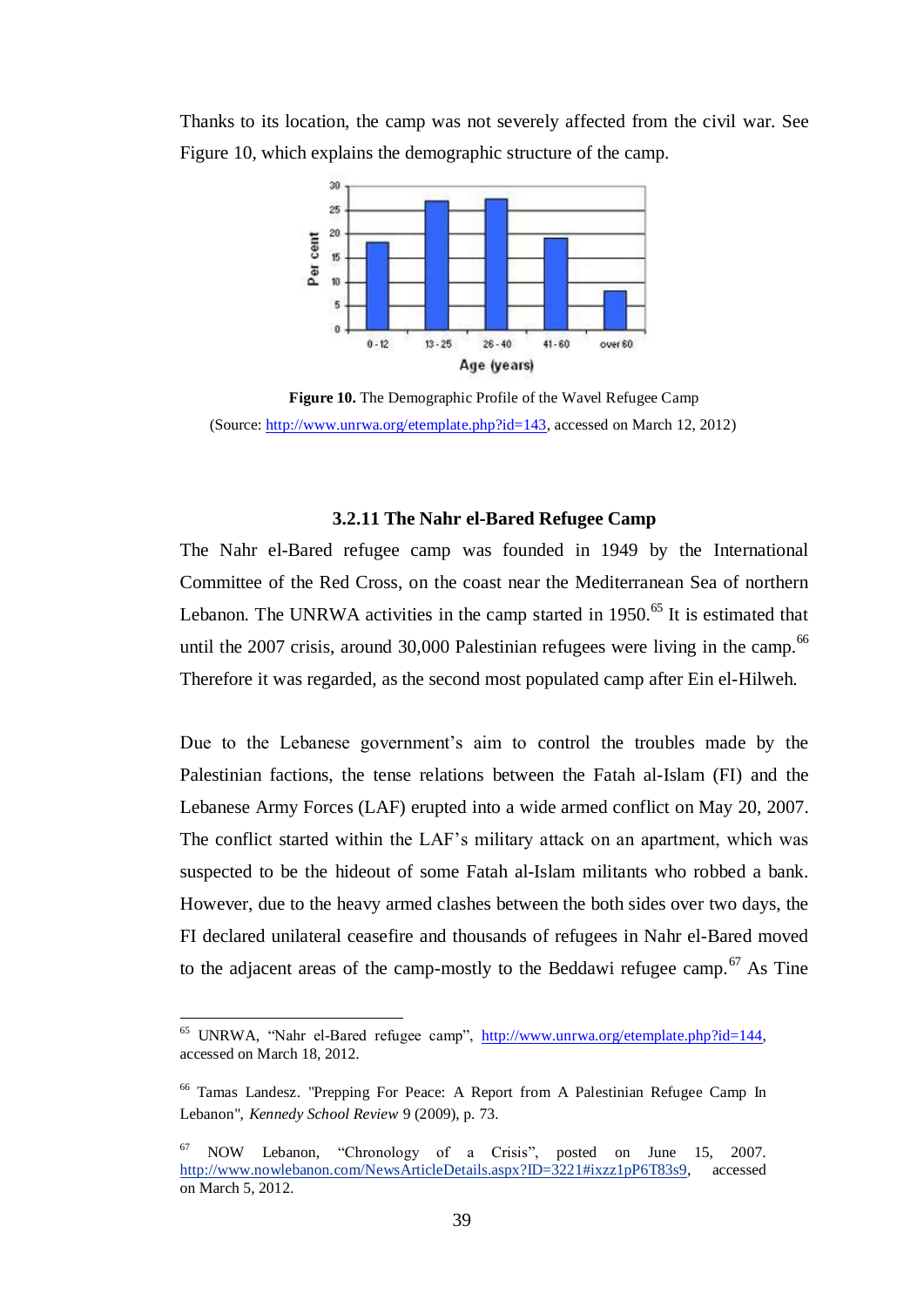Gade argues that despite the official number of the Palestinian refugees, which left Nahr el-Bared is 31,000 in reality the number is over 40,000.<sup>68</sup> Therefore the event is considered as *the second Nakbah* by the Palestinians.

After almost four months of this arrmed clashes, the conflict ended up on September 2, 2007 with the Lebanese government's declaration of ceasing the hostilities. It is estimated that 95 per cent of the camp was destroyed during these clashes; therefore the 2007 crisis is regarded as the worst internal conflict in Lebanon, since the end of the Lebanese civil war. On the other side, it"s noted that the great destruction caused by that conflict positively changed the Lebanese government attitude as it joined the reconstruction project of the refugee camp with the UNRWA, which is a remarkable unprecedented move of the Lebanese government.<sup>69</sup> In addition the camp became the biggest reconstruction project of the  $IINRWA.<sup>70</sup>$ 

## **3.2.12 The Beddawi Refugee Camp**

Located 5 km in the north of Tripoli, the Beddawi refugee camp was established by the UNRWA in 1955.<sup>71</sup> According to the UNRWA, there are more than  $16,500$ registered refugees in the camp.<sup>72</sup> In 2007, as a result of the conflicts in the Nahr el-Bared refugee camp, it is estimated that in a single night the number of the refugees was doubled to reach around  $30,000$ .<sup>73</sup> Because of this unexpected increase

<sup>73</sup> Ibid.

<sup>68</sup> Tine Gade, "Fatah al-Islam in Lebanon: Between Global and Local Jihad", Norwegian *Defence Research Establishment (FFI)*, [http://www.ffi.no/no/Rapporter/07-02727.pdf,](http://www.ffi.no/no/Rapporter/07-02727.pdf) accessed on 5 March 2012, p. 28.

<sup>69</sup> Ministry of Foreign Affairs of Norway, "Norway to Give NOK 10 Million for Palestinian Refugee Camp", posted on June 24, 2008. [http://www.regjeringen.no/en/dep/ud/Whats](http://www.regjeringen.no/en/dep/ud/Whats-new/news/2008/norway-to-give-nok-10-million-for-palest.html?id=518916)[new/news/2008/norway-to-give-nok-10-million-for-palest.html?id=518916](http://www.regjeringen.no/en/dep/ud/Whats-new/news/2008/norway-to-give-nok-10-million-for-palest.html?id=518916)*,* accessed on March 19, 2012.

<sup>&</sup>lt;sup>70</sup> UNRWA, "Reconstruction Of Nahr El-Bared Camp & UNRWA Compound: Progress Report 1 September 2007 – 31 October 2010". Report 1 September 2007 – 31 October 2010", [http://www.unrwa.org/userfiles/2011042974549.pdf,](http://www.unrwa.org/userfiles/2011042974549.pdf) accessed on March 19, 2012, p. 4.

<sup>&</sup>lt;sup>71</sup> UNRWA, "Beddawi refugee camp", [http://www.unrwa.org/etemplate.php?id=133,](http://www.unrwa.org/etemplate.php?id=133) accessed on March 16, 2012.

 $72$  Ibid.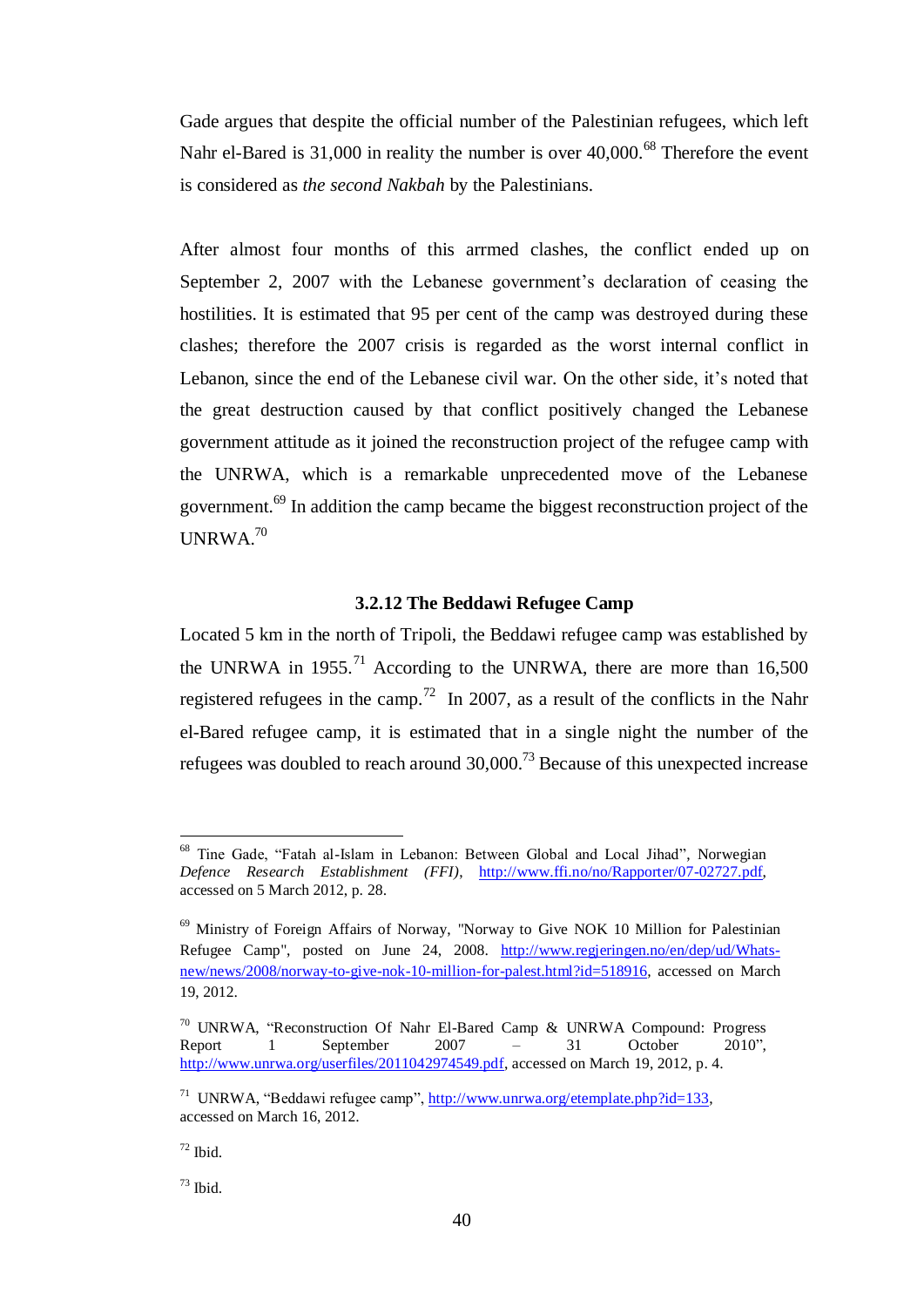of the population, the problems of the camp became more complicated. See Figure 12, which explains the demographic structure of the camp.



**Figure 12.** The Demographic Profile of the Beddawi Refugee Camp (Source: [http://www.unrwa.org/etemplate.php?id=133,](http://www.unrwa.org/etemplate.php?id=133) accessed on March 16, 2012)

## **3.3 The Living Conditions of the Palestinian Refugees in Lebanon**

Looking at the camps and figures about at this point an analysis of common characteristics and features of the camps will be useful. Over the last six decades, and as a result of the 1948 War and the non-implementation of the UN 194, the Palestinian refugees have been experiencing difficulties. They can not return back to their homes from the countries to which they migrated. It could be said that since 1948, the living conditions of the Palestinian refugees in Lebanon have not shown a significant positive development. Therefore this part will highlight the the living conditions of the Palestinian refugees in Lebanon.

As mentioned above, Palestinians in Lebanon live in 12 official camps with the assistance of the UNRWA run programmes. Despite its limited funds and capabilities, the UNRWA managed to offer some relief and social services for the refugees. However thousands of Palestinians in Lebanon still suffer due to the very difficult living conditions together with the Lebanese government's policies towards the refugees.

#### **3.3.1 Overcrowded Camps**

One of the main problems of the Palestinian refugees derives from the fact that thousands of Palestinians are forced to live together in such limited areas. According to the UNRWA the refugee camps, which can hardly absorb 50,000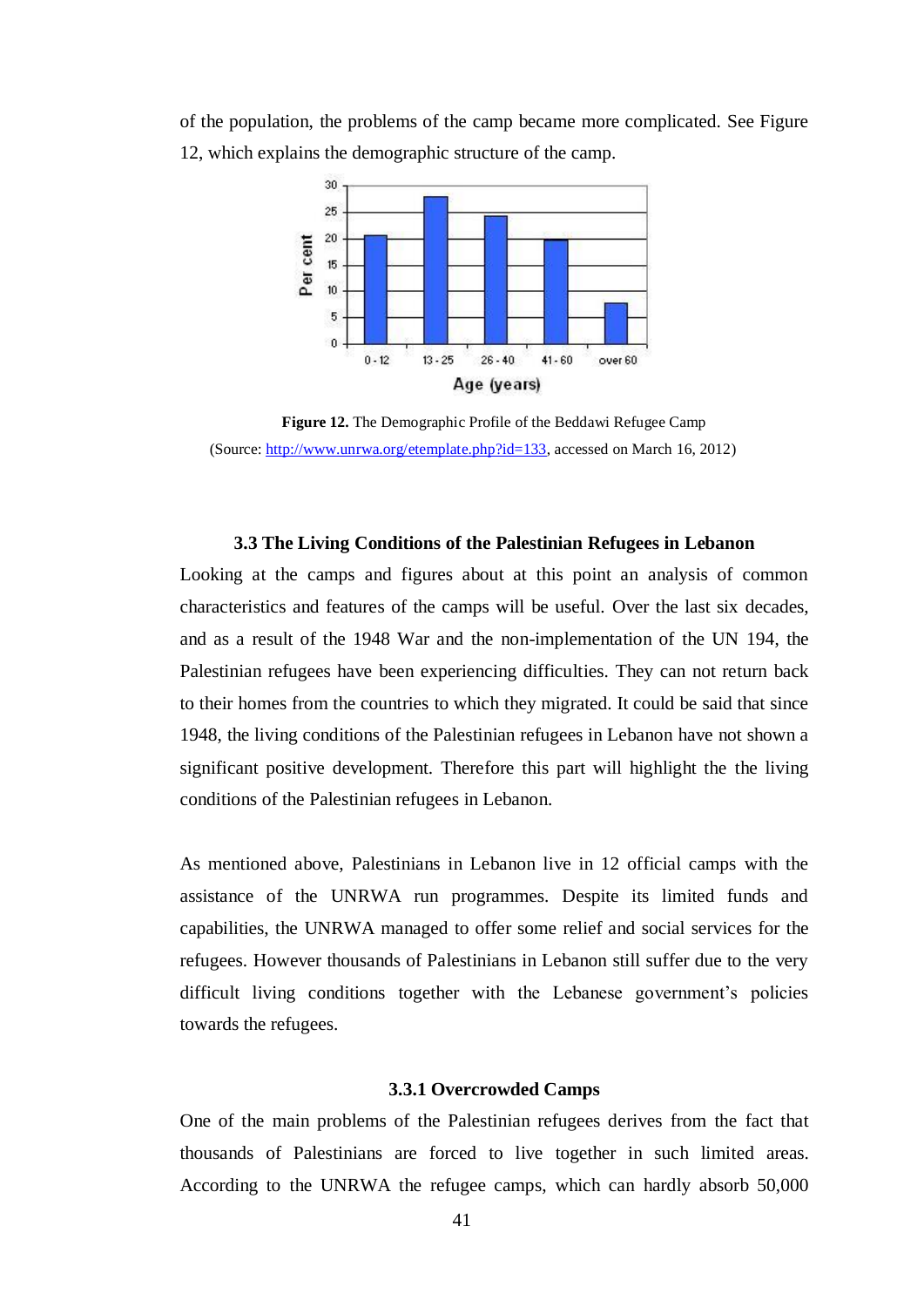persons are already hosting more than  $433,000$  refugees.<sup>74</sup> The tremendous overpopulation problem in the refugee camp escalated due to the external and internal conflicts of the Lebanese state. For example as a result of the 1967 War and the expulsion of Palestinians from Jordan to Lebanon in 1970s, thousands of Palestinians settled in Rashidieh, Burj el-Shemali, el-Buss, Ein el-Hilweh and Mieh w Mieh refugee camps, which are located in southern Lebanon. In addition, the negative repercussions of the Gulf Crisis in 1991, which diminished the job opportunities in the Gulf Arab states, forced thousands of Palestinians to seek refuge in Lebanon.

Moreover as a result of the 1975 civil war, some refugee camps were totally destroyed like the Nabatieh, Tel el-Zaatar, Dikwaneh and Jisr el-Basha refugee camps, therefore the Palestinian refugees of these camps had to resettle in other camps such as Ein el-Hilweh and Burj el-Barajneh. In the same context, the conflicts between the Shi"a Amal militia and the PLO between 1985 and 1987 as well as the great massacre events in Sabra and Shatila of 1982, forced some refugees to resettle in other camps, and caused a big population increase in the already overpopulated camps.

The Lebanese government imposes restrictions on the expansion of the refugee camps as well as preventing the refugees from building new dwellings. Therefore, in order to overcome the overpopulation problem, the camp residents enlarge the dwellings by expanding them vertically, rather horizontally. As a result of these restrictions, other problems exist, such as the inadequate infrastructure, insufficient lighting, and unhealthy ventilation, lack of sanitation and clean environment, and narrowed streets. "In a survey on the living conditions of Palestinian refugees in camps and gatherings in Lebanon, around 58% of sampled households suffered from inadequate lighting, 45% complained from poor ventilation and 65% reported humidity/dampness."<sup>75</sup>

<sup>74</sup> Jennifer Ibrahim, "The Discrimination Against Palestinian Refugees Living In Lebanon", *Palestine-Israel Journal Of Politics, Economics & Culture* 15.1/2 (2008), p. 87.

<sup>75</sup> Rima R. Habib, Shiraz H. Basma, and Joumana S. Yeretzian, "Harboring illnesses: On the association between disease and living conditions in a Palestinian refugee camp in Lebanon", *Faculty of Health Sciences, American University of Beirut, Lebanon. International Journal of Environment Heatlh Research,* Vol. 16, No. 2 (April 2006), p. 107.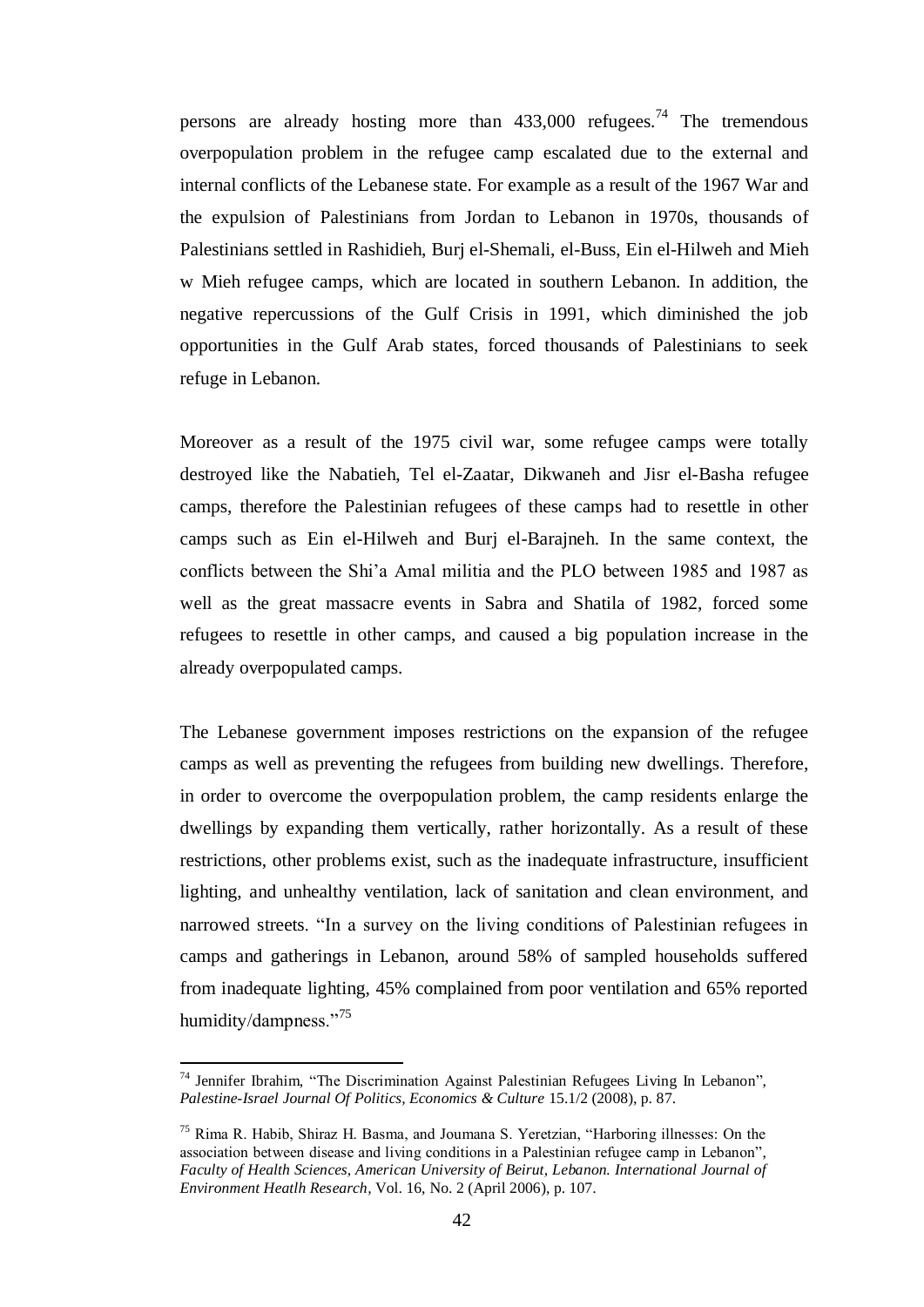#### **3.3.2 Health Problems**

One of the major problems of the Palestinian refugees in Lebanon is health problems. As a result of the ill-constructed and unhealthy buildings, the Palestinian refugees do not have access to clean water due to the the lack of wastewater networks, healthy water pipes and sewage systems.

The main service provider UNRWA is especially coerced in maintaining health services, and with respect to the overcrowded dwellings and infrastructural problems, thousands of Palestinians frequently suffer from infectious and epidemic diseases such as asthma, upper respiratory tract infections and an increase in the incidence of cardiovascular diseases.<sup>76</sup> In addition, although the garbage collection services are maintained mainly by the UNRWA and other NGOs, it is severely limited. Because of that, the disease spreading animals such as mosquitoes, lice, flies fleas, mice and rats, deteriorate the health conditions.<sup>77</sup>

Because of the overcrowded camps and vertically constructed dwellings, the green areas are very limited and the environmental problems are evident in the photos of the refugee camps.<sup>78</sup> The houses are built with poor quality materials and too adjacent to each other, contrary to the international standards of safety. "The houses are typically built of either concrete blocks or corrugated metal sheets and suffer from numerous indoor environmental problems, including difficult temperature regulation, weak ventilation, mold and dampness. Cracks in walls and ceilings allow for seepage and for cockroaches and other pests to infest the homes."<sup>79</sup>

## **3.3.3 Economic Problems**

In the limited area of the camps, where around 433,000 Palestinian refugees live, one of the major problems is *poverty*. According to the UNRWA 2011 figures: "2/3

<sup>76</sup> Ibrahim, "The Discrimination against Palestinian Refugees Living in Lebanon", p.87.

<sup>77</sup> Ibid, p. 88.

<sup>&</sup>lt;sup>78</sup> BADIL, Resource Center for Palestinian Residency and Refugee Rights, "Photo Gallery" Lebanon", [http://www.badil.org/fr/galerie-de-photos/category/20-lebanon,](http://www.badil.org/fr/galerie-de-photos/category/20-lebanon) accessed on March 17, 2012.

<sup>79</sup> Ibrahim, "The Discrimination Against Palestinian Refugees Living In Lebanon", p.88.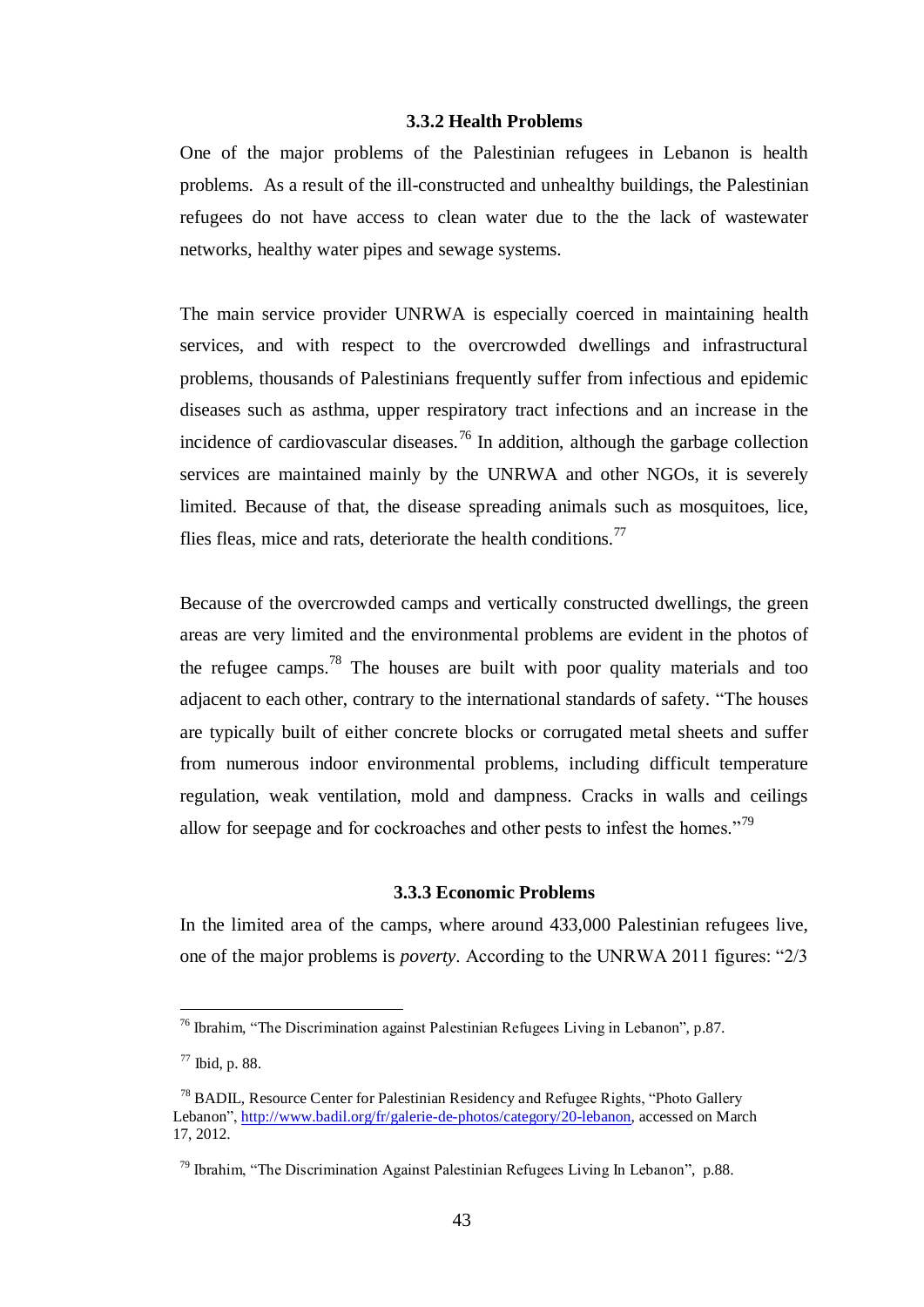of Palestine refugees are poor, subsisting on less than \$6 per day. 6.6% of these subsisting on less than \$2.17 per day.<sup>80</sup> The job opportunities for Palestinians in Lebanon are very limited partly because of the very limited job opportunities in the country as a whole. The refugees work in seasonal and low waged jobs, mostly in agricultural and construction fields. The Lebanese government"s regulations, which will be handled in the following chapter, make it more difficult for the Palestinians to be employed. As a result, the job opportunities of the Palestinian refugees are restricted, compared to the job opportunities of the foreigners in Lebanon. For example the number of work permits issued by the Lebanese government to the Palestinian workers in 1999 was only 350 permits compared to more than 18,000 permits issued to the Egyptian workers in Lebanon.<sup>81</sup>

Moreover related to the economic plight of the Palestinian families, 29 per cent of the students drop out their schools, $^{82}$  as the children are obliged to work rather than going to schools. The situation results in another socioeconomic problem in the camps, and increases the school drop-out rate. Similar to other basic problems in the camps, these problems are tried to be alleviated by UNRWA"s rehabilitation programmes. Nevertheless, especially as a result of the civil war of 1975, the infrastructure of most of the camps infinitely deteriorated, and the living conditions in the camps could not be developed. Furthermore because the vast majority of the Palestinian refugees do not have the Lebanese citizenship, the living conditions for the Palestinians are more difficult.

In conclusion, there are a variety of problems facing the Palestinian refuguees in Lebanon since their settlement; their conditions have not shown significant improvement. The work opportunities for the Palestinians are limited and their living conditions in the refugee camps are much lower than the living conditions out

<sup>80</sup> UNRWA, "Palestine refugees: A special case", [http://www.unrwa.org/userfiles/20111002306.pdf,](http://www.unrwa.org/userfiles/20111002306.pdf) accessed on March 18, 2012.

 $81$  Jaber Suleiman, "Marginalised Community: The Case of Palestinian Refugees in Lebanon". Development Research Centre on Migration, Globalisation and Poverty University of Sussex Falmer, (Brighton BN1 9SJ: United Kingdom, 2006), p.16.

<sup>82</sup> Y. El-Madi, (1995) *Al Sakan wal marafiq al "amma fi mukhayammat lubnan*, Palestinian Central Bureau of Statistics quoted in Bassem Sirhan, et al. "Education and the Palestinians in Lebanon", *Journal Of Refugee Studies*, Vol. 10, No. 3 (1997), p. 391.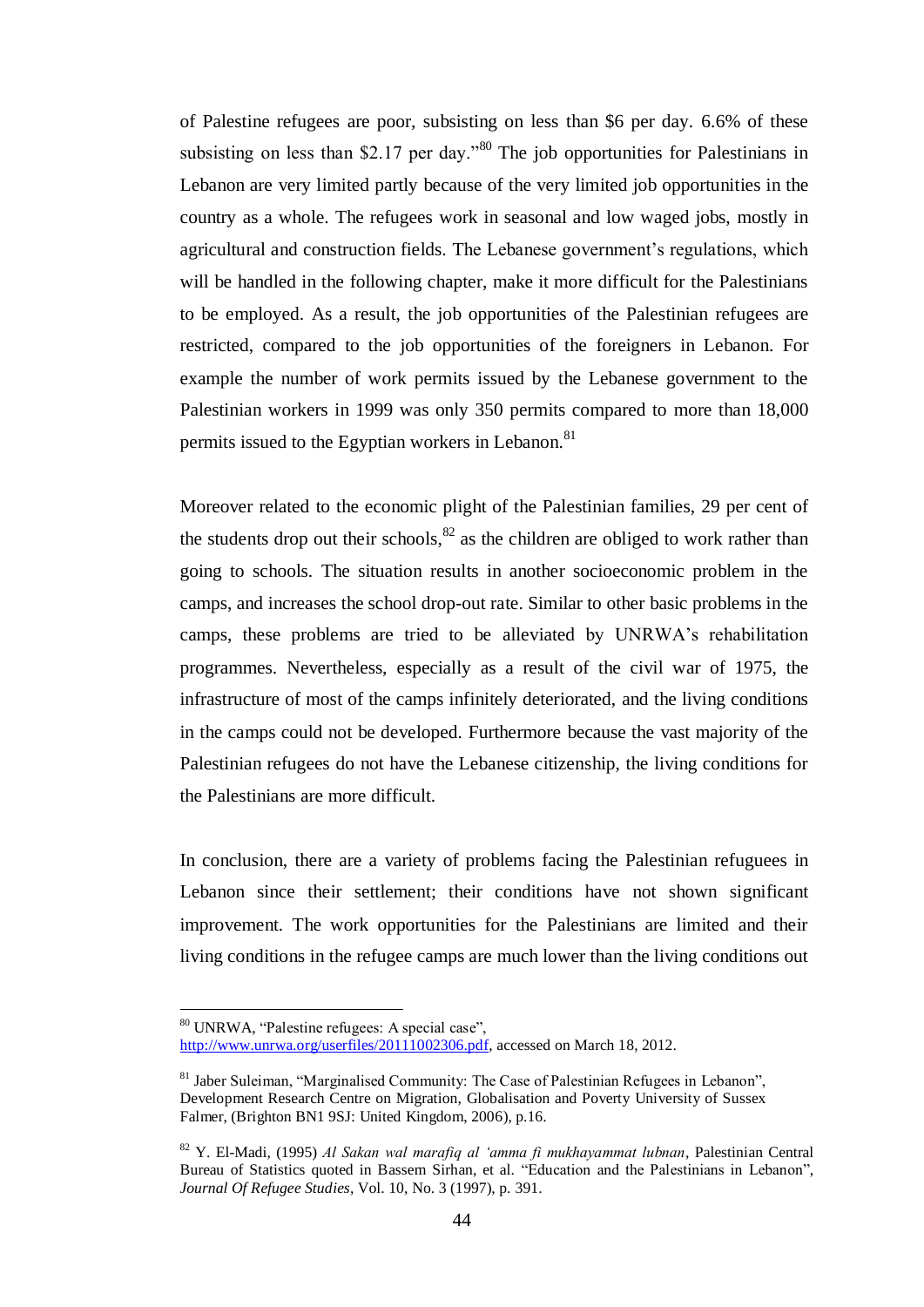of the camps. However it should be also noted that most of the Palestinian refugees are Sunni Muslims and they constitute the ten per cent of the Lebanese population, which threatens the confessional character of the country. Therefore some sects of the Lebanese society consider the Palestinian existence in the country as a triggering source of problems, imbalance, and instability. It could also be argued that the worst living conditions for the Palestinian refugees in Lebanon are experienced by those who do not have any citizenship, especially if they were not registered to any governmental or non-governmental institutions, which provide aid for the Palestinian refugees.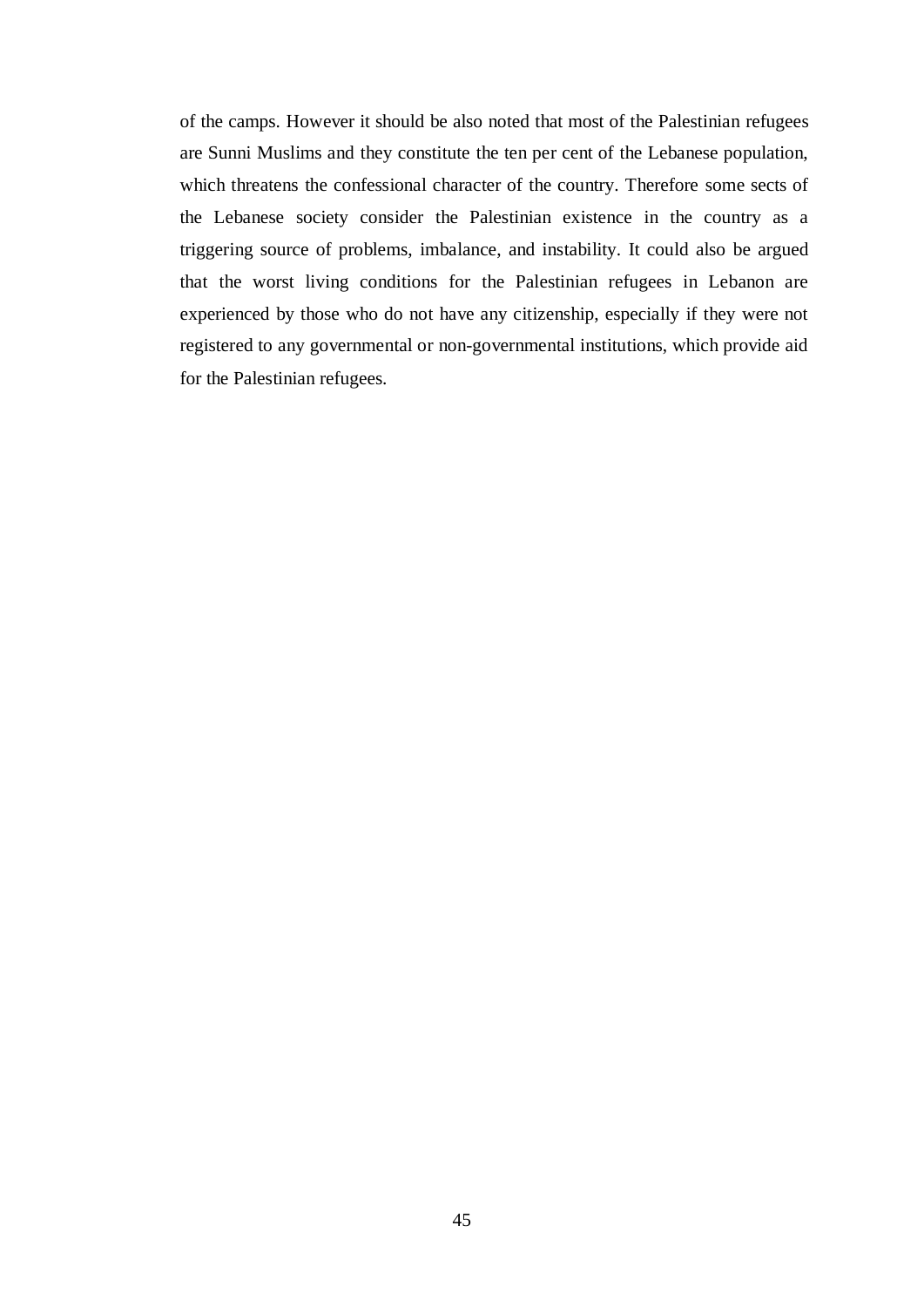#### **CHAPTER 4**

# **THE STANCE OF THE LEBANESE STATE TOWARDS THE PALESTINIAN REFUGEES**

In the previous chapters, I highlighted the structure of the diversified Lebanese society and the political system, which is based on a very sensitive and fragile balance of power among the three main sects; Maronite Christians, Sunni Muslims and Shi"a Muslims. This situation made the Lebanese state to traditionally take cautious measures against the Palestinian refugees for fear that the existence of that big number of Palestinians in the country could bring imbalance to the fragile sectarianism led system in Lebanon. These cautious measures which increased as a result of the civil war, helped aggravate the difficult living conditions in the refugee camps on one hand, and motivated the political and military activities of the Palestinian factions within these camps, on the other hand.

# **4.1 The Interrelation between the Lebanese Civil War and the Palestinian Refugees**

In order to understand the dynamics and the atmosphere which led to the Lebanese civil war, we should highlight the role of the political Palestinian factions in Lebanon, especially the Palestinian Liberation Movement, as its activities on the Lebanese arena, together with its actions and attacks against Israel are considered of the reasons which led to the civil war.

#### **4.1.1 Establishment of the PLO**

Throughout the 1950s and 1960s, various Palestinian movements appeared, and later in 1964 they formed the Palestinian Liberation Movement-PLO as a political and paramilitary organization, which became the umbrella organization of these Palestinian factions, and was later recognised by the UN as the sole legitimate representative of the Palestinian people.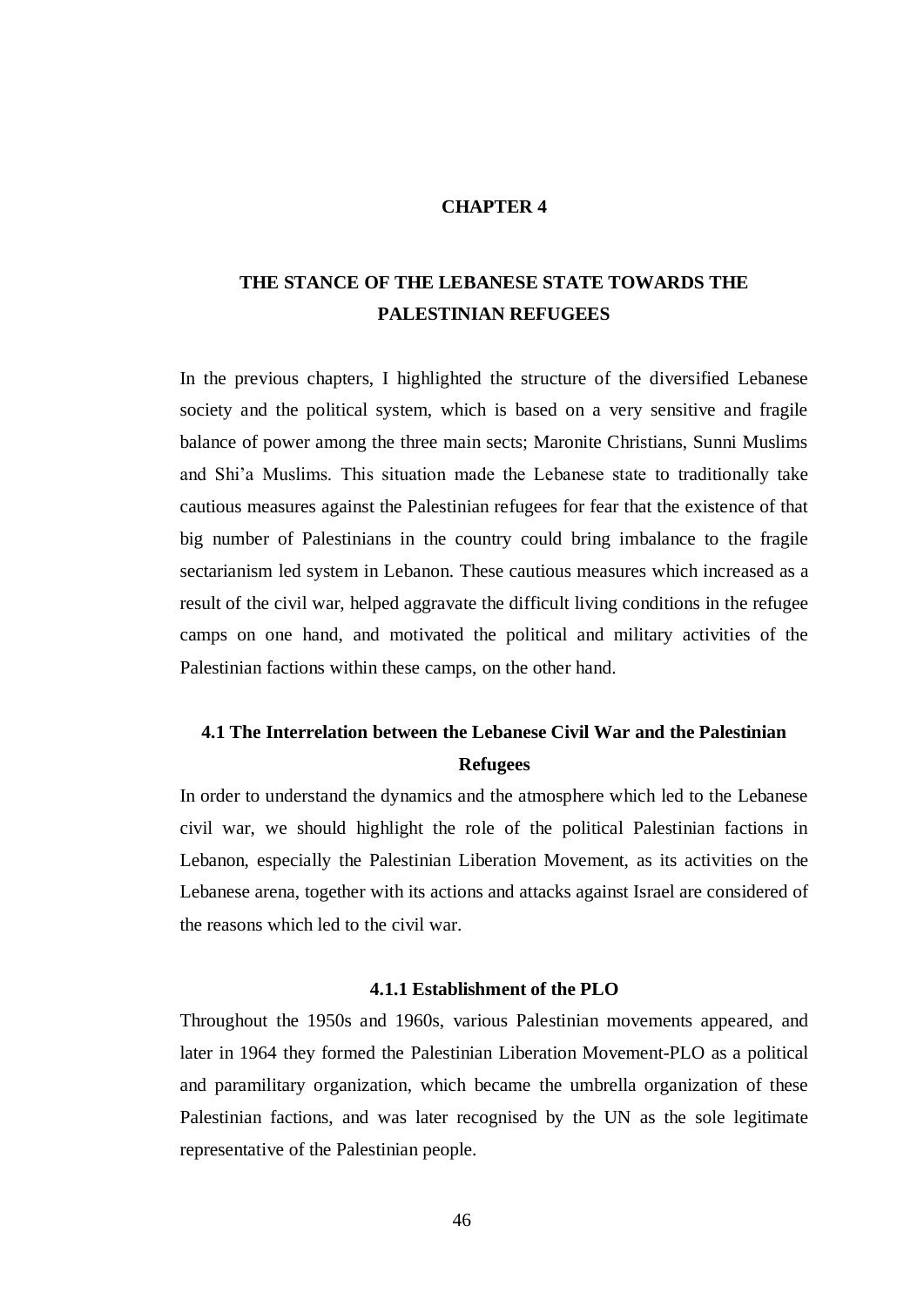After the 1967 defeat by Arabs in the war against Israel, the military attacks of the Palestinian factions against Israel were escalated from the Lebanese lands. This situation was faced by a strong opposition of the Christian Lebanese who considered such Palestinian activities as a threat to the sovereignty of the Lebanese to the extent that they described it as Palestinian occupation of southern Lebanon. On the other hand there was a great support to these military activities by the Lebanese people living in the south and they called for mass demonstrations to express their support to the Palestinian attacks against Israel. The intervention of the Lebanese army to suppress these demonstrations ended up with the death of tens of Lebanese and Palestinians. This tension led to holding of the Cairo Conference in November  $1969^{83}$  which put the guidelines of the activities of the Palestinians in Lebanon, within the principle of respecting the sovereignty of the Lebanse state and the non-interference of the Palestinians in the Lebanese domestic affairs. However the conference had also recognized the right of the Palestinian factions to launch attacks against Israel from the Lebanese territory. Because of this last point, the Christian political parties considered the agreement contradictory to the sovereignty of the Lebanese state. On the other hand, Israel considered the agrement as a violation of the 1949 Truce.

The PLO gained legitimization through the Cairo Agreement. Depending on this agreement, the Palestinian political and military factions in Lebanon have been strengthened more than before. Lebanon was transformed from just being as a refuge into being a site of revolt against Israel.<sup>84</sup> "The Cairo Agreement signed in 1969 by the Lebanese government and the PLO, enabled Palestinians to establish for the first time separate and independent political, social, economic, educational, cultural and legal institutions."<sup>85</sup> The PLO was institutionalized in Lebanon by gaining a remarkable autonomy in southern Lebanon. The Cairo Agreement reshaped the relations between the Lebanese authorities and the PLO. Thus this

<sup>83</sup> Samih K. Farsoun and Rex B. Wingerter, "The Palestinians in Lebanon", *SAIS Review*, [n.s.]: [1/2]:3 (Winter 1982), p.101.

<sup>84</sup> Peteet, "From Refugees to Minority: Palestinians In Post-War Lebanon" p. 28.

<sup>85</sup> Suleiman, "Palestinians in Lebanon and the Role of Non-governmental Organizations", p. 400.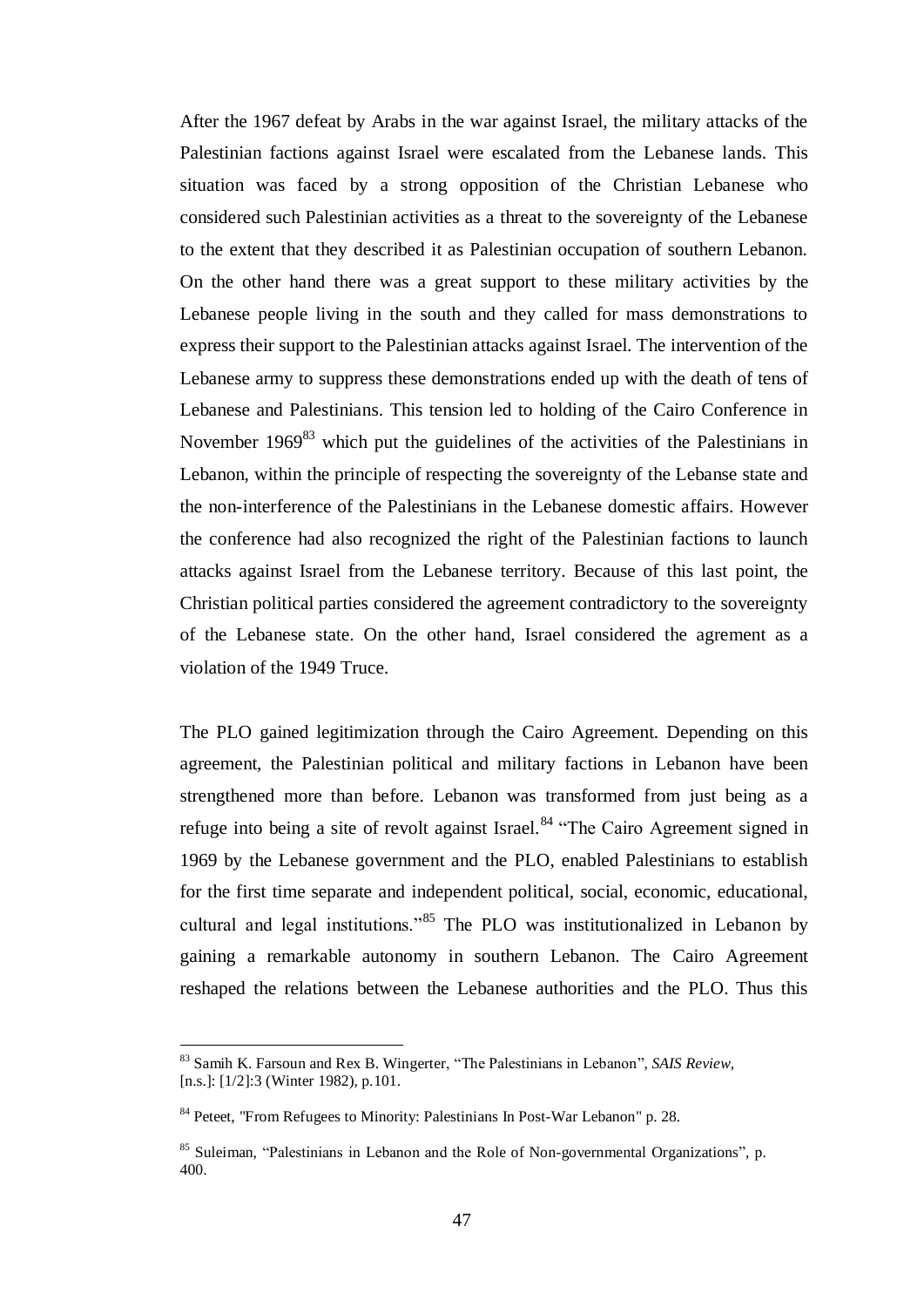agreement has crucial importance for the Palestinian refugees and it was considered as the symbol of Palestinian self-determination.<sup>86</sup>

The PLO was very active in Lebanese arena between 1968 and 1982 period. It experienced numerous clashes such as between 1975 and 1982 clashes the PLO clashed with Muslim and Leftist militias and in 1980s they clashes with the Shi"a groups. 87

The PLO also had a coordinated military power, the Palestinian Liberation Army (PLA) to defend the rights of the Palestinians. It launched several attacks from Southern Lebanon against Israel, the situation which pushed Israel to launch retaliatory attacks against Lebanon. The infiltrations and attacks on Israeli targets originating from the Lebanese territory by the PLO increased markedly in 1970 as a result of two main factors. The first factor is the signing of the Cairo Agreement which legitimized the attacks of the Palestinian factions against Israel, from the Lebanese territories. The second factor is the expulsion of the PLO from Jordan to Lebanon in  $1970^{88}$ , which made Lebanon the center of political and military activities of the Palestinian factions. (See Figure 12).

<sup>86</sup> Farsoun and Wingerter, "The Palestinians in Lebanon", p.105.

<sup>87</sup> Farid El Khazen, "Permanent Settlement of Palestinians in Lebanon", *Journal of Refugee Studies*  Vol. 10, No. 3 (1997), p. 287.

<sup>&</sup>lt;sup>88</sup> The expulsion of the PLO came as a result of the escalation of the activities of the PLO in Jordan, such activities which resulted in several blody clashes between the Palestinian factions and the Jordanian army from 1968 until the dramatic events which is called "the Black September" which erupted on 6 September 1970 after the Palestinian militant factions hijacked four civilian planes. and flew three of them to the PLO-controlled northern Jordan, and later blew up the planes after freeing the passengers. At that moment, King Hussein decided it was time to act. Throughout September the Jordanian military launched harsh attacks to expell the PLO out of Jordan. The PLO was completely dismissed out of Jordan, and re-established themselves in Lebanon.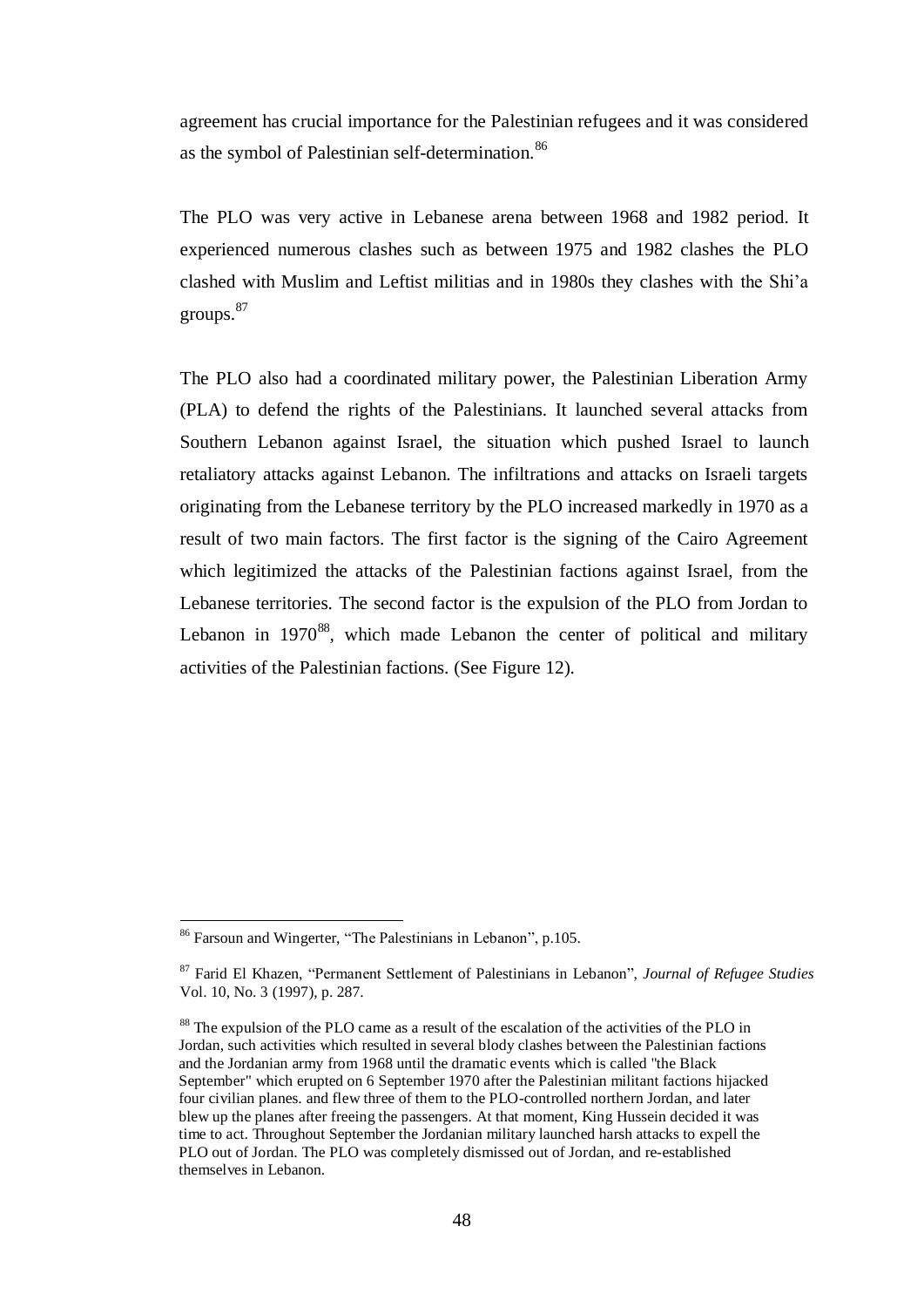

**Figure 12.** Number of terrorist attacks emanating from Lebanon, 1967-1983 (Source: Zeev Maoz, Defending the Holy Land, A Critical Analysis of Israel"s Security and Foreign Policy, p.177.)

Such attacks caused an Israeli retaliation and created divisions in the Lebanese society. For example as a result of the cross border attacks of the PLO, in 1982 Israel invaded Lebanon in what called "Operation Peace in Galilee". Moreover in return to the Palestinian attacks, the Israeli air forces killed three influential Palestinian leaders in Beirut on April 10, 1973, and the crisis between Israel and Lebanon ended up with a turmoil between the Christian President and the Muslim Prime Minister, which led to conflicts amid Phalangist supported Lebanese army and the Palestinian guerillas in the country.<sup>89</sup> Therefore such tensions were effective in causing the Lebanese people to interrogate the legitimacy of the Lebanese government.

In the early 1970s with respect to the ascending power of Palestinians in the political sphere of Lebanon, the armed clashes between the PLO guerillas and the Lebanese state, and the retaliatory attacks of Israel against Lebanon, provoked the Christian rightist Lebanese parties to escalate its rhetoric and concerns about the Lebanese national sovereignty. From 1969 until the eruption of the Lebanese civil war in 1975, the rapid clashes continued between the right wing Lebanese militias

<sup>89</sup> Farsoun and Wingerter, "The Palestinians in Lebanon", p.101.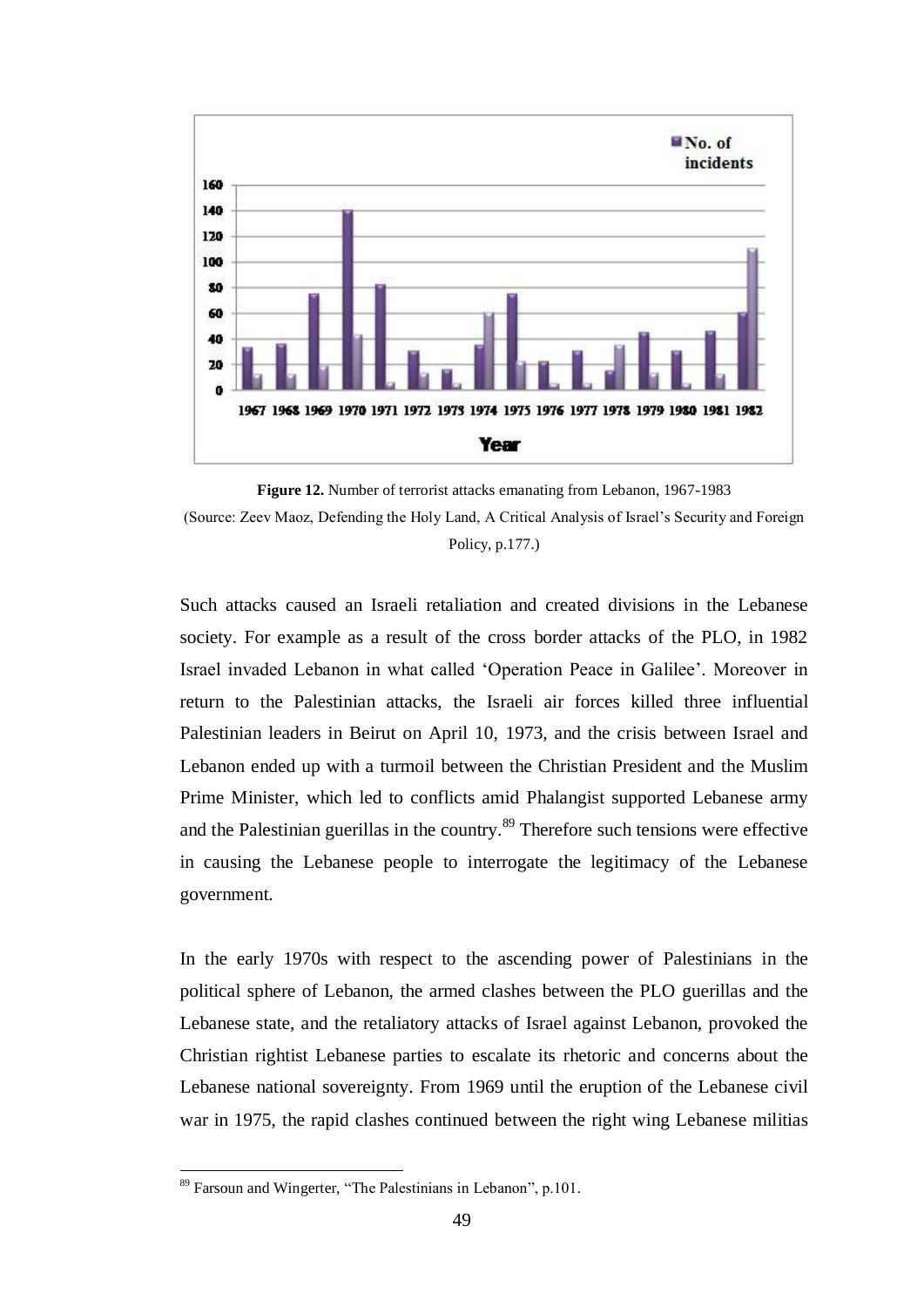and the Palestinian guerillas, which added more fuel to the sectarianism fire in the country. It can be said that the Palestinian existence in Lebanon played a significant role in escalating the secterian tension in the country, and destabilised the fragile balance in the society. These circumstances together with the active role of the Palestinian factions in the Lebanese arena and against Israel contributed to escalate the polarization among the Lebanese parties and created a convenient atmosphere which led to the eruption of the civil war. The perception of threat of the Christians increased more as a result of the PLO activities and concentrated pan-Arab sentiments in the country. Thus, the polarization took the tensions in a shattering way and the turning point erupted in Christian part of Beirut, Ein el-Rumaneh on April 13, 1975, when the Phalangist ambushed a bus carrying Palestinians and massacred 27 of the Palestinian passengers.

Several Palestinian factions were involved in the war such as the Democratic Front for the Liberation of Palestine (DFLP), the Popular Front for the Liberation of Palestine (PFLP) as well as the forces of Arafat, which joined the Lebanese National Movement (LNM) led by the Druze leader Kamal Jumblatt. Therefore the war exceeded Beirut district, reached to all the country and turned out as a battle between the LNM and rightists of the Lebanese Front. In addition, the war also attracted Syria to join the war besides the Phalangists to secure its position in the region. Nevertheless, because Syria"s aim was just to keep the status quo and not to expel the Palestinians, Phalangists were plagued of Syria's existence in Lebanon and shifted its alliance to Israel, which carried more tension in the country by means of increasing the rivalry between Israel and Syria.

The hatred towards the Palestinians turned into a wider religious segregation in the following years of the civil war. "Due to the Palestinians' role in igniting the war, many blamed them for the country's misfortunes."<sup>90</sup> For example they were held responsible for the assassination of the elected President Bashir Gemayel on September 14, 1982. The assassination caused Israel to siege the Palestinian refugee camps with the occupation of West Beirut. The siege facilitated the massacres

<sup>&</sup>lt;sup>90</sup> Are Knudsen, "Widening the Protection Gap: The 'Politics of Citizenship' for Palestinian Refugees in Lebanon, 1948-2008", *Journal of Refugee Studies*, Vol. 22, No. 1 (2009), p. 56.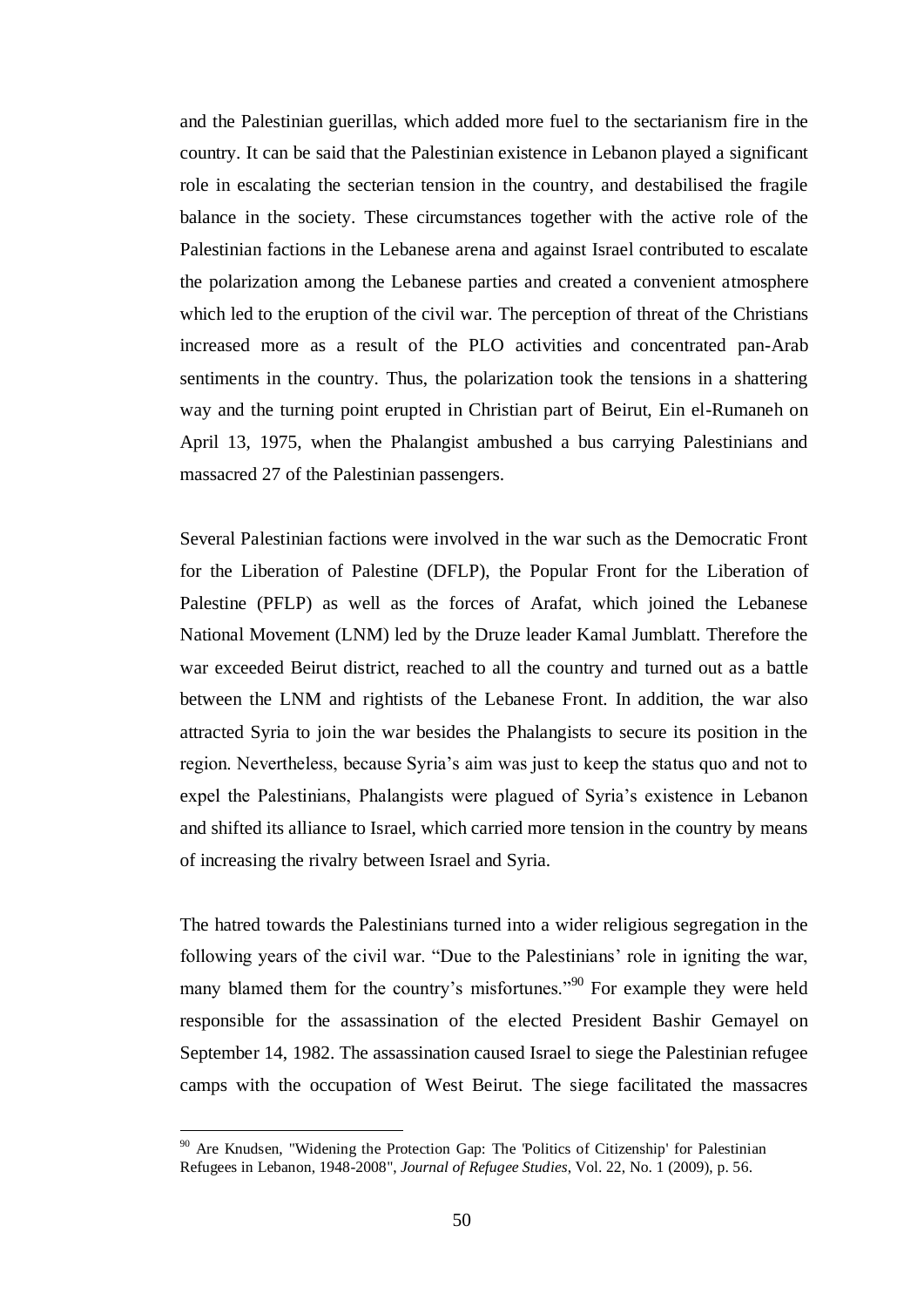against the Palestinian refugees by the Christian Lebanese Forces militia in Sabra and Shatila, which caused the killing of between 4,000 to 5,000 Palestinians.<sup>91</sup> While it was thought that the worst bloody event was experienced by the Palestinians during Sabra and Shatila massacres, more destructive incidents started with the period of 'the war of camps' between 1985 and 1987. Within the changing alliances during the war, Syria supported Shi"a militia Amal, so as to curb the Palestinian refugee camps, because of the Palestinian threat to the Shi'a populated southern Lebanon, and destroyed the refugee camps of Burj el-Barajneh and Rashidiyeh. The "war of the camps" had subversive effects on the Palestinian refugees, as more than 2,000 people have been killed.<sup>92</sup>

The results of the civil war were really devastating for all communities in Lebanon. More importantly it determined the dissociation between the Palestinians and the Lebanese citizens in a brutal way. Before the war, while the relations were obscured, with the eruption of the war the hostilities between the two communities explicitly deteriorated. The civil war resulted in cutting the social interaction between the Palestinian refugees and the Lebanese people. Before the war, both sides were sharing social services and having intermarriage relations, bu the war resulted in eliminating such interaction and escalated the mutual suspicion and hatred.<sup>93</sup>

Regarding the death toll of the war, although there are no concrete numbers, according to Sayigh the number is estimated to exceed  $13,000$ .<sup>94</sup> Furthermore as a result of the civil war, many Christian Lebanese had to emigrate from Lebanon and the demographic structure of the state changed in favor of Muslims with the addition of mostly Sunni Muslim Palestinian refugees, the situation which caused Christian resentment.

<sup>91</sup> Al-Hout, *Sabra and Shatila: September 1982*, p. 295.

<sup>92</sup> Are Knudsen, "Islamism in the Diaspora: Palestinian Refugees in Lebanon", *Journal of Refugee Studies*, Vol. 18, No. 2 (2005), p. 217.

<sup>&</sup>lt;sup>93</sup> Peteet, "The Dilemma of the Palestinians in Lebanon", p. 87.

<sup>94</sup> Rosemary Sayigh, "Too Many Enemies", (London: Zed Books, 1994), p.320 quoted in Michael C. Hudson, "Palestinians and Lebanon: The Common Story", *Journal Of Refugee Studies*, Vol. 10, No. 3 (1997), p. 256.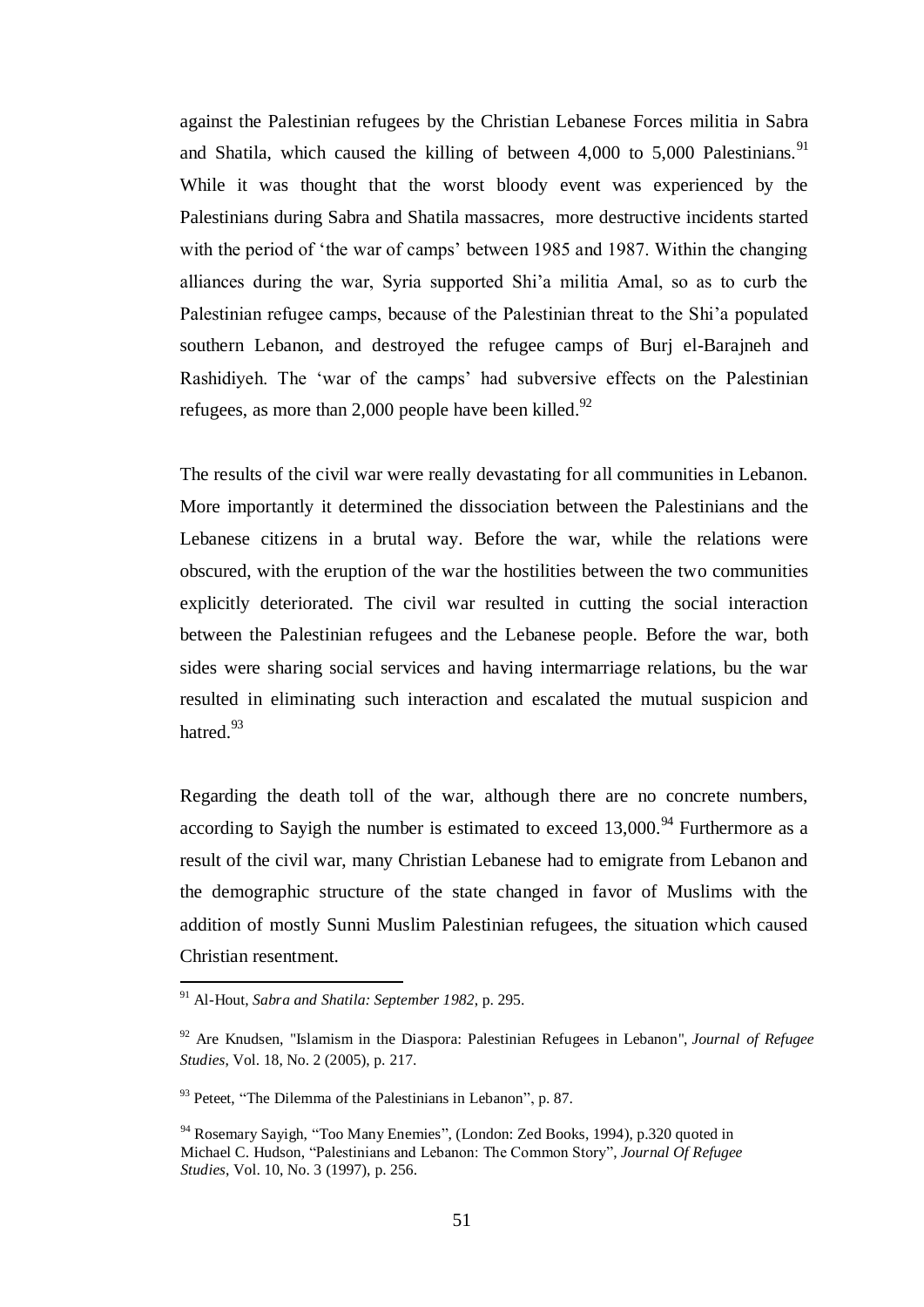Considering Palestinians as an element of every problem in Lebanon, the Lebanese perceptions concerning Palestinian refugees had deteriorated, and especially the Palestinians were accused to be the responsible for the eruption of the civil war. "The Palestinians became an 'other' blamed for the ensuing civil war."<sup>95</sup> Thus any possible cooperation between the Lebanese society and the Palestinians resulted in disappointment.<sup>96</sup>

The fears of the Lebanese concerning the Palestinian refugees were also reflected in Ta"if Agreement signed in Saudi Arabia in 1989, which put end to the civil war and brought some political reforms to the Lebanese political system. Article 1-H of the agreement excluded Palestinians from obtaining citizenship as well as from permanent settlement, the procedure which reflects the concerns and sensitivities of the Lebanese towards the Palestinian extistence in the country.  $97$ 

"Lebanon's soil is united and it belongs to all the Lebanese. Every Lebanese is entitled to live in and enjoy any part of the country under the supremacy of the law. The people may not be categorized on the basis of any affiliation whatsoever and there shall be no fragmentation, no partition, and no repatriation [of Palestinians in Lebanon]."<sup>98</sup> (Article 1-H of the Ta"if Agreement)

## **4.2 The Attitude of the Lebanese Government<sup>99</sup>**

In order not to destabilize the demographic structure of Lebanon, the Lebanese government avoid granting Lebanese citizenship to Palestinian refugees. Therefore the Palestinian refugees can not benefit from the accession to Lebanese public

<sup>&</sup>lt;sup>95</sup> Peteet, "The Dilemma of the Palestinians in Lebanon", p. 86.

<sup>&</sup>lt;sup>96</sup> Jaber Suleiman, "Palestinians in Lebanon and the Role of Non-governmental Organizations", *Journal of Refugee Studies*, Vol. 10, No. 3 (1997), p. 397.

<sup>&</sup>lt;sup>97</sup> Ibid, 56.

<sup>98</sup> Now Lebanon, "The Taif Agreement", [http://www.nowlebanon.com/Library/Files/EnglishDocumentation/Official%20Documents/Ta](http://www.nowlebanon.com/Library/Files/EnglishDocumentation/Official%20Documents/Taif.pdf) [if.pdf,](http://www.nowlebanon.com/Library/Files/EnglishDocumentation/Official%20Documents/Taif.pdf) accessed on November 5, 2011.

<sup>&</sup>lt;sup>99</sup> According to some scholars: "the only thing that unites the Lebanese political functions today is antipathy for the Palestinians living in their midst." See: Khalidi, Muhammad Ali and Riskedahl, Diane, "The Road to Nahr al-Barid: Lebanese Political Discourse and Palestinian Civil Rights", *Middle East Research and Information Project*, Vol. 37 (Fall: 2007), p. 1.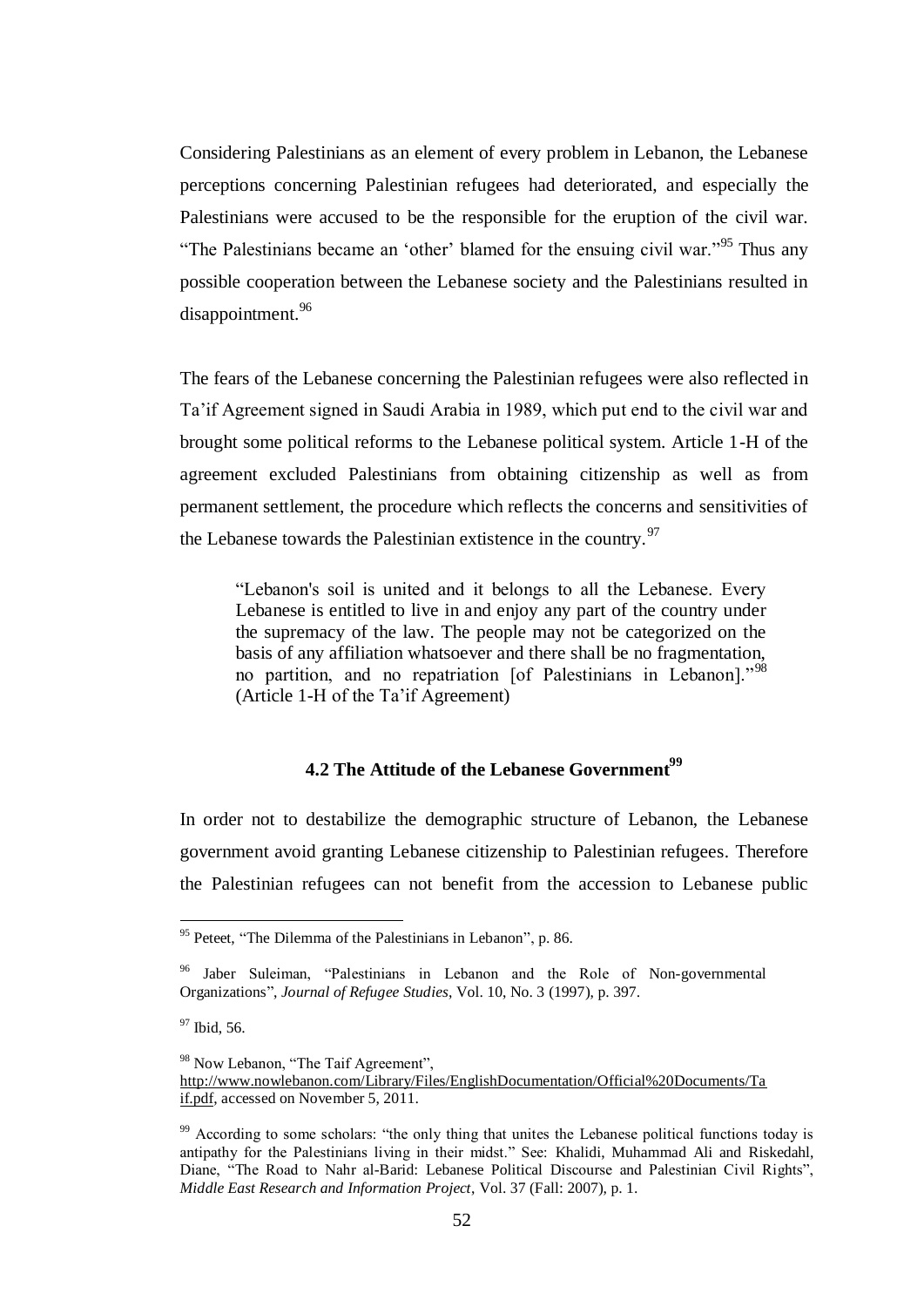health and education services, they have limited employment opportunities and they do not have the right to vote. The lack of social, political and employment rights of the refugees are imposed by the Lebanese laws.

The concerns and sensitivities which dominated the attitudes of the Lebanese government towards the Palestinian refugees, and led to increase the restrictions and obstacles imposed on the Palestinian refugees. It is also noted that theses policies have significantly increased as a result of the Lebanese civil war for several reasons: 1) the common belief that the Palestinians were responsible. This belief promoted the hatred feelings towards the refugees, and increased the margenalization of the Palestinians in the Lebanese society. 2) the economic burden which has been created by the war decreased the resources of the country, and thus contributed to worsen the living conditions of the Palestinians.

The instability which had been created by the civil war and the increasing economic burden resulted from the war caused more isolation of the refugees. "Strangulation" began to be used as a term by Palestinians to describe their situation in Lebanon – pointing out to the shift from the violent containment of the refuguees to economic, social, and political marginalization.<sup>100</sup> For example compared to the pre-civil war period, the controls concerning thrusting weapons into the refugee camps became stricter, many unlicensed clinics, pharmacies and laboratories were closed by the Lebanese police.<sup>101</sup> In addition the Ministry of Education started making controls over the UNRWA school students.

In 1994, the difficult living conditions in the refugee camps worsened more than ever due to the government"s decisions regarding prohibiting any repairment or rebuilding of the destroyed houses in the refugee camps. As a result, even the UNRWA had difficulties in repairing the refugee shelters. Knudsen defines the policy of Lebanon towards the Palestinian refugees as a "systematic legal

<sup>&</sup>lt;sup>100</sup> Peteet, "The Dilemma of the Palestinians in Lebanon", p. 82.

<sup>&</sup>lt;sup>101</sup> Sayigh, "Palestinians in Lebanon: Harsh Present, Uncertain Future", p. 42.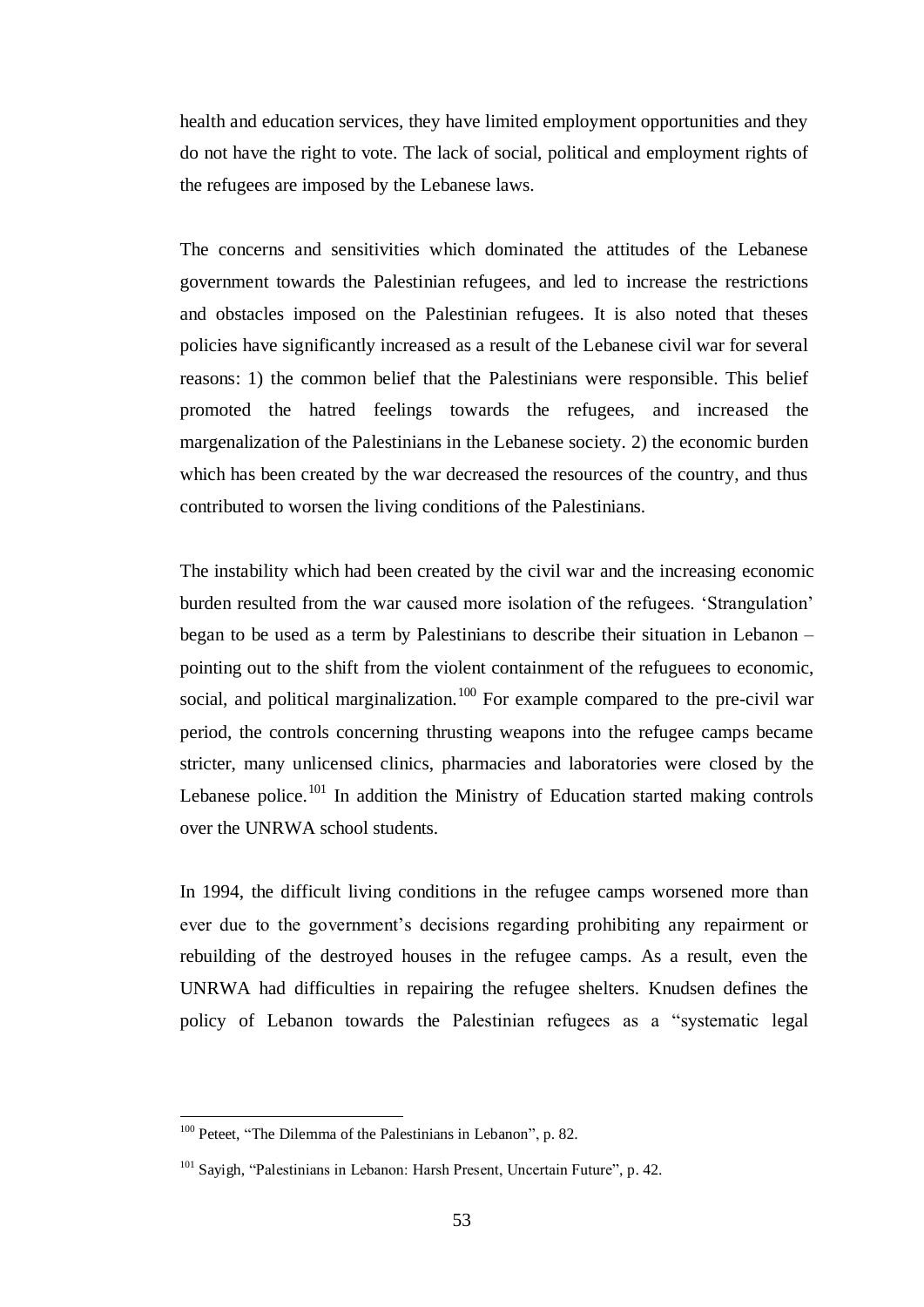discrimination. $102$  After the civil war, the health and education facilities decreased a lot. For example, the access of the Palestinian students to public secondary schools was restricted. They were also debarred from receving treatment in the government hospitals and from benefiting from the social security insurance.<sup>103</sup> In addition they were exempted from obtaining high salary jobs. Various official documents, which are difficult to be obtained, became obligatory for travel and employment.

In the post-civil war period, the Lebanese strict controls on the borders of the refugee camps increased more than before. More limiting regulations were brought and more hostile rhetoric started by the Lebanese political leaders. For example in April 1994 the Foreign Minister Faris Buwayz suggested that in order to provide the sectarian balance, Palestinians should be sent away from Lebanon.<sup>104</sup> In 1995 upon the expulsion of Palestinians from Libya, the Lebanese Minister of Tourism, Nicolas Fattoush stated that "Lebanon should not become a "dumping ground for human waste.""105

The Lebanese government's marginalization concerning the Palestinian refugees is drawn up by Julie Peteet under four: a) the institutional marginalization, b) the economic marginalization, c) the experimental dimension, d) the discursive dimension.<sup>106</sup> In Peteet's words the institutional marginalization is: "the exclusion from public institutions of social life and from the legal rights and protections the state affords its citizens."<sup>107</sup> While economic marginalization is: "the extremely

<sup>&</sup>lt;sup>102</sup> Knudsen, "Widening the Protection Gap: The 'Politics Of Citizenship' For Palestinian Refugees In Lebanon, 1948-2008", p. 68.

<sup>&</sup>lt;sup>103</sup> Sayigh, "Palestinians in Lebanon: Harsh Present, Uncertain Future", p. 44.

 $104$  Ibid, p. 43.

<sup>&</sup>lt;sup>105</sup> BADIL Resource Center for Palestinian Residency & Refugee Rights, "Appeal against the Expulsion of Palestinian Refugees from Germany to Lebanon" *Informationsprojekt Naher und Mittlerer Osten/Berlin Alternative Information Center/Bethlehem*, posted on August 15, 1997, [http://www.badil.org/phocadownload/Badil\\_docs/publications/Article74/1997/art21i.htm,](http://www.badil.org/phocadownload/Badil_docs/publications/Article74/1997/art21i.htm) accessed on April 17, 2012.

<sup>106</sup> Julie Peteet, "From Refugees To Minority: Palestinians In Post-War Lebanon", *Middle East Report* 200 (1996), p. 27.

 $107$  Ibid.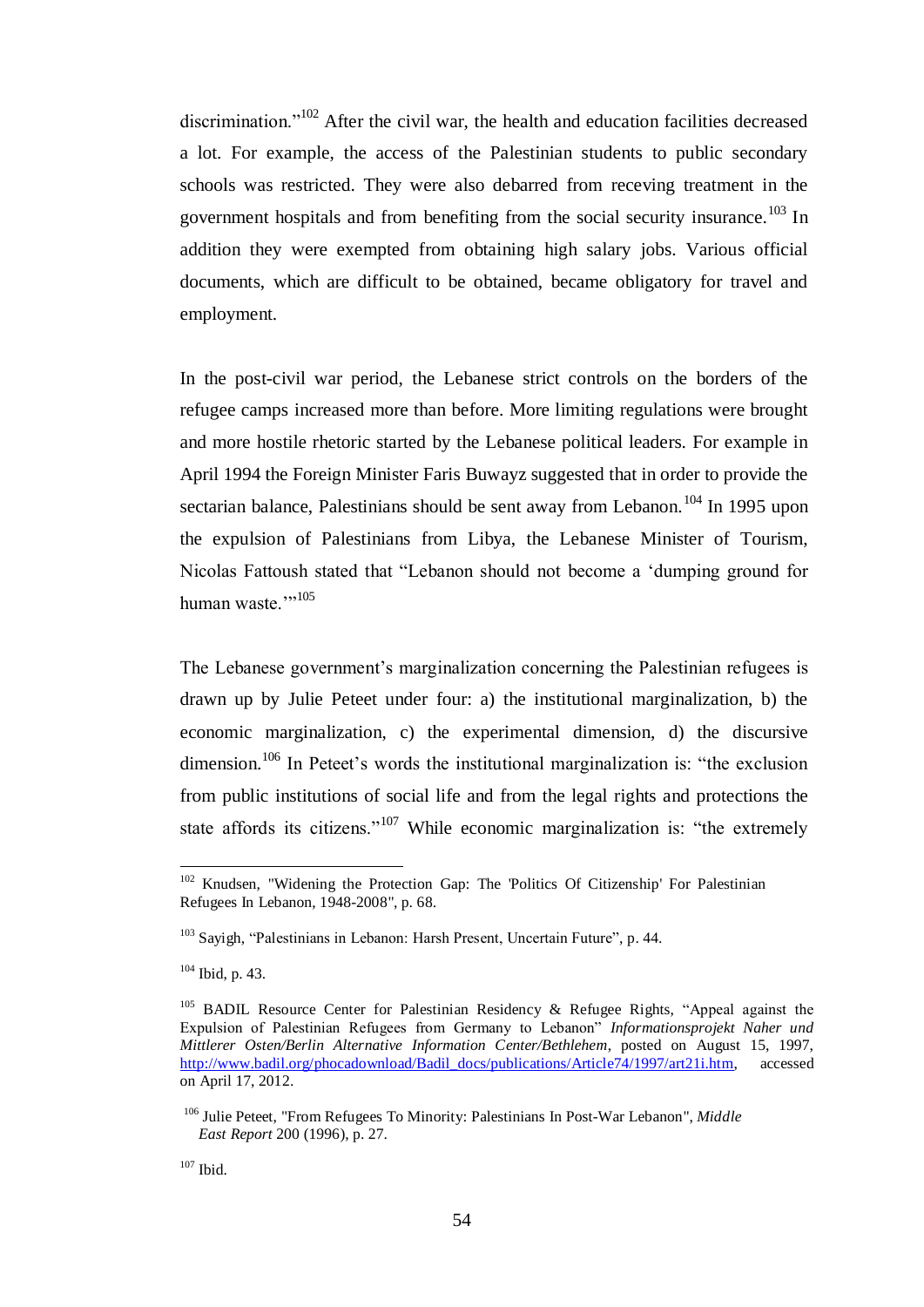restrictive options for employment and the near-total absence of social welfare provisions."<sup>108</sup> Peteet suggests that the experimental dimension is "negativeness, fear and apprehension and a generalized awareness of self community as the object of scorn and hostility."<sup>109</sup> And she argues that the discursive dimension is "the generic Palestinian is cast as trouble-maker and the cause of Labanon"s post-war woes."<sup>110</sup> In brief the marginalization policies of the Lebanese government covered a variety of fields relates to the daily life of the Palestinian refugees and directly deteriorated the living conditions inside the camps.

The settlement of Palestinian refugees in Lebanon was perceived by many Lebanese citizens as they believed that the Palestinian strategy was to overthrow the Lebanese government and replace it by another government favouring the PLO and serving its goals. According to this view, the Lebanese Republic then will be transformed into a legal cover for a Palestinian-controlled state. $^{111}$ 

As I mentioned before concerning the decline of the Lebanese government to grant citizenship to the Palestinian refugees, it is so clear that in the Lebanese case, that the main obstacle which inhibits the Palestinian refugees from living a normal life inside Lebanon is the refusal of the Lebanese government to the "*tawteen policy*" which means the resettlement of the Palestinian refugees in Lebanon.

According to a survey, 75 per cent of the Lebanese people are against *tawteen*. On the sectarian level; 87 per cent of the Maronites, 78 per cent of the Shi"as, 78 per cent of the Catholics, 78 per cent of the Orthodoxes, 71 per cent of the Druzes and 63 per cent of the Sunnis are against tawteen.<sup>112</sup> Besides its special nature in the Lebanese context in light of the complicated confessional system and the fragile balance between the segments of the society, the idea of *tawteen* is also not

<sup>108</sup> Ibid.

 $109$  Ibid.

 $110$  Ibid.

<sup>111</sup> Walid Phares, *Lebanese Christian Nationalism: The Rise and Fall of an Ethnic Resistance.*  (Boulder, CO: Lynne Rienner, 1995), p.109 quoted in Michael C. Hudson, "Palestinians and Lebanon: The Common Story", *Journal of Refugee Studies,* Vol. 10, No. 3 (1997), p. 254.

<sup>112</sup> Sayigh, "Palestinians in Lebanon: Harsh Present, Uncertain Future", p. 45.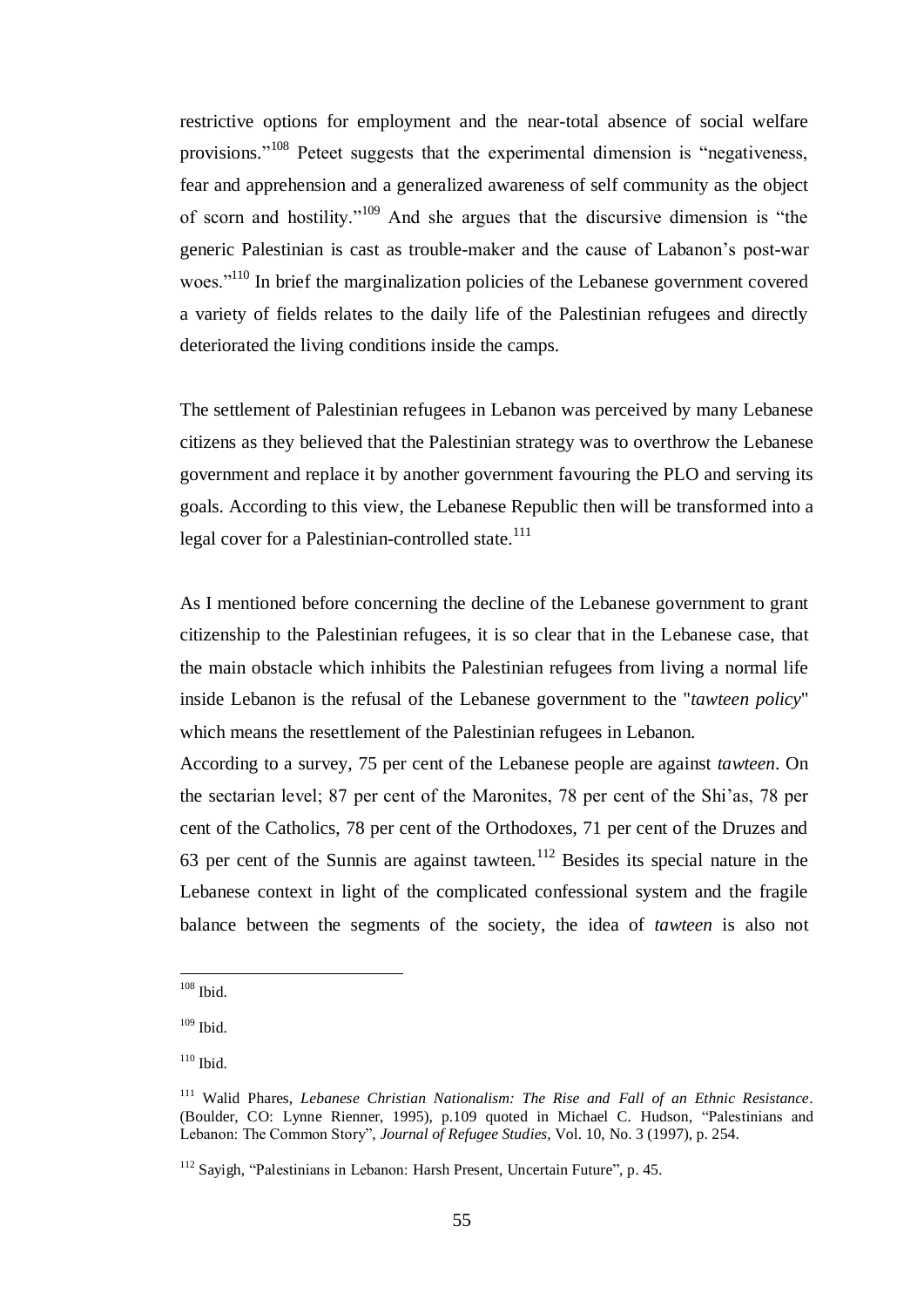welcomed by the Palestinian refugees themselves because it is noteworthy that the principle of tawteen is traditionally rejected by the Palestinians and Arab countries as well for fear that its implementation would make the Palestinians reluctant to continue their struggle to return back to their homes in Israel and would then empty the Palestinian refugee case in its content. According to the Arab view, the refusal of tawteen enables Palestinians to preserve their national identities by linking the right of return to their nakbah memories, which also provides the solidification of the Palestinian nationalism.

In this regard it is important to refer to what is called as "selective naturalization" which is a procedure taken by the Lebanese government in some circumstances and includes granting the Lebanese citizenship to some Palestinian refugees (mainly from the Christian Palestinians) so as to create a kind of demographic balance by increasing the number of Christian citizens vis-à-vis the Muslim population and vice versa. For example between 1948 and 1978 some 40,000 Palestinian refugees<sup>113</sup> and in 1990s around 60,000 Palestinian refugees were granted with the Lebanese citizenship by the Lebanese government.<sup>114</sup>

## **4.3 Employment Regulations**

After the civil war, the job opportunities in the country drastically decreased in general and for the Palestinian refugees in particular. As a result of the civil war, most of the country was destroyed and the hatred against the Palestinian existence escalated by the Lebanese. So as to increase the job opportunities and provide more resources for the Lebanese citizens, the Lebanese government imposed job restrictions on foreigners and on the Palestinian refugees in particular since 1962, when the right of foreigners to work in Lebanon was regulated by a law entitled "The Law Regarding Entry To, Residency and Exit From Lebanon"<sup>115</sup> which made it obligatory for foreigners to obtain a work permit in order to be employed in Lebanon. In the same context, in 1995 the Lebanese Minster of Labour issued the

<sup>113</sup> Hudson, "Palestinians and Lebanon: The Common Story", p. 249.

<sup>&</sup>lt;sup>114</sup> Peteet, "From Refugees to Minority: Palestinians in Post-War Lebanon", p. 29.

<sup>&</sup>lt;sup>115</sup> Ministry of Justice of the Republic of Lebanon, "The Law Regarding Entry To, Residency and Exit From Lebanon", [http://ahdath.justice.gov.lb/law-nearby-Foreigners.htm,](http://ahdath.justice.gov.lb/law-nearby-Foreigners.htm) accessed on August 24, 2012.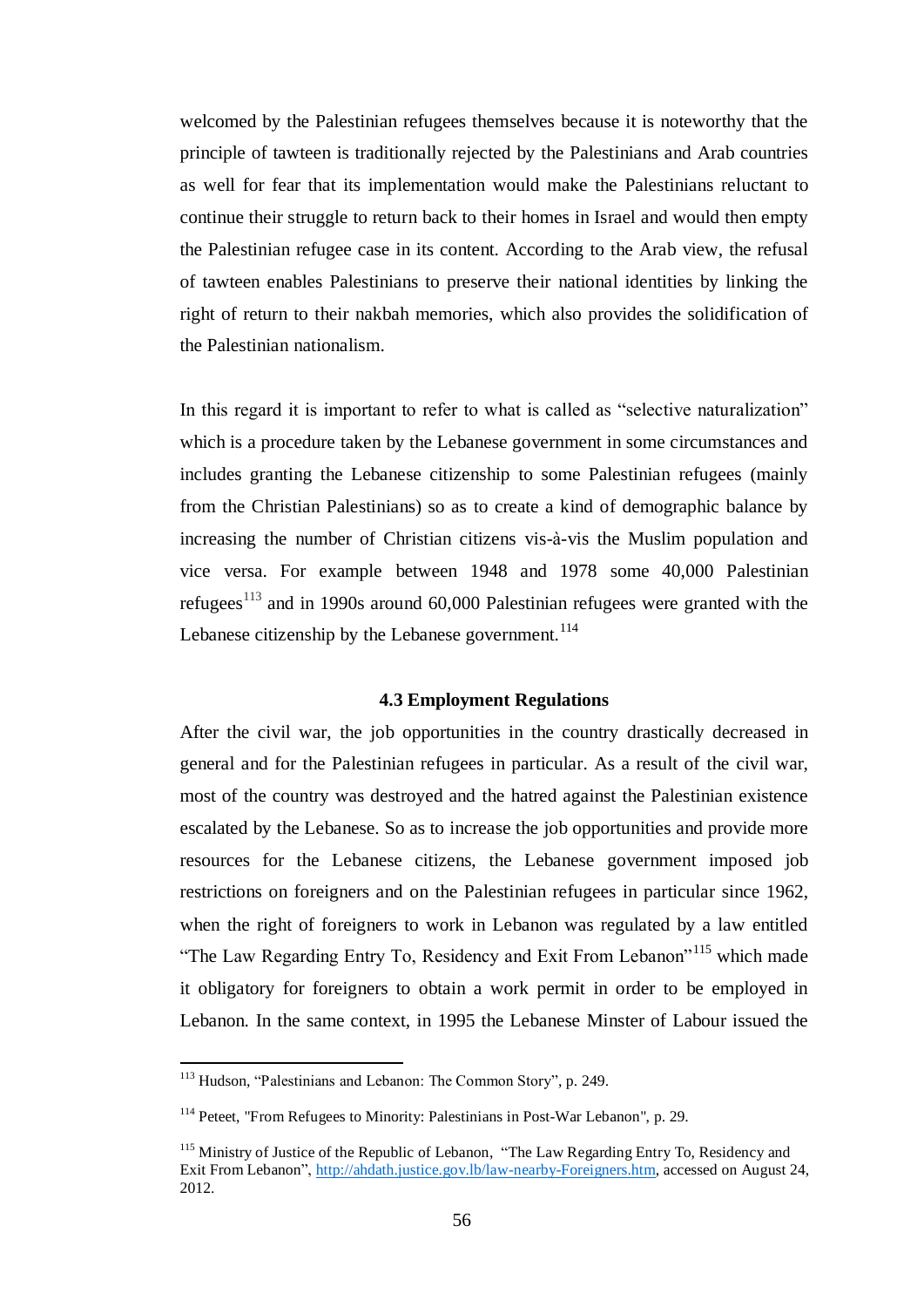decison 621/1 which aimed at limiting the jobs and professions that can be practiced by foreigners, this decision restricted some jobs to be only practiced by the Lebanese. Later in February 2001, another Resolution by "the Resolution of Minister of Labour Mr. Boutros Harb, Number 10/1, broadened the number of prohibited jobs for foreigners. The Resolution explains the job occupations and professions which can be only performed by the Lebanese nationals (approximately 72 jobs) under the categories of *wage earners* and *business owners*. As a result of this Resolution, it became almost impossible for foreigners to be employed as all work opportunities were assigned for the Lebanese citizens.<sup>116</sup>

Also the Decision 10/1 give to the Lebanese Minister of Labour the authority to exempt some foreigners from these restrictions if those foreigners are eligible to the conditions stipulated in Article 8 of Decree No. 17561 of September 1964, if the foreigner is:

"a) An expert or a specialist whose work cannot be filled by a Lebanese national.

- b) Director or a representative of a foreign company.
- c) Residing in Lebanon since birth.
- d) From Lebanese origin or his/her mother is Lebanese.
- e) Married to a Lebanese female for more than one year.
- f) Citizen of a country, which applies reciprocity policy of allowing Lebanese nationals to work in the same jobs."<sup>117</sup>

It is evident and visible that the aforementioned conditions are very difficult to be available and therefore it is almost impossible for the foreigners to find jobs in Lebanon. In this article, it is also required for those foreigners to have the citizenship of a country, the condition which does not fit the Palestinian refugees thus preventing them from benefiting of this article.

In the same context, there is also a specific decision concerning the employment opportunities of the Palestinian refugees in Lebanon. According to the Ministerial Decision No. 94/1 issued by the Minister of Labour in 2008, the Palestinian

<sup>&</sup>lt;sup>116</sup> The Resolution of Minister of Labour Mr. Boutros Harb, Number 10/1, [http://www.lpdc.gov.lb/getattachment/Rights/Areas-of-Work/Right-To-Work/Round-table,-a](http://www.lpdc.gov.lb/getattachment/Rights/Areas-of-Work/Right-To-Work/Round-table,-a-photo-exhibition,-and-a-concert-by-/decision1-10.pdf.aspx)[photo-exhibition,-and-a-concert-by-/decision1-10.pdf.aspx,](http://www.lpdc.gov.lb/getattachment/Rights/Areas-of-Work/Right-To-Work/Round-table,-a-photo-exhibition,-and-a-concert-by-/decision1-10.pdf.aspx) accessed on May 17, 2012.

 $117$  Ibid.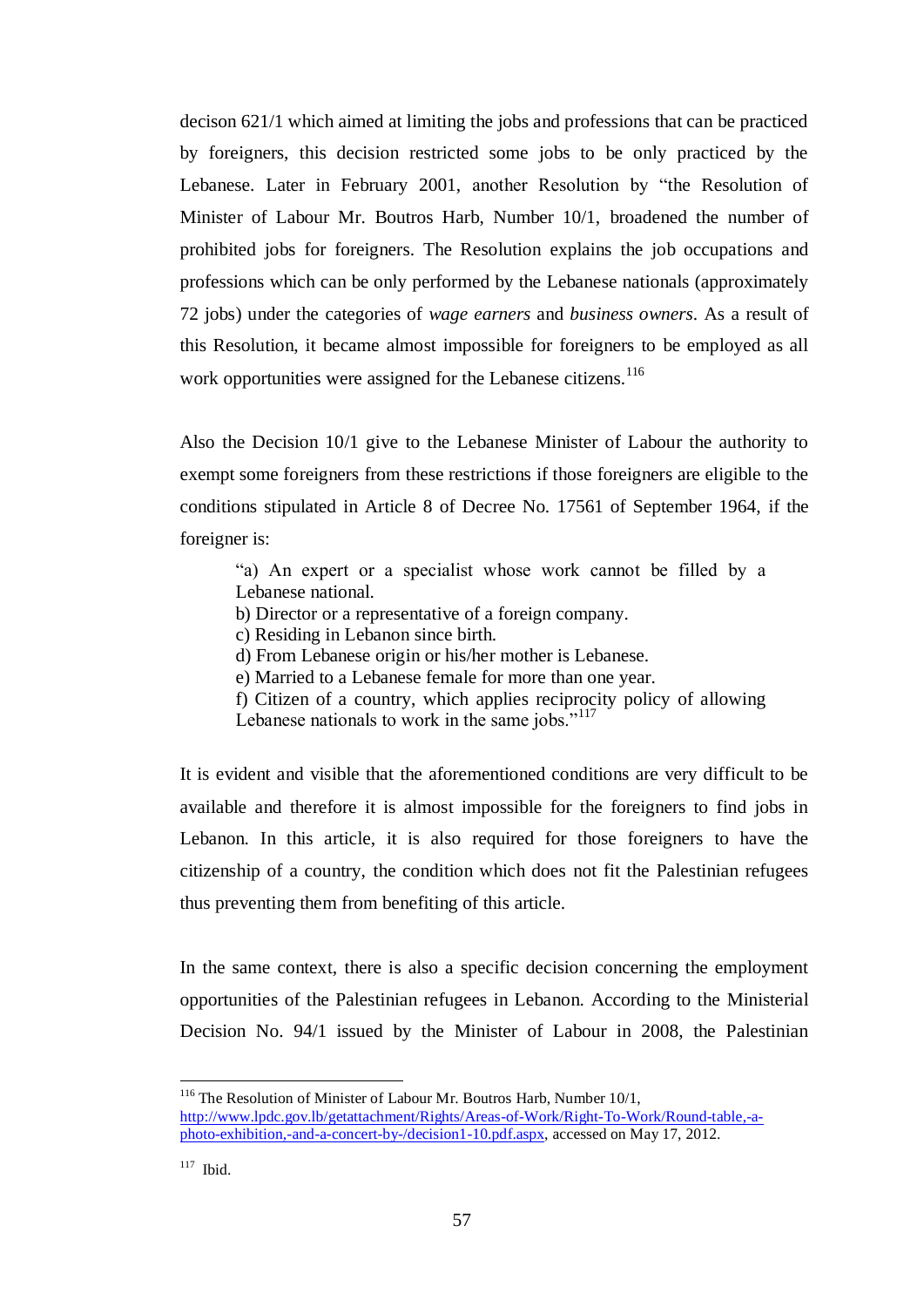refugees are allowed to be employed in the same work opportunities like the Lebanese citizens if they are; a) born in Lebanon, b) officially registered in the records of the Lebanese Ministry of the Interior, and c) obtaining a work permit.*<sup>118</sup>* Although this decision seems to offer significant facilitations for the Palestinian refugees, it should be noted that it is very difficult to for the majority of the Palestinian refugees to get the requirements mentioned above as most of them are not registered in the Lebanese Ministry of Labour, moreover it is almost impossible for them to get a work permit, due to the lengthy and complicated procedures required to get such permits.

The obligatory condition of obtaining a work permit is also mentioned in Law number 129, issued on  $17/8/2010$  by the Minister of Labour.<sup>119</sup> This law explains the procedures required to issue a work permit. According to that, the Palestinian refugee must get a work contract from the employee in order to obtain a work permit from the government. However it is very clear that it is almost impossible for the Palestinians to get such work contracts, as their employees refrain from giving such contracts in order to avoid the additional costs of registering the Palestinian employers to the government for social insurance facilities. In addition there are other paper works required to attain the work permit. These paper works include: 1) An official declaration by the employer stating the number of foreigners he/she employs. 2) An official declaration stating that all the taxes have been paid. 3) Accommodation certificate from the Local Chief. 4) Employee's clean criminal record cirtificate. 5) Around 1000 US Dollars fees for each worker.<sup>120</sup>

As a result the Lebanese employees hire the Palestinian refugees unofficially with lower salaries and without any registrations to the government, consequently no

<sup>&</sup>lt;sup>118</sup> Committee for Employment of Palestinian Refugees in Lebanon – CEP,  $\frac{http://www.cep-1}{http://www.cep-1}$ [lb.org/pdf/cep\\_qa\\_english.pdf,](http://www.cep-lb.org/pdf/cep_qa_english.pdf) accessed on June 5, 2012.

<sup>&</sup>lt;sup>119</sup> House of the Representatives of the Lebanese Republic, Article 59 of the Labor Law, [http://www.lpdc.gov.lb/getattachment/Rights/Areas-of-Work/Right-To-Work/Round-table,-a](http://www.lpdc.gov.lb/getattachment/Rights/Areas-of-Work/Right-To-Work/Round-table,-a-photo-exhibition,-and-a-concert-by-/Article-59.pdf.aspx)[photo-exhibition,-and-a-concert-by-/Article-59.pdf.aspx,](http://www.lpdc.gov.lb/getattachment/Rights/Areas-of-Work/Right-To-Work/Round-table,-a-photo-exhibition,-and-a-concert-by-/Article-59.pdf.aspx) accessed on April 25, 2012.

<sup>&</sup>lt;sup>120</sup> Hoda Baraka, "Palestinians in Lebanon: Chains of Misery (Bound by the Law and the Market)", *The American University in Cairo Forced Migration and Refugee Studies Program (FMRS) Cairo to Camps*, 2008, 2008, 2008, 2008, 2008, 2008, 2008, 2008, 2008, 2008, 2008, 2008, 2008, 2008, 2008, 2008, 2008, 2008, 2008, 2008, 2008, 2008, 2008, 2008, 2008, 2008, 2008, 2008, 2008, 2008, 2008, 2008, 2008, 2008, 2008, 200 [http://www.aucegypt.edu/GAPP/cmrs/outreach/Documents/Lebanon%20Research-final.pdf,](http://www.aucegypt.edu/GAPP/cmrs/outreach/Documents/Lebanon%20Research-final.pdf) accessed on February 12, 2012, p. 12.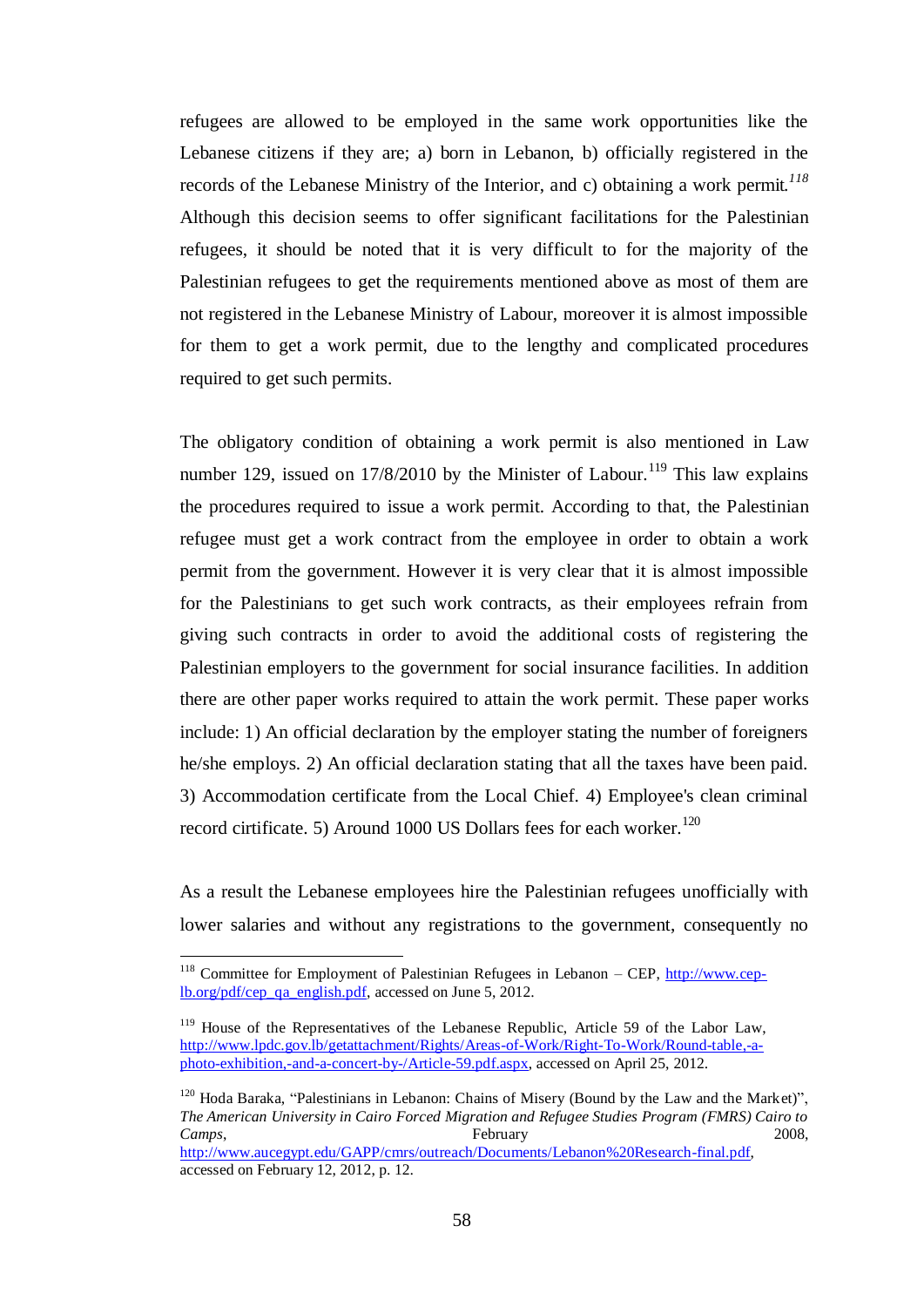work contracts are given to those employers, thus no work permit can be obtained from the government.

In conclusion, the unemployment rate of the Palestinian refugees in Lebanon remains high. For example, according to the work permit records of the Palestinian refugees, in 2007 there were 102 renewals of work permits and just 3 new work permits. In 2008 there were 87 renewal of work permits and only 1 new work permit whereas in 2009 there were only 66 renewal of work permits, and there were not any single new work permit.<sup>121</sup> Depending on the aforementioned context, applications for work permits are low, and they decrease every year considerably.

It should be also considered that in case the work contract would is obtained, other administrative obstacles would face the Palestinian refugee to get work permit from the Lebanese government. For example the Lebanese laws prevent the Palestinian refugees from being employed in syndication needed and white collar professions such as engineers, doctors, lawyers and the governmental jobs. Those restrictions severely diminish the employment opportunities for the Palestinians. Even though the Palestinian refuguees are prevented from the job opportunities in the aforementioned skilled jobs, there are Palestinians who illegally work in such skilled jobs, with low salaries and without obtaining any social security rights.<sup>122</sup>

When these dynamics are considered, it could be mentioned that the employment opportunities for Palestinians are scarce and limited in low paid sectors, which do not need strict work authorization from the Lebanese government. For example, according to the 2010 August statistics 27 per cent of Palestinians work in trade sector, 19 per cent in construction sector, 12 per cent in health-education sector, 11

<sup>&</sup>lt;sup>121</sup> Right to Work-Laws & Realities, [http://www.lpdc.gov.lb/getattachment/5cb8fccb-51a8-47f5](http://www.lpdc.gov.lb/getattachment/5cb8fccb-51a8-47f5-a4d3-dbcb70d2b805/%D8%AE%D9%84%D8%A7%D8%B5%D8%A7%D8%AA--%D8%AD%D9%82-%D8%A7%D9%84%D8%B9%D9%85%D9%84-%D9%84%D9%84%D8%A7%D8%AC%D9%8A-%D8%A7%D9%84%D9%81%D9%84%D8%B3%D8%B7%D9%8A%D9%86%D9%8A--%D8%A8%D9%8A%D9%86-%D8%A7%D9%84%D9%88%D8%A7%D9%82%D8%B9-%D9%88%D8%A7%D9%84%D9%82%D8%A7.aspx) [a4d3-dbcb70d2b805/%D8%AE%D9%84%D8%A7%D8%B5%D8%A7%D8%AA--](http://www.lpdc.gov.lb/getattachment/5cb8fccb-51a8-47f5-a4d3-dbcb70d2b805/%D8%AE%D9%84%D8%A7%D8%B5%D8%A7%D8%AA--%D8%AD%D9%82-%D8%A7%D9%84%D8%B9%D9%85%D9%84-%D9%84%D9%84%D8%A7%D8%AC%D9%8A-%D8%A7%D9%84%D9%81%D9%84%D8%B3%D8%B7%D9%8A%D9%86%D9%8A--%D8%A8%D9%8A%D9%86-%D8%A7%D9%84%D9%88%D8%A7%D9%82%D8%B9-%D9%88%D8%A7%D9%84%D9%82%D8%A7.aspx) [%D8%AD%D9%82-%D8%A7%D9%84%D8%B9%D9%85%D9%84-](http://www.lpdc.gov.lb/getattachment/5cb8fccb-51a8-47f5-a4d3-dbcb70d2b805/%D8%AE%D9%84%D8%A7%D8%B5%D8%A7%D8%AA--%D8%AD%D9%82-%D8%A7%D9%84%D8%B9%D9%85%D9%84-%D9%84%D9%84%D8%A7%D8%AC%D9%8A-%D8%A7%D9%84%D9%81%D9%84%D8%B3%D8%B7%D9%8A%D9%86%D9%8A--%D8%A8%D9%8A%D9%86-%D8%A7%D9%84%D9%88%D8%A7%D9%82%D8%B9-%D9%88%D8%A7%D9%84%D9%82%D8%A7.aspx) [%D9%84%D9%84%D8%A7%D8%AC%D9%8A-](http://www.lpdc.gov.lb/getattachment/5cb8fccb-51a8-47f5-a4d3-dbcb70d2b805/%D8%AE%D9%84%D8%A7%D8%B5%D8%A7%D8%AA--%D8%AD%D9%82-%D8%A7%D9%84%D8%B9%D9%85%D9%84-%D9%84%D9%84%D8%A7%D8%AC%D9%8A-%D8%A7%D9%84%D9%81%D9%84%D8%B3%D8%B7%D9%8A%D9%86%D9%8A--%D8%A8%D9%8A%D9%86-%D8%A7%D9%84%D9%88%D8%A7%D9%82%D8%B9-%D9%88%D8%A7%D9%84%D9%82%D8%A7.aspx)

[<sup>%</sup>D8%A7%D9%84%D9%81%D9%84%D8%B3%D8%B7%D9%8A%D9%86%D9%8A--](http://www.lpdc.gov.lb/getattachment/5cb8fccb-51a8-47f5-a4d3-dbcb70d2b805/%D8%AE%D9%84%D8%A7%D8%B5%D8%A7%D8%AA--%D8%AD%D9%82-%D8%A7%D9%84%D8%B9%D9%85%D9%84-%D9%84%D9%84%D8%A7%D8%AC%D9%8A-%D8%A7%D9%84%D9%81%D9%84%D8%B3%D8%B7%D9%8A%D9%86%D9%8A--%D8%A8%D9%8A%D9%86-%D8%A7%D9%84%D9%88%D8%A7%D9%82%D8%B9-%D9%88%D8%A7%D9%84%D9%82%D8%A7.aspx) [%D8%A8%D9%8A%D9%86-%D8%A7%D9%84%D9%88%D8%A7%D9%82%D8%B9-](http://www.lpdc.gov.lb/getattachment/5cb8fccb-51a8-47f5-a4d3-dbcb70d2b805/%D8%AE%D9%84%D8%A7%D8%B5%D8%A7%D8%AA--%D8%AD%D9%82-%D8%A7%D9%84%D8%B9%D9%85%D9%84-%D9%84%D9%84%D8%A7%D8%AC%D9%8A-%D8%A7%D9%84%D9%81%D9%84%D8%B3%D8%B7%D9%8A%D9%86%D9%8A--%D8%A8%D9%8A%D9%86-%D8%A7%D9%84%D9%88%D8%A7%D9%82%D8%B9-%D9%88%D8%A7%D9%84%D9%82%D8%A7.aspx) [%D9%88%D8%A7%D9%84%D9%82%D8%A7.aspx,](http://www.lpdc.gov.lb/getattachment/5cb8fccb-51a8-47f5-a4d3-dbcb70d2b805/%D8%AE%D9%84%D8%A7%D8%B5%D8%A7%D8%AA--%D8%AD%D9%82-%D8%A7%D9%84%D8%B9%D9%85%D9%84-%D9%84%D9%84%D8%A7%D8%AC%D9%8A-%D8%A7%D9%84%D9%81%D9%84%D8%B3%D8%B7%D9%8A%D9%86%D9%8A--%D8%A8%D9%8A%D9%86-%D8%A7%D9%84%D9%88%D8%A7%D9%82%D8%B9-%D9%88%D8%A7%D9%84%D9%82%D8%A7.aspx) accessed on May 5, 2012, p.4.

<sup>&</sup>lt;sup>122</sup> Jaber Suleiman, "Legal Issues Governing Palestinians' Right to Work and Social Security", No. 03 (April 2008), [http://www.lpdc.gov.lb/getattachment/db385197-c82e-478c](http://www.lpdc.gov.lb/getattachment/db385197-c82e-478c-bd72-e08d0e6c9748/Legal-Issues-Governing-Palestinians%E2%80%99-Right-to-Work.aspx)[bd72-e08d0e6c9748/Legal-Issues-Governing-Palestinians%E2%80%99-Right-to-Work.aspx,](http://www.lpdc.gov.lb/getattachment/db385197-c82e-478c-bd72-e08d0e6c9748/Legal-Issues-Governing-Palestinians%E2%80%99-Right-to-Work.aspx) accessed on June 9, 2012, p. 2.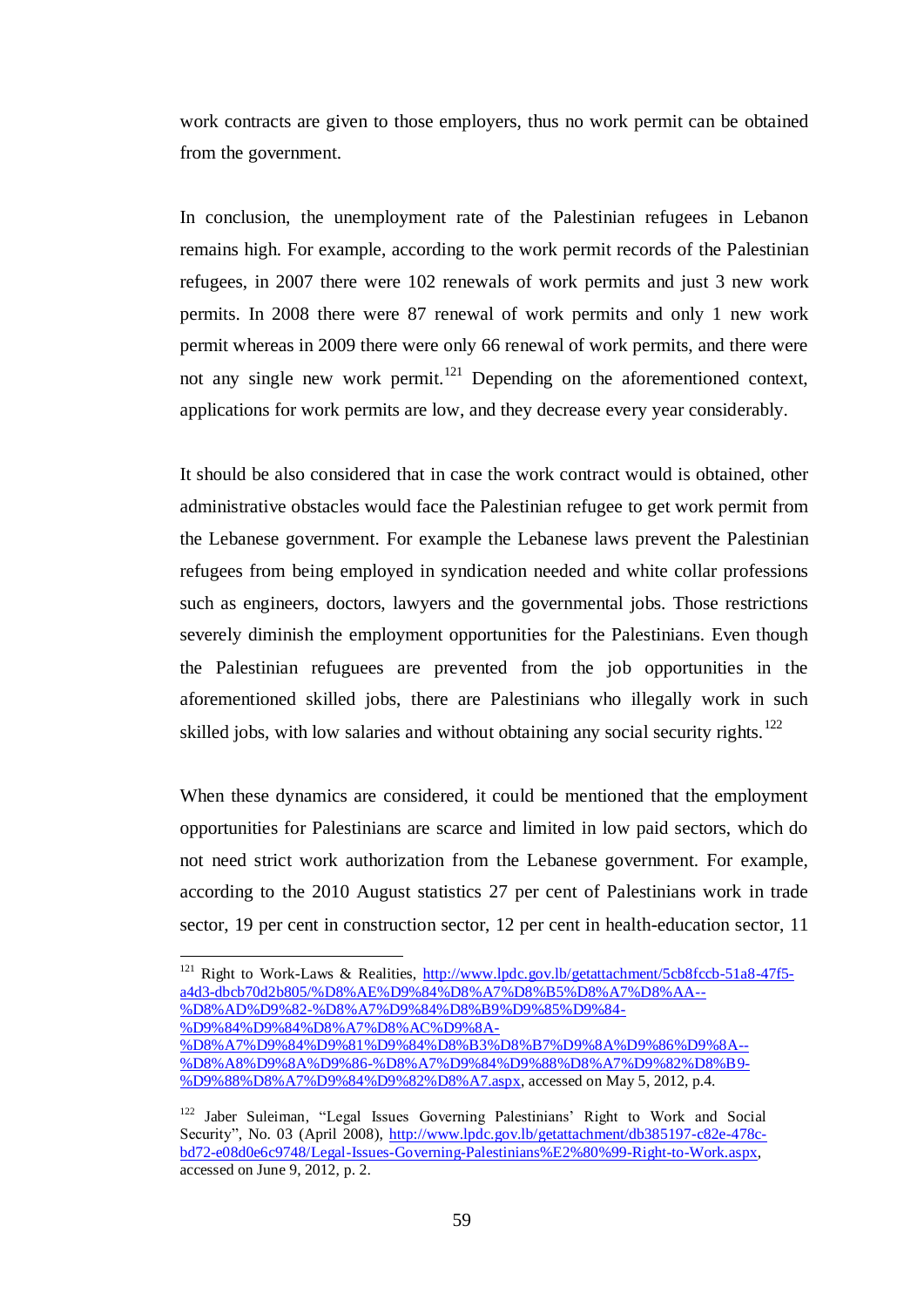per cent in agriculture sector, 13 per cent in industry sector, 10 per cent in social services and 7 per cent in other sectors in poor positions.<sup>123</sup>

Through the marriage opportunity to a Lebanese citizen, Palestinians have an opportunity to access the restricted jobs. According to the resolution122/1, which was declared on September 23, 2011, if a Palestinian get married to a Lebanese citizen at least for a year, he or she could be employed in the restricted jobs.<sup>124</sup> Although, it should be critically noted that the conditions and requirements mentioned for the foreigners are changeable according to the political dynamics and balances in the country. The Minister of Labour has the right to give the final approval concerning the exemptions granted to foreigners, thus such approvals are conditional and up to the discretion and goodwill of the Minister himself.<sup>125</sup>

Another development came 2010 through a decision of Minister of Labour, which gave access to more job sectors to the Palestinians who were born in Lebanon and registered with Department of Affairs of Palestinian Refugees (DAPR).<sup>126</sup> Although this decision still adopts the obligatory work permits, it has a symbolic value because of opening more job opportunities and bringing new facilitating regulations for the Palestinian refugees. For example, while the work permit for the foreigners is regulated with respect to the reciprocity condition as an obligation, which has been declared in Law 129-Article  $59^{127}$  of the Labour Law issued on August  $17<sup>th</sup>$ 

 $125$  Ibid.

<sup>&</sup>lt;sup>123</sup> Right to Work-Laws & Realities, [http://www.lpdc.gov.lb/getattachment/5cb8fccb-51a8-](http://www.lpdc.gov.lb/getattachment/5cb8fccb-51a8-47f5-a4d3-dbcb70d2b805/%D8%AE%D9%84%D8%A7%D8%B5%D8%A7%D8%AA--%D8%AD%D9%82-%D8%A7%D9%84%D8%B9%D9%85%D9%84-%D9%84%D9%84%D8%A7%D8%AC%D9%8A-%D8%A7%D9%84%D9%81%D9%84%D8%B3%D8%B7%D9%8A%D9%86%D9%8A--%D8%A8%D9%8A%D9%86-%D8%A7%D9%84%D9%88%D8%A7%D9%82%D8%B9-%D9%88%D8%A7%D9%84%D9%82%D8%A7.aspx) [47f5-a4d3-dbcb70d2b805/%D8%AE%D9%84%D8%A7%D8%B5%D8%A7%D8%AA--](http://www.lpdc.gov.lb/getattachment/5cb8fccb-51a8-47f5-a4d3-dbcb70d2b805/%D8%AE%D9%84%D8%A7%D8%B5%D8%A7%D8%AA--%D8%AD%D9%82-%D8%A7%D9%84%D8%B9%D9%85%D9%84-%D9%84%D9%84%D8%A7%D8%AC%D9%8A-%D8%A7%D9%84%D9%81%D9%84%D8%B3%D8%B7%D9%8A%D9%86%D9%8A--%D8%A8%D9%8A%D9%86-%D8%A7%D9%84%D9%88%D8%A7%D9%82%D8%B9-%D9%88%D8%A7%D9%84%D9%82%D8%A7.aspx) [%D8%AD%D9%82-%D8%A7%D9%84%D8%B9%D9%85%D9%84-](http://www.lpdc.gov.lb/getattachment/5cb8fccb-51a8-47f5-a4d3-dbcb70d2b805/%D8%AE%D9%84%D8%A7%D8%B5%D8%A7%D8%AA--%D8%AD%D9%82-%D8%A7%D9%84%D8%B9%D9%85%D9%84-%D9%84%D9%84%D8%A7%D8%AC%D9%8A-%D8%A7%D9%84%D9%81%D9%84%D8%B3%D8%B7%D9%8A%D9%86%D9%8A--%D8%A8%D9%8A%D9%86-%D8%A7%D9%84%D9%88%D8%A7%D9%82%D8%B9-%D9%88%D8%A7%D9%84%D9%82%D8%A7.aspx)

[<sup>%</sup>D9%84%D9%84%D8%A7%D8%AC%D9%8A-](http://www.lpdc.gov.lb/getattachment/5cb8fccb-51a8-47f5-a4d3-dbcb70d2b805/%D8%AE%D9%84%D8%A7%D8%B5%D8%A7%D8%AA--%D8%AD%D9%82-%D8%A7%D9%84%D8%B9%D9%85%D9%84-%D9%84%D9%84%D8%A7%D8%AC%D9%8A-%D8%A7%D9%84%D9%81%D9%84%D8%B3%D8%B7%D9%8A%D9%86%D9%8A--%D8%A8%D9%8A%D9%86-%D8%A7%D9%84%D9%88%D8%A7%D9%82%D8%B9-%D9%88%D8%A7%D9%84%D9%82%D8%A7.aspx)

[<sup>%</sup>D8%A7%D9%84%D9%81%D9%84%D8%B3%D8%B7%D9%8A%D9%86%D9%8A--](http://www.lpdc.gov.lb/getattachment/5cb8fccb-51a8-47f5-a4d3-dbcb70d2b805/%D8%AE%D9%84%D8%A7%D8%B5%D8%A7%D8%AA--%D8%AD%D9%82-%D8%A7%D9%84%D8%B9%D9%85%D9%84-%D9%84%D9%84%D8%A7%D8%AC%D9%8A-%D8%A7%D9%84%D9%81%D9%84%D8%B3%D8%B7%D9%8A%D9%86%D9%8A--%D8%A8%D9%8A%D9%86-%D8%A7%D9%84%D9%88%D8%A7%D9%82%D8%B9-%D9%88%D8%A7%D9%84%D9%82%D8%A7.aspx) [%D8%A8%D9%8A%D9%86-%D8%A7%D9%84%D9%88%D8%A7%D9%82%D8%B9-](http://www.lpdc.gov.lb/getattachment/5cb8fccb-51a8-47f5-a4d3-dbcb70d2b805/%D8%AE%D9%84%D8%A7%D8%B5%D8%A7%D8%AA--%D8%AD%D9%82-%D8%A7%D9%84%D8%B9%D9%85%D9%84-%D9%84%D9%84%D8%A7%D8%AC%D9%8A-%D8%A7%D9%84%D9%81%D9%84%D8%B3%D8%B7%D9%8A%D9%86%D9%8A--%D8%A8%D9%8A%D9%86-%D8%A7%D9%84%D9%88%D8%A7%D9%82%D8%B9-%D9%88%D8%A7%D9%84%D9%82%D8%A7.aspx) [%D9%88%D8%A7%D9%84%D9%82%D8%A7.aspx,](http://www.lpdc.gov.lb/getattachment/5cb8fccb-51a8-47f5-a4d3-dbcb70d2b805/%D8%AE%D9%84%D8%A7%D8%B5%D8%A7%D8%AA--%D8%AD%D9%82-%D8%A7%D9%84%D8%B9%D9%85%D9%84-%D9%84%D9%84%D8%A7%D8%AC%D9%8A-%D8%A7%D9%84%D9%81%D9%84%D8%B3%D8%B7%D9%8A%D9%86%D9%8A--%D8%A8%D9%8A%D9%86-%D8%A7%D9%84%D9%88%D8%A7%D9%82%D8%B9-%D9%88%D8%A7%D9%84%D9%82%D8%A7.aspx) accessed on May 5, 2012, p. 3.

<sup>&</sup>lt;sup>124</sup> The Resolution 122/1 [http://www.lpdc.gov.lb/getattachment/Rights/Areas-of-Work/Right-](http://www.lpdc.gov.lb/getattachment/Rights/Areas-of-Work/Right-To-Work/Round-table,-a-photo-exhibition,-and-a-concert-by-/Decision1-22.pdf.aspx)[To-Work/Round-table,-a-photo-exhibition,-and-a-concert-by-/Decision1-22.pdf.aspx,](http://www.lpdc.gov.lb/getattachment/Rights/Areas-of-Work/Right-To-Work/Round-table,-a-photo-exhibition,-and-a-concert-by-/Decision1-22.pdf.aspx)  accessed on January 15, 2012.

 $126$  Suleiman, "Legal Issues Governing Palestinians' Right to Work and Social Security", p.2.

 $127$  House of the Representatives of the Lebanese Republic, Article 59 of the Labour Law, [http://www.lpdc.gov.lb/getattachment/Rights/Areas-of-Work/Right-To-Work/Round-table,-a](http://www.lpdc.gov.lb/getattachment/Rights/Areas-of-Work/Right-To-Work/Round-table,-a-photo-exhibition,-and-a-concert-by-/Article-59.pdf.aspx)[photo-exhibition,-and-a-concert-by-/Article-59.pdf.aspx,](http://www.lpdc.gov.lb/getattachment/Rights/Areas-of-Work/Right-To-Work/Round-table,-a-photo-exhibition,-and-a-concert-by-/Article-59.pdf.aspx) accessed on April 25, 2012.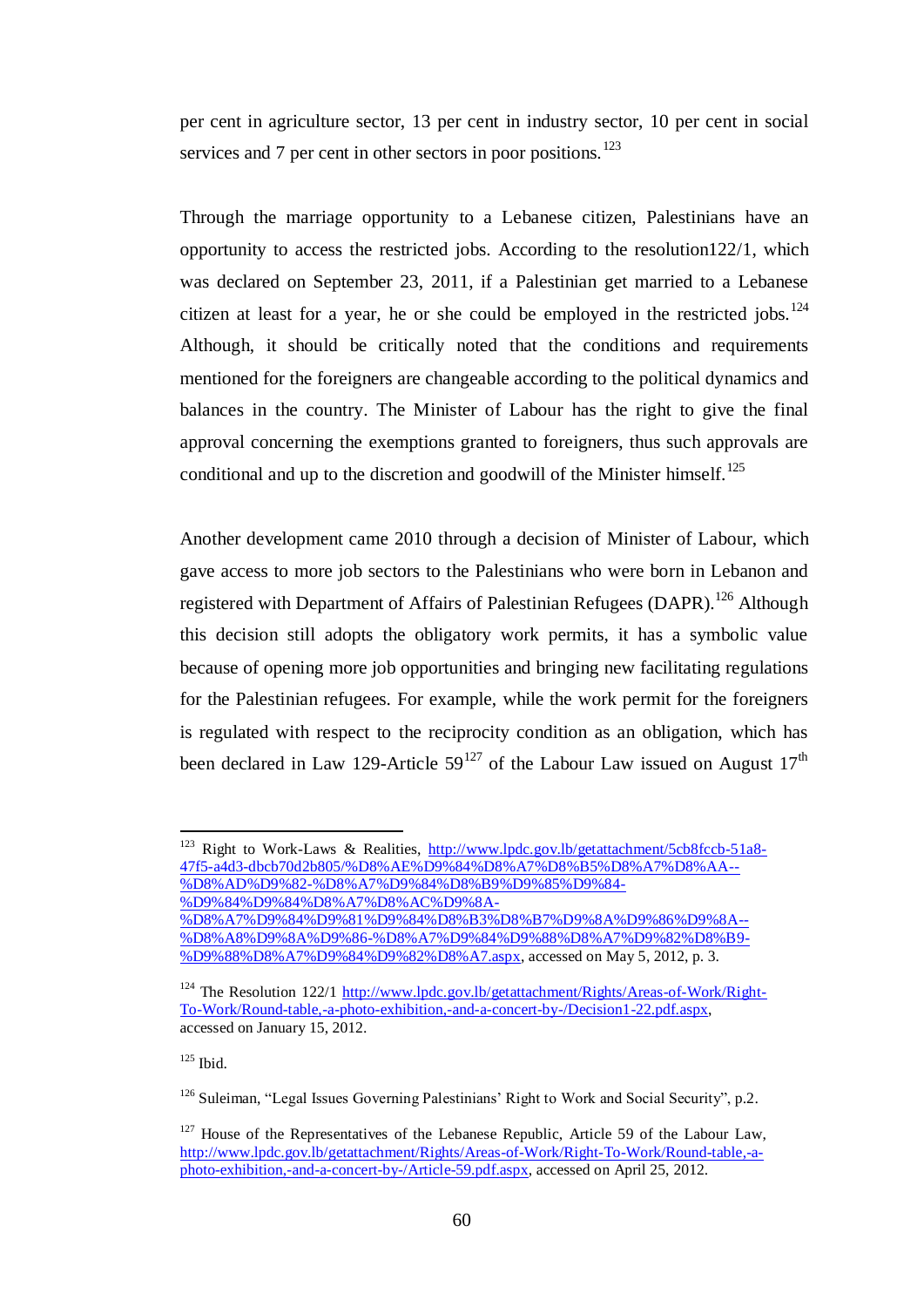2010, the announcement of the Law 128-Article  $9^{128}$  of the Social Security Code of the same day excludes this reciprocity condition for the Palestinian refugees, among the foreigners.<sup>129</sup> The Law 128-Article 9 has a great importance because of removing the reciprocity condition for the Palestinian refugees as well as providing compensations for the Palestinian employers by the National Fund for Social Security, if they are fired from their jobs. The Lebanese government regulates the refunding compensation through *the Informational Memorandum No. 437* of May 23,  $2011.<sup>130</sup>$  According to that, the regulations are implemented by the General Director of National Fund of Social Security, the funding is provided for the Palestinian refugees, who had been fired from work with respect to three conditions; a) if the worker is a resident in Lebanon, b) registered to General Directorate of Political Affairs and Refugees and c) has a work permit from the Lebanese government.<sup>131</sup>

## **4.4 Restrictions in Other Fields**

There are other difficulties for the Palestinian refugees, which create more obstacles for the Palestinians. For instance, as mentioned in the previous chapter, rebuilding and repairing in the refugee camps is prohibited and controlled by the Lebanese Interior Ministry through preventing the entrance of construction materials into the refugee camps. In addition in 1995, the right to travel is limited through the decision of Ministry of Interior, Decree No. 478. According to that, the entry and exist of the Palestinians are regulated through the Article 2 of the said Decree, which made it obligatory for Palestinians who were residing outside Lebanon before 1995 to apply for a re-entry visa through the Lebanese embassies and

[%D8%A7%D8%B9%D9%84%D8%A7%D9%85%D9%8A%D8%A9--](http://www.lpdc.gov.lb/getattachment/Rights/Areas-of-Work/Right-To-Work/Round-table,-a-photo-exhibition,-and-a-concert-by-/%D9%85%D8%B0%D9%83%D8%B1%D8%A9-%D8%A7%D8%B9%D9%84%D8%A7%D9%85%D9%8A%D8%A9--%D8%B1%D9%82%D9%85-437--%D8%B9%D8%A7%D9%85-2011.pdf.aspx)

<sup>&</sup>lt;sup>128</sup> House of the Representatives of the Lebanese Republic, Article 9 of the Social Security Law, [http://www.lpdc.gov.lb/getattachment/Rights/Areas-of-Work/Right-To-Work/Round](http://www.lpdc.gov.lb/getattachment/Rights/Areas-of-Work/Right-To-Work/Round-table,-a-photo-exhibition,-and-a-concert-by-/article-9.pdf.aspx)[table,-a-photo-exhibition,-and-a-concert-by-/article-9.pdf.aspx,](http://www.lpdc.gov.lb/getattachment/Rights/Areas-of-Work/Right-To-Work/Round-table,-a-photo-exhibition,-and-a-concert-by-/article-9.pdf.aspx) accessed on April 24, 2012.

<sup>&</sup>lt;sup>129</sup> Lebanese Republic, Presidency of the Council of Ministers Lebanese-Palestinian Dialogue Committee, "Right to Work", [http://www.lpdc.gov.lb/Rights/Areas-of-Work/Right-To-](http://www.lpdc.gov.lb/Rights/Areas-of-Work/Right-To-Work.aspx)[Work.aspx,](http://www.lpdc.gov.lb/Rights/Areas-of-Work/Right-To-Work.aspx) accessed on April 24, 2012.

<sup>&</sup>lt;sup>130</sup> Informational Memorandum No. 437, [http://www.lpdc.gov.lb/getattachment/Rights/Areas](http://www.lpdc.gov.lb/getattachment/Rights/Areas-of-Work/Right-To-Work/Round-table,-a-photo-exhibition,-and-a-concert-by-/%D9%85%D8%B0%D9%83%D8%B1%D8%A9-%D8%A7%D8%B9%D9%84%D8%A7%D9%85%D9%8A%D8%A9--%D8%B1%D9%82%D9%85-437--%D8%B9%D8%A7%D9%85-2011.pdf.aspx)[of-Work/Right-To-Work/Round-table,-a-photo-exhibition,-and-a-concert-by-](http://www.lpdc.gov.lb/getattachment/Rights/Areas-of-Work/Right-To-Work/Round-table,-a-photo-exhibition,-and-a-concert-by-/%D9%85%D8%B0%D9%83%D8%B1%D8%A9-%D8%A7%D8%B9%D9%84%D8%A7%D9%85%D9%8A%D8%A9--%D8%B1%D9%82%D9%85-437--%D8%B9%D8%A7%D9%85-2011.pdf.aspx) [/%D9%85%D8%B0%D9%83%D8%B1%D8%A9-](http://www.lpdc.gov.lb/getattachment/Rights/Areas-of-Work/Right-To-Work/Round-table,-a-photo-exhibition,-and-a-concert-by-/%D9%85%D8%B0%D9%83%D8%B1%D8%A9-%D8%A7%D8%B9%D9%84%D8%A7%D9%85%D9%8A%D8%A9--%D8%B1%D9%82%D9%85-437--%D8%B9%D8%A7%D9%85-2011.pdf.aspx)

[<sup>%</sup>D8%B1%D9%82%D9%85-437--%D8%B9%D8%A7%D9%85-2011.pdf.aspx,](http://www.lpdc.gov.lb/getattachment/Rights/Areas-of-Work/Right-To-Work/Round-table,-a-photo-exhibition,-and-a-concert-by-/%D9%85%D8%B0%D9%83%D8%B1%D8%A9-%D8%A7%D8%B9%D9%84%D8%A7%D9%85%D9%8A%D8%A9--%D8%B1%D9%82%D9%85-437--%D8%B9%D8%A7%D9%85-2011.pdf.aspx) accessed on April 27, 2012.

 $131$  Ibid.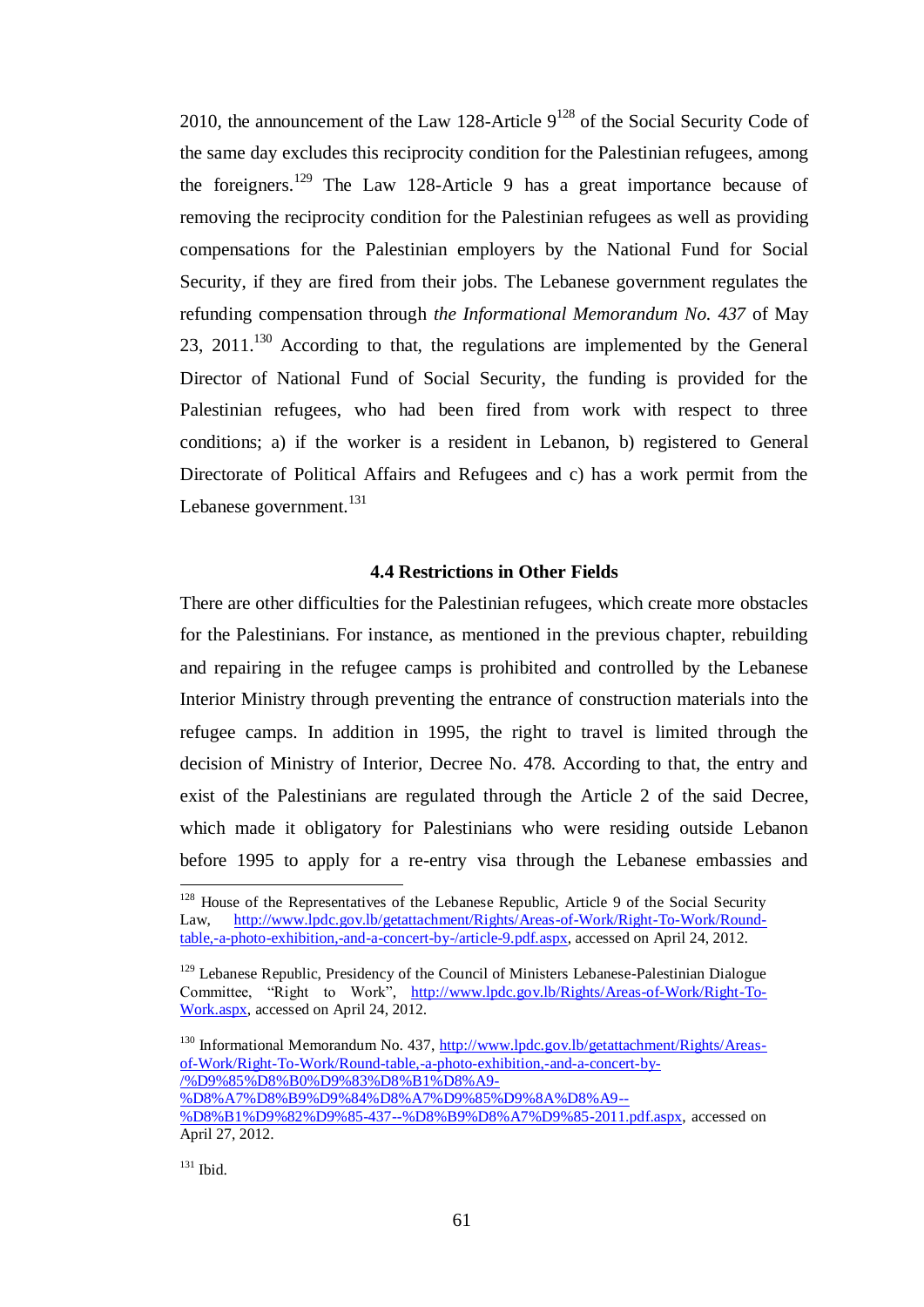consulates abroad. The same approval is also needed as exit permit from those who wish to leave Lebanon.<sup>132</sup> In practice it was clear that due to the lengthy procedures of renewing passports and collecting the visa documents, re-entering into Lebanon is more complicated than leaving the country. In this context the Lebanese government refused giving an entry permit to 15,000 Palestinians who were part of the 30,000 Palestinians who expelled from Libya by the late President Muhammer Gaddafi after the signing of Oslo Peace Accords. The Lebanese refusal resulted in humanitarian crisis for those Palestinians who were stucked on the Libyan borders with Egypt.<sup>133</sup> It can be argued that the Decree No. 478, is a direct result of the Oslo Accords and the tough opposition of the Lebanese government to this agreement.

The Lebanese restrictions on the Palestinian refugees increased after the 1975 civil war. For instance, moving freely among the refugee camps was restricted. The Lebanese regulations made it obligatory to get "transfer permission papers" by those refugees who want to leave a camp and enter in another camp. These papers are required and controlled on the sharply determined borders of the camps by the Lebanese patrols, which are responsible for the security of the camp borders.

The Lebanese check points, located around the borders of the refugee camps are another important problem for Palestinians. The strict controls in check points, by the Lebanese patrols, cause a deeper polarization between the Lebanese and the Palestinian societies. The sharply determined borders of the refugee camps prevent integration of the refugees to the Lebanese community, distance them from the Lebanese government and increase the animosity between them. "This has increased the refugees" feeling of alienation from mainstream society and severed personal ties to local residents, in effect creating an encapsulated refugee existence and identity."<sup>134</sup> Moreover despite the strict check points, the insecurity problem in the camps could not be overcome. The Palestinian inhabitants of the camps are

<sup>&</sup>lt;sup>132</sup> Suleiman, "Marginalised Community: The Case of Palestinian Refugees in Lebanon". p.15.

<sup>&</sup>lt;sup>133</sup> Wadie Said, "The Obligations of Host Countries to Refugees Under International Law: The Case of Lebanon", in Naseer Aruri, (ed.), *Palestinian Refugees: The Right of Return*. (European Union: Pluto Press, 2001), p. 136.

<sup>134</sup> Knudsen, "Islamism in the Diaspora: Palestinian Refugees in Lebanon", p. 219-20.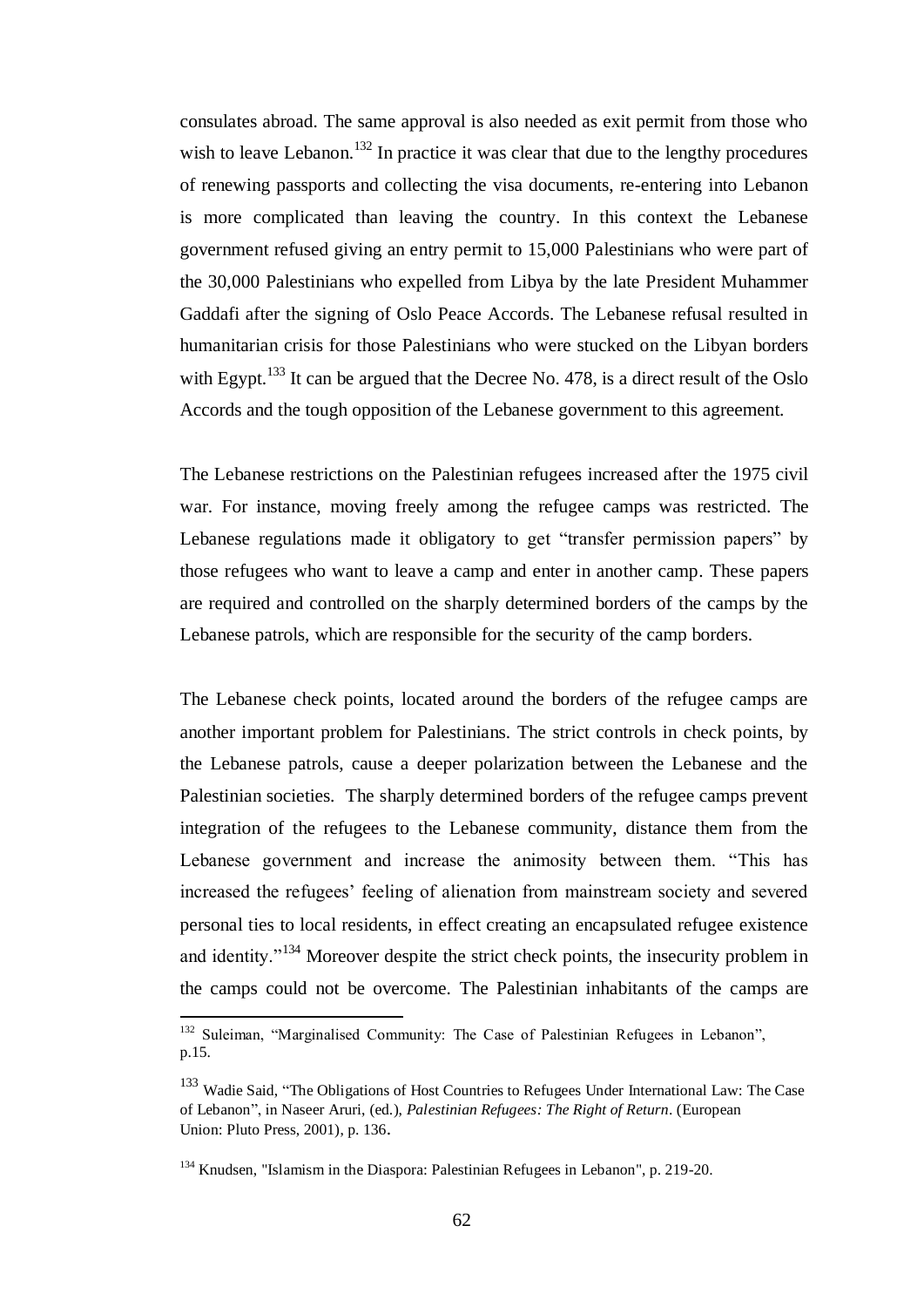exposed to harrassment, insult and physical violence by the Lebanese patrols in the check points.<sup>135</sup>

Another difficulty for the Palestinians in Lebanon derives from the fact that they are extensively restricted from having property rights on the Lebanese land. "The refugees became the landless proletariat of Palestinian society."<sup>136</sup> The right of having property is restricted on April 3, 2001 through the passed law No. 296 from the Lebanese parliament, which amended the first article of decree No. 11617 of 1969, regarding non-Lebanese acquisition of property. The amended clause stipulates that it is prohibited to any person who is not a citizen of a recognized state to own and inherit property in Lebanon.<sup>137</sup> It is clear that this law targets the Palestinian refugees as they are not citizens of a recognized state.

Through the Legislative Decree No. 11614 of 1969, the Lebanese government put limitations on owning land by foreigners. According to this Decree, the Palestinians in Lebanon had the right to own a piece of land up to a maximum of 3000 square meters in Beirut and 5000 square meters out of Beirut. However it was noted that Article 8 of the same Decree put extra limitations on the Palestinians concerning this land owning right by considering a Palestinian family as one Palestinian individual,  $138$ in the sense that if one member of a Palestinian family owns the maximum limit determined by the law, the other members of the same family would not be allowed to own any other land.

In conclusion, it can be said that all the aforementioned difficulties are interrelated to each other in deteriorating the life standards of the Palestinian refugees in

[%D8%A7%D9%84%D8%AA%D9%85%D9%84%D9%83/%D8%AA%D8%B9%D8%AF%](http://www.lpdc.gov.lb/getattachment/Rights/Areas-of-Work/PropertyRight/%D8%AD%D9%82-%D8%A7%D9%84%D8%AA%D9%85%D9%84%D9%83/%D8%AA%D8%B9%D8%AF%D9%8A%D9%84-%D9%82%D8%A7%D9%86%D9%88%D9%86-%D8%AA%D9%85%D9%84%D9%83-%D8%A7%D9%84%D8%A7%D8%AC%D8%A7%D9%86%D8%A8.pdf.aspx) [D9%8A%D9%84-%D9%82%D8%A7%D9%86%D9%88%D9%86-](http://www.lpdc.gov.lb/getattachment/Rights/Areas-of-Work/PropertyRight/%D8%AD%D9%82-%D8%A7%D9%84%D8%AA%D9%85%D9%84%D9%83/%D8%AA%D8%B9%D8%AF%D9%8A%D9%84-%D9%82%D8%A7%D9%86%D9%88%D9%86-%D8%AA%D9%85%D9%84%D9%83-%D8%A7%D9%84%D8%A7%D8%AC%D8%A7%D9%86%D8%A8.pdf.aspx)

[%D8%AA%D9%85%D9%84%D9%83-](http://www.lpdc.gov.lb/getattachment/Rights/Areas-of-Work/PropertyRight/%D8%AD%D9%82-%D8%A7%D9%84%D8%AA%D9%85%D9%84%D9%83/%D8%AA%D8%B9%D8%AF%D9%8A%D9%84-%D9%82%D8%A7%D9%86%D9%88%D9%86-%D8%AA%D9%85%D9%84%D9%83-%D8%A7%D9%84%D8%A7%D8%AC%D8%A7%D9%86%D8%A8.pdf.aspx)

<sup>&</sup>lt;sup>135</sup> Peteet, "From Refugees To Minority: Palestinians In Post-War Lebanon", p. 29.

<sup>136</sup> Pappe´, *A History of Modern Palestine*, p. 189.

<sup>&</sup>lt;sup>137</sup> Jaber Suleiman, "Marginalised Community: The Case of Palestinian Refugees in Lebanon", *Development Research Centre on Migration, Globalisation and Poverty,* [http://www.migrationdrc.org/publications/research\\_reports/JaberEdited.pdf,](http://www.migrationdrc.org/publications/research_reports/JaberEdited.pdf) accessed on April 25, 2012, p. 18.

<sup>&</sup>lt;sup>138</sup> House of the Representatives of the Lebanese Republic Date 6002/4/3 6002/696 Law No. C.R. No. 25.Date 6002/4/5, [http://www.lpdc.gov.lb/getattachment/Rights/Areas-of-](http://www.lpdc.gov.lb/getattachment/Rights/Areas-of-Work/PropertyRight/%D8%AD%D9%82-%D8%A7%D9%84%D8%AA%D9%85%D9%84%D9%83/%D8%AA%D8%B9%D8%AF%D9%8A%D9%84-%D9%82%D8%A7%D9%86%D9%88%D9%86-%D8%AA%D9%85%D9%84%D9%83-%D8%A7%D9%84%D8%A7%D8%AC%D8%A7%D9%86%D8%A8.pdf.aspx)[Work/PropertyRight/%D8%AD%D9%82-](http://www.lpdc.gov.lb/getattachment/Rights/Areas-of-Work/PropertyRight/%D8%AD%D9%82-%D8%A7%D9%84%D8%AA%D9%85%D9%84%D9%83/%D8%AA%D8%B9%D8%AF%D9%8A%D9%84-%D9%82%D8%A7%D9%86%D9%88%D9%86-%D8%AA%D9%85%D9%84%D9%83-%D8%A7%D9%84%D8%A7%D8%AC%D8%A7%D9%86%D8%A8.pdf.aspx)

[<sup>%</sup>D8%A7%D9%84%D8%A7%D8%AC%D8%A7%D9%86%D8%A8.pdf.aspx,](http://www.lpdc.gov.lb/getattachment/Rights/Areas-of-Work/PropertyRight/%D8%AD%D9%82-%D8%A7%D9%84%D8%AA%D9%85%D9%84%D9%83/%D8%AA%D8%B9%D8%AF%D9%8A%D9%84-%D9%82%D8%A7%D9%86%D9%88%D9%86-%D8%AA%D9%85%D9%84%D9%83-%D8%A7%D9%84%D8%A7%D8%AC%D8%A7%D9%86%D8%A8.pdf.aspx) accessed on March 17, 2012.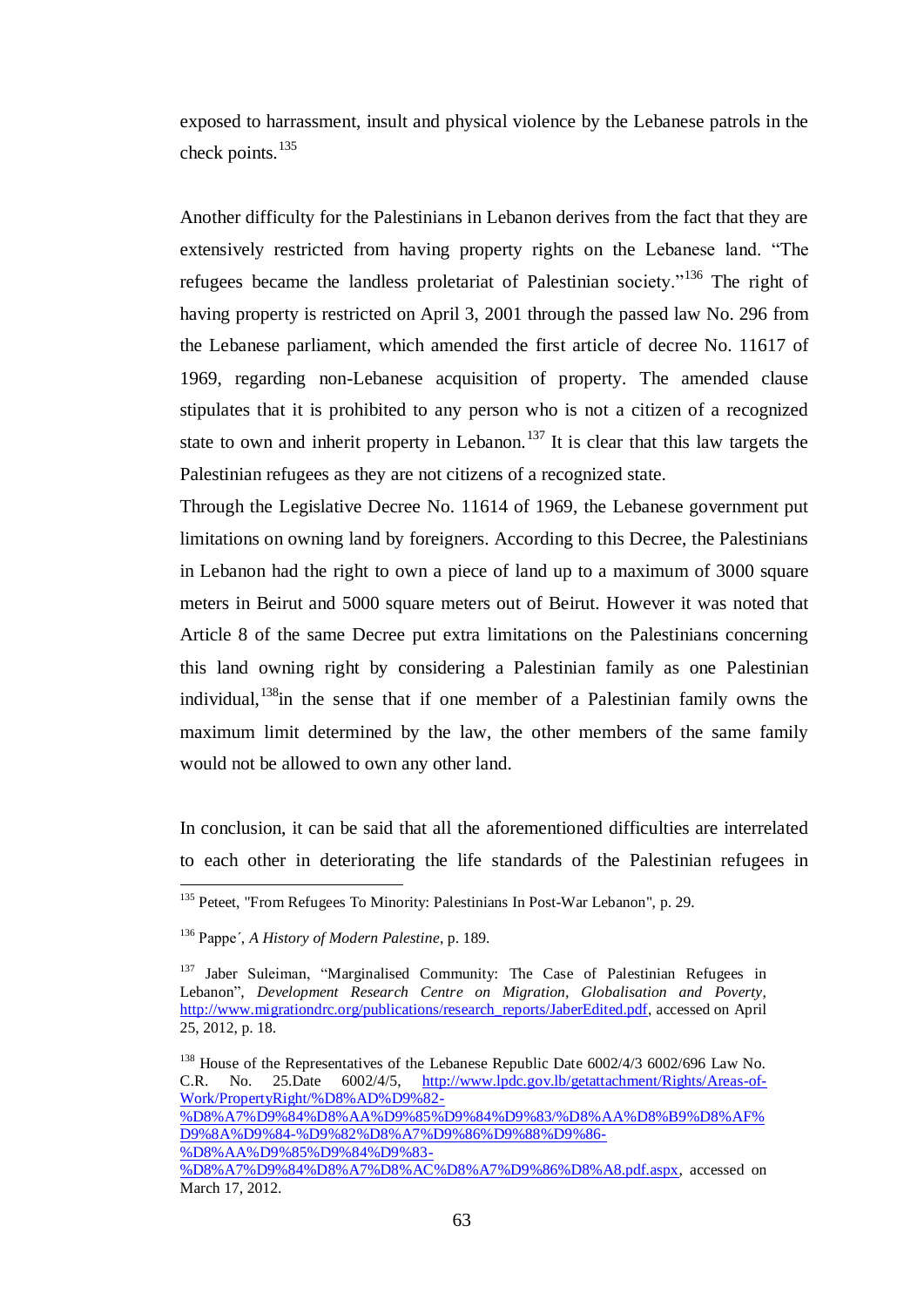Lebanon. As the low living conditions of the refugees remained same, and the economic, political and social development for Lebanon was slowed down especially by the civil war, the Palestinians" orientation to establish radical political factions, which threatened the stability of Lebanon, was the outcome of such circumstances.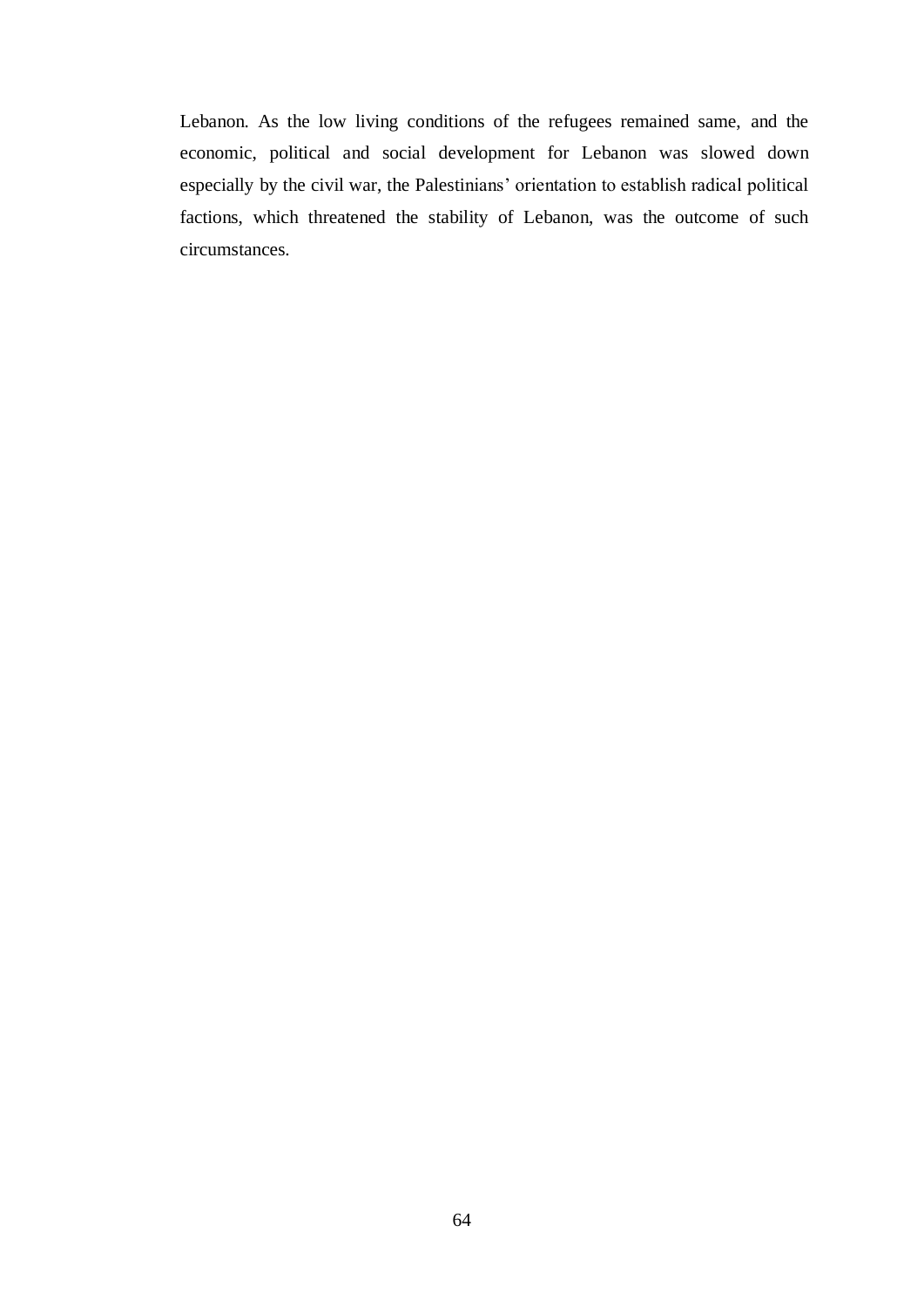#### **CHAPTER 5**

# **PALESTINIAN FACTIONS AND THE POLITICAL DYNAMICS IN LEBANON**

#### **5.1 Political Movements in Refugee Camps**

The fragile structure of the Lebanese society, together with the weak institutions of the Lebanese state provided a convenient environment for the rise of the activities of Palestinian factions. In this context it is noted that the Palestinian faction in the other hosting countries were acting within the limits and rules set by these countries-the only exception was the PLO in Jordan, and the PLO had already paid a high price for that-but in the Lebanese case, the hyper activity of those factions endangered the security and stability of the country in different occasions and events.

As a result of the poverty, deteriorated living conditions, the climate of uncertainty, together with the Lebanese government"s marginalizing policies and the frequent times of displacement and deportation (75 per cent of the refugees have been displaced more than once, while almost 20 per cent of them have been forced to leave their homes three or more times.<sup>139</sup>) Palestinian refugees opted to organize themselves in Lebanon by establishing sociopolitical and traditional associations such as village associations, insurance companies and credit unions. $140$  These associations were formed to provide some services to the inhabitants of the camp and to help managing the daily life of the Palestinian refugees, in light of the insufficient services provided by the UNRWA and the reluctance of the Lebanese government to participate in any kind of assistance or the administration of the camps. These associations played a significant role in solving the daily life

<sup>139</sup> Sayigh, "Palestinians in Lebanon: Harsh Present, Uncertain Future", *Majallat al-Dirasat al-FilastıInIya*, 1993, p. 21 quoted in Suleiman, "Palestinians in Lebanon and the Role of Non-governmental Organizations", p. 400.

<sup>&</sup>lt;sup>140</sup> Peteet, "The Dilemma of the Palestinians in Lebanon", p. 87.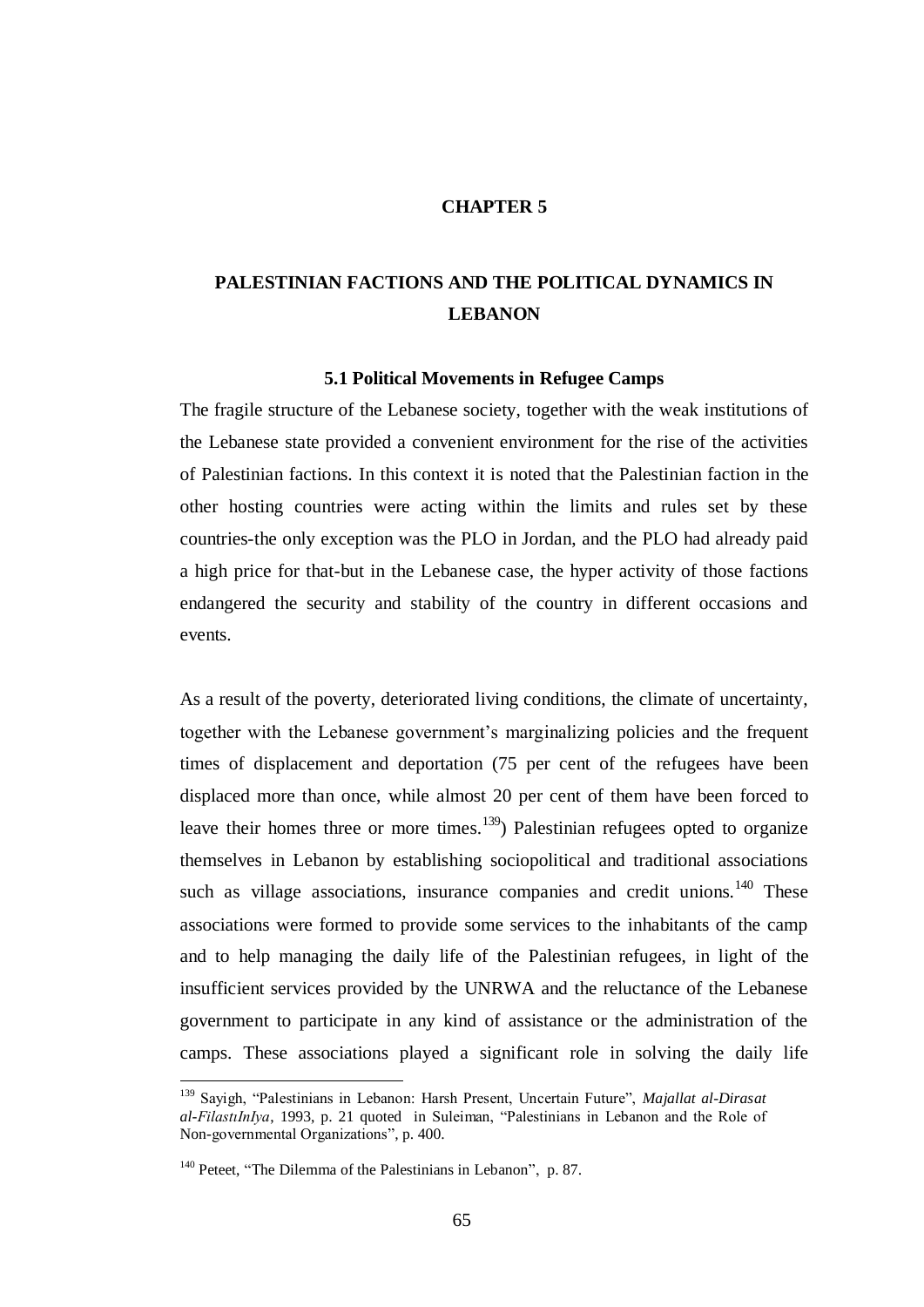problems such as school fees and the unexpected medical expenses and funerals. In addition, these associations have been effective in maintaining the historical and ancestral bonds with Palestinians" homeland by asserting the link of pre-1948 kinship. $^{141}$ 

It could be argued that although these associations, which are affiliated to Palestinian political factions and movements, are not considered legitimate by the Lebanese government which does not give political rights for the Palestinian refugees, such associations have been playing an important role in keeping order and sustaining daily routine in the refugee camps. Their influence in the refugee camps is evident concerning every activity such as conflict resolution and providing social aid for the refugees. Furthermore, these associations claimed themselves as the representatives of the Palestinian refugees and the mouthpiece for defending their rights against the Lebanese state, Israel and the other international and regional agencies.

Nevertheless, it should be emphasized that the authority of the Palestinian political associations in the refugee camps are not formed by any consensus among the Palestinians. It is a well known fact that the Palestinian refugee problem in Lebanon represented a convenient pretext for the third parties to interfere into the Lebanese domestic affairs. This interference used to be practiced by influencing the activities of such organizations against the Lebanese state as well as the State of Israel. Therefore it could be suggested that most of those committees are the shadow reflection of the third parties, from which they receive funds. For instance, the Palestinian associations' chairmans in Burj el-Barajneh and Shatila refugee camps have close relations with pro-Syrian parties.<sup>142</sup> The geographical location of the two camps close to Beirut gives Syria a pressure card to destabilize Lebanon. Moreover, the Palestinian animosity against Israel enhances the influence of Syria which escalates the tension by supporting the Palestinian attacks against Israel.

 $141$  Ibid.

 $142$  Ibid.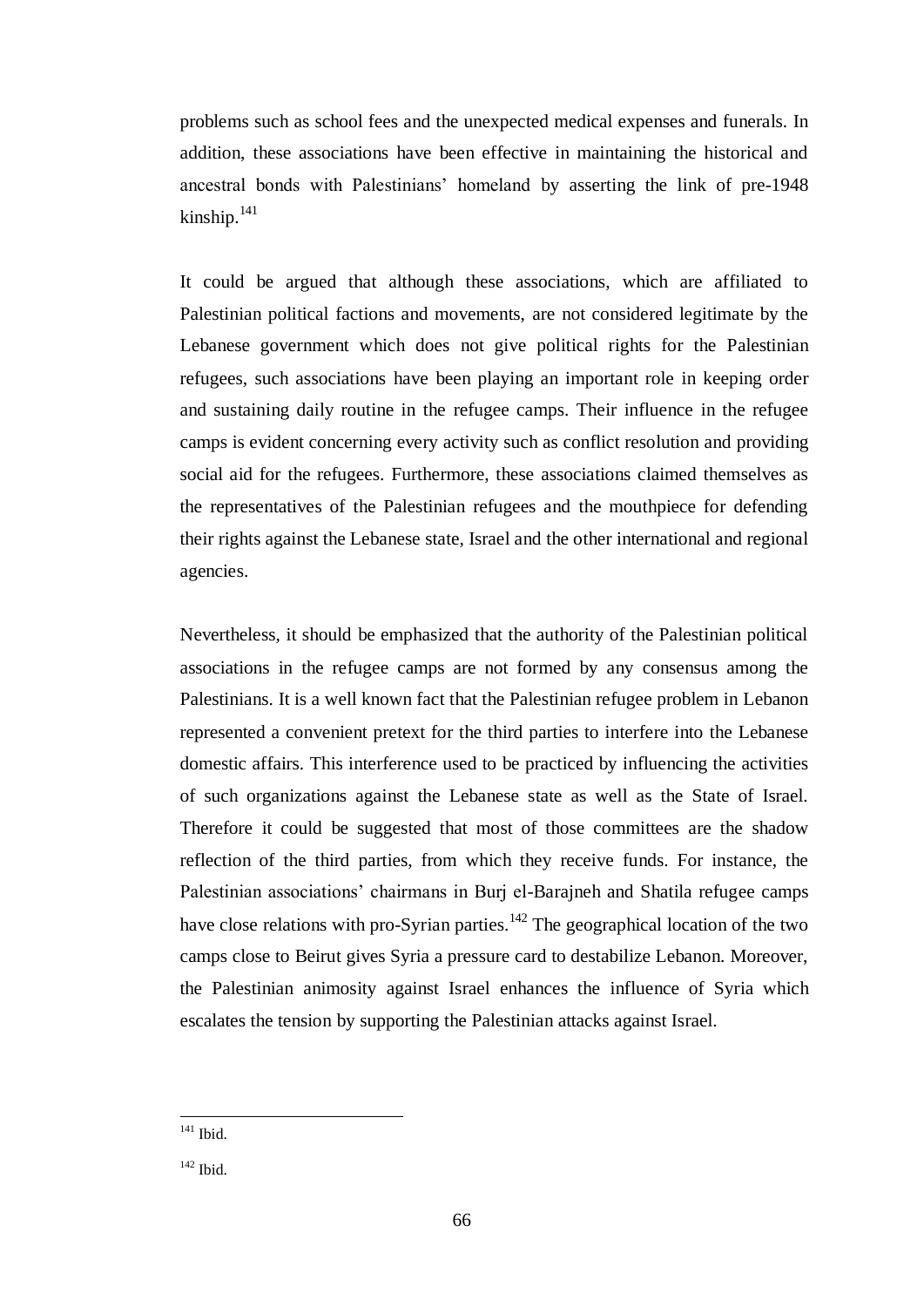In conclusion it could be emphasized that; due to the interests of the third parties in Lebanon, their manipulations of the Palestinian factions as well as the ideological differences and internal conflicts among the Palestinian factions, the Palestinian associations failed in bringing unity for the refugees. Moreover they prevented the development of the refugee community and deteriorated the socioeconomic conditions for the Palestinian refugees.<sup>143</sup>

According to Knudsen, interrelated with each other the basis of Palestinian political activism in Lebanon is formed under three pillars.<sup>144</sup> The first pillar is to preserve Palestinian pre-1948 kinship, rather than seeking the Lebanese citizenship. Although the UN Resolution 194 calls for the right of return of the Palestinian refugees as soon as possible, the second pillar of the Palestinian political activism rejects the UN 194 statement concerning the recommendation for the resettlement, and the economic and social rehabilitation of the refugees in the Arab states, for fear that it would lead the abandonment of the right of return of the Palestinian refugees. The third pillar underlines the importance of the right of return and agitates the opposition stance against Israel. Consequently, the three pillars envisage the hope of Palestinian return to their native lands, thus motivating the political activities of the Palestinian associations.

#### **5.2 The Role of the PLO**

The PLO strengthened its power in Lebanon through partaking in Palestinians' daily life in economic, social and political fields by providing comprehensive central social services for the refugees, together with its contributions in offering assistance to the needy people like the families of the martyrs, the disabled, the orphans and the prisoners. <sup>145</sup> It also worked as service manager of a network of pre-schools, day care services and clinics. <sup>146</sup> In addition to these rules, the PLO appeared as a major employer offering job opportunities to over 3,000 people in

<sup>&</sup>lt;sup>143</sup> Although this thesis does not interested specificly in the Palestinian political movements, for a detailed information see Aaron D. Pina, "Palestinian Factions", *Congressional Research Service Report for Congress* (2005).

<sup>&</sup>lt;sup>144</sup> Knudsen, "Islamism In The Diaspora: Palestinian Refugees In Lebanon", p. 221.

<sup>&</sup>lt;sup>145</sup> Rashid Khalidi, "The Palestinians in Lebanon: Social Repercussions of Israel's Invasion", *Middle East Journal*, Vol. 38, No. 2 (Spring 1984), p. 257.

 $146$  Ibid.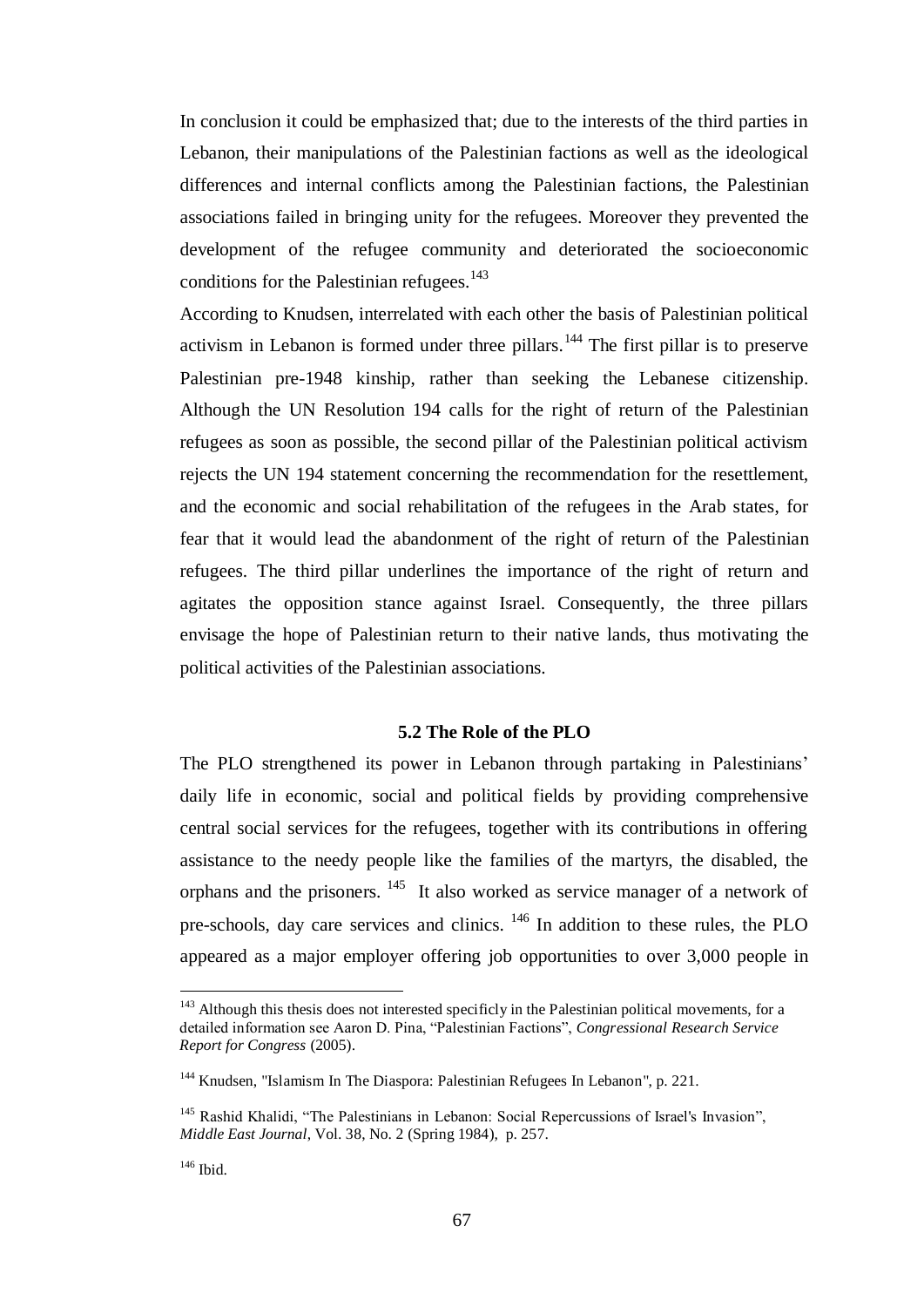social medical and cooperative services along with another another 3,000 regular full time paid combatants in the PLO armed forces.<sup>147</sup> Through having strong relations with the other Palestinian institutions and providing lots of job opportunities for the Palestinian refugees, it managed to motivate the Palestine society as well as its ability to secure good political relations with the regional powers. 148

Through the existence of the PLO, the Palestinian refugees had the right of preserving their national identities, which partly helped them to struggle for their existence during the absence of a state of Palestinians. "It was a magnet to which social and professional organizations were drawn, filling a vacuum created by the lack of a state apparatus." $149$ 

The establishment of the PLO created a view that, in addition to the UNRWA, there became another organization for Palestinian Arabs, which is established by and for the Palestinian Arabs. As being closer to Palestinians, the PLO managed to provide new socio-economic incomes for its people than the UNRWA could have provided. For example the PLO based socioeconomic factions provided new job opportunities for the refugees that the UNRWA failed to achieve.

As a result of the 1973 and 1975 wars the PLO gained legitimization in different spheres. In 1974 Arab League Summit in Rabat of Morocco, the PLO was recognized as the sole, legitimate representative of the Palestinian people. That recognition ended the claim of King Hussein of Jordan of representing the Palestinians of the West Bank. Yaser Arafat gave a speech in the UN General Assembly on November 13, 1974 and the following year on November 10, 1975 through the adoption of Resolution 3237 the PLO gained observer status in the UN Assembly. As a result of that the PLO has got the diplomatic recognition of most of the UN member states. Along with this the PLO is also a member in other regional and international organizations such as the Organization of Islamic Cooperation

<sup>&</sup>lt;sup>147</sup> Ibid.

<sup>&</sup>lt;sup>148</sup> Farsoun and Wingerter, "The Palestinians in Lebanon", p.106.

<sup>149</sup> Pappe´, *A History of Modern Palestine*, p. 193.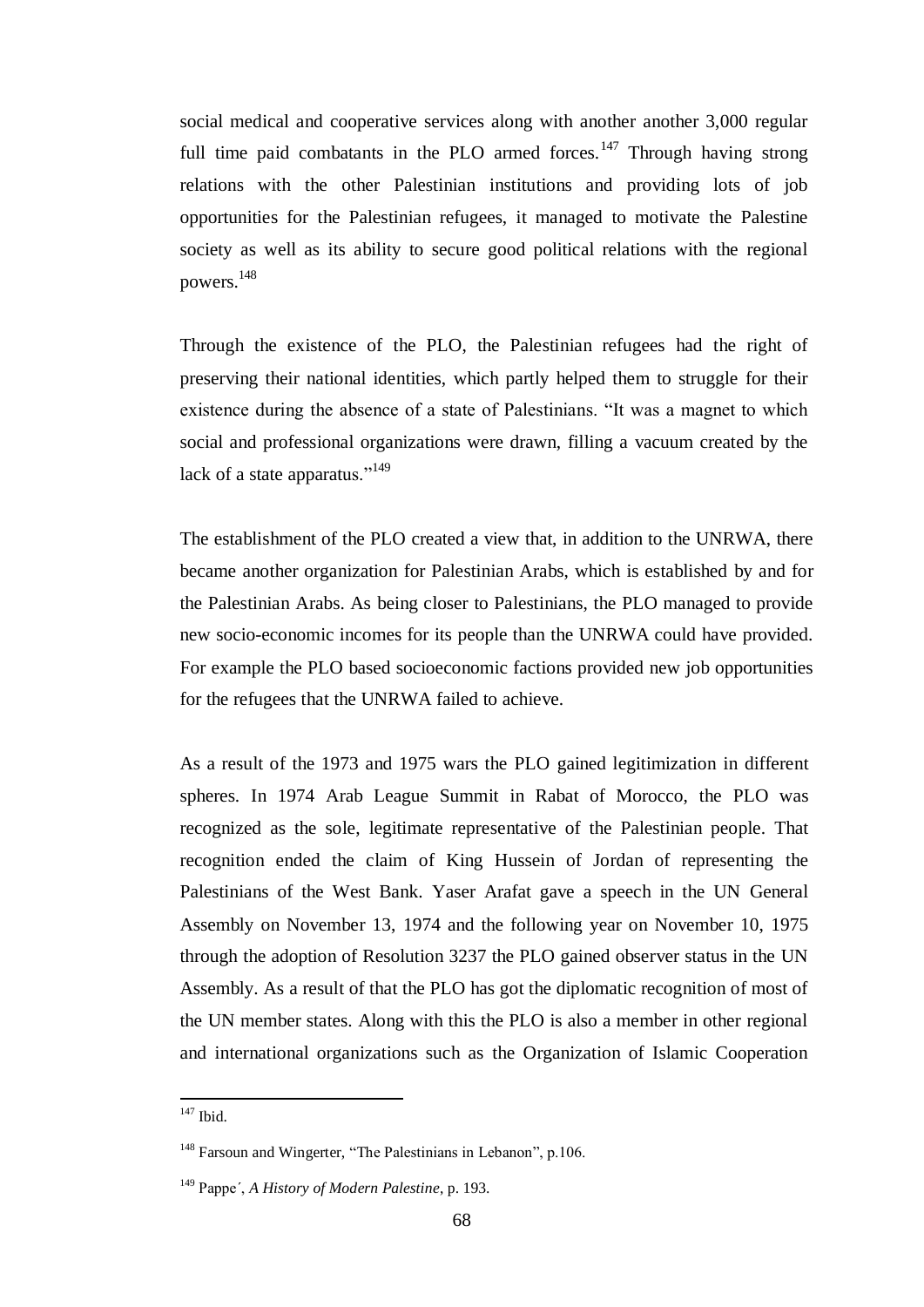(OIC), the Non-aligned Movement, and other UN Agencies. It was also addressed as a key player in finding a solution for the Arab-Israeli conflict by the Western powers.

However after the failed assassination attempt on the Israeli ambassador in Lebanon, which is believed to be performed by a Palestinian organization, the Israeli troops invaded Lebanon in June 16, 1982 and destroyed the bases of the PLO in Lebanon. Israeli bombardment greatly damaged Western Beirut in a month. The Habib Agreement of August, 1982 pushed the PLO members to evacuate Lebanon until September, which left behind American guaranty for the protection of the Palestinian civilians. Howver the assassination of the president elect Bashir Gemayel once more brought the blame on the Palestinian refugees.

In 1982, the PLO received major setback with its forced departure of Lebanon after the Israeli invasion of Southern Lebanon. It is estimated that more than 10,000 PLO members were forced to leave Lebanon.<sup>150</sup> The PLO's departure caused disappointment among the Palestinian refugees in Lebanon who felt that the PLO had escaped itself and left them alone facing Israel. The events in Sabra and Shatila are considered as one of the most tragic Palestinian sufferings, and the most widely known brutality committed against Palestinians.<sup>151</sup> The Sabra and Shatila massacres which took place few days after the PLO departure of Lebanon promoted the aforementioned feelings of the Palestinian refugees towards the PLO. The remaining residents of Sabra-Shatila blamed the PLO for the massacres. "…who conspire against us and want to see us live like this and who have taken our children and slaughtered them includes the PLO."<sup>152</sup> Furthermore, the increasing patronage relations of the PLO shattered its trusted throne as well.

<sup>150</sup> Rex Brynen, "The Politics of Exile: The Palestinians in Lebanon", *Journal of Refugee Studies,*  Vol.3, No.3 (1990), p. 210.

<sup>&</sup>lt;sup>151</sup> Laleh Khalili, *Heroes and Martyrs of Palestine: The Politics of* Commemoration. (The United States of America: Cambridge University Press, 2006), p. 171.

<sup>&</sup>lt;sup>152</sup> "Lebanon's Palestinians", *Middle East Report*, No. 186, After Oslo: The Shape of Palestine to Come (Jan.-Feb. 1994), p.20.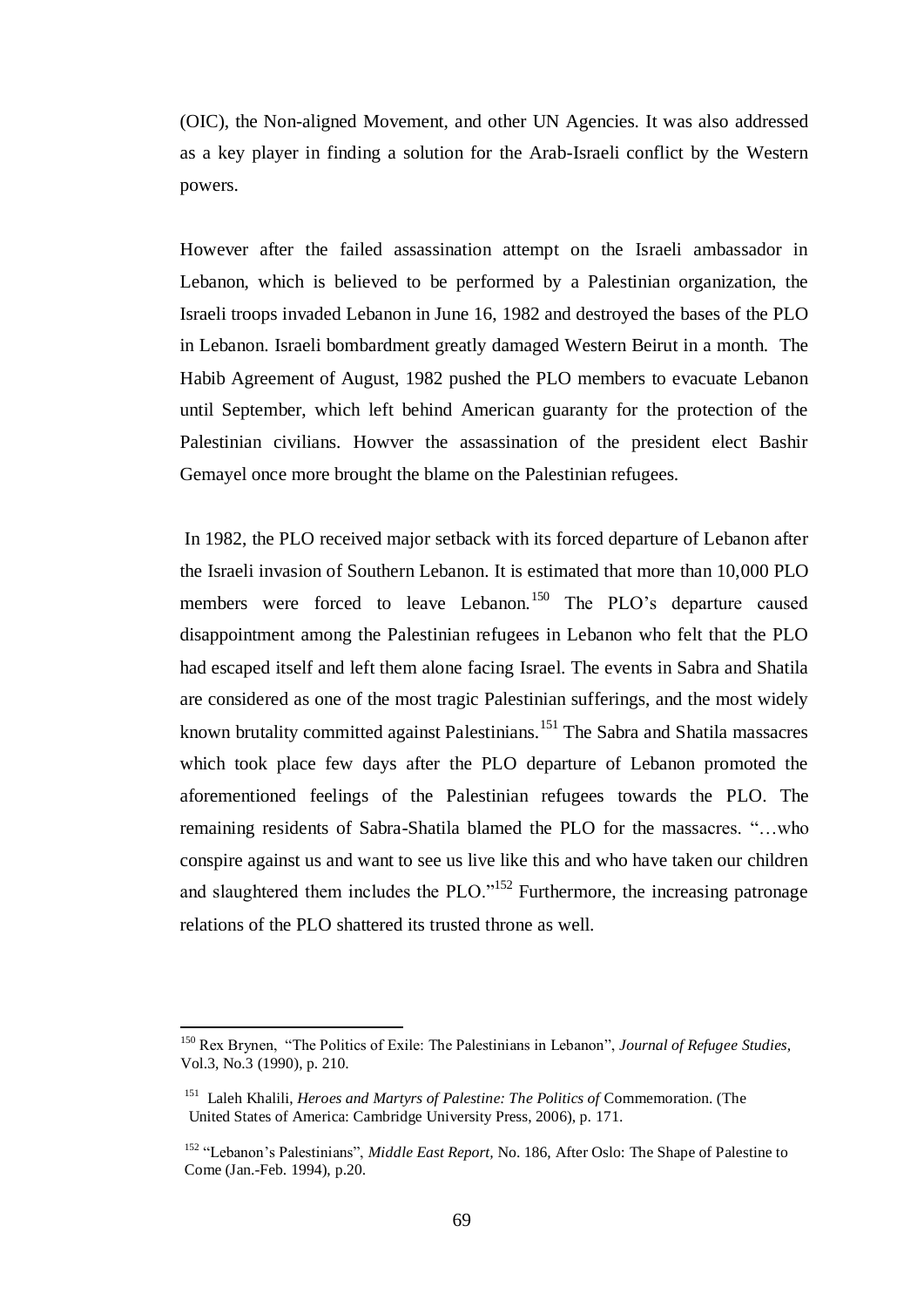The most significant achievement of the PLO in the Arab-Israeli conflict came in 1993 with the signing of the Oslo Peace Accords with Israel. This historical agreement secured the Israeli recognition of the PLO for the first time since its establishment. However this agreement guaranteed an increase in the international recognition of the PLO, it rather caused a boycott to the PLO by some hardline Arab countries like Syria, Libya and Lebanon which refused the Oslo Accords. On the internal level the Oslo Agreement was also refused by the Palestinian refugees who felt that the agreement has ignored their rights. It can be argued that the signing of Oslo Accords created a dissent between the PLO and the refugees and increased the power vacuum in the refuguee camps thus escalated the social economic problems of the Palestinian refugees in Lebanon.<sup>153</sup>

## **5.3 The Palestinian Political Factions<sup>154</sup>**

There are different Palestinian political factions. Their political orientations are different from each other according to the regional and international dynamics. For example, especially after the 1980s, the radical Islamist ideas among the Palestinian refugees became much popular. According to Marius Deeb the main reasons for radical Islamist tendency among the Palestinian refugees are the Islamic Revolution in Iran, the Israeli invasion of Lebanon, the Syrian support, and the economic hardships.<sup>155</sup> In general it is noted that irrespective of the background of these political factions, they all have one main aim which is to establish an independent state of Palestine through the strengthening of the Palestinian identity and the military struggle against the State of Israel.

As mentioned above, the orientations of such factions could change according to the regional and international dynamics as well as the source of the funds which they receive. For example, the leftist movement Al-Qawmiyyun al-Arab which was

<sup>&</sup>lt;sup>153</sup> Knudsen, "Widening the Protection Gap: The 'Politics Of Citizenship' for Palestinian Refugees in Lebanon, 1948-2008", p. 62.

<sup>&</sup>lt;sup>154</sup> Although this thesis does not specifically interested in the military activities of the Palestinians in Lebanon, it is important to deal with such organization because of their strong ties with the Palestinians, see Husayni Al-Husayni, "Husayni Al-Husayni on the Palestinians in Lebanon", *Journal of Palestine Studies,* Vol. 15, No. 2 (Winter 1986).

<sup>&</sup>lt;sup>155</sup> Knudsen, "Islamism In The Diaspora: Palestinian Refugees In Lebanon", p. 223.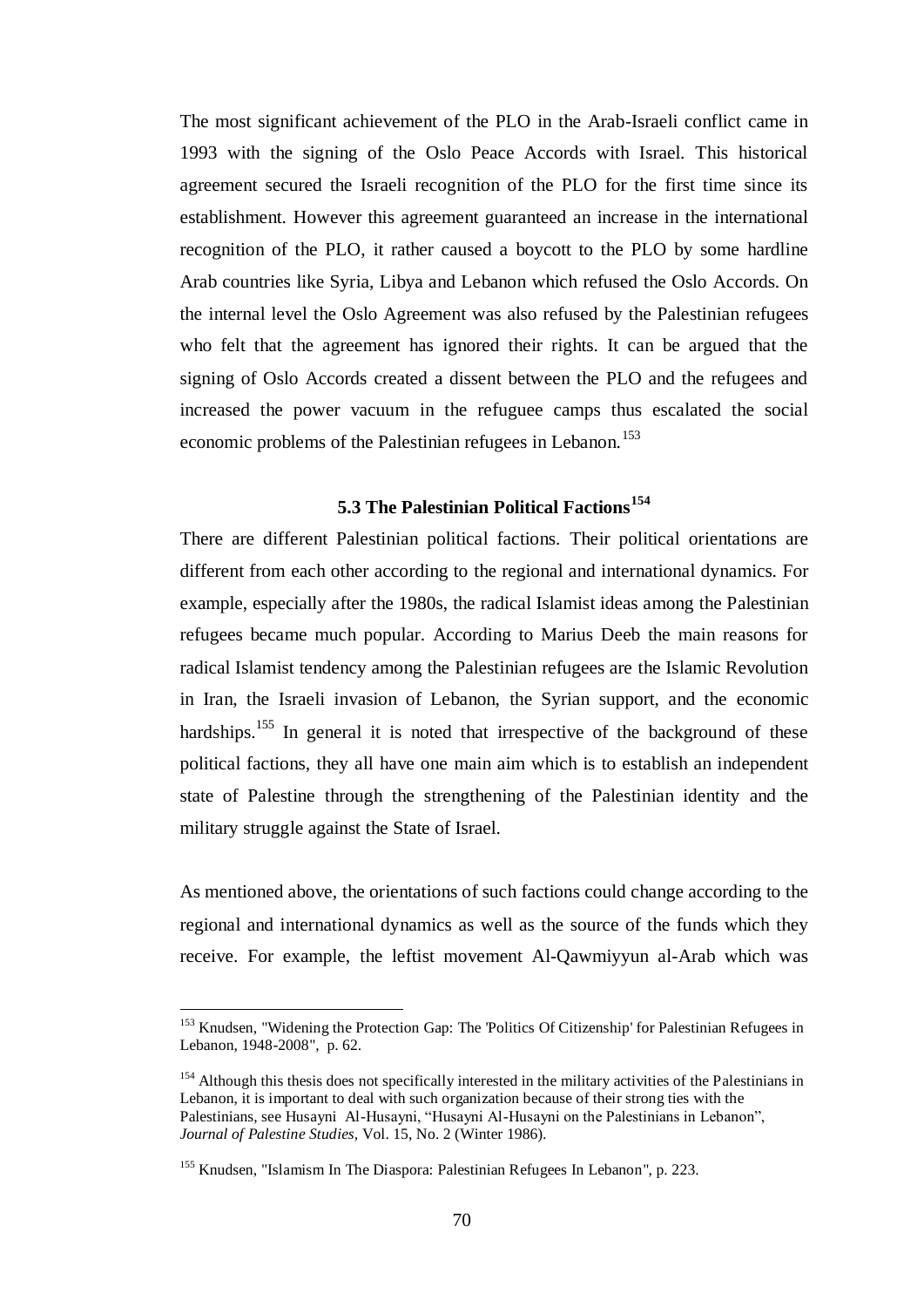founded by George Habash in 1951, based on the nationalist ideas of Nasser, had later changed its orientations to contradict with Nasser"s ideas after the 1967 war. For example Habash was a prominent member of the PLO under the leadership of Yasser Arafat, but due to his disagreement with Arafat he quitted the PLO and established a Marxist-Leninist organization called the Popular Front for the Liberation of Palestine (PFLP). The PFLP also had inner disagreements, which resulted in other groupings to emerge such as the Democratic Front for the Liberation of Palestine (DFLP) in 1969.

The structures of the political factions are fragile and away from being wellorganized. Moreover their political understanding is clientalist and the personal interests are dominant. Although in the beginning they create motivation, glory and enthusiasm among the refugees, these factions later lost the confidence and hope of the refugees in a short time due to their weak structures, personal interests and the interference of the third parties.<sup>156</sup> The fragile structures of these factions and their weakness points which were mentioned above motivated their scatter into several factions. In another context, after the expulsion of the PLO from Lebanon (the expulsion event will be explained in the following parts), and the political vacuum left by the PLO, new political factions were established; such as Jund al-Sham, Usbat al-Ansar, and some years later, Fatah al-Islam.<sup>157</sup>

The existence of Palestinian political factions is hindering the Lebanese government from keeping the already fragile stability in the country. It is believed by some Lebanese circles that the Palestinian refugees are responsible for the eruption of the civil war in the country. When the tension between the Christians and Sunni Muslims for centuries is considered together with the increasing number of mostly Muslim Palestinian political factions the atmosphere of disputes in Lebanon is inevitable. Moreover it should be also noted that these organizations could not be controlled by the Lebanese government. For example as a result of the consecutively launched attacks by the Palestinian factions from the southern

<sup>156</sup> Sari Hanafi and Taylor Long, "Governance, Governmentalities, and the State of Exception in the Palestine Refugee Camps of Lebanon", *Journal of Refugee Studies,* Vol. 23, No. 2 (2010), p. 143.

<sup>&</sup>lt;sup>157</sup> Knudsen, "Islamism In The Diaspora: Palestinian Refugees In Lebanon", p. 220.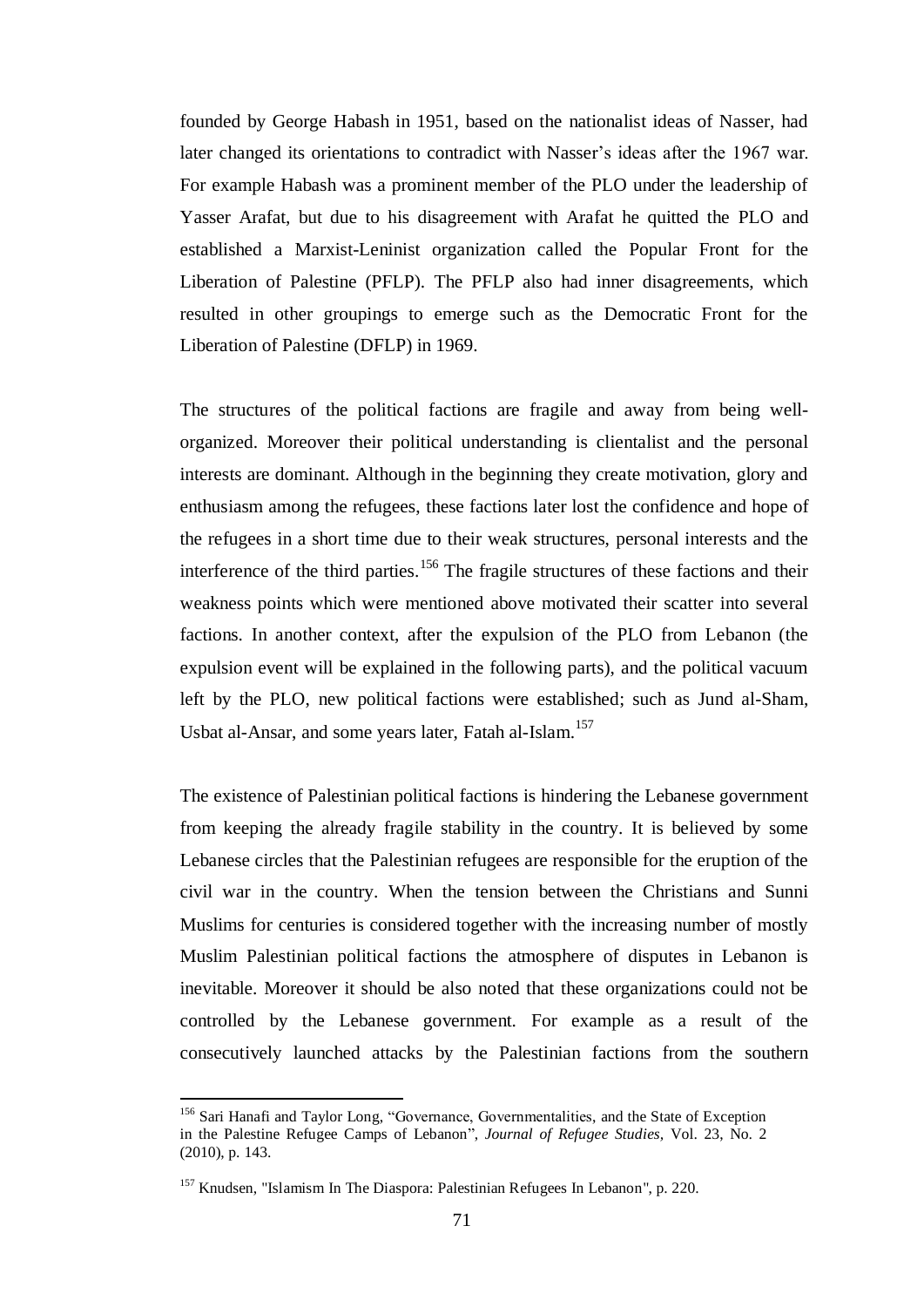Lebanese border against the State of Israel, the Nabatiyeh camp was demolished in 1982 by the Israeli air attacks and in August, 1982, Israel performed the Operation Peace for Galilee, which was ended up with the advent of the French troops and the US marines. Moreover the Israeli Defense Forces established a security zone in South Lebanon until 2000.

Consequently, because of the independent and defying policies of the Palestinian factions, the mutual hatred between the Lebanese people and the Palestinian refugees was escalated. Considered as the aliens of the country, the Palestinians could not integrate with the Lebanese society. For example, due to the disintegration between the Lebanese Shi"a and the Palestinian refugees on the background of the retaliatory Israeli attacks against southern Lebanon, the Shi"a military and political movement Amal attacked the refugee camps from 1985 to 1987 in what is called "the War of the Camps". Another tragic clash happened in 2007, in Nahr el-Bared refugee camp between the Lebanese Armed Forces and the Palestinian factions in the camp.

# **5.3.1 The Conflict between the Lebanese Armed Forces (LAF) and Fatah al-Islam (FI)**

The Fatah al-Islam (Islam"s Conquest) was established as an underground movement in Nahr el-Bared on 29 November 2006. It is a Sunni radical Islamist group, inspired from the al-Qaeda and Salafism.<sup>158</sup> The FI claims that from Marxism to nationalism, Palestinians have tried every kind of ideology, which always resulted in failure, thus FI suggests that Islam can be the only solution. <sup>159</sup> In fact the movement emerged from the secular movement Fatah al-Intifada, though it"s Islamic based ideology made FI different from Fatah al-Intifada. The purpose of the movement is to encounter Israel and the role of the US in the Middle East, and to bring Islamic sharia rule to the Palestinian refugee camps of Lebanon. The movement has a different structure because its members are from several countries of the Middle East and North Africa as well as from Russia, Albania and

<sup>158</sup> Simon Haddad, "Fatah Al-Islam in Lebanon: Anatomy Of A Terrorist Organization", *Studies In Conflict & Terrorism*, Vol. 33, No. 6 (2010), p. 553.

<sup>159</sup> Ibid.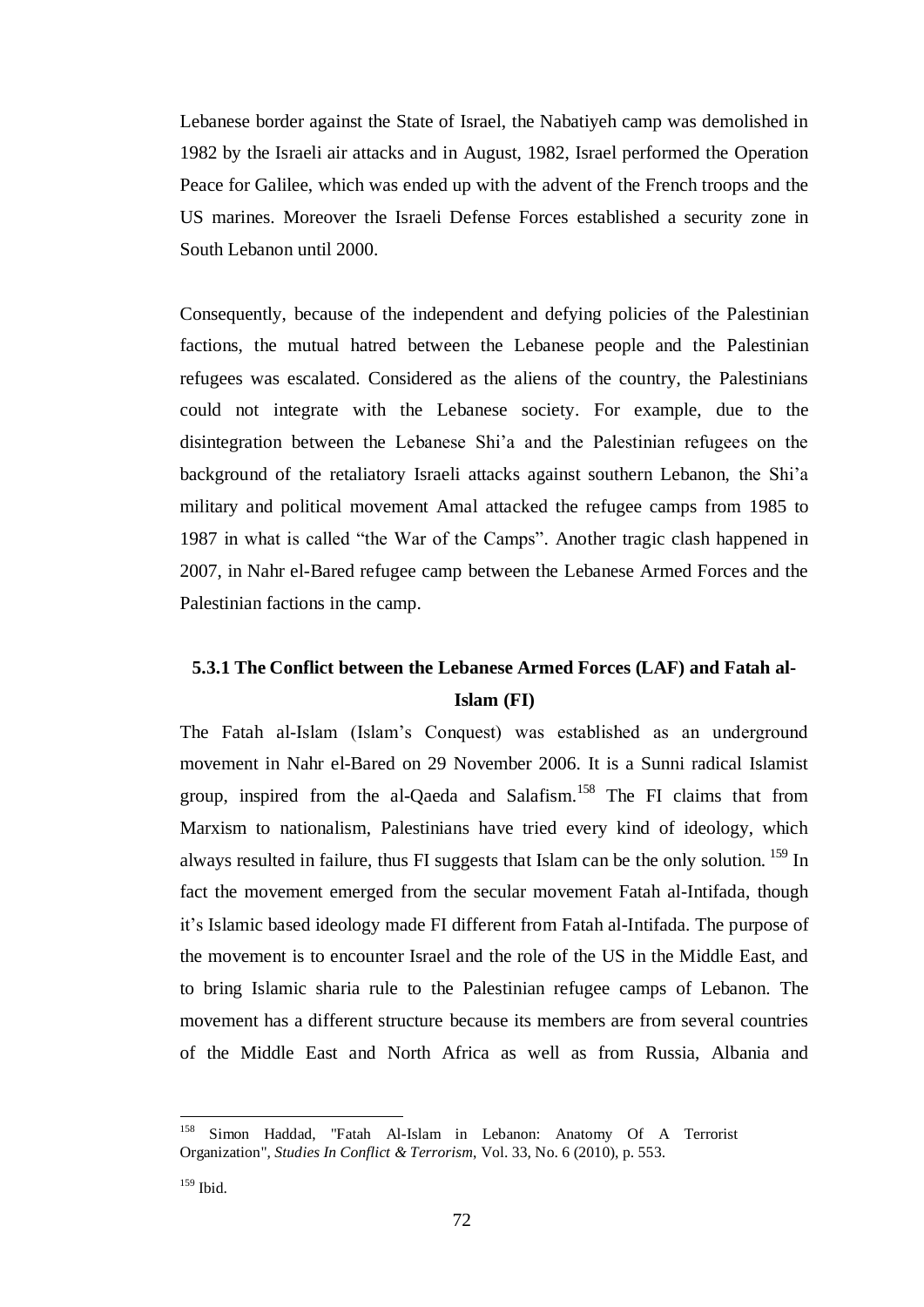Afghanistan.<sup>160</sup> Although FI is a new movement, its composition of different identities together with its unclear ties with other powers made the movement difficult to be handled by the Lebanese government.

The clashes in Nahr el-Bared were sparked when the Lebanese Internal Security attacked an apartment, in the city of Tripoli, which was believed to be a hide out of FI militants who robbed a bank. The group of militants opened fire against the Lebanese Internal Security and the situation escalated by the military attacks by the LAF against the Nahr el-Bared camp, especially after the massacre of 27 Lebanese soldiers on the camp gate after they have been attacked while sleping by the LAF militants. The mass clashes between the two sides continued for about three months and resulted in with the total destruction of the camp.<sup>161</sup> In a diplomatic endeavour to put an end to the bloody clashes between the FI and the LAF a conference was held in Vienna in September 2007 under the auspices of the Austrian government, and the UNRWA. It was agreed in the conference that the will provide financial support for the reconstruction of the camp and that all the refugees should return back to their homes in the camp by June 2011, the target which has not been realized yet. However the tendency of the Lebanese government to gain trust of the Palestinians started to be seen after the events in Nahr el-Bared especially that during the conference the Lebanese government had pledged for the first time to participate with the UNRWA in providing services for the camp. In this context, after the Nahr el-Bared crisis the former Prime Minister Fouad Siniora said:

"In earning [the Palestinian refugees"] trust and showing them that they are not the targets but the unintended victims of this crisis we have pledged to them that their evacuation is temporary, their return to Nahr el-Bared is guaranteed and the reconstruction of their homes is assured."<sup>162</sup>

<sup>&</sup>lt;sup>160</sup> Adam Ramadan, "Destroying Nahr El-Bared: Sovereignty And Urbicide In The Space Of Exception", *Political Geography* 28, (2009), p. 154.

<sup>161</sup> Gary Gambill, "The Rise of Fatah al-Islam", *Mideast Monitor*, Vol. 2, No. 1, June-July [http://www.mideastmonitor.org/issues/0705/0705\\_5.htm,](http://www.mideastmonitor.org/issues/0705/0705_5.htm) accessed on July 27, 2012.

<sup>&</sup>lt;sup>162</sup> International Crisis Group, "Lebanon's Palestinian Dilemma: The Struggle Over Nahr al-Bared", *Middle East Report*, N°117, [http://www.crisisgroup.org/en/regions/middle-east-north-africa/egypt](http://www.crisisgroup.org/en/regions/middle-east-north-africa/egypt-syria-lebanon/lebanon/117-lebanons-palestinian-dilemma-the-struggle-over-nahr-al-bared.aspx)[syria-lebanon/lebanon/117-lebanons-palestinian-dilemma-the-struggle-over-nahr-al-bared.aspx,](http://www.crisisgroup.org/en/regions/middle-east-north-africa/egypt-syria-lebanon/lebanon/117-lebanons-palestinian-dilemma-the-struggle-over-nahr-al-bared.aspx) accessed on March 1, 2012 and "For Nahr al Bared Humanitarian Flash Appeal Lebanese Republic Presidency of the Council of Ministers Lebanese-Palestinian Dialogue Committee**"**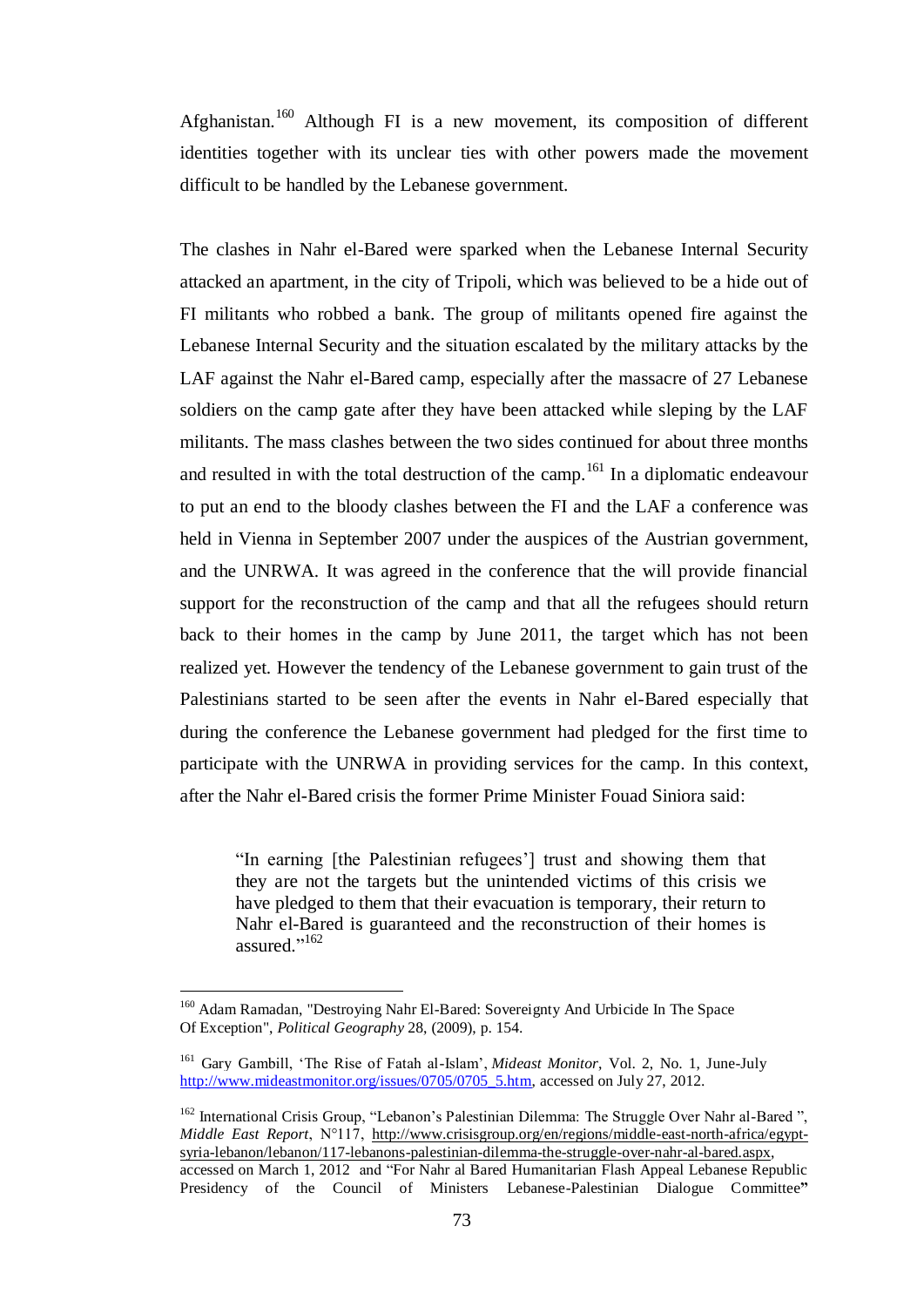According to some Lebanese politicians, the FI movement had strong ties with Syria. Former Lebanese Prime Minister Fuad Siniora declared on June 11, 2007 that the Fatah al-Islam fighters are linked to Syrian intelligence services<sup>163</sup>, also the Druze leader assured that the Fatah al-Islam has no connections with al-Qaeda and it was made in Syria.<sup>164</sup> Nevertheless, since the beginning of the rising tension in Nahr el-Bared, the Syrian officials denied "that it had links to Fatah al-Islam militants<sup>"165</sup> and rather confirmed that the Syrian government in 2002 had charged Shaker Al-Absi, the founder of FI, and jailed him until 2005.

On the other hand, according to some other views, FI was linked with Saudi Arabia and it was established in order to encounter the increasing Shi"a Hezbollah in Lebanon. "There were political allegations that the group was funded by Saudi Arabia and backed by the Lebanese authorities as part of an effort to support Lebanese Sunnis and counterweight Shi'a Hezbollah rising power."<sup>166</sup>

Regarding the eruption of the conflict in Nahr el-Bared and the total destruction of the camp, inculpatory ideas emerged among some of the Palestinian factions that the clashes were preplanned events by the Lebanese government in order to get rid of the Palestinian refugees in Lebanon. They highlighted the tough stance of the Lebanese government against the Palestinian existence in Lebanon and the poor living conditions imposed in the camps, and argued that the regulations and strictions of the Lebanese state enhanced the feeling of the Palestinian refugees that they are unwanted guests in Lebanon. The torture of several Palestinian civilians

 $\overline{a}$ 

[http://www.lpdc.gov.lb/Media-Room/Speeches/for-Nahr-al-Bared-Humanitarian-Flash-Appeal.aspx,](http://www.lpdc.gov.lb/Media-Room/Speeches/for-Nahr-al-Bared-Humanitarian-Flash-Appeal.aspx) accessed on March 1, 2012.

<sup>&</sup>lt;sup>163</sup> The Daily Star Lebanon. "Siniora says Fatah al-Islam fighters linked to Syria", posted on June 11, 2007, [http://www.dailystar.com.lb/News/Politics/Jun/11/Siniora-says-Fatah](http://www.dailystar.com.lb/News/Politics/Jun/11/Siniora-says-Fatah-al-Islam-fighters-linked-to-Syria.ashx#axzz1pP0Ap800)[al-Islam-fighters-linked-to-Syria.ashx#axzz1pP0Ap800,](http://www.dailystar.com.lb/News/Politics/Jun/11/Siniora-says-Fatah-al-Islam-fighters-linked-to-Syria.ashx#axzz1pP0Ap800) accessed on April 17, 2012.

<sup>&</sup>lt;sup>164</sup> Yalibnan. "Jumblatt: Lebanon's Fatah al Islam was made in Syria", posted on May 28, 2007, [http://yalibnan.com/site/archives/2007/05/jumblatt\\_lebano\\_3.php,](http://yalibnan.com/site/archives/2007/05/jumblatt_lebano_3.php) accessed on April 17, 2012.

<sup>&</sup>lt;sup>165</sup> Reuters, "Syria denies links to Fatah al-Islam militants", posted on May 21, 2007, [http://www.reuters.com/article/2007/05/21/us-lebanon-fighting-syria](http://www.reuters.com/article/2007/05/21/us-lebanon-fighting-syria-idUSOWE13853720070521)[idUSOWE13853720070521,](http://www.reuters.com/article/2007/05/21/us-lebanon-fighting-syria-idUSOWE13853720070521) accessed on April 17, 2012.

<sup>&</sup>lt;sup>166</sup> Haddad, "Fatah Al-Islam In Lebanon: Anatomy Of A Terrorist Organization", p. 550.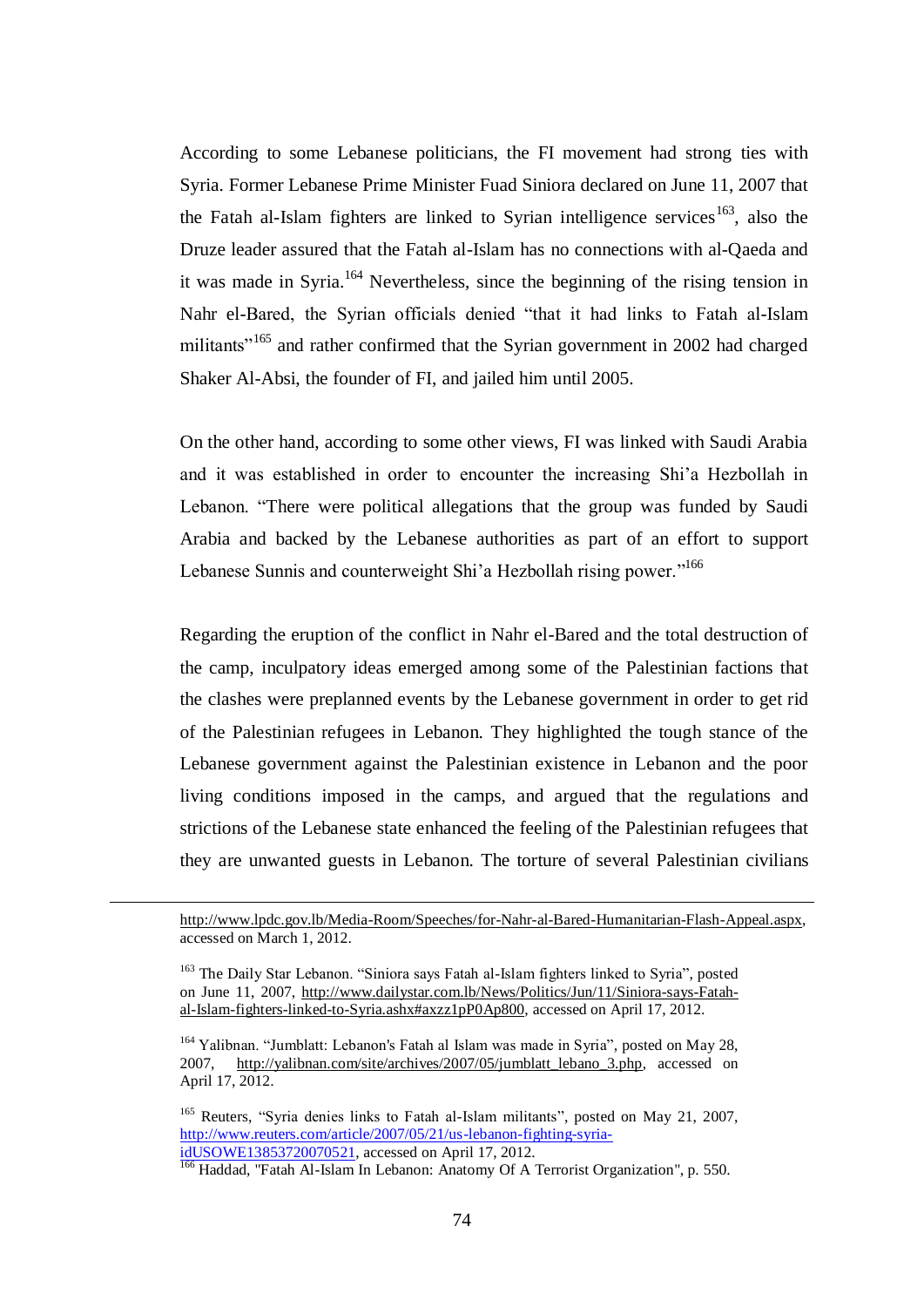during the skirmishes in Nahr el-Bared, promoted the aforementioned idea among some Palestinians concerning a hidden plan to expel the Palestinian refugees by the Lebanese government.

"What is more revealing is the fact that the interior of many homes inside the camp resembled Lebanese homes in south Lebanon, where one found homes looted, where soldiers had defecated on furniture, painted racist graffiti in the interior of homes, perched flags (Israeli flags in the case of southern Lebanon, Lebanese flags in the case of Nahr el-Bared) on top their destroyed homes, and shot bullets through refrigerators and Qur'ans alike."<sup>167</sup>

<sup>&</sup>lt;sup>167</sup> Tamara Keblaoui, "Open Letter to PM Siniora", Electronic Intifada, (October 30, 2007), quoted in Marcy Newman, "The Ongoing Nakba in Lebanon: The Case of Nahr l-Bared Refugee Camp", BADIL-Resource Center for Palestinian Residency and Refugee Rights, [http://www.badil.org/fr/visites-detudes-comparatives/item/1513-art06,](http://www.badil.org/fr/visites-detudes-comparatives/item/1513-art06) accessed on May 25, 2012.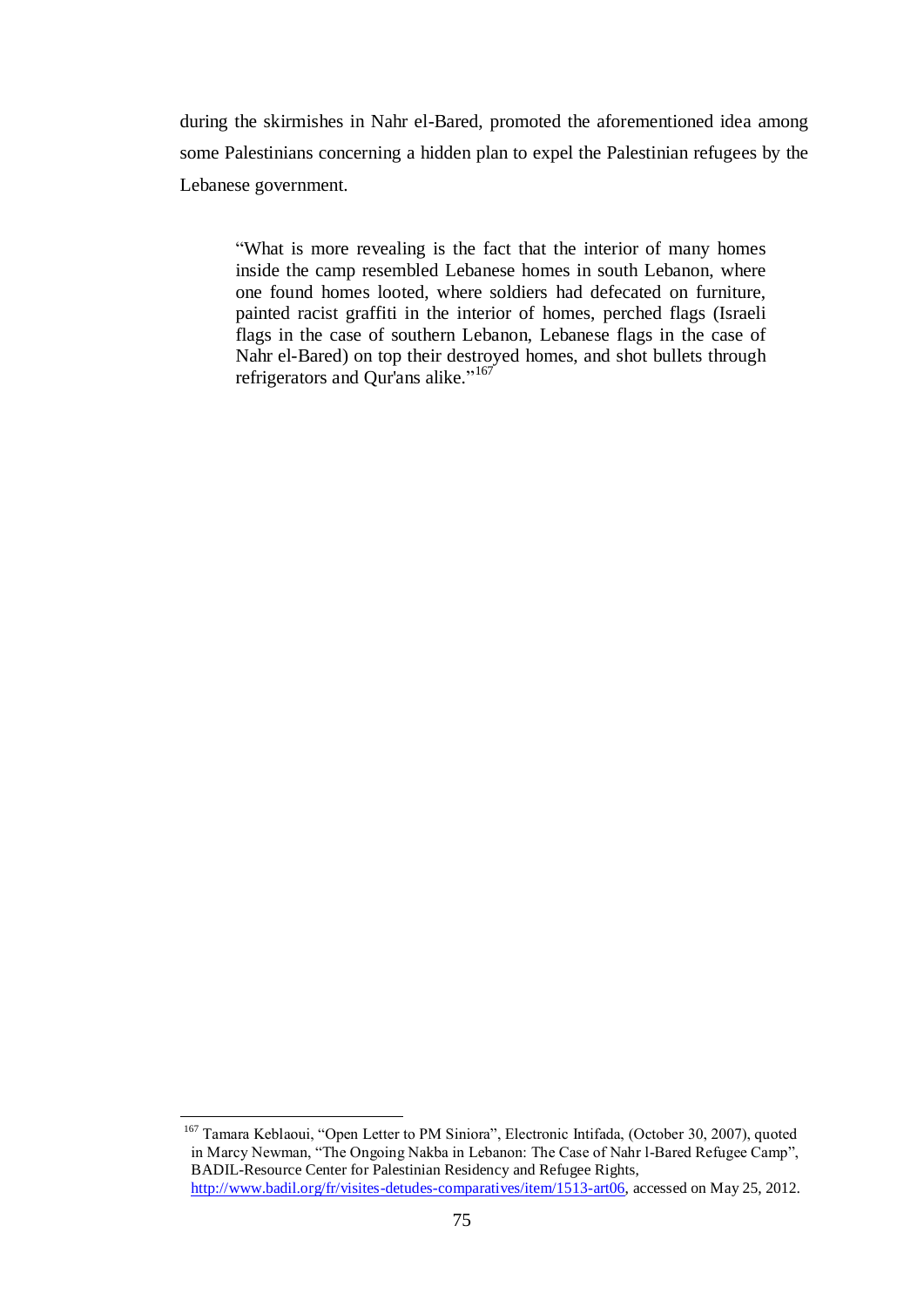#### **CHAPTER 6**

#### **CONCLUSION**

In conclusion it could be argued that partly due to the Lebanese state"s exclusionary policies against the Palestinian refugees, since 1948 the Palestinian refugees in Lebanon live under severe conditions. It could be stated that the political culture of Lebanon together with its civil wars, undeveloped economic conditions, divided society and the instability in the region have role in creating harsh Lebanese policies towards the Palestinian refugees. Although the relations between the refugees and the Lebanese based on alienation, the tense interaction between them could not be disregarded. Therefore the thesis tried to handle the incontrovertible impact of the Palestinian refugees on the Lebanese politics.

The Palestinian refugee problem in Lebanon was complicated by the special nature of the political, social, and demographic structure of the Lebanese state. The thesis reached out that the complications of that situation made the existence of the Palestinian refugees in Lebanon one of the major political problems of the country and this problem has evolved from being a political problem to being a humanitarian problem as well.

Firstly, the unique structure of the Lebanese regime was reflected on the situation of the Palestinian refugees in Lebanon. In the sense that the traditional political fiber; the confessionalism-the basic pillar of the Lebanese political regime, was explained, which made the Lebanese state very cautious and sceptical against the Palestinian existence in the country for fear that they would interfere and destabilize the fragile structure of the Lebanese institutions.

The Palestinian refugee problem is a chronic and long lasting phenomenon and thus, secondly in order to reflect its importance together with its great impact in the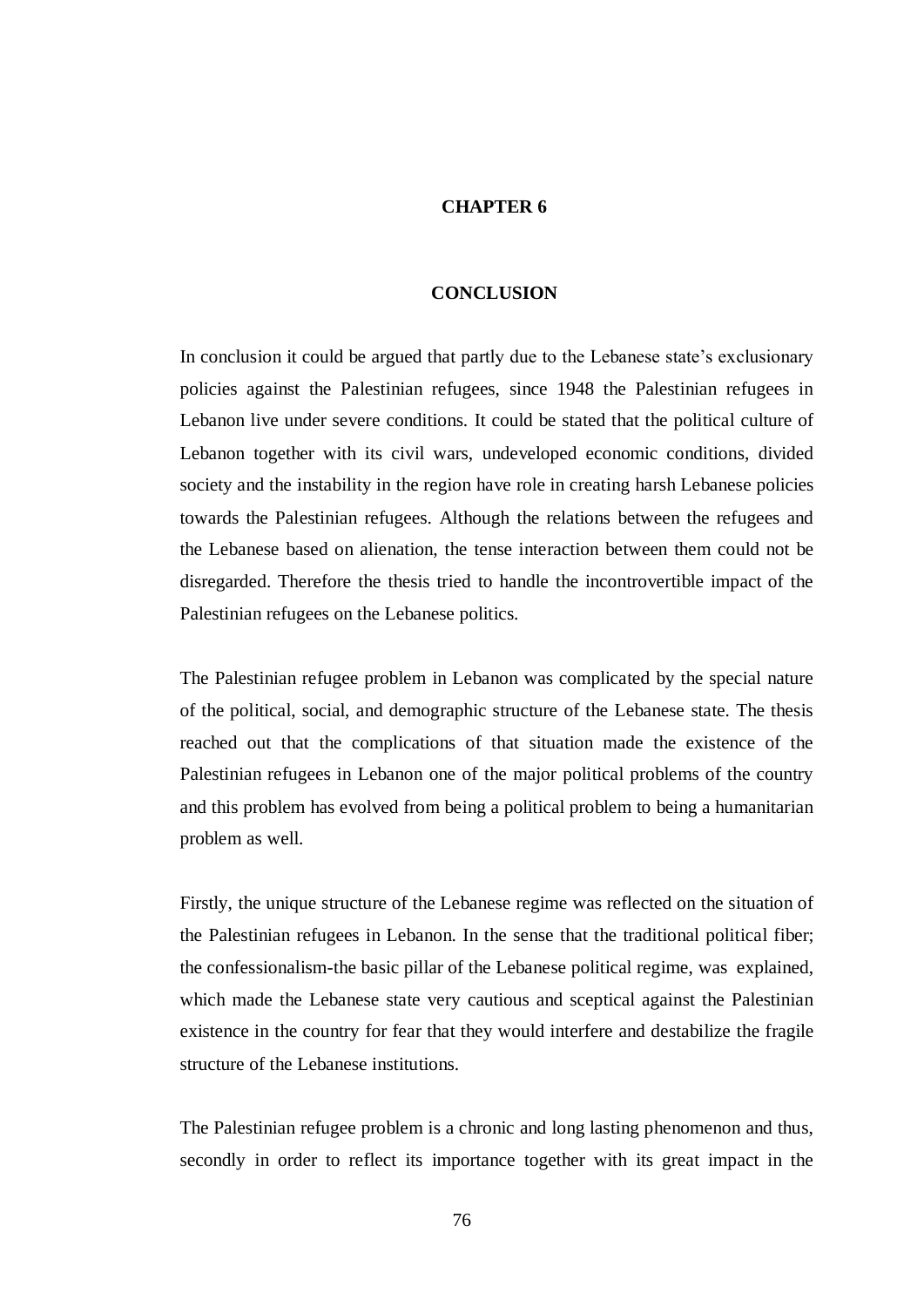Middle East, the reasons behind it were clarified as well as referring to the disagreements among the historians and scholars. From that point, the settlement of the refugees in Lebanon has been dealt with the heavy living conditions in the refugee camps, where the Palestinian refugees live. According to that thirdly it could be suggested that the basic necessities in the camps such as; the infrastructural problems, over crowdedness, poverty, destitution, unemployment, limited access to educational, health and governmental services, should be dispelled from the camps as soon as possible.

It is significant that according to the demographic structure graphs of the refugee camps, the young population is high. Therefore it could be stated that the lack of basic necessities in the refugee camps cause the young Palestinians to hate from the Lebanese, and to join military Palestinian factions, which threatens the stability of Lebanon as well as its position in the region. Although the UNRWA plays a significant role in the daily lives of the refugees, the thesis underlined that these services are inadequate, not comprehensive and not strong enough to be maintained.

The cautiousness of the Lebanese against the Palestinian refugees are reflected on different Lebanese laws and regulations which are biased against the Palestinian refugees and depriving them from some rights which are already given to other foreigners in the country. Fourthly, the thesis handled this topic by underlining the situation concerning the labor laws, land property rights and some other public rights and freedoms which all showed the systematic policy of marginalization practiced by the different Lebanese governments against the Palestinians.

It was highlighted that the Lebanese state follows exclusionist policies against the Palestinian refugees. Due to the economic, social and political problems in the country which have been influenced by the sectarianism for centuries, the refugees in Lebanon were exposed to isolation, exclusion and alienation. The Lebanese government clarified the Palestinian refugees as the greatest menace to national security, which is tremendously explosive to destroy the whole Lebanese political system.<sup>168</sup> Concerning the marginalization against the Palestinian refugees, the

<sup>&</sup>lt;sup>168</sup> Haddad and Jamali, "The Politics of Refugees' Non Integration: The Dilemma of Palestinians in Lebanon", p. 5.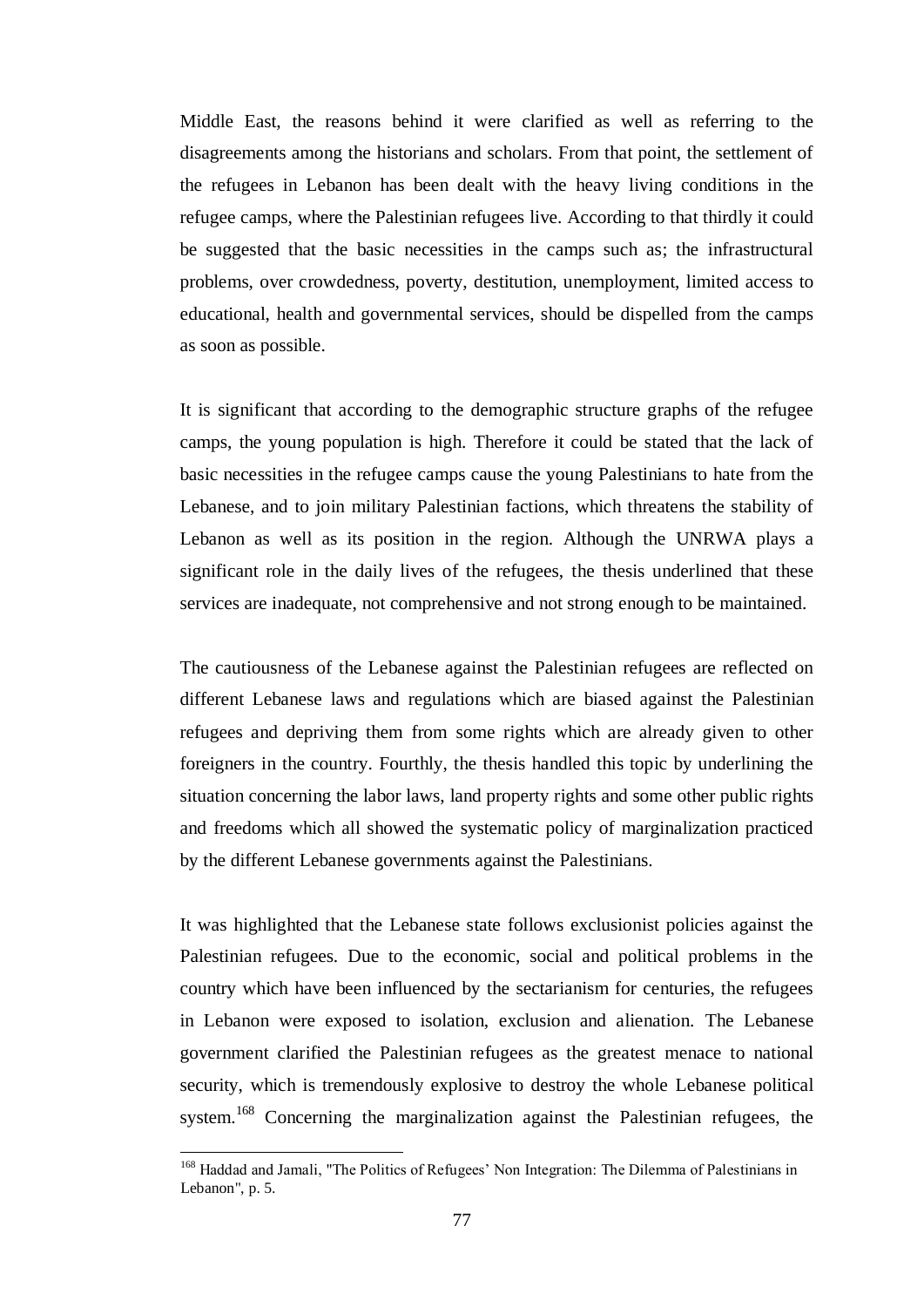translation of the Lebanese laws from Arabic to English, facilitated to support my arguments in a good way. As a result of these sanctions, it was clarified that the Palestinians in Lebanon are debarred from having the Lebanese citizenship, and thus they were excluded from basic rights such as the social security rights, right to vote and to be easily employed.

I also gave examples from the daily life about the Lebanese discrimination against the Palestinian refugees. It was noted that the Lebanese tendency for such contemptuous policies against the refugees increased especially after the 1975 Lebanese civil war, due to the general Lebanese perception that the Palestinian refugees were responsible from the civil war as well as the assassinations of the Lebanese political figures. As a result for example they were harshly humiliated in the borders of the refugee camps and their right to travel is restricted as well. The former Sunni Muslim Prime Minister, Shafiq Wazzan explains the bilateral relations between the Palestinian refugees and Lebanese people in a summarized

way.

"There were two brothers living near each other. A guest arrived and asked for shelter. One brother closed the door; the other was more tolerant, and invited the guest in. The guest stayed longer than anticipated. He then brought his wife, and then his cousins, and then even his friends. While originally he had occupied a little corner of the three bedroom house, he soon took over most of the house and was knocking at the master bedroom. This is our story with our brothers the Palestinians."<sup>169</sup>

Fifthly it was argued that due to the difficulties of the Palestinian refugees in the Middle East, the Palestinian factions were established. Although the legitimacy of these factions could be argued, it could be said that they played a great role in alleviating the humiliation that the Palestinians were exposed to especially in Lebanon. It was emphasized that the UNRWA led programs are inadequate to meet the basic needs of the refugees. On this regard, the Palestinian political and military factions provided many facilities for the refugees such as creating job opportunities and vital health services.

<sup>169</sup> Elie A. Salem, *Violence and Diplomacy in Lebanon*, (London: I.B. Tauris, 1995), p.60 quoted in Michael C. Hudson, "Palestinians and Lebanon: The Common Story", p. 254.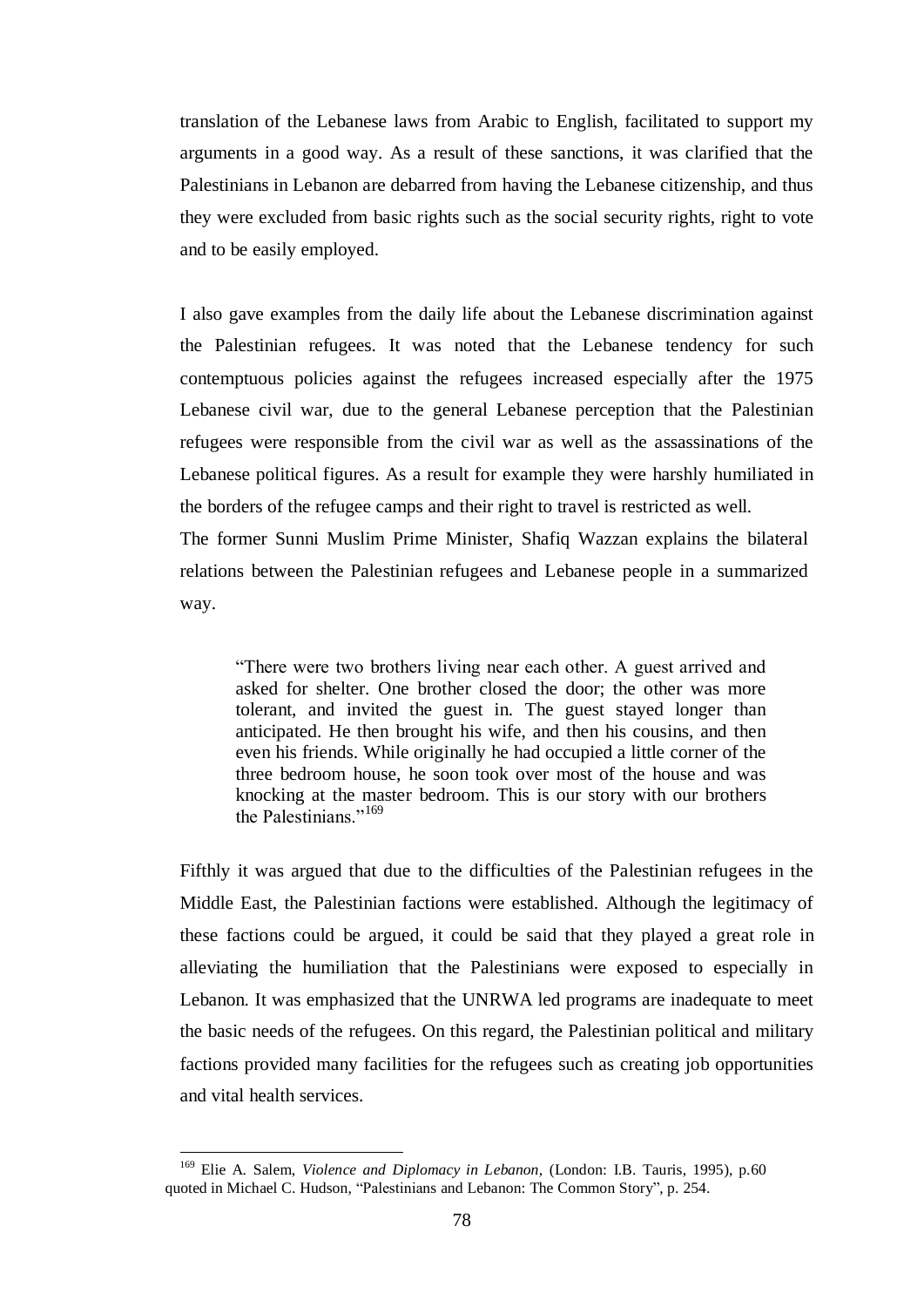It was argued that among many other factions, the Palestine Liberation Organization (PLO) had a pivotal role in guarding the Palestinian refugees. The chapter also explained how the PLO attracted the retaliatory attacks of Israel against the Lebanese state and as a result it weakened the authority of the Lebanese government, which escalated the tension between the Palestinian refugees and the Lebanese society.

It could be suggested that the PLO filled the lack of motivation among the Palestinian refugees. Moreover because it was established by the Palestinians and it provided assistance for the Palestinian refugees, which could not be adequately met by the other NGOs and the UNRWA, it gained the trust and support of almost all of the Palestinian refugees in Lebanon.

However it could be argued that the mobilization among the Palestinian refugees, which was created by the PLO weakened due to the mistrust created by the eviction of the PLO from Lebanon in 1982. On this regard in the same year another kind of discrimination of the Lebanese government appeared by means of the massacres in Sabra and Shatila. This example could be regarded as one of the hateful example of the Lebanese state against the Palestinian refugees in Lebanon. The following events after the massacres were reflected in the context that the Palestinian existence in Lebanon has always been resisted by the Lebanese.

It is expected that no positive change would happen to such stance of the Lebanese state against the Palestinians especially that the Lebanese structures and institutions are still based on the same fragile confessional regime and the Lebanese people perceive the Palestinian existence as a threat to the stability of the country. It is also apparent that the international community does not have any mechanism to put pressures on the Lebanese government to change its tough stance against the Palestinian refugees as the Lebanese government is so stick to the principles of sovereignty to encounter such calls for improvements thus the situation of the refugees would probably remain the same on the long run.

With the current developments in the neighboring Syria, Lebanon has witnessed some incidents of religious tension recently and clashes between the sects of the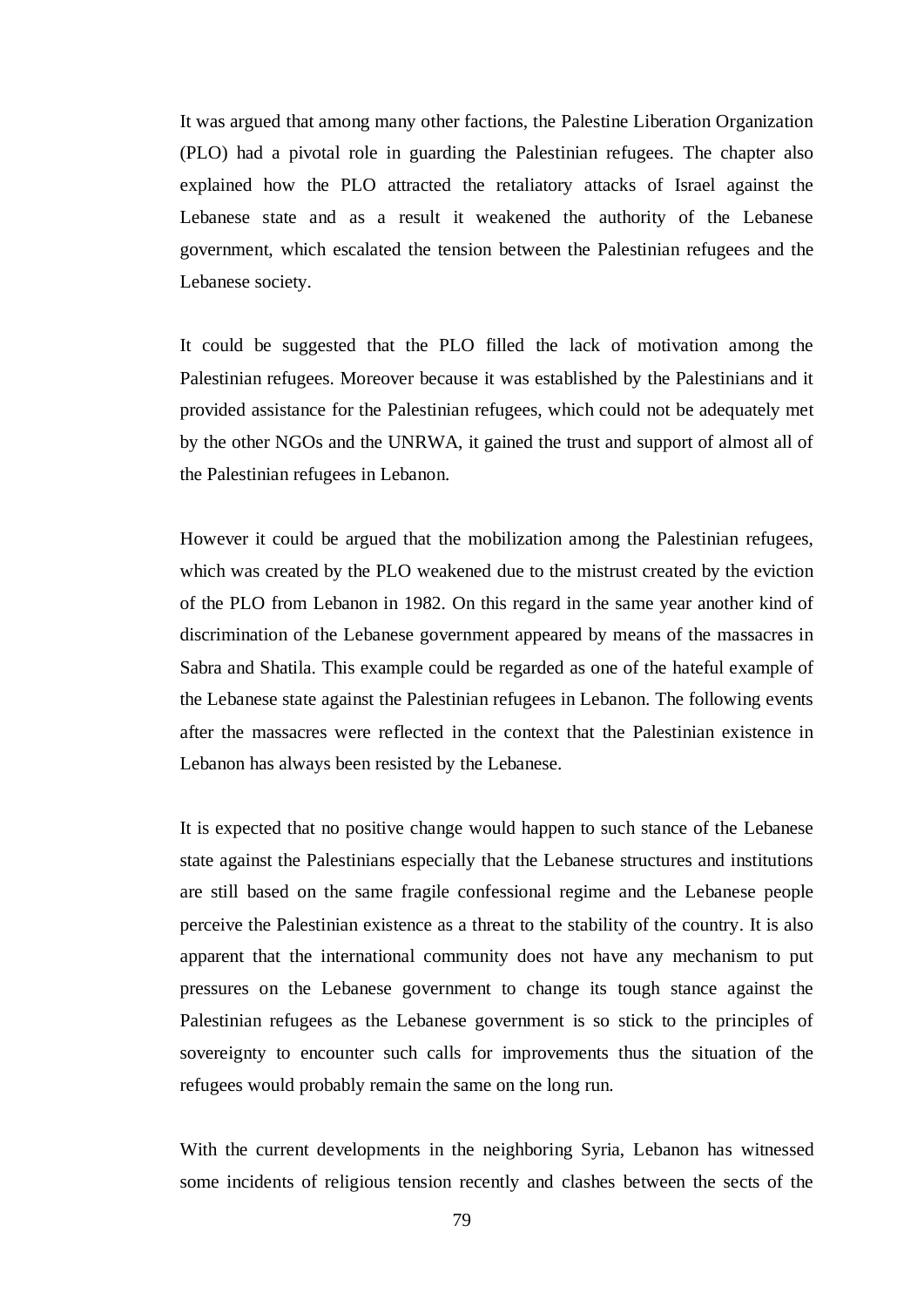society. These events reveal that the sensitivities between the different religious groups are still so high in the country. The situation which makes Lebanon keep its suspicion and cautious against the external factors and its potential impact on the internal situation. On this regard the Palestinian existence is the most apparent factor which Lebanese are keen to avoid.

Also with the developments in the Arab Spring countries, it is expected that some Palestinians, who live in the Arab Spring countries, would be willing to return back to settle down with their families in Lebanon. The situation would face with the Lebanese resistance against such Palestinian wishes and would create a potential crisis in the region.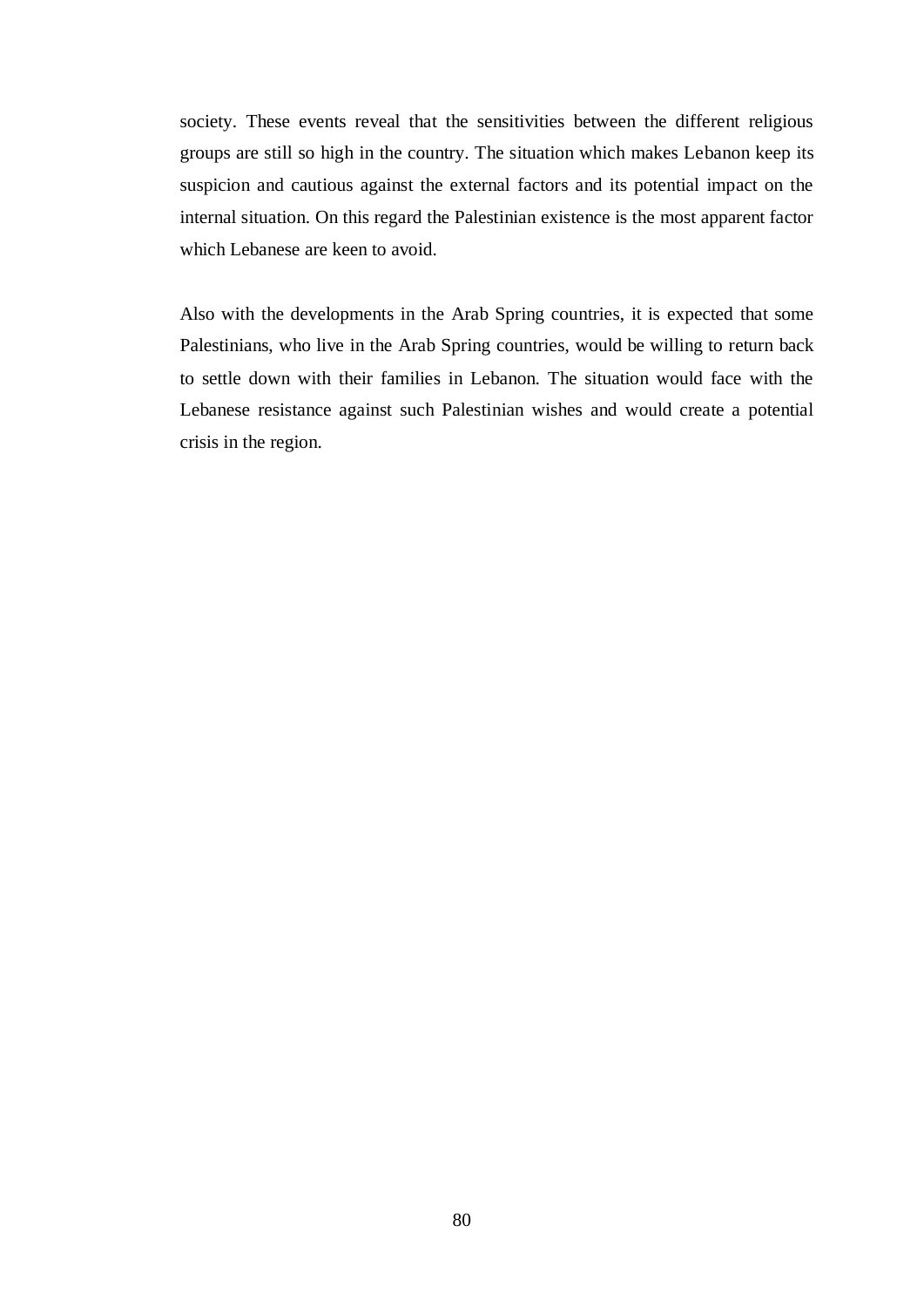#### **LIST OF REFERENCES**

#### **Books and Articles**

Ajami, Fouad. The Vanished Imam: Musa Al-Sadr and the Shia of Lebanon, (London: I.B. Tauris & Co. Ltd. Publishers, 1986).

Al-Hout, Bayan Nuwayhed. Sabra and Shatila: September 1982, (Canada: Pluto Press, 2004).

Al-Husayni, Husayni. "Husayni Al-Husayni on the Palestinians in Lebanon" in *Journal of Palestine Studies,* Vol. 15, No. 2 (Winter 1986).

Arab Reports and Analysis. "Serious Clashes over the Palestinians in Lebanon" in *Journal of Refugee Studies,* Vol. 4, No. 4 (Summer, 1975).

Aruri, Naseer. (ed.), Palestinian Refugees: The Right of Return, (European Union: Pluto Press, 2001).

Baraka, Hoda. Palestinians in Lebanon: Chains of Misery (Bound by the Law and the Market) (The American University in Cairo Forced Migration and Refugee Studies Program (FMRS) Cairo to Camps, February 2008).

Brynen, Rex. "The Politics of Exile: The Palestinians in Lebanon" in *Journal of Refugee Studies,* Vol. 3, No. 3 (1990).

El-Khazen, Farid. "Permanent settlement of Palestinians in Lebanon: A recipe for Conflict" in *Journal of Refugee Studies,* Vol. 10, No. 3 (1997).

Ellis, Kail C. (ed.), Lebanon"s Second Republic: Prospects for the Twenty-first Century, (Gainesville, FL: University Press of Florida, 2002).

Fadlallah, Muhammad Husayn. "The Palestinians, the Shi"a, and South Lebanon" in *Journal of Palestine Studies*, Vol. 16, No. 2 (Winter, 1987).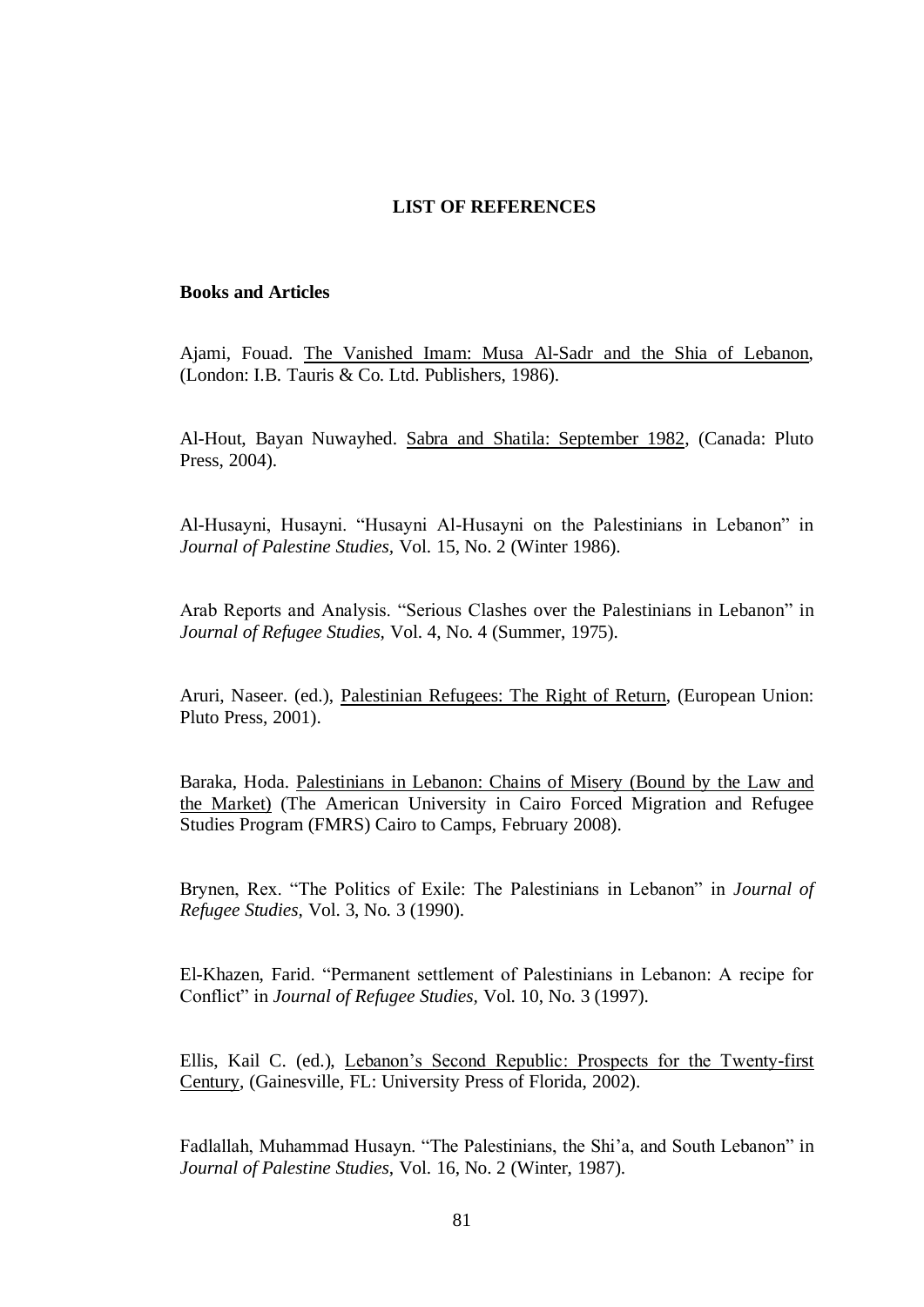Farsoun, Samih K. and Zacharia, Christina E. "Palestine and the Palestinians" in Naseer Aruri, (ed.), Palestinian Refugees: The Right of Return, (European Union: Pluto Press, 2001).

Farsoun, Samih K. and Wingerter, Rex B. "The Palestinians in Lebanon" in *SAIS Review*, [n.s.]: [1/2]:3 (Winter: 1982).

Feldestein, Ariel L. Ben-Gurion, Zionism and American Jewry: 1948-1963, (London: Routledge, 2006).

Fisk, Robert. Pity the Nation, (The United Kingdom: Oxford University Press, 2001).

Gade, Tine "Fatah al-Islam in Lebanon: Between Global and Local Jihad" in Norwegian Defence Research Establishment (FFI), 2007.

Gambill, Garry C. "Ain al-Hilweh: Lebanon"s "Zone of Unlaw"" in *Middle East Intelligence Bulletin,* Vol. 5, No. 6, (June, 2003).

Gambill, Garry C. "The Rise of Fatah al-Islam" in *Mideast Monitor*, Vol. 2, No. 1, (June-July, 2007).

Gemayel, Pierre. "Lebanese Nationalism and its Foundations: The Phalangist Viewpoint," in Kemal H. Karpat, (ed.), Political and Social Thought in the Contemporary Middle East, (New York: Praegaer, 1968).

Habib, Rima R., Basma, Shiraz H., and Yeretzian, Joumana S., "Harboring illnesses: On the association between disease and living conditions in a Palestinian refugee camp in Lebanon" Faculty of Health Sciences, American University of Beirut, Lebanon, in *International Journal of Environment Health Research*, Vol. 16, No. 2, (April, 2006).

Haddad, Simon. "Fatah Al-Islam in Lebanon: Anatomy of a Terrorist Organization" in *Studies In Conflict & Terrorism*, Vol. 33, No. 6, (2010).

Haddad, Simon and Jamali, Dima. "The Politics of Refugees" Non Integration: The Dilemma of Palestinians in Lebanon" in *Journal of International Migration and Integration,* Vol. 4, No. 1 (Summer, 1974).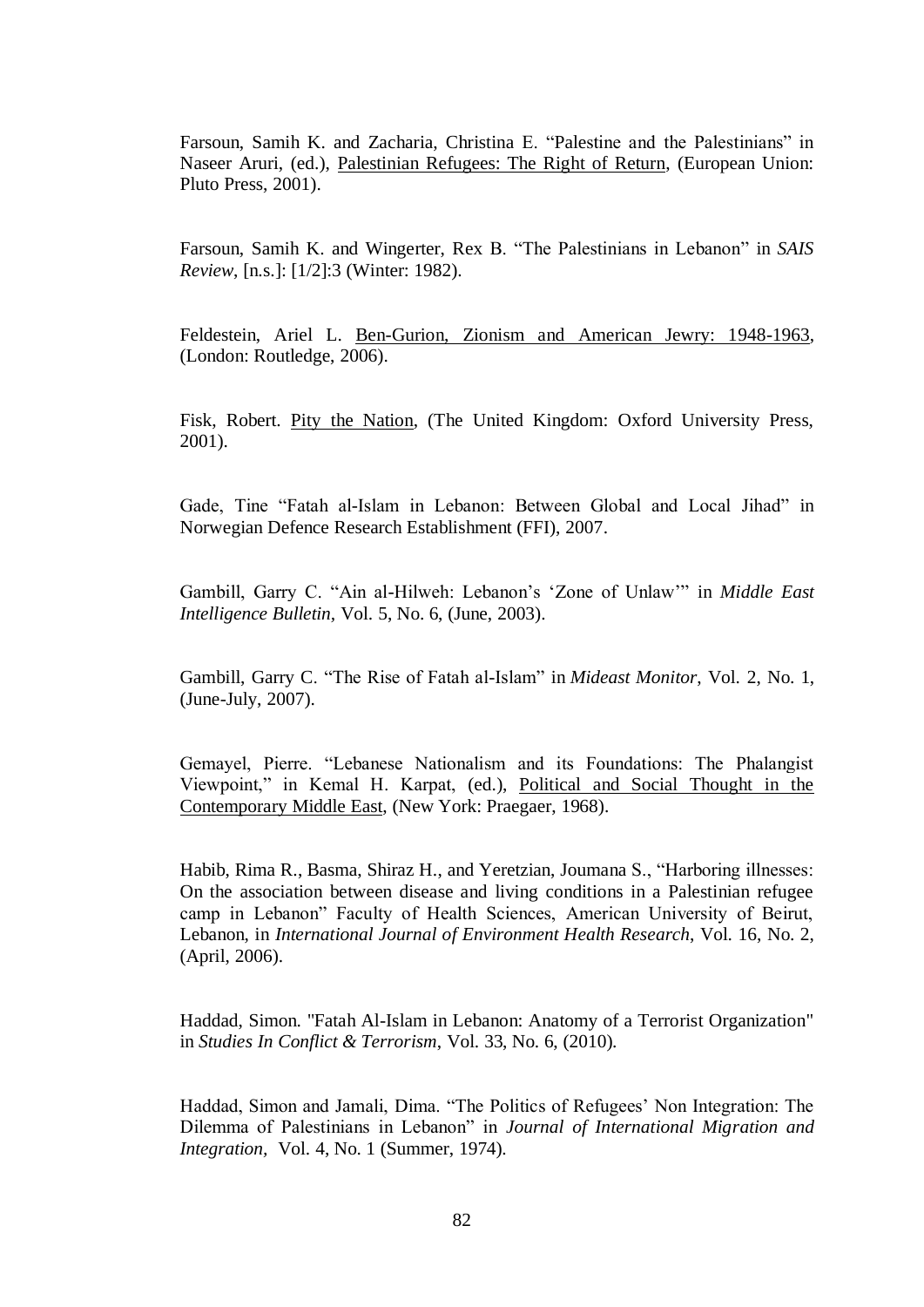Hagopian, Edward and Zahlan, A. B. "Palestine"s Arab Population: The Demography of the Palestinians" in *Journal Of Palestine Studies,* Vol. 3, No. 4 (Summer, 1974).

Hanafi, Sari and Long, Taylor. "Governance, Governmentalities, and the State of Exception in the Palestine Refugee Camps of Lebanon" in *Journal of Refugee Studies*, Vol. 23, No. 2. (2010).

Haugbolle, Sune. War and Memory in Lebanon, (New York: Cambridge University Press, 2010).

Hirst, David. "No Palestinians in the Land of Lebanon" in *Journal Of Palestine Studies,* Vol. 12, No.3 (Spring, 1983).

Hudson, Michael C. "Palestinians and Lebanon: The Common Story" in *Journal Of Refugee Studies,* Vol. 10, No.3 (1997).

Hudson, Michael C. "The Palestinians After Lebanon" in *Current History*, 84:498 (January, 1985).

Ibrahim, Jennifer. "The Discrimination Against Palestinian Refugees Living In Lebanon" in *Palestine-Israel Journal Of Politics, Economics & Culture*, 15.1/2, (2008).

 Informationsprojekt Naher und Mittlerer Osten/Berlin Alternative Information Center/Bethlehem, "Appeal against the Expulsion of Palestinian Refugees from Germany to Lebanon", (August 15, 1997).

International Crisis group, "Lebanon"s Palestinian Dilemma: The Struggle over Nahr al-Bared" in *Middle East Report*, N°117, (March 2012).

Karsh, Efraim. Palestine Betrayed, (Great Britain: Yale University Press, 2010).

Katz, Samuel M. and Russell, Lee E. Armies in Lebanon 1982-84, (London: Men At Arms Series-Osprey Publishing, 1985).

Khalidi, Muhammad Ali and Riskedahl, Diane. "The Road to Nahr al-Barid: Lebanese Political Discourse and Palestinian Civil Rights" in *Middle East Research and Information Project*, Vol. 37 (Fall: 2007).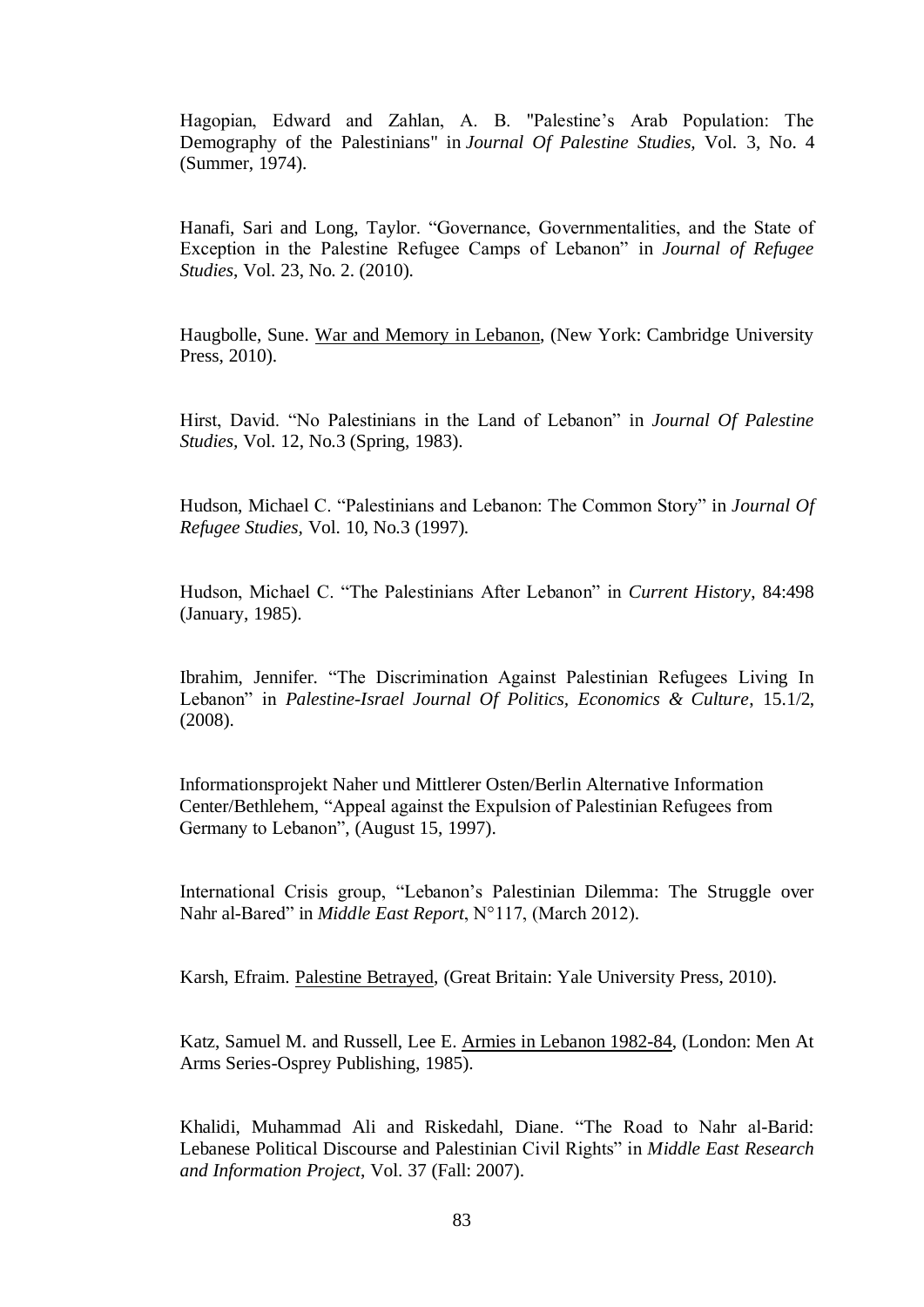Khalidi, Rashid. "The Palestinians in Lebanon: Social Repercussions of Israel's Invasion" in *Middle East Journal*, Vol. 38, No. 2 (Spring, 1984).

Khalidi, Walid. "The Palestine Problem: An Overview" in *Journal of Palestine Studies*, Vol. 21, No. 1 (Autumn, 1991).

Khalidi, Walid. "Why Did the Palestinians Leave, Revisited" in *Journal of Palestine Studies*, Vol. 34, No. 2 (Winter, 2005).

Khalili, Laleh. Heroes and Martyrs of Palestine: The Politics of Commemoration, (The United States of America: Cambridge University Press, 2006).

Knudsen, Are. "Islamism In The Diaspora: Palestinian Refugees In Lebanon" in *Journal Of Refugee Studies*, Vol. 18, No. 2 (2005).

Knudsen, Are. "Widening The Protection Gap: The 'Politics Of Citizenship' For Palestinian Refugees In Lebanon, 1948-2008" in *Journal Of Refugee Studies*, Vol. 22, No.1 (2009).

Krämer, Gudrun. A History of Palestine: From the Ottoman Conquest to the Founding of the State of Israel, (The United States of America: Princeton University Press, 2008).

Landesz, Tamas. "Preparing For Peace: A Report From A Palestinian Refugee Camp In Lebanon" in *Kennedy School Review*, Vol. 9 (2009).

Larkin, Craig. Memory and Conflict in Lebanon: Remembering and Forgetting the Past, (New York: Routledge, 2012).

Llewellyn, Tim. Spirit of the Phoenix, (The USA: Lawrence Hill Books, 2010).

Maoz, Zeev. Defending the Holy Land, A Critical Analysis of Israel"s Security and Foreign Policy, (Ann Arbor: University of Michigan Press, 2006).

Masalha, Nur. "A Land without a People: Israel, Transfer and the Palestinians, 1949–96" in Naseer Aruri, (ed.), Palestinian Refugees: The Right of Return, (European Union: Pluto Press, 2001).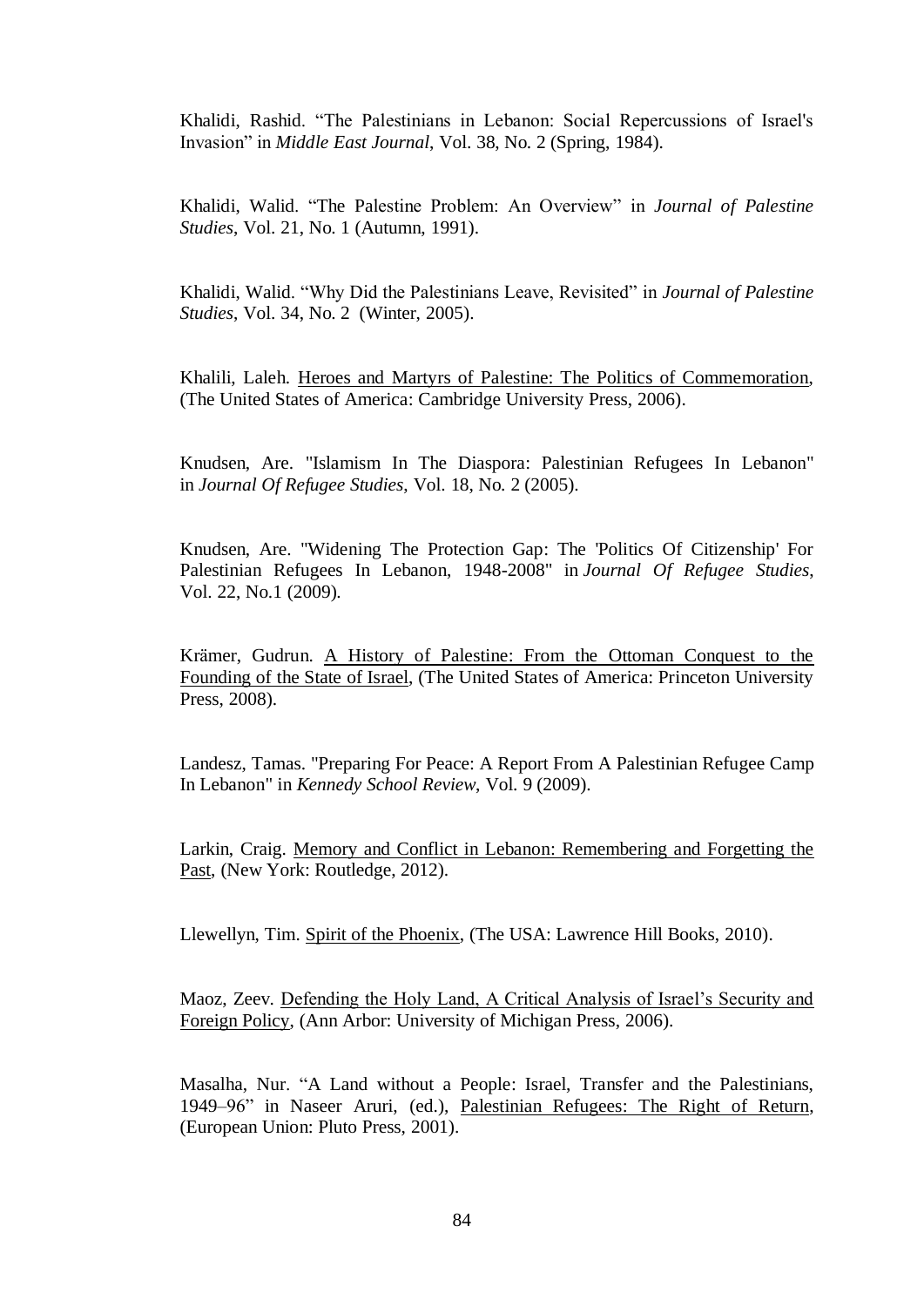Masalha, Nur. "The Historical Roots of the Palestinian Refugee Question" in Naseer Aruri, (ed.), Palestinian Refugees: The Right of Return, (European Union: Pluto Press, 2001).

Masalha, Nur. Imperial Israel and the Palestinians: The Politics of Expansion, (Sterling, VA : Pluto Press, 2000).

McCann, Paul. "The Role Of UNRWA And The Palestine Refugees" in *Palestine-Israel Journal of Politics, Economics & Culture* 15/16.4/1 (2008).

MERIP. "Lebanon"s Palestinians" in *Middle East Report*, No. 186, After Oslo: The Shape of Palestine to Come (Jan.-Feb., 1994).

Middle East Reporter (Weekly Edition), "Palestinians: Regional Tension Puts Ein al-Hilweh Camp on the Boil", (January 6, 2012).

Ministry of Foreign Affairs of Norway, "Norway to Give NOK 10 Million for Palestinian Refugee Camp", (June 24, 2008).

Morris, Benny. The Birth of the Palestinian Refugee Problem Revisited, (New York: Cambridge University Press, 2004).

Morris, Benny. 1948-The First Arab-Israeli War, (New Haven and London: Yale University Press, 2008).

Mroueh, Kerim and Sabbagh, Sabir. "Lebanon is Where the US and Israel will Settle Accounts with the Palestinians." *MERIP Reports*, No. 77 (May, 1979).

Najem, Tom. Lebanon: The Politics of a Penetrated Society, (New York: Routledge, 2011).

Newman, Marcy. "The Ongoing Nakba in Lebanon: The Case of Nahr el-Bared Refugee Camp", BADIL-Resource Center for Palestinian Residency and Refugee Rights, 2010.

NOW Lebanon. "Chronology of a Crisis", (June 15, 2007).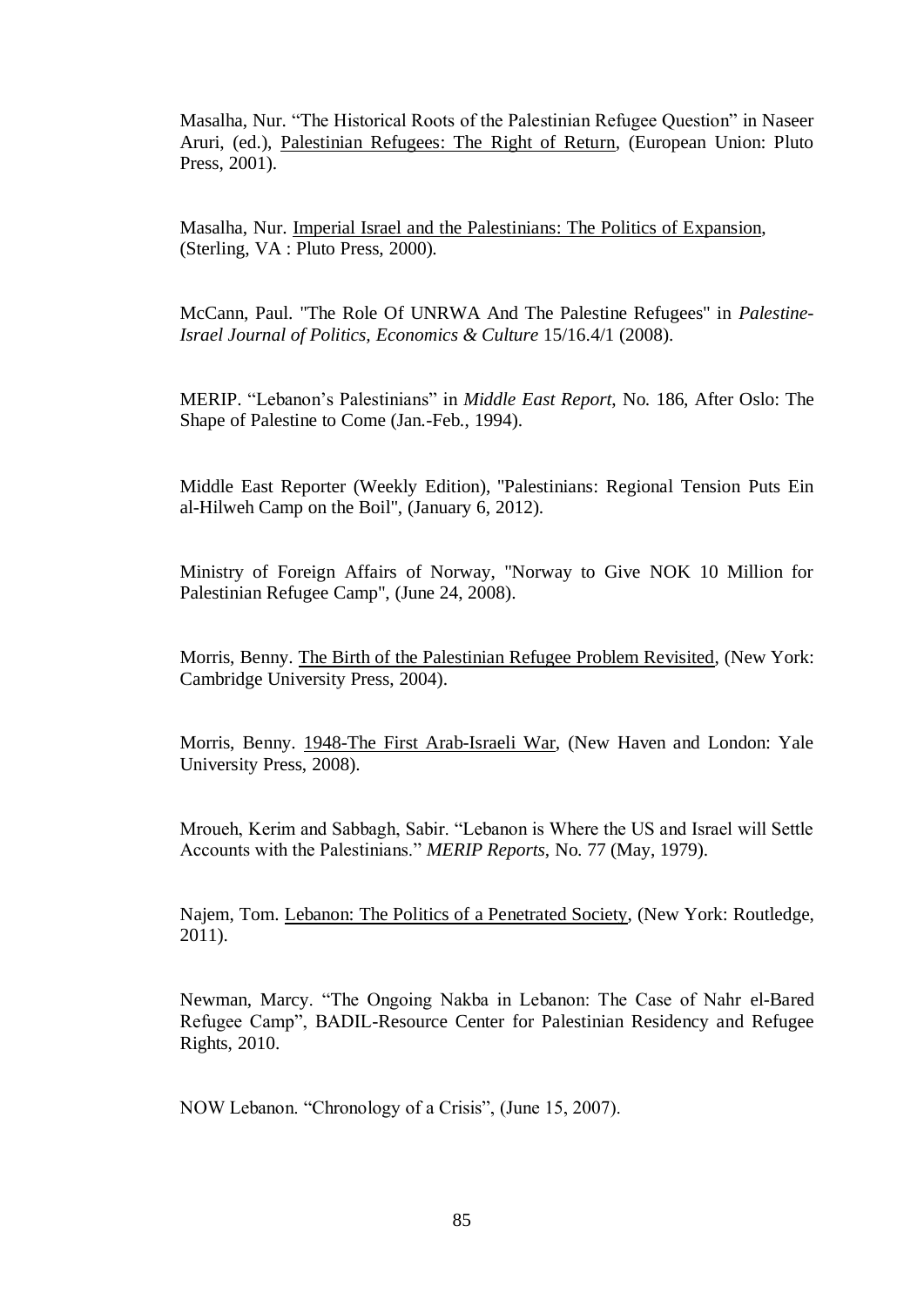Office of the United Nations High Commissioner for Refugees, The State of the World's Refugees 2006: Human Displacement in the New Millennium, (Oxford; New York: Oxford University Press, 2006).

Pappe', Ilan. A History of Modern Palestine, (The United States of America: Cambridge University Press, 2006).

Pappe´, Ilan. The Making of the Arab-Israeli Conflict, 1947-51 History of Modern Palestine, (London: I.B. Tauris & Co. Ltd. Publishers, 1992).

Peteet, Julie. "From Refugees To Minority: Palestinians In Post-War Lebanon" in *Middle East Report* 200 (1996).

Peteet, Julie. "The Dilemma of the Palestinians in Lebanon" in Kail.C. Ellis, ed., Lebanon"s Second Republic: Prospects for the Twenty-first Century, (Gainesville, FL: University Press of Florida, 2002).

Pina, Aaron D. "Palestinian Factions" in *Congressional Research Service Report for Congress,* (2005).

Rabinovich, Itamar and Reinharz, Jehuda, (ed.), Israel in the Middle East: Documents and Readings on Society, Politics, and Foreign Relations, Pre-1948 to the Present, (The United States of America: Brandeis University Press, 2008).

Ramadan, Adam. "Destroying Nahr El-Bared: Sovereignty and Urbicide In The Space Of Exception" in *Political Geography*, Vol. 28, (2009).

Reuters. "Syria denies links to Fatah al-Islam militants", (May 21, 2007).

Rogan, Eugene L. and Shlaim, Avi, (ed.), The War for Palestine: Rewriting the History of 1948, (Cambridge: Cambridge University Press, 2007).

Rougier, Bernard. Everyday Jihad, (The United States of America: Harvard University Press, 2007).

Said, Wadie. "The Obligations of Host Countries to Refugees Under International Law: The Case of Lebanon" in Naseer Aruri, (ed.), Palestinian Refugees: The Right of Return, (European Union: Pluto Press, 2001).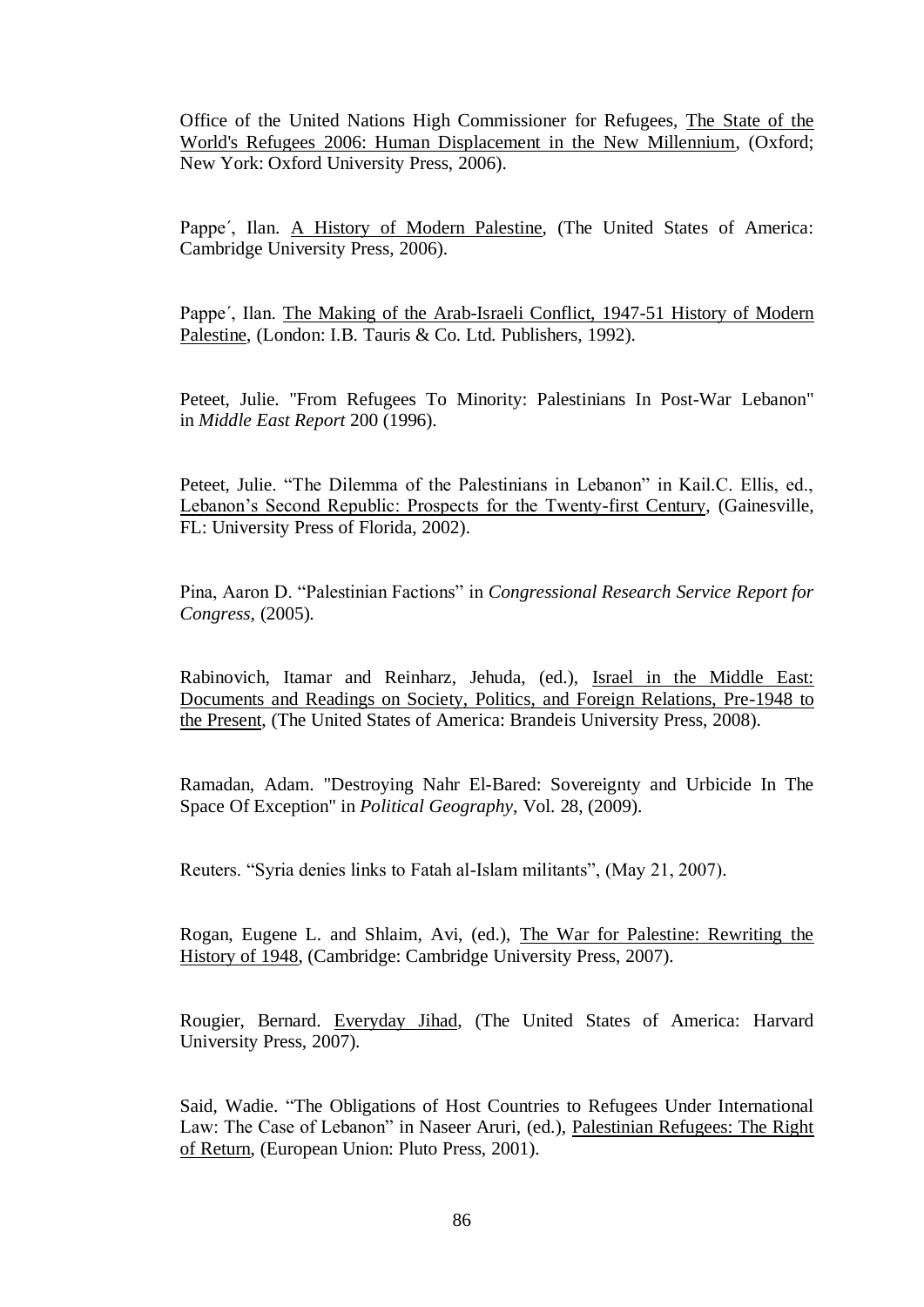Salem, Elie A. Violence and Diplomacy in Lebanon, (London: I.B. Tauris, 1995).

Samra, Hoda. "UNRWA and UNICEF Inaugurate Water Infrastructure Construction in Lebanon Camps", *UNISPAL*, (July 20, 2011).

Sayah, Paul Nabil. "Muslim-Christian Relations in Lebanon: A Christian Perspective" in Kail.C. Ellis, (ed.), Lebanon's Second Republic: Prospects for the Twenty-first Century, (Gainesville, FL: University Press of Florida, 2002).

Sayigh, Rosemary. "Palestinians in Lebanon: Harsh Present, Uncertain Future" in *Journal of Palestine Studies*, Vol. 25, No. 1 (1995).

Schulze, Kirsten E. "Israeli-Lebanese Relations: A future Imperfect?" in Kail.C. Ellis, (ed.), Lebanon"s Second Republic: Prospects for the Twenty-first Century, (Gainesville, FL: University Press of Florida, 2002).

Shlaim, Avi. "Reflections On The Israeli–Palestinian Conflict" in *Asian Affairs*, Vol. 42, No. 1 (2011).

Sirhan, Bassem. "Education and the Palestinians in Lebanon" in "The Socio-Economic Conditions Of Palestinians In Lebanon" in *Journal of Refugee Studies*, Vol. 10, No. 3 (1997).

Sorenson, David S. Global Security Watch – Lebanon: A Reference Handbook, (The USA: ABC-CLIO, LLC, 2010).

Suleiman, Jaber. Legal Issues Governing Palestinians" Right to Work And Social Security, (Lebanese Republic Presidency of the Council of Ministers Lebanese-Palestinian Dialogue Committee, No. 03, April 2008).

Suleiman, Jaber. Marginalised Community: The Case of Palestinian Refugees in Lebanon, (Development Research Centre on Migration, Globalisation and Poverty University of Sussex Falmer, Brighton BN1 9SJ United Kingdom, 2006).

Suleiman, Jaber. "Palestinians in Lebanon and the Role of Non-governmental Organizations" in *Journal of Refugee Studies*, Vol. 10, No.3 (1997).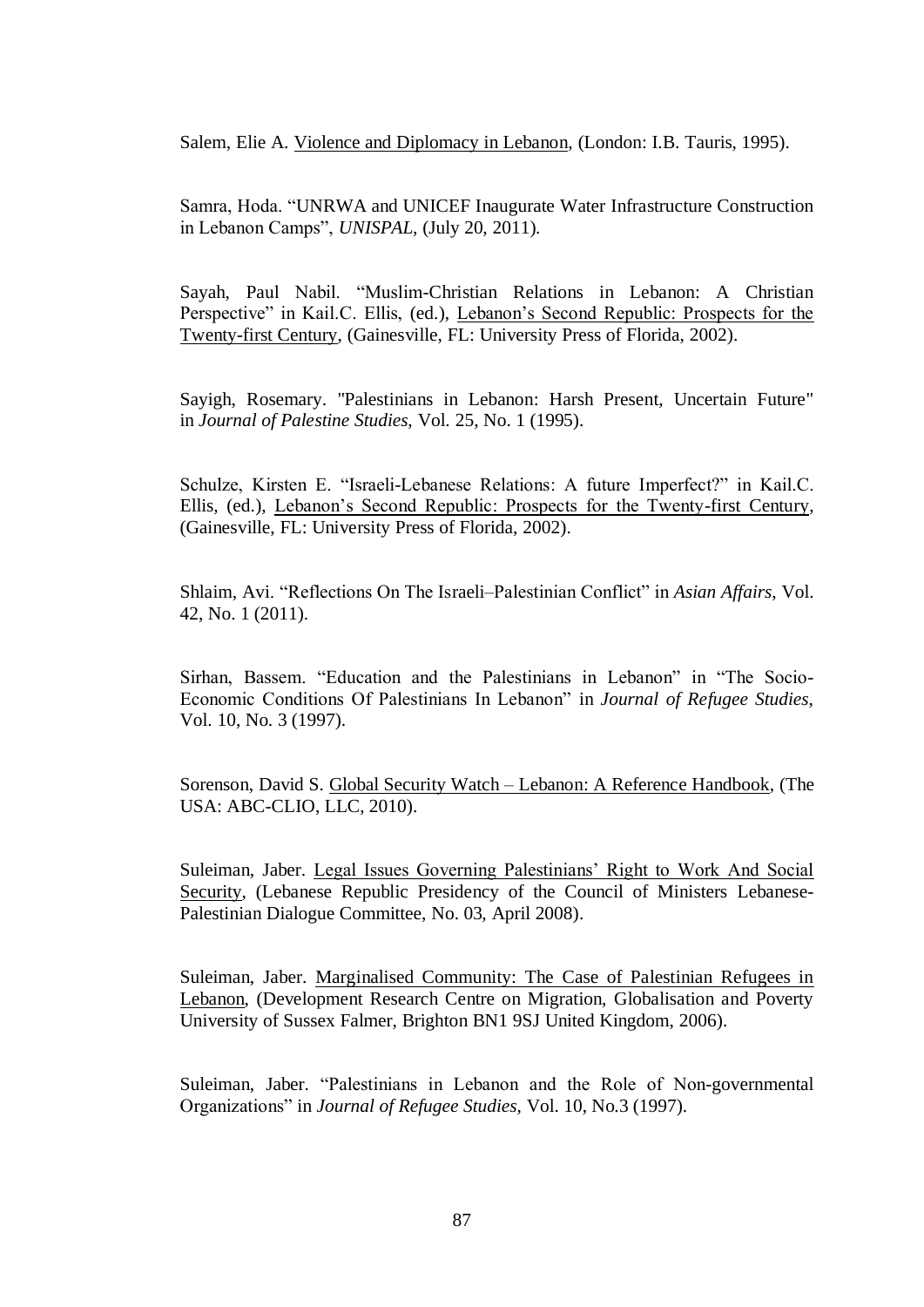The Daily Star Lebanon. "Siniora says Fatah al-Islam fighters linked to Syria", ( June 11, 2007).

The speech of Prime Minister Fuad Siniora. "For Nahr al Bared Humanitarian Flash Appeal Lebanese Republic Presidency of the Council of Ministers Lebanese-Palestinian Dialogue Committee" in Lebanese Republic Presidency of the Council of Ministers Lebanese-Palestinian Dialogue Committee, (June 5, 2007).

UNRWA. "Reconstruction Of Nahr El-Bared Camp & UNRWA Compound: Progress Report 1 September 2007 – 31 October 2010".

UNRWA Lebanon Field Office. "Restoring Dignity: Responses to the Critical Needs of Vulnerable Palestine Refugees in Lebanon 2012-2016", (September 28, 2011).

Yalibnan. "Jumblatt: Lebanon's Fatah al Islam was made in Syria", (May 28, 2007).

Zaatari, Mohammad. "Gunmen kill bodyguard of Fatah commander in South Lebanon" *The Daily Star*, (December 18, 2011).

### **Legal Documents**

Committee for Employment of Palestinian Refugees in Lebanon-CEP.

Informational Memorandum No. 437, (2011).

Lebanese Republic, Presidency of the Council of Ministers Lebanese-Palestinian Dialogue Committee, "Right to Work".

Lebanese Republic, Presidency of the Council of Ministers Lebanese-Palestinian Dialogue Committee, "Non-IDs".

The House of the Representatives of the Lebanese Republic, Article 59 of the Labour Law (2010).

The House of the Representatives of the Lebanese Republic, Article 9 of the Social Security Law.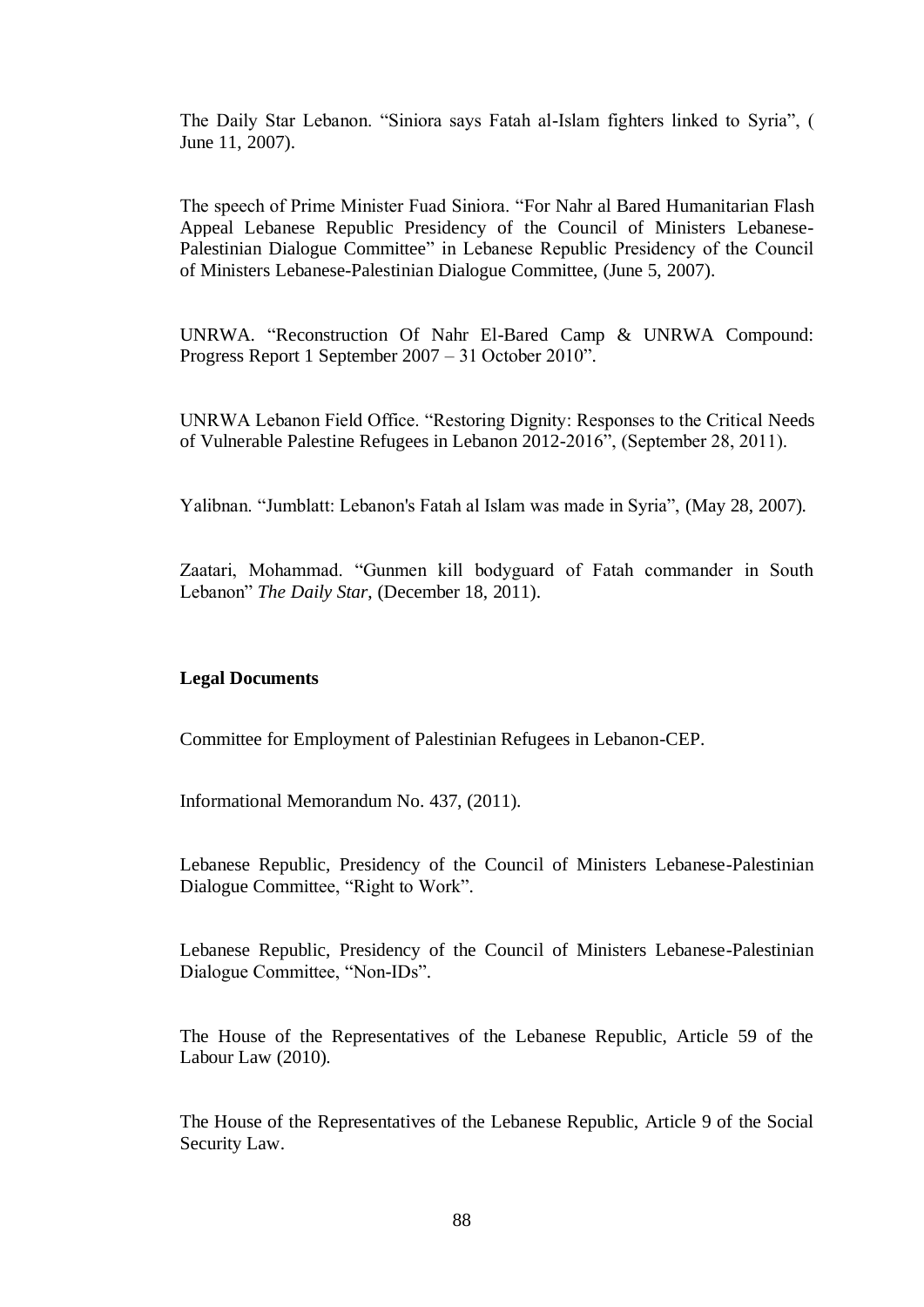The House of the Representatives of the Lebanese Republic Date 6002/4/3 6002/696 Law No. C.R. No. 25.Date 6002/4/5.

The Ministry of Justice of the Republic of Lebanon, The Law Regarding Entry To, Residency and Exit From Lebanon (2000).

The Resolution of Minister of Labour Mr. Boutros Harb, Number 10/1 (2001).

The Resolution 122/1, (2011).

The Right to Work and Realities, 2010.

The Taif Agreement.

United Nations Special Committee on Palestine, "Official Records of the Second Session of the General Assembly: Supplement No. 11" (September 3, 1947).

### **Internet Sources**

[http://ahdath.justice.gov.lb](http://ahdath.justice.gov.lb/)

[http://www.badil.org](http://www.badil.org/)

[http://www.cep-lb.org/pdf/cep\\_qa\\_english.pdf](http://www.cep-lb.org/pdf/cep_qa_english.pdf)

[http://www.dailystar.com.lb](http://www.dailystar.com.lb/)

<http://www.ffi.no/no/Rapporter/07-02727.pdf>

<http://www.lpdc.gov.lb/>

<http://www.mafhoum.com/>

<http://www.mideastmonitor.org/>

[http://www.middleeastreporter.com](http://www.middleeastreporter.com/)

[http://www.regjeringen.no](http://www.regjeringen.no/)

[http://www.nowlebanon.com](http://www.nowlebanon.com/)

[http://www.reuters.com](http://www.reuters.com/)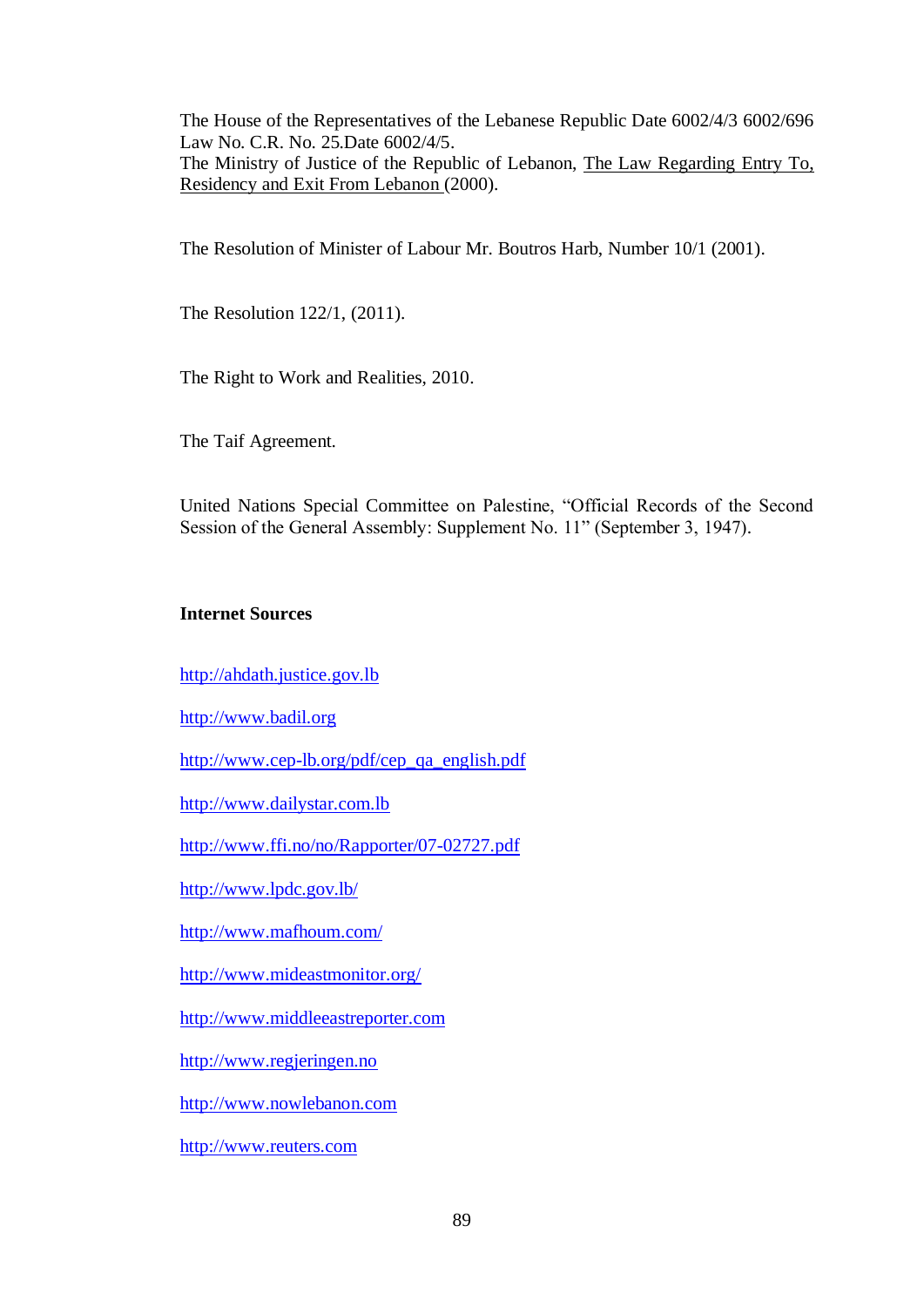<http://unispal.un.org/>

[http://www.unrwa.org](http://www.unrwa.org/)

[http://yalibnan.com](http://yalibnan.com/)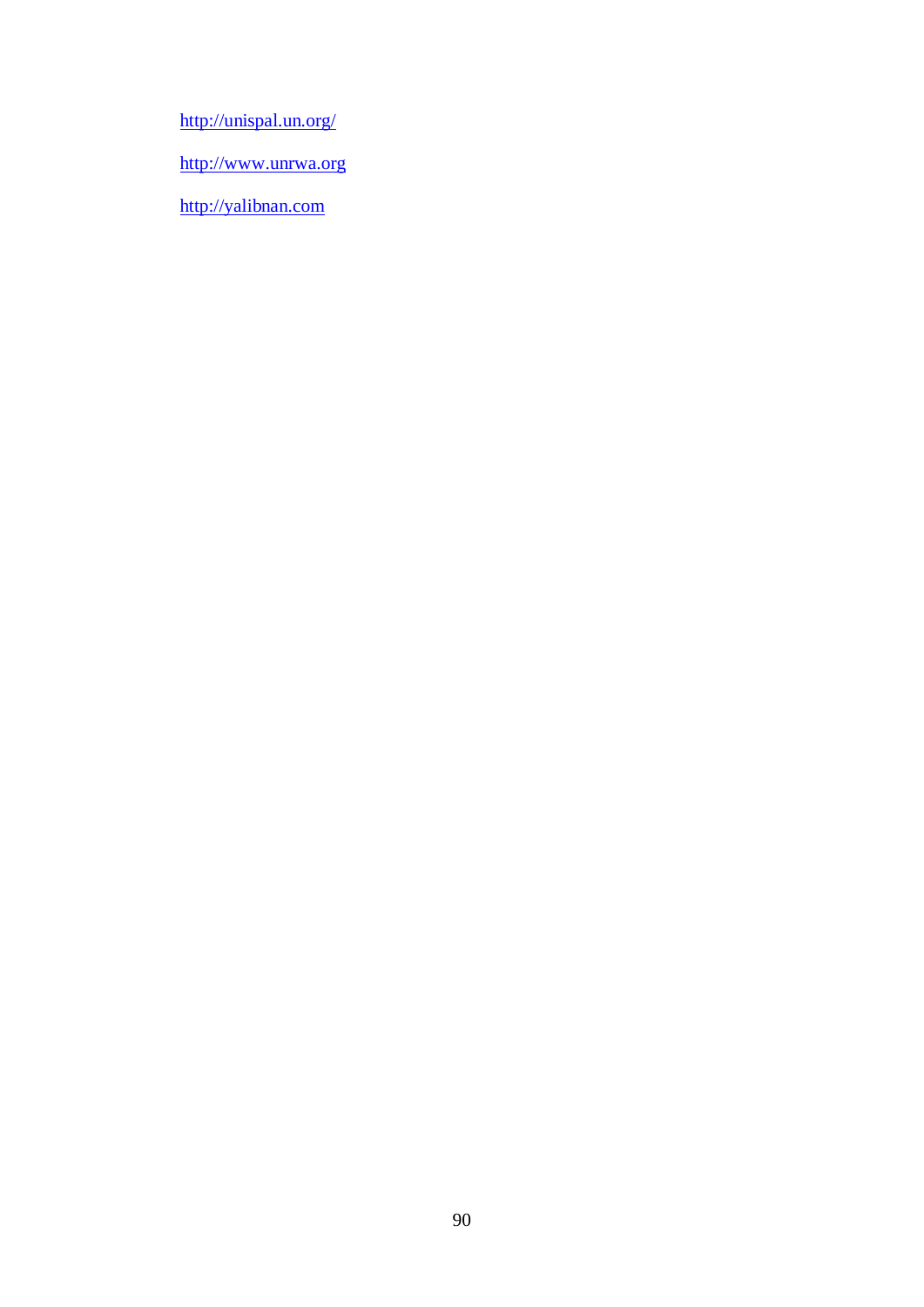## **APPENDIX**

# **TEZ FOTOKOPİ İZİN FORMU**

# **ENSTİTÜ**

| Fen Bilimleri Enstitüsü        |  |
|--------------------------------|--|
| Sosyal Bilimler Enstitüsü      |  |
| Uygulamalı Matematik Enstitüsü |  |
| Enformatik Enstitüsü           |  |
| Deniz Bilimleri Enstitüsü      |  |

# **YAZARIN**

Soyadı: KÖSE Adı : HANDAN HİLAL Bölümü : ORTADOĞU ARAŞTIRMALARI

**TEZIN ADI** (Ingilizce) : THE IMPACT OF THE PALESTINIAN REFUGEES ON LEBANESE POLITICS

**TEZİN TÜRÜ** : Yüksek Lisans **Doktora** Doktora

- 1. Tezimin tamamı dünya çapında erişime açılsın ve kaynak gösterilmek şartıyla tezimin bir kısmı veya tamamının fotokopisi alınsın.
- 2. Tezimin tamamı yalnızca Orta Doğu Teknik Üniversitesi kullancılarının erişimine açılsın. (Bu seçenekle tezinizin fotokopisi ya da elektronik kopyası Kütüphane aracılığı ile ODTÜ dıĢına dağıtılmayacaktır.)